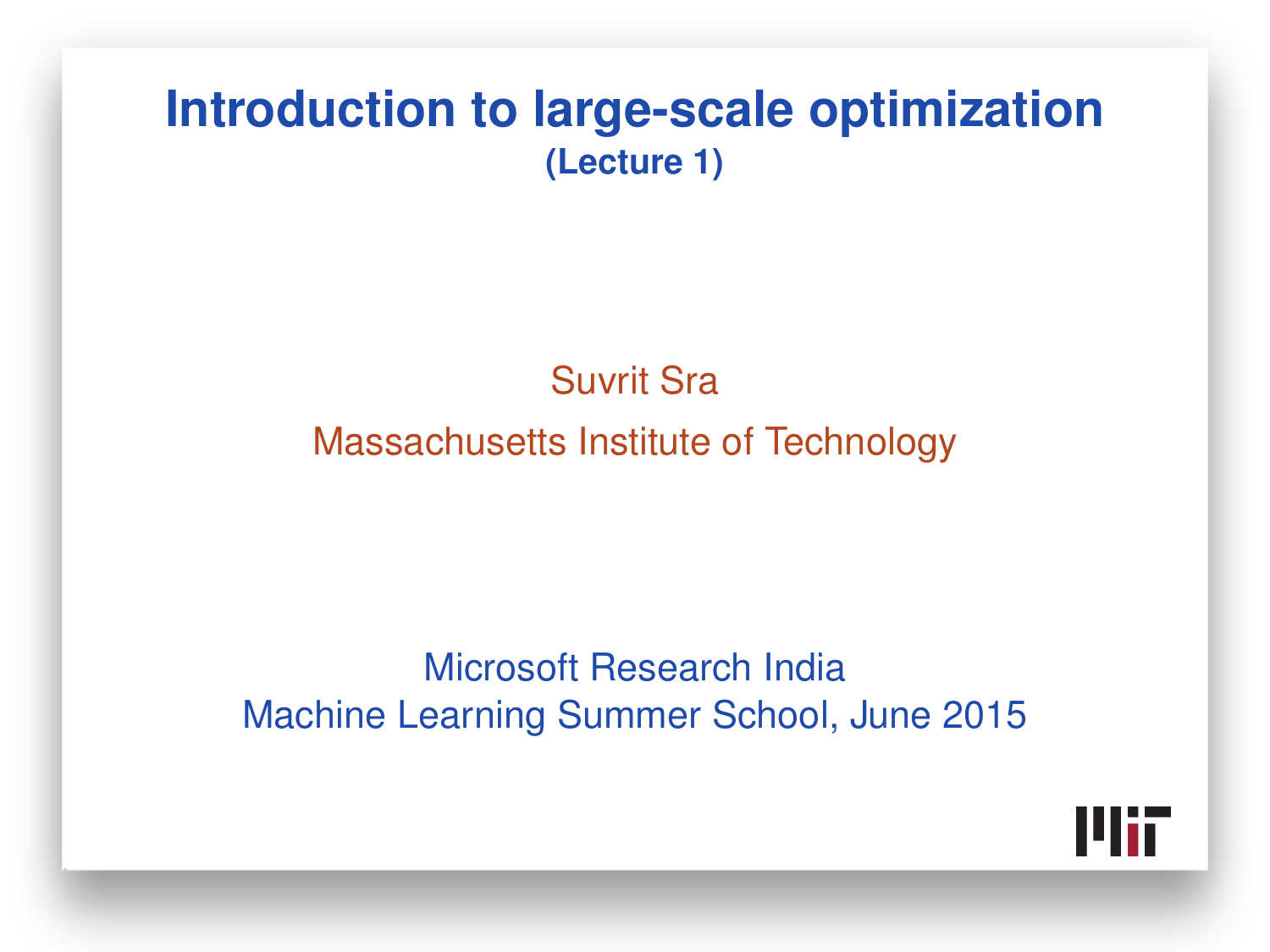# **Course materials**

#### ■ <http://suvrit.de/teach/msr2015/>

- Some references:
	- *Introductory lectures on convex optimization* Nesterov
	- *Convex optimization* Boyd & Vandenberghe
	- *Nonlinear programming* Bertsekas
	- *Convex Analysis* Rockafellar
	- **Fundamentals of convex analysis** Urruty, Lemaréchal
	- *Lectures on modern convex optimization* Nemirovski
	- *Optimization for Machine Learning* Sra, Nowozin, Wright
- Some related courses:
	- [EE227A, Spring 2013, \(UC Berkeley\)](http://suvrit.de/teach/ee227a/)
	- [10-801, Spring 2014 \(CMU\)](http://www.cs.cmu.edu/~suvrit/teach/aopt.html)
	- EE364a,b (Boyd, Stanford)
	- EE236b,c (Vandenberghe, UCLA)

**NIPS, ICML, UAI, AISTATS, SIOPT, Math. Prog.**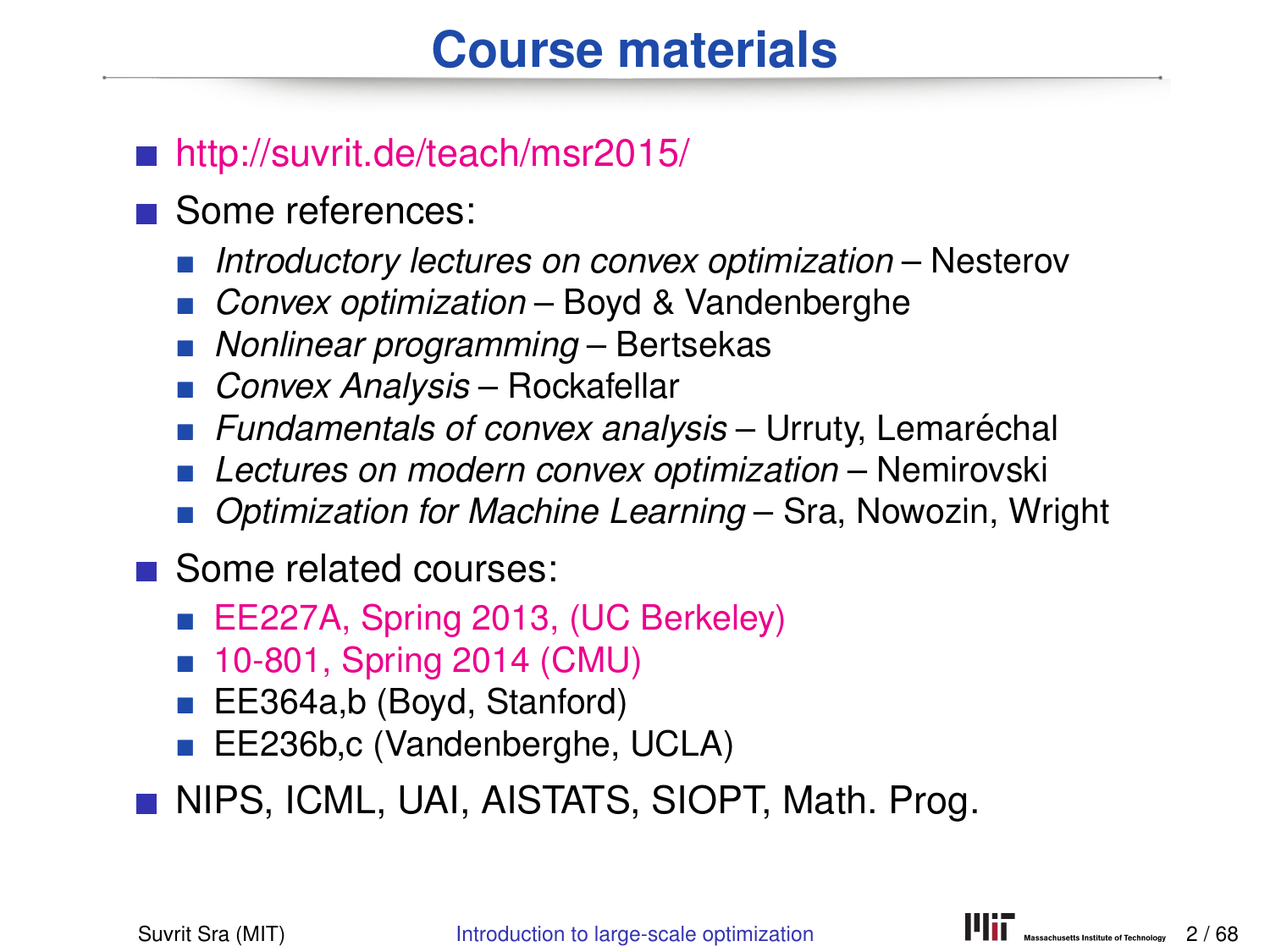# **Outline**

- Recap on convexity
- Recap on duality, optimality
- First-order optimization algorithms
- Proximal methods, operator splitting
- Incremental methods
- High-level view of parallel, distributed
- Some words on nonconvex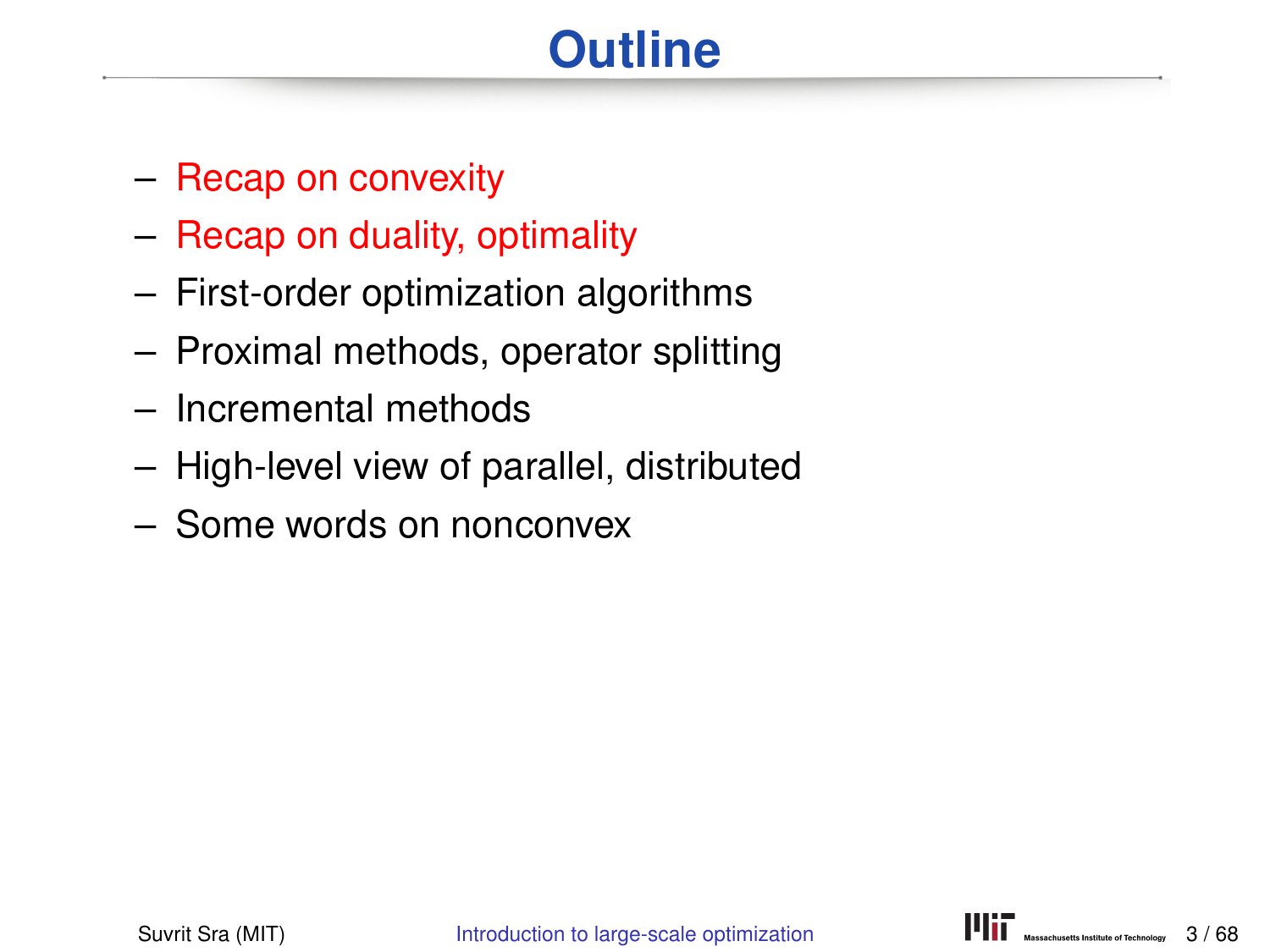# **Convex analysis**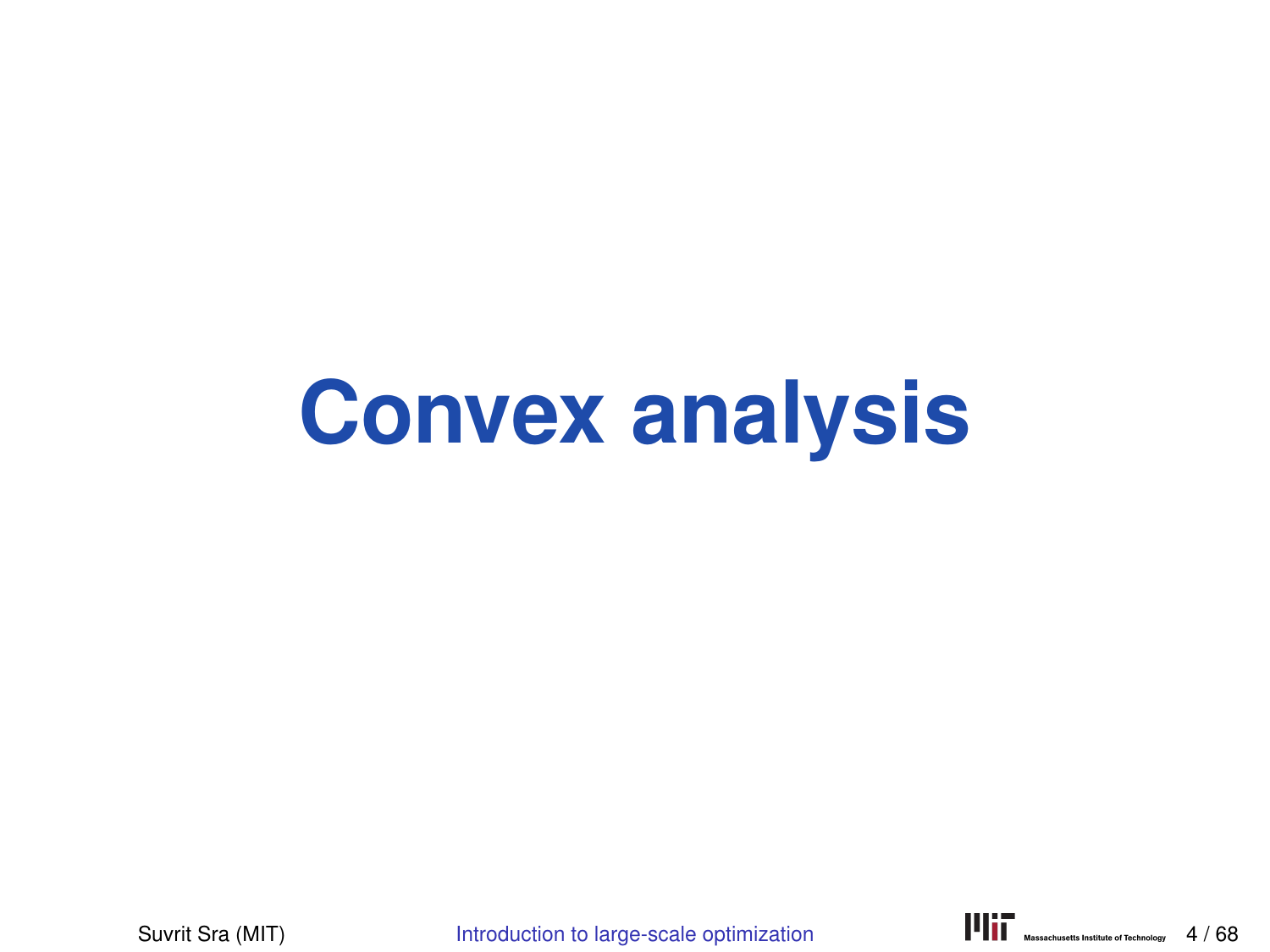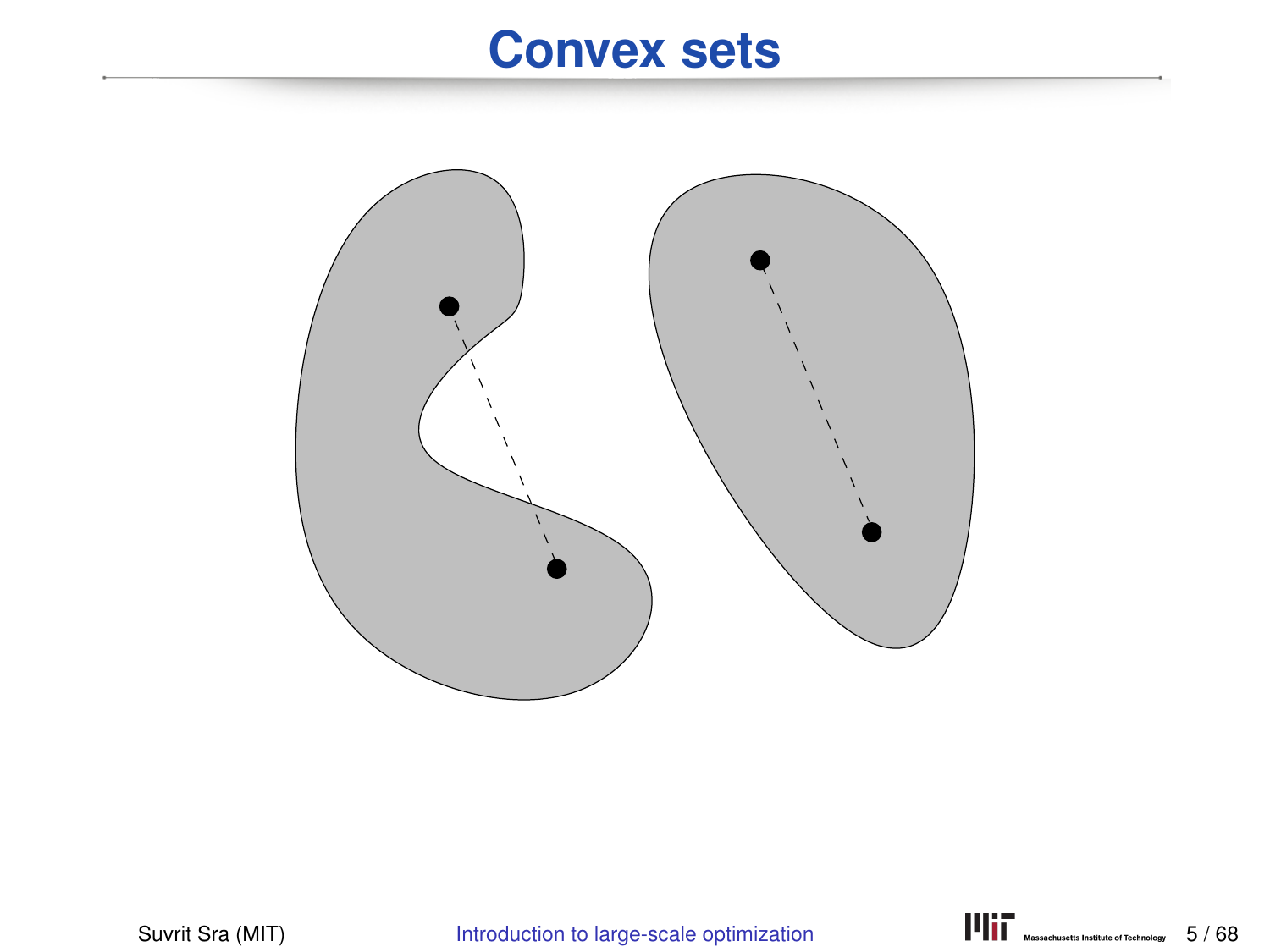**Def.** Set  $C \subset \mathbb{R}^n$  called **convex**, if for any  $x, y \in C$ , the linesegment  $\theta x + (1 - \theta)y$ , where  $\theta \in [0, 1]$ , also lies in *C*.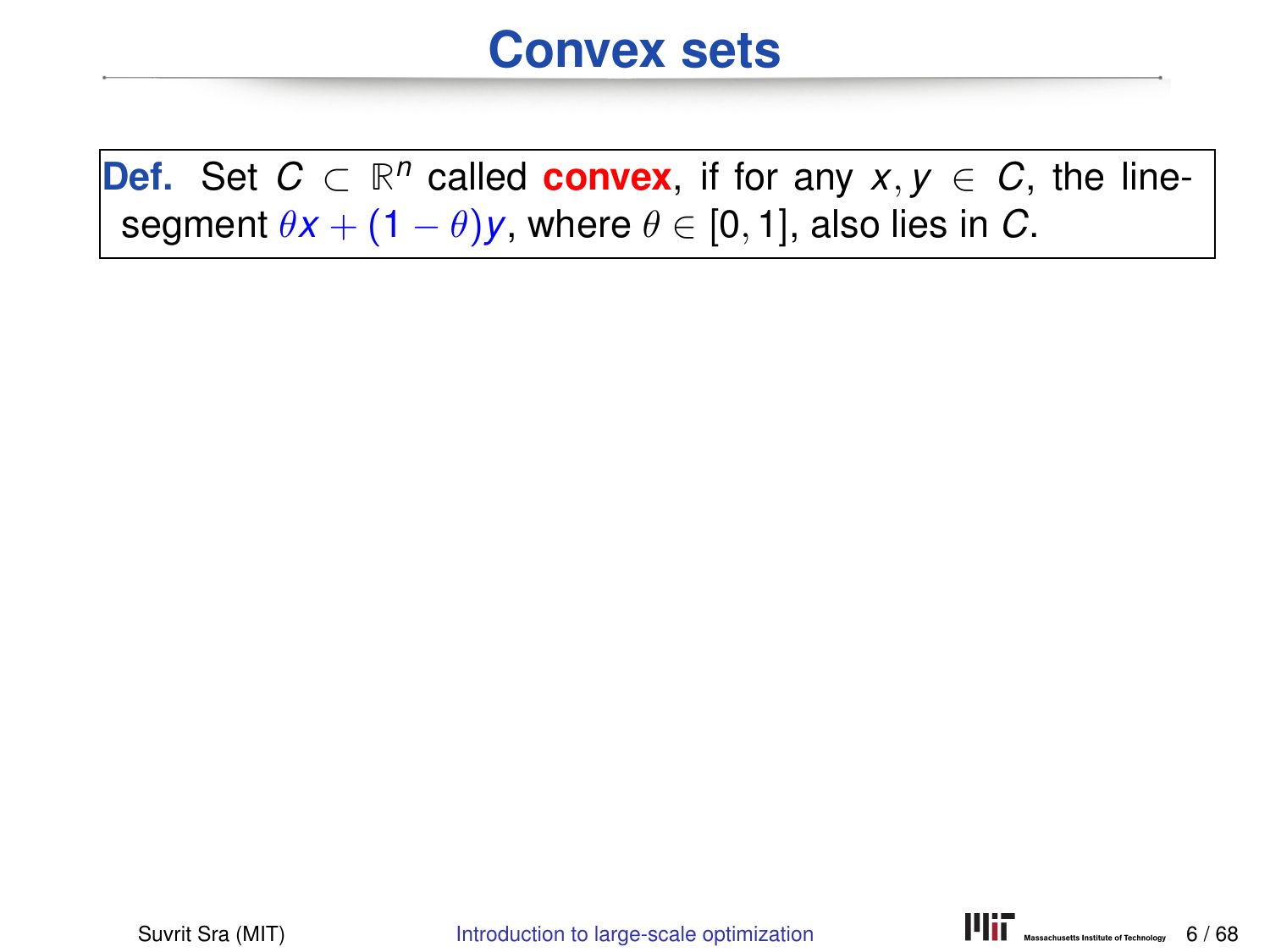**Def.** Set  $C \subset \mathbb{R}^n$  called **convex**, if for any  $x, y \in C$ , the linesegment  $\theta x + (1 - \theta)y$ , where  $\theta \in [0, 1]$ , also lies in *C*.

#### **Combinations**

- **If** Convex:  $\theta_1 x + \theta_2 y \in C$ , where  $\theta_1, \theta_2 > 0$  and  $\theta_1 + \theta_2 = 1$ .
- **In** Linear: if restrictions on  $\theta_1$ ,  $\theta_2$  are dropped
- **In Conic:** if restriction  $\theta_1 + \theta_2 = 1$  is dropped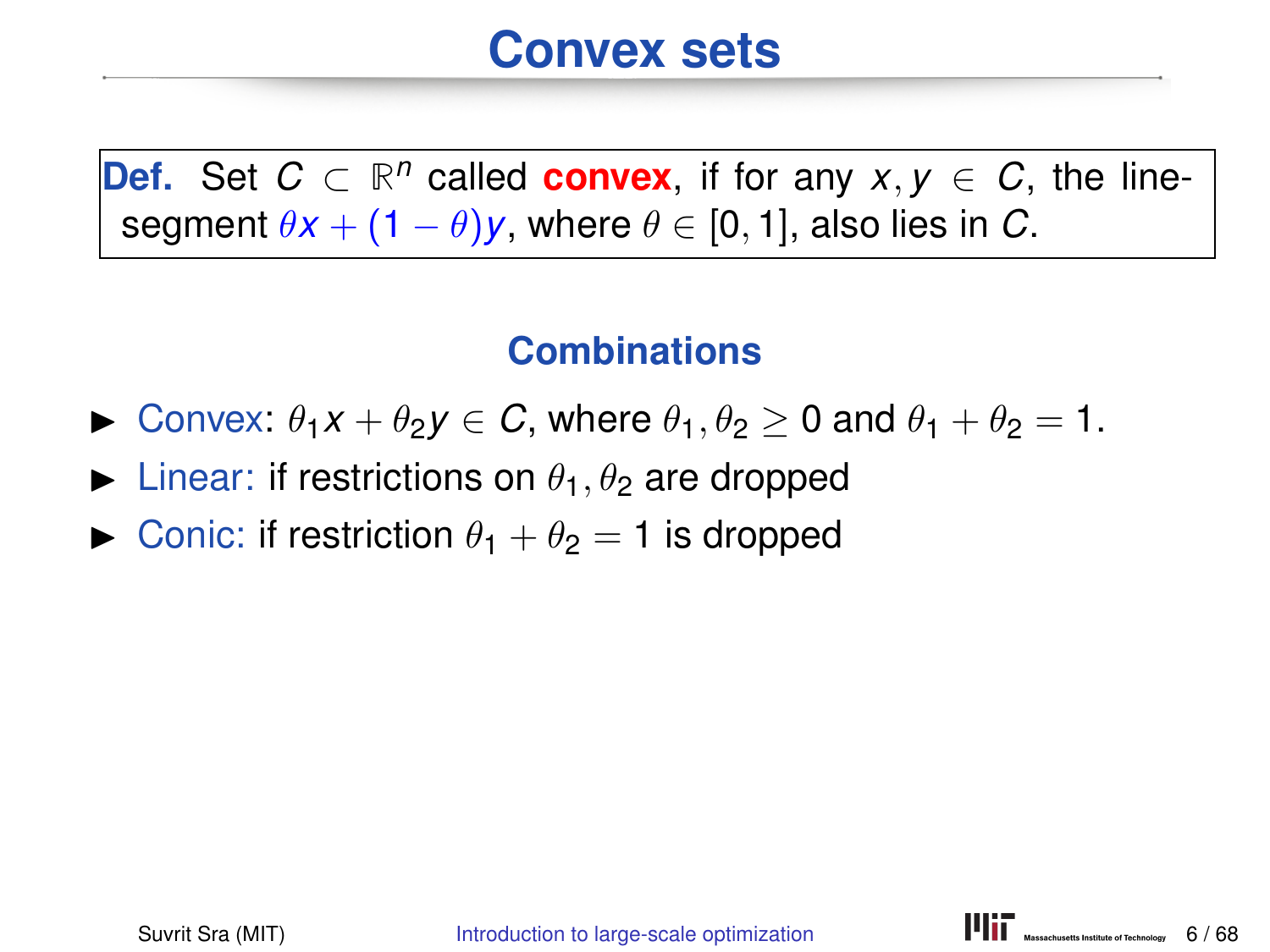**Theorem** (Intersection).

Let  $C_1$ ,  $C_2$  be convex sets. Then,  $C_1 \cap C_2$  is also convex.

*Proof.*

- $\rightarrow$  If  $C_1 \cap C_2 = \emptyset$ , then true vacuously.
- $\rightarrow$  Let *x*,  $y \in C_1 \cap C_2$ . Then,  $x, y \in C_1$  and  $x, y \in C_2$ .
- $\rightarrow$  But *C*<sub>1</sub>, *C*<sub>2</sub> are convex, hence  $\theta x + (1 \theta)y \in C_1$ , and also in *C*<sub>2</sub>. Thus,  $\theta x + (1 - \theta)y \in C_1 \cap C_2$ .
- $\rightarrow$  Inductively follows that  $\cap_{i=1}^m C_i$  is also convex.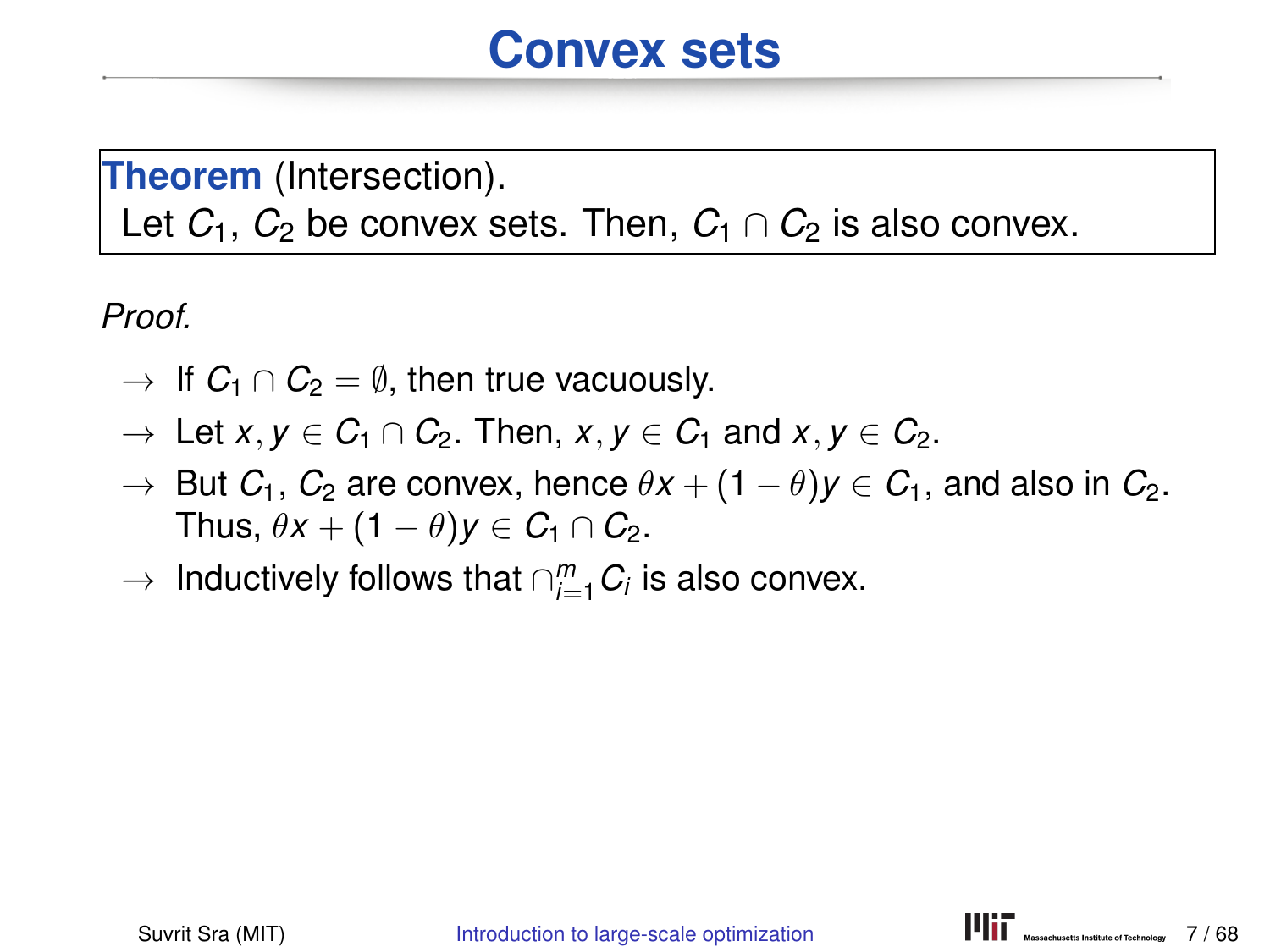

(psdcone image from convexoptimization.com, Dattorro)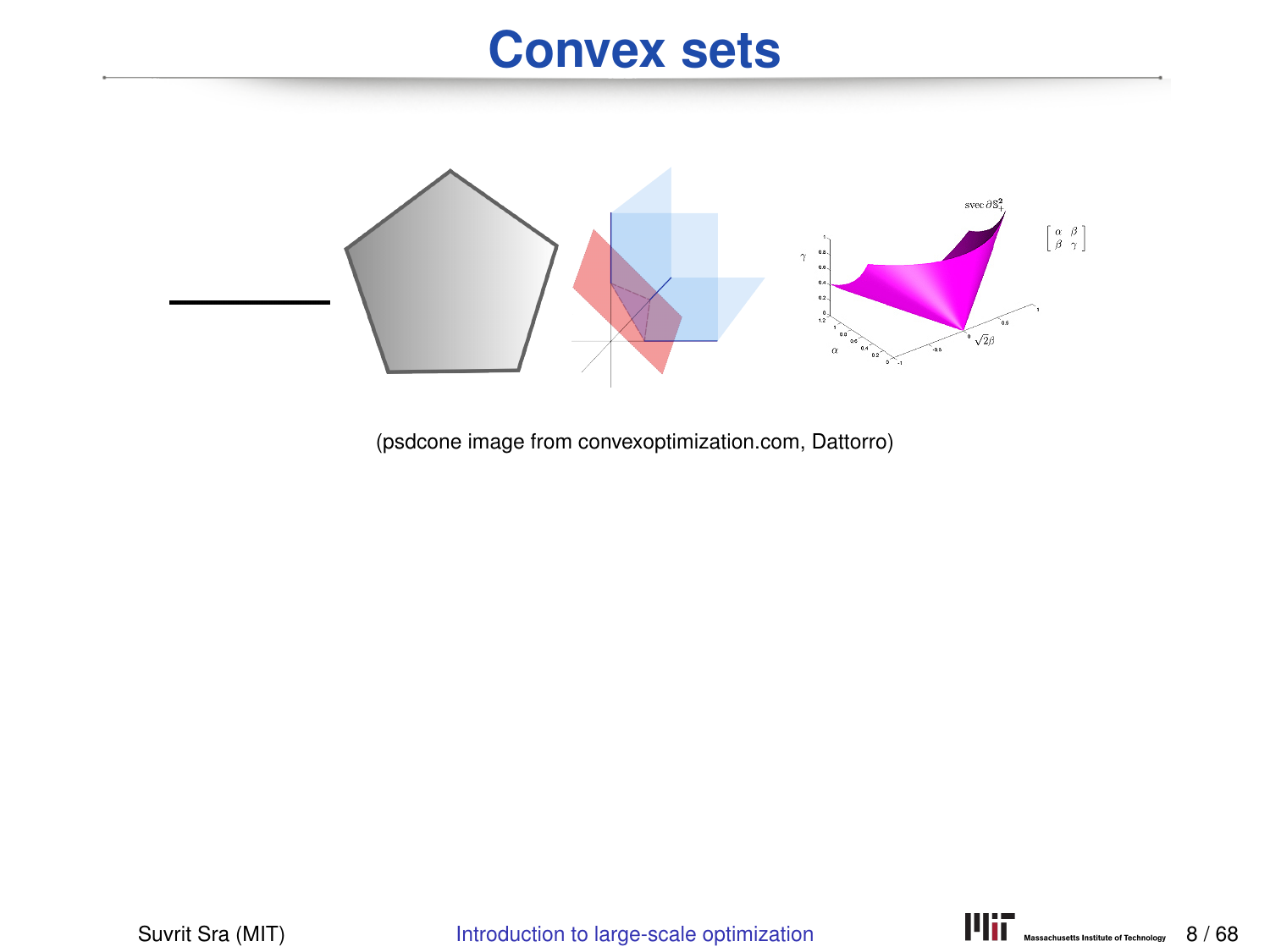$\heartsuit$  Let  $x_1, x_2, \ldots, x_m \in \mathbb{R}^n$ . Their **convex hull** is

$$
\mathsf{co}(x_1,\ldots,x_m):=\left\{\sum\nolimits_i\theta_i x_i\mid \theta_i\geq 0,\sum\nolimits_i\theta_i=1\right\}.
$$

 $\heartsuit$  Let *A* ∈ ℝ<sup>*m*×*n*</sup>, and *b* ∈ ℝ<sup>*m*</sup>. The set {*x* | *Ax* = *b*} is convex (it is an *affine space* over subspace of solutions of  $Ax = 0$ ).

$$
\heartspace{1}{\heartspace{1}}\text{pace} \{x \mid a^T x \leq b\}.
$$

- $\heartsuit$  *polyhedron*  $\{x \mid Ax \leq b, Cx = d\}.$
- ♡ *ellipsoid*  $\{x \mid (x x_0)^T A(x x_0) \leq 1\}$ , (A: semidefinite)
- $\heartsuit$  *convex cone*  $x \in \mathcal{K} \implies \alpha x \in \mathcal{K}$  for  $\alpha \geq 0$  (and  $\mathcal{K}$  convex)

◦

**Exercise:** Verify that these sets are convex.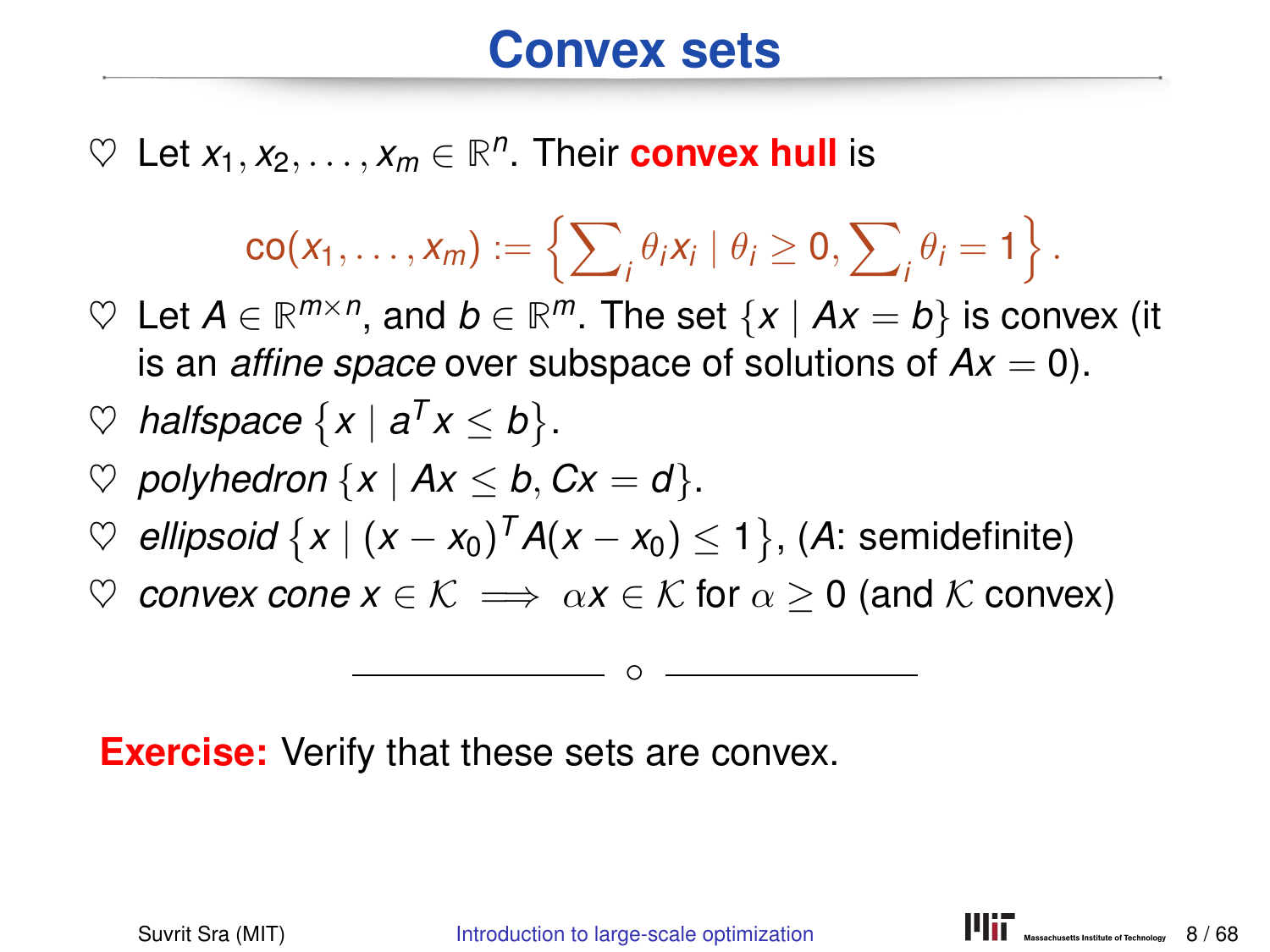# **Challenge 1**

Let  $A, B \in \mathbb{R}^{n \times n}$  be symmetric. Prove that

$$
R(A, B) := \left\{ (x^T A x, x^T B x) | x^T x = 1 \right\}
$$

is a compact convex set for  $n \geq 3$ .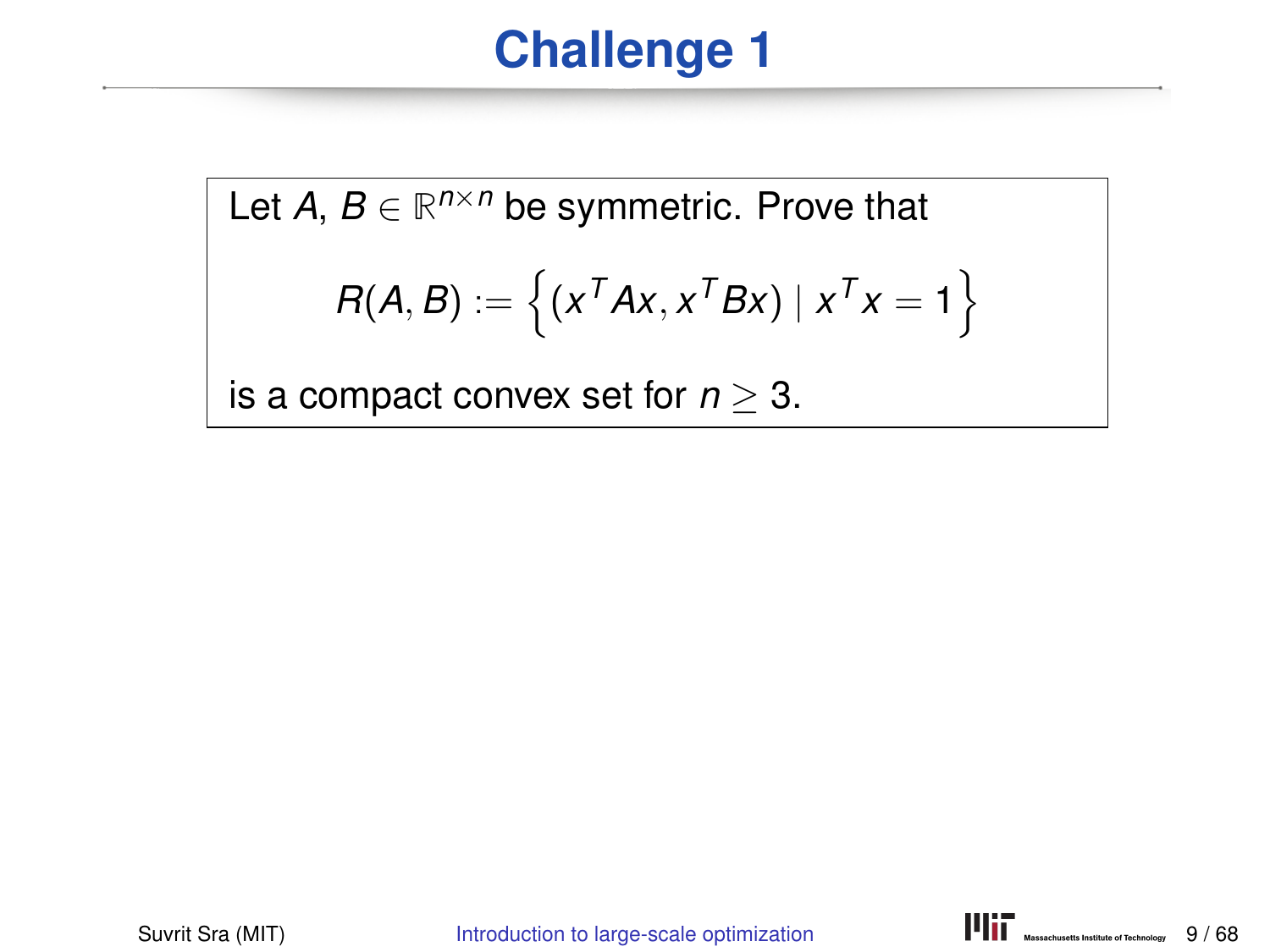

**Read:** *f* of AM is less than or equal to AM of *f*.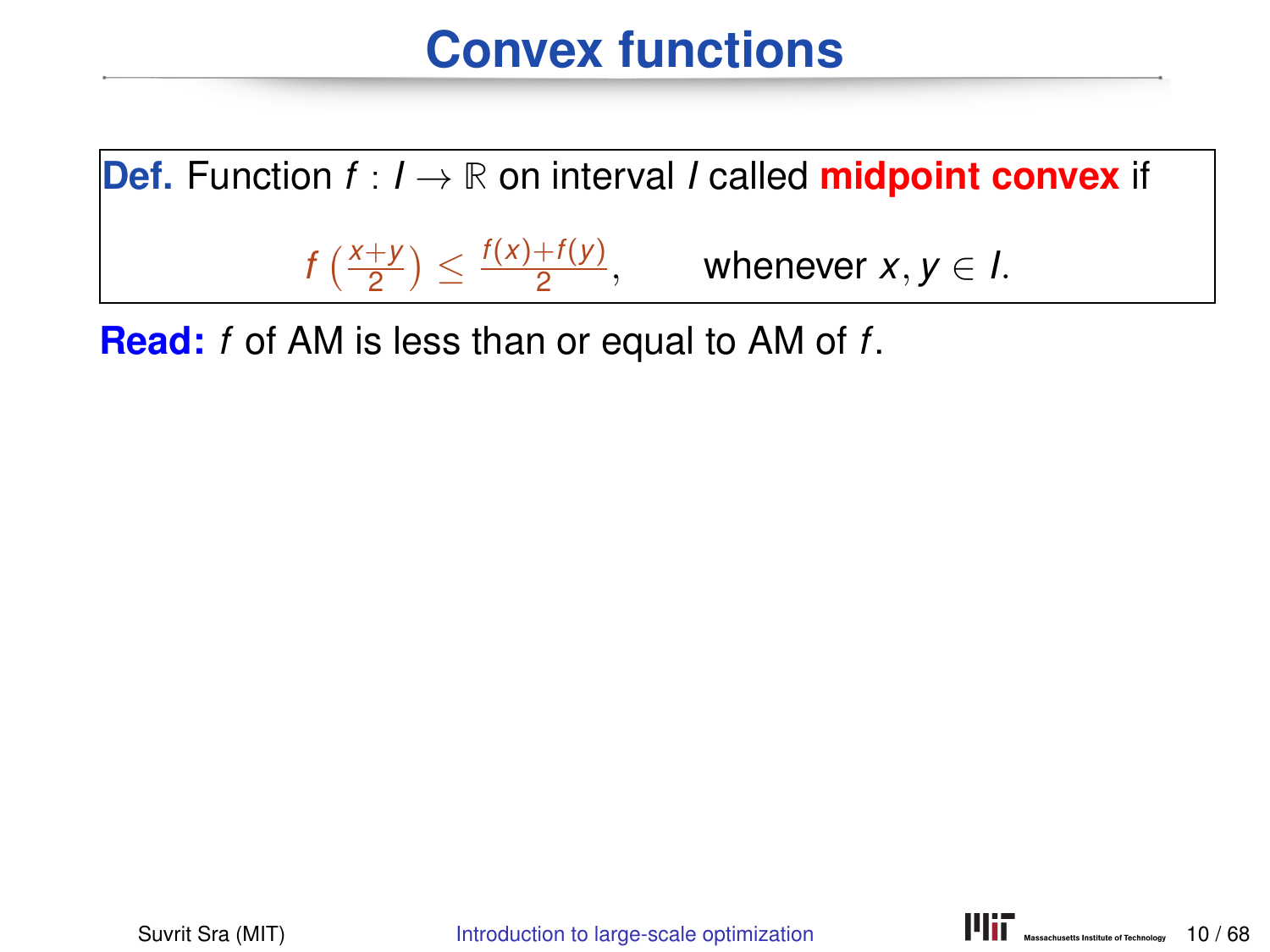

**Read:** *f* of AM is less than or equal to AM of *f*.

**Def.** A function  $f : \mathbb{R}^n \to \mathbb{R}$  is called **convex** if its domain dom(*f*) is a convex set and for any  $x, y \in \text{dom}(f)$  and  $\theta > 0$ 

 $f(\theta x + (1 - \theta)y) \leq \theta f(x) + (1 - \theta)f(y).$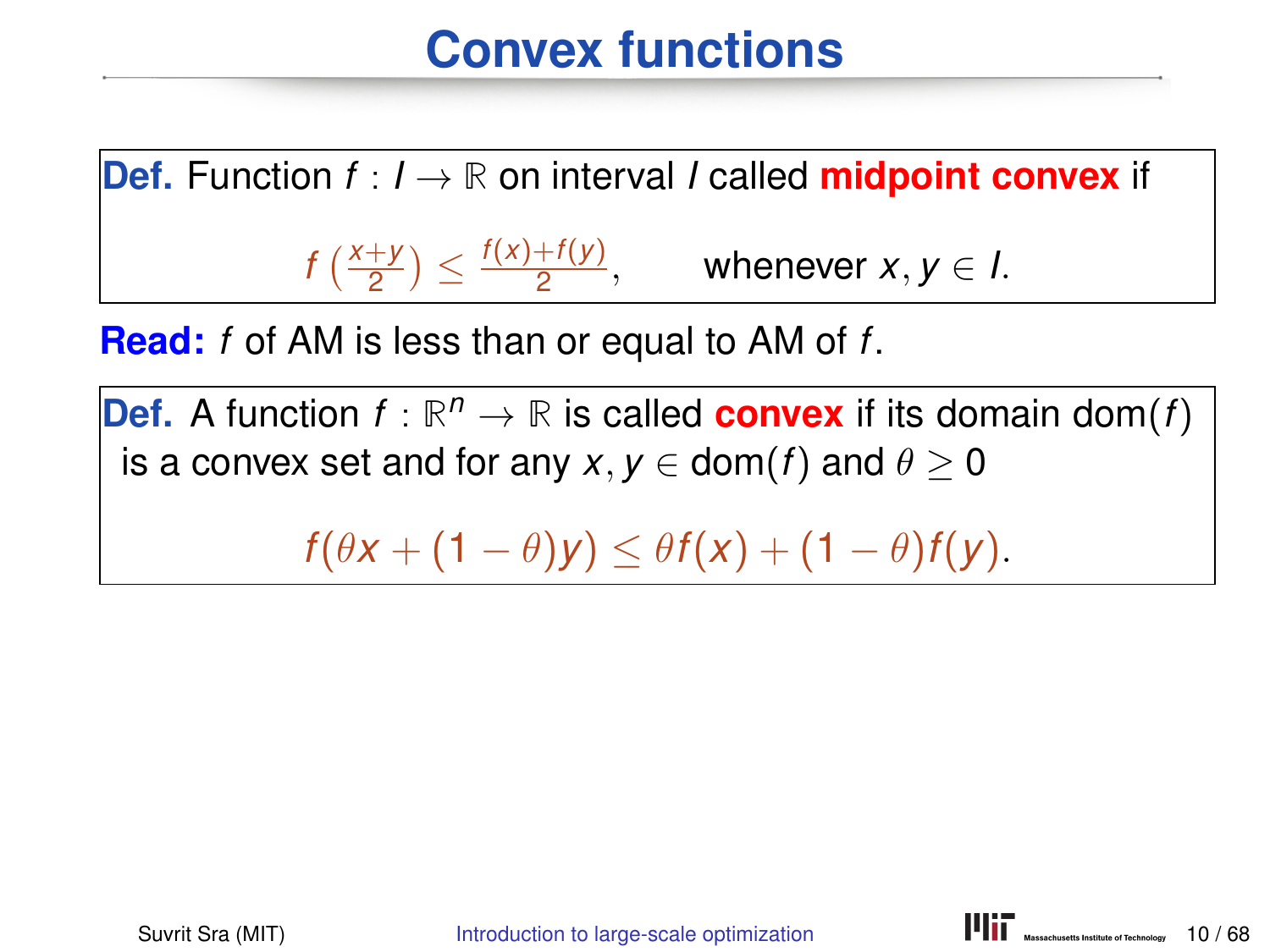**Def.** Function  $f: I \to \mathbb{R}$  on interval *I* called **midpoint convex** if  $f\left(\frac{x+y}{2}\right)$  $\left(\frac{f(x)+f(y)}{2}\right) \leq \frac{f(x)+f(y)}{2}$  $\frac{+(y)}{2}$ , whenever *x*, *y*  $\in$  *l*.

**Read:** *f* of AM is less than or equal to AM of *f*.

**Def.** A function  $f : \mathbb{R}^n \to \mathbb{R}$  is called **convex** if its domain dom(*f*) is a convex set and for any  $x, y \in \text{dom}(f)$  and  $\theta > 0$ 

 $f(\theta x + (1 - \theta)y) \leq \theta f(x) + (1 - \theta)f(y).$ 

**Theorem** (J.L.W.V. Jensen). Let *f* : *I* → **R** be continuous. Then, *f* is convex *if and only if* it is midpoint convex.

► Extends to  $f: \mathcal{X} \subseteq \mathbb{R}^n \to \mathbb{R}$ ; useful for proving convexity.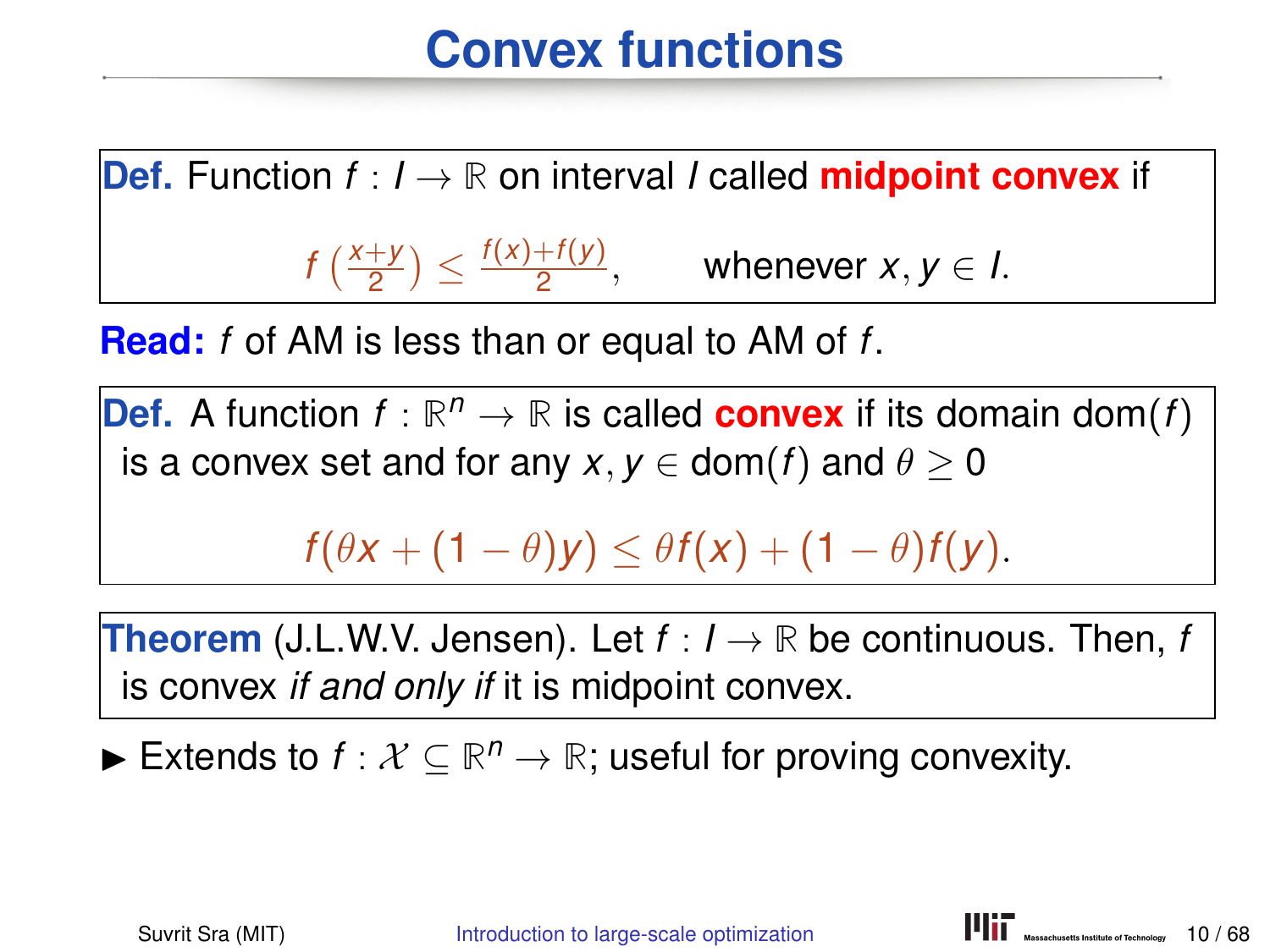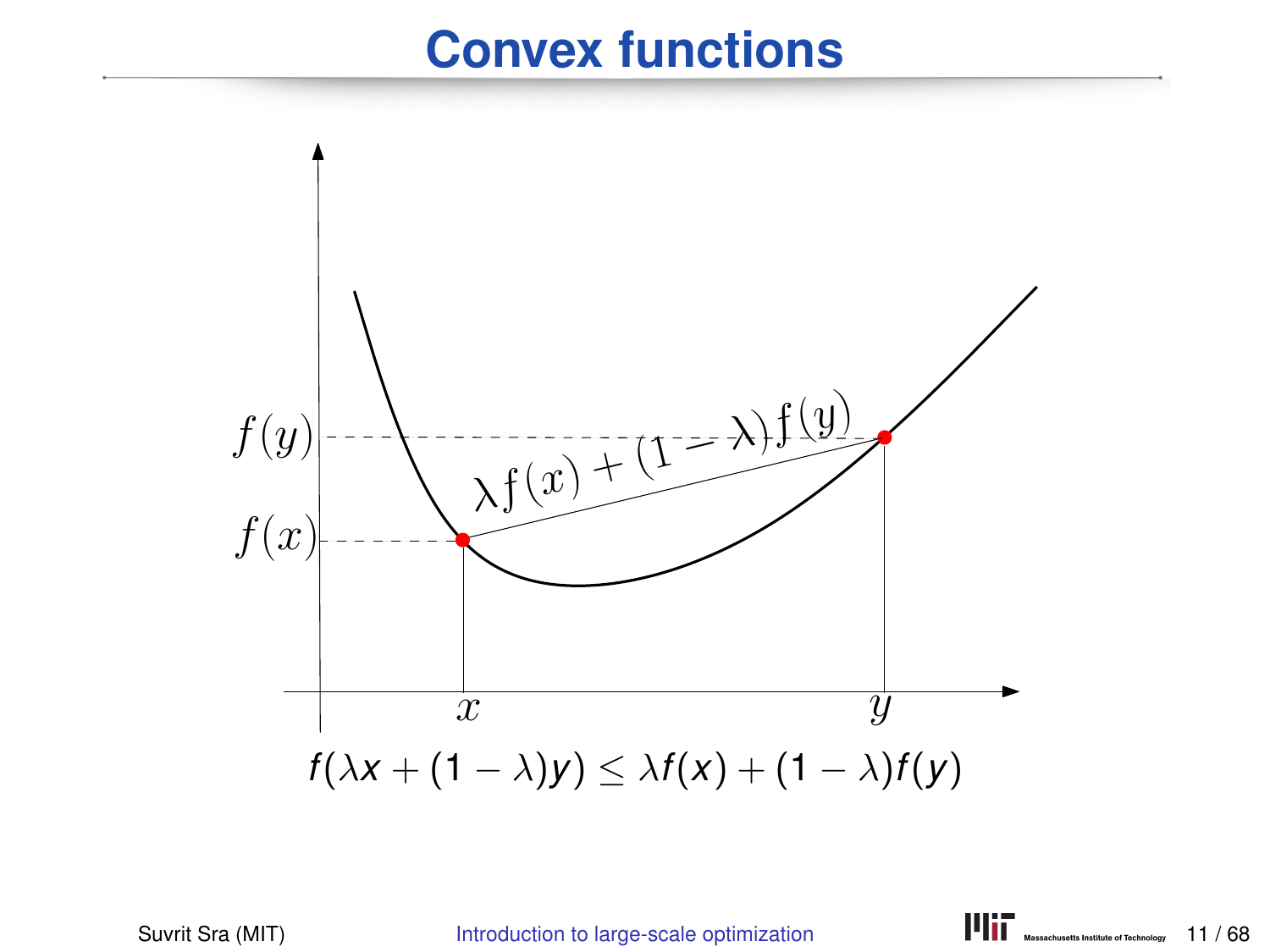

 $f(x) \geq f(y) + \langle \nabla f(y), x - y \rangle$ 

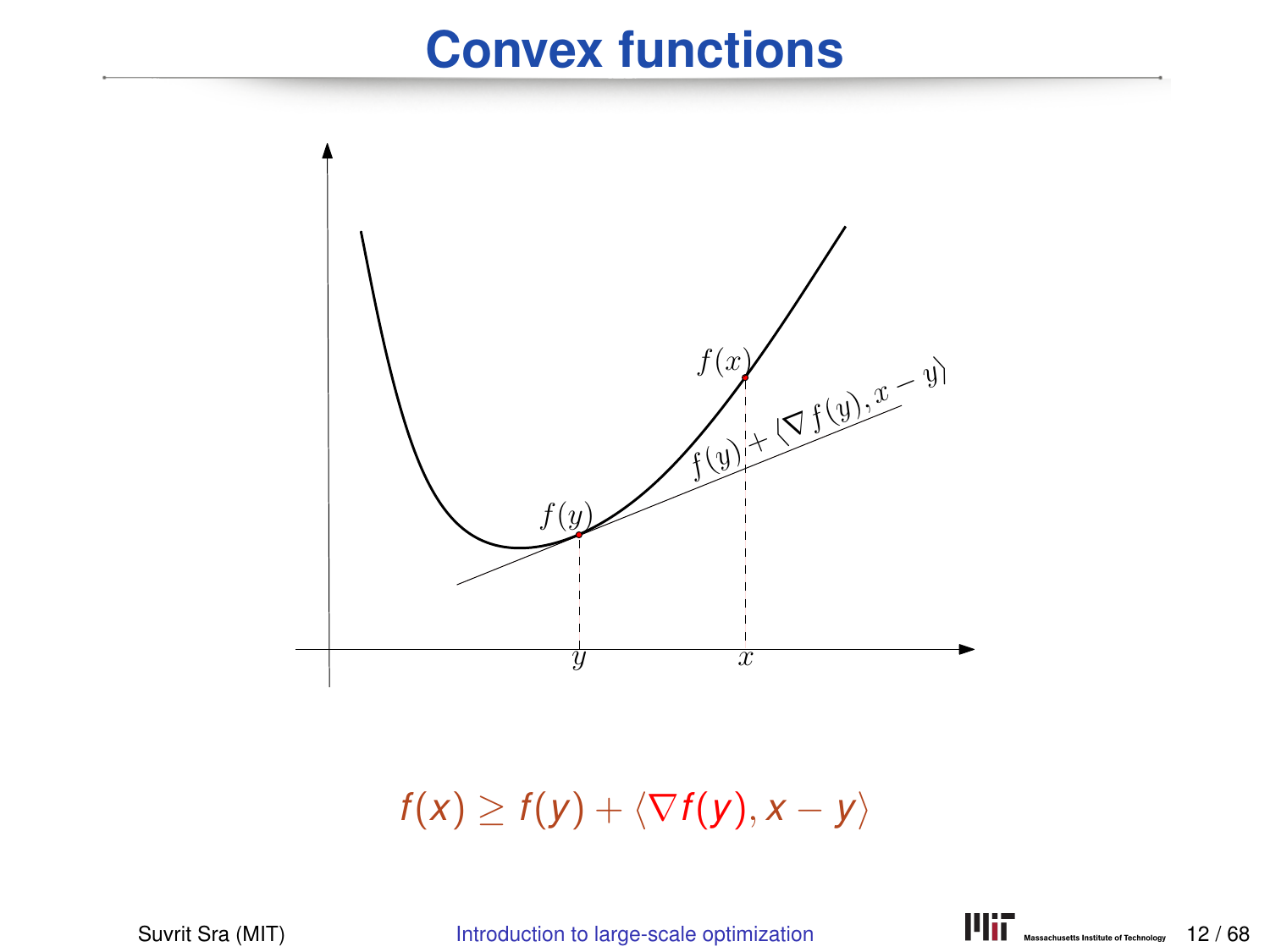

slope  $PQ \le$  slope  $PR \le$  slope  $QR$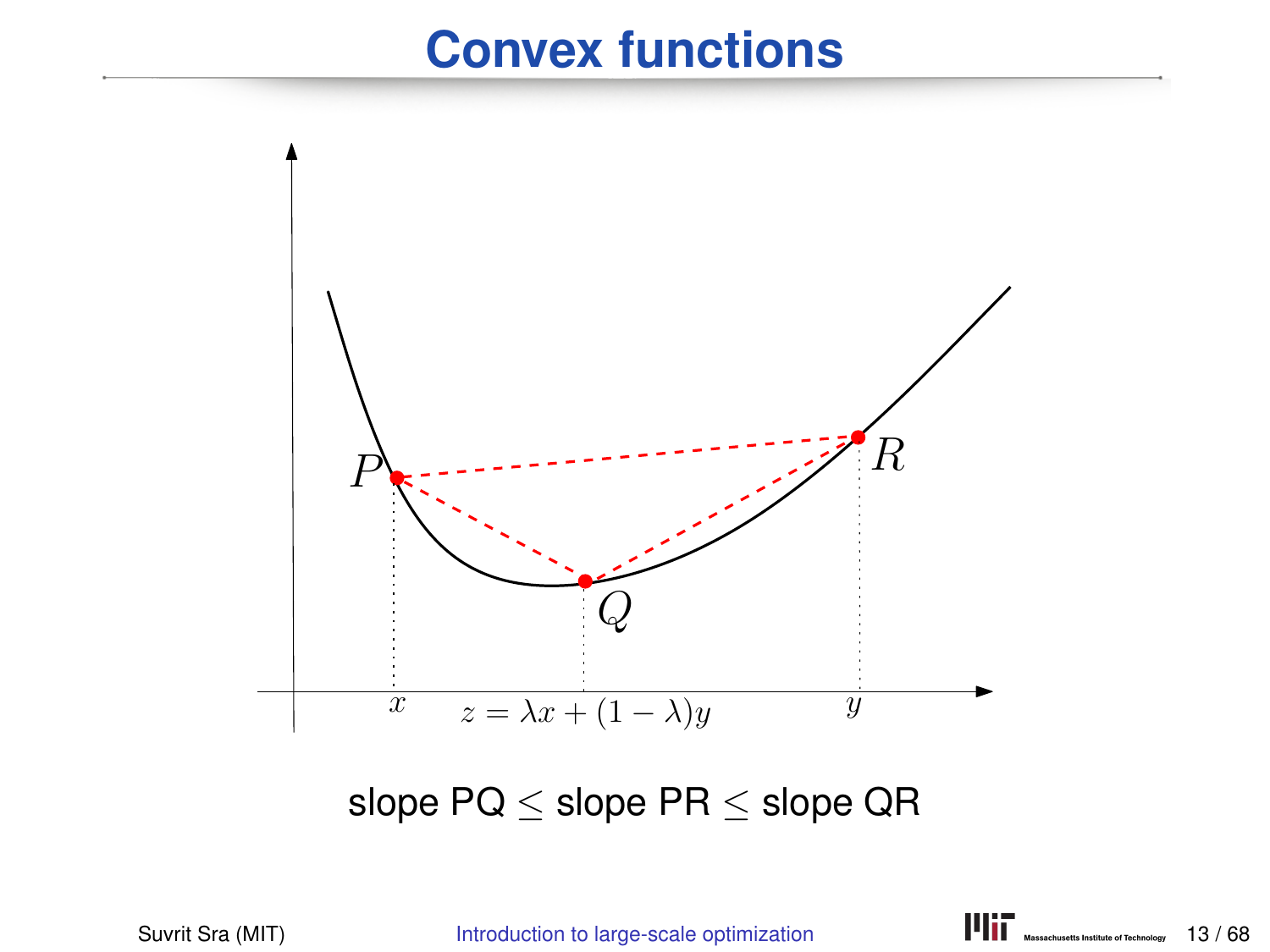**Example** The *pointwise maximum* of a family of convex functions is convex. That is, if  $f(x; y)$  is a convex function of  $x$  for every  $y$ in some "index set"  $\mathcal{Y}$ , then

$$
f(x) := \max_{y \in \mathcal{Y}} f(x; y)
$$

is a convex function of  $x$  (set  $y$  is arbitrary).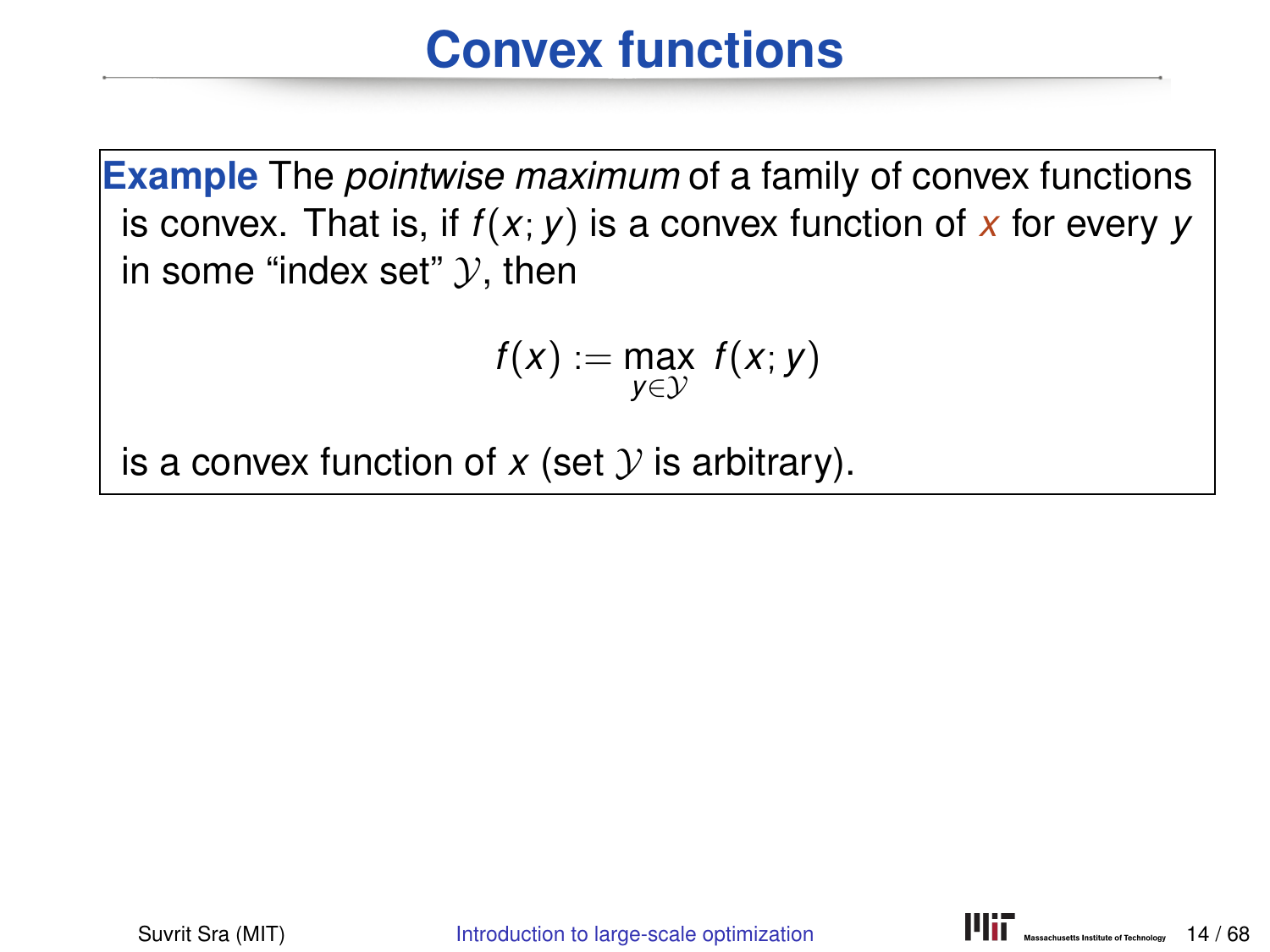**Example** The *pointwise maximum* of a family of convex functions is convex. That is, if  $f(x; y)$  is a convex function of  $x$  for every  $y$ in some "index set"  $\mathcal{Y}$ , then

$$
f(x) := \max_{y \in \mathcal{Y}} f(x; y)
$$

is a convex function of  $x$  (set  $y$  is arbitrary).

**Example** Let  $f : \mathbb{R}^n \to \mathbb{R}$  be convex. Let  $A \in \mathbb{R}^{m \times n}$ , and  $b \in \mathbb{R}^m$ . Prove that  $g(x) = f(Ax + b)$  is convex.

**Exercise**: Verify above examples.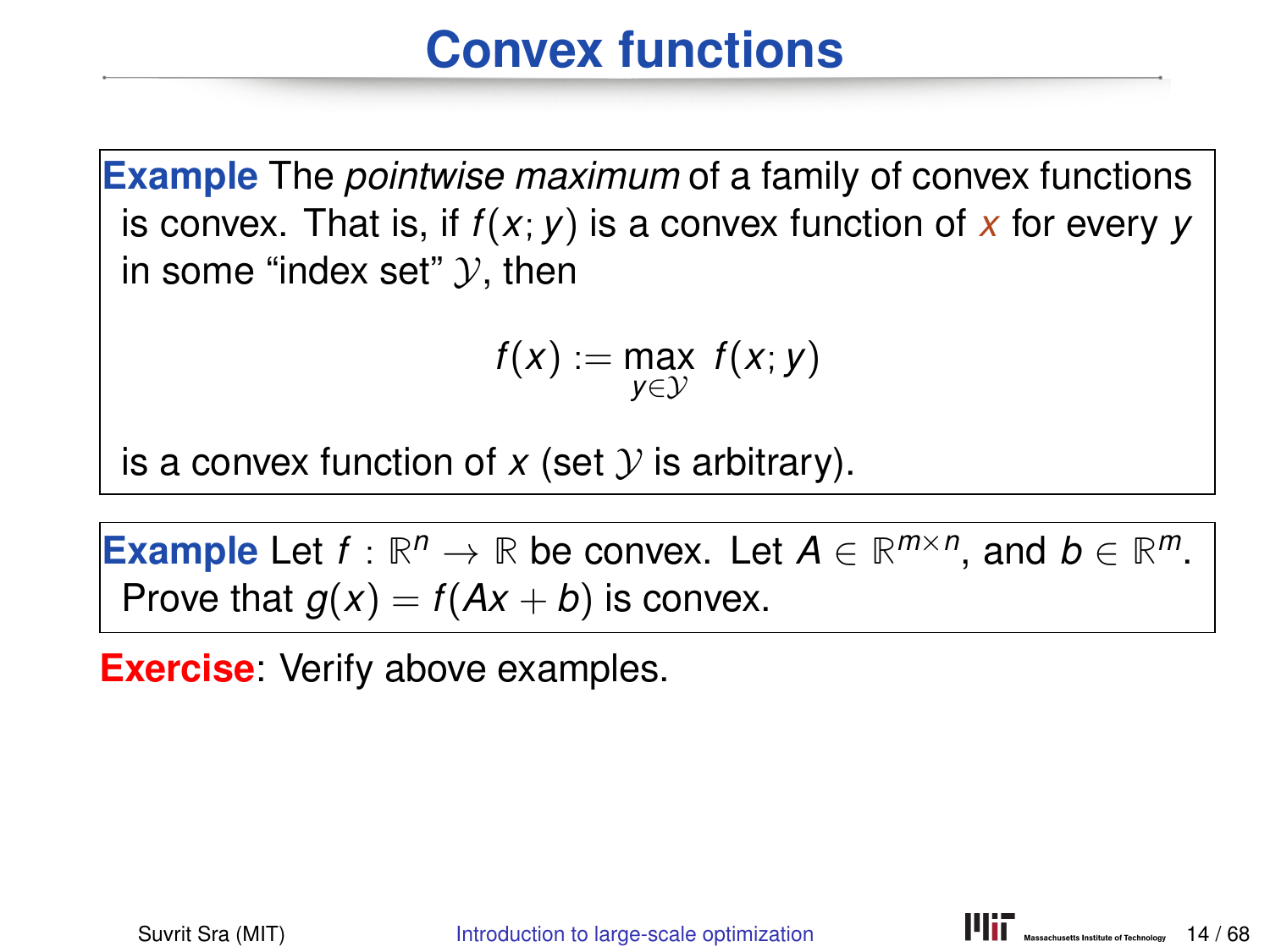**Theorem** Let  $Y$  be a nonempty convex set. Suppose  $L(x, y)$  is convex in  $(x, y)$ , then,

$$
f(x) := \inf_{y \in \mathcal{Y}} L(x, y)
$$

is a convex function of *x*, provided  $f(x) > -\infty$ .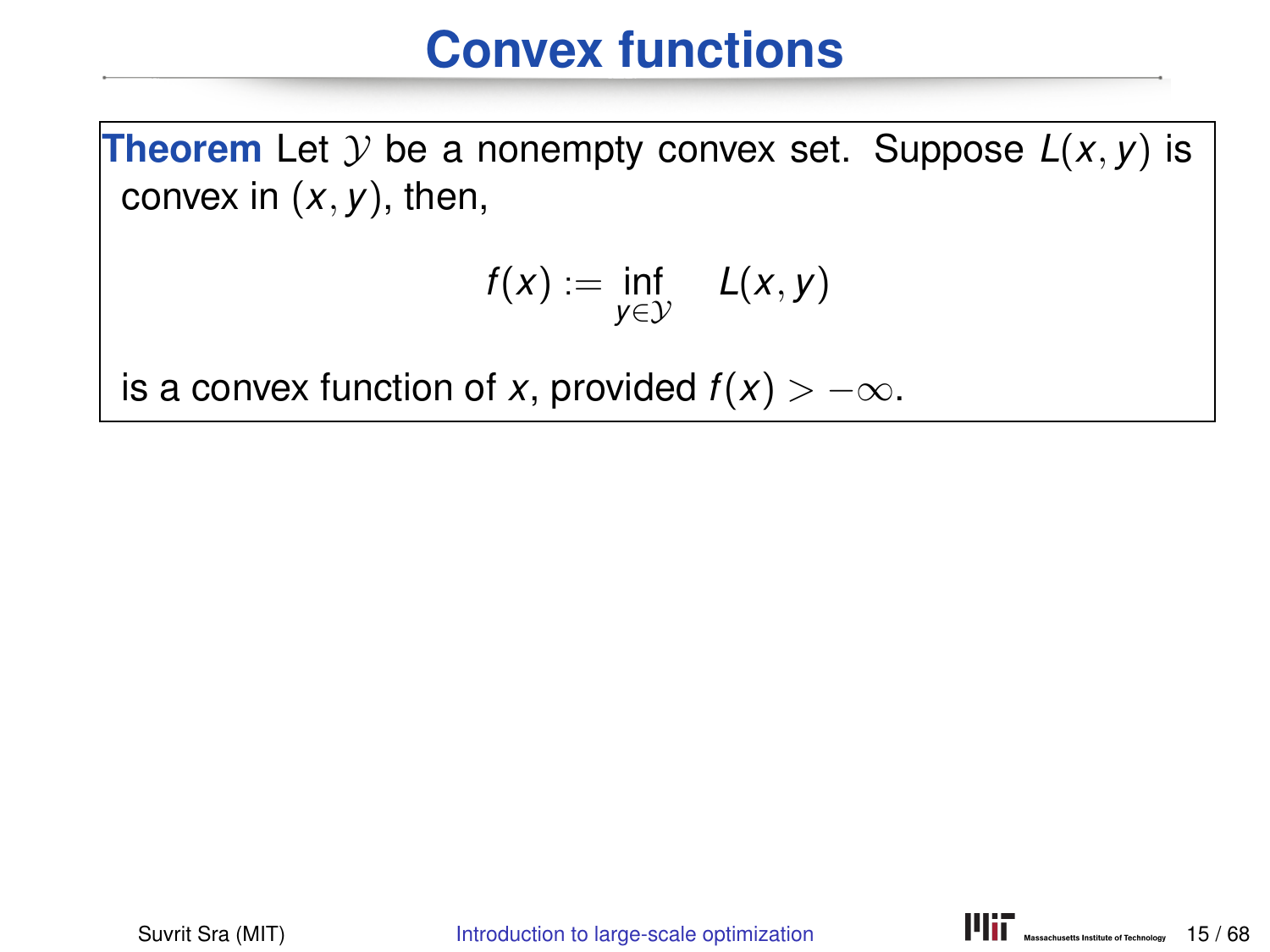**Theorem** Let  $Y$  be a nonempty convex set. Suppose  $L(x, y)$  is convex in (*x*, *y*), then,

$$
f(x) := \inf_{y \in \mathcal{Y}} L(x, y)
$$

is a convex function of *x*, provided  $f(x) > -\infty$ .

*Proof.* Let  $u, v \in \text{dom } f$ . Since  $f(u) = \inf_{v} L(u, v)$ , for each  $\epsilon > 0$ , there is a  $y_1 \in \mathcal{Y}$ , s.t.  $f(u) + \frac{\epsilon}{2}$  is not the infimum. Thus,  $L(u, y_1) \le f(u) + \frac{\epsilon}{2}$ . Similarly, there is  $y_2 \in \mathcal{Y}$ , such that  $L(v, y_2) \leq f(v) + \frac{\epsilon}{2}$ . Now we prove that  $f(\lambda u + (1 - \lambda)v) \leq \lambda f(u) + (1 - \lambda)f(v)$  directly.

$$
f(\lambda u + (1 - \lambda)v) = \inf_{y \in \mathcal{Y}} L(\lambda u + (1 - \lambda)v, y)
$$
  
\n
$$
\leq L(\lambda u + (1 - \lambda)v, \lambda y_1 + (1 - \lambda)y_2)
$$
  
\n
$$
\leq \lambda L(u, y_1) + (1 - \lambda)L(v, y_2)
$$
  
\n
$$
\leq \lambda f(u) + (1 - \lambda)f(v) + \epsilon.
$$

Since  $\epsilon > 0$  is arbitrary, claim follows.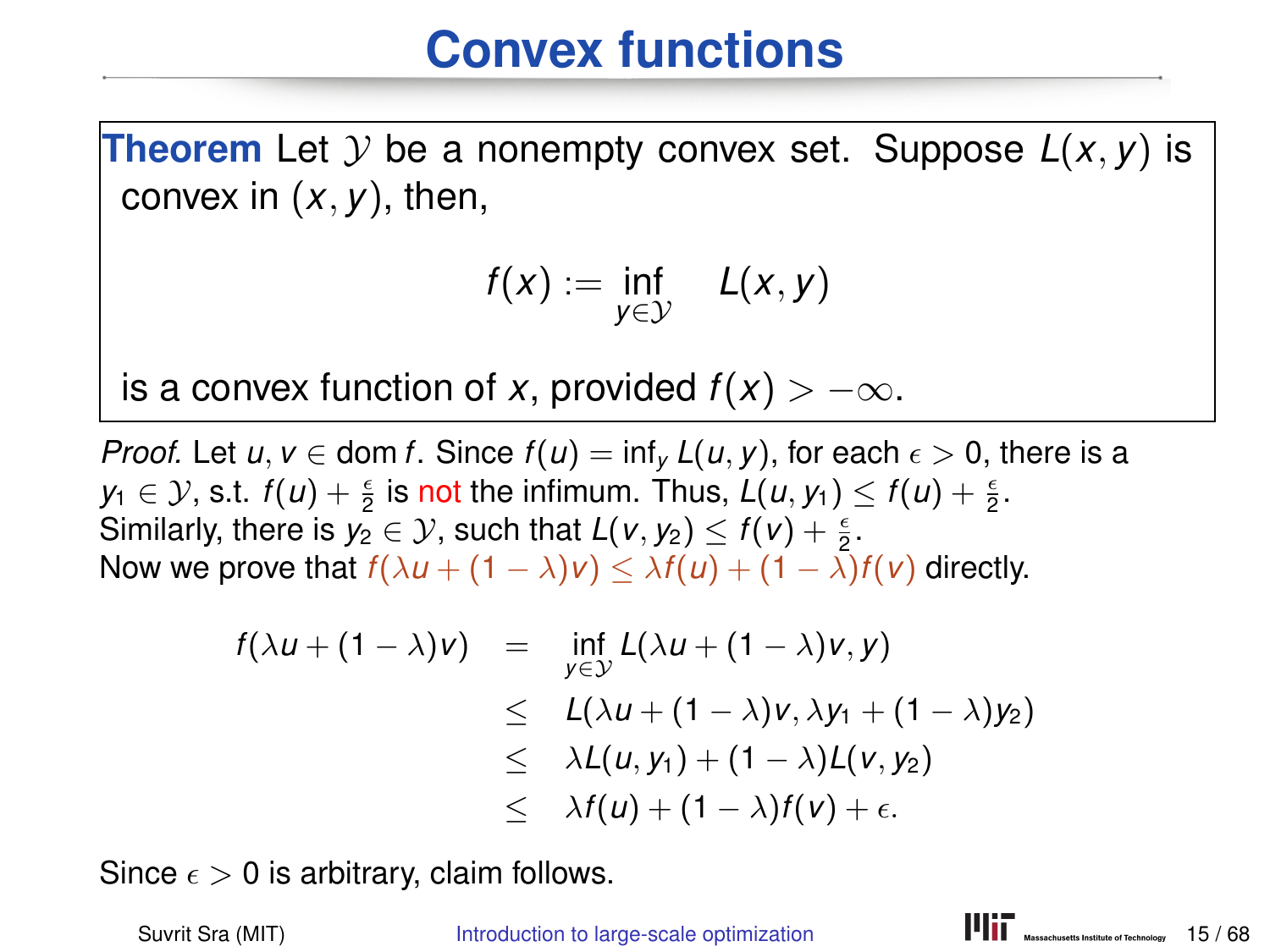#### **Convex functions – Indicator**

Let  $\mathbb{1}_X$  be the *indicator function* for X defined as:

$$
\mathbb{1}_{\mathcal{X}}(x) := \begin{cases} 0 & \text{if } x \in \mathcal{X}, \\ \infty & \text{otherwise.} \end{cases}
$$

Note:  $\mathbb{1}_{\mathcal{X}}(x)$  is convex **if and only if** X is convex.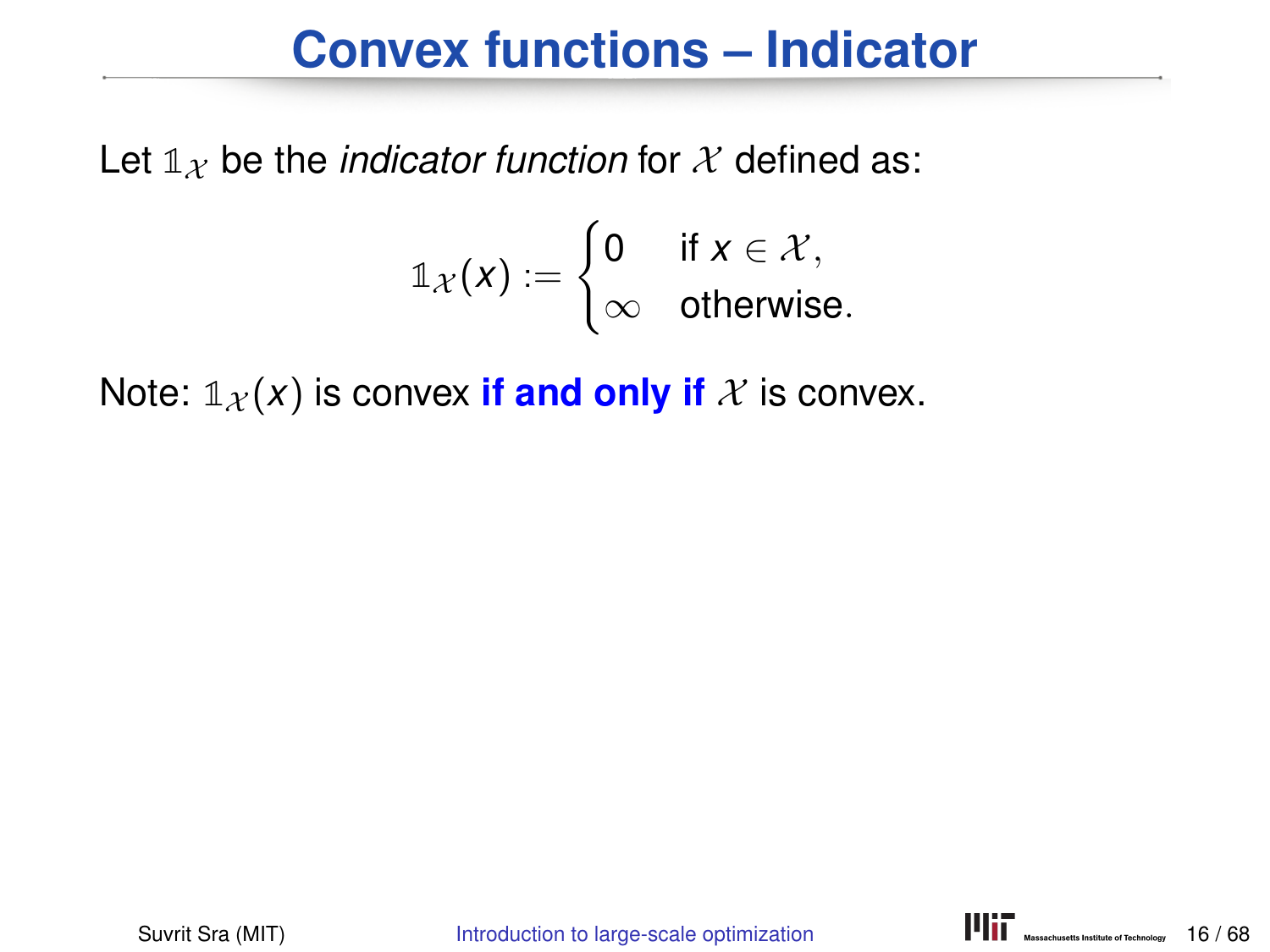#### **Convex functions – distance**

**Example** Let  $X$  be a convex set. Let  $x \in \mathbb{R}^n$  be some point. The distance of x to the set  $\mathcal X$  is defined as

$$
dist(x, \mathcal{X}) := \inf_{y \in \mathcal{X}} \quad ||x - y||.
$$

**Note**: because  $||x - y||$  is jointly convex in  $(x, y)$ , the function  $dist(x, y)$  is a convex function of x.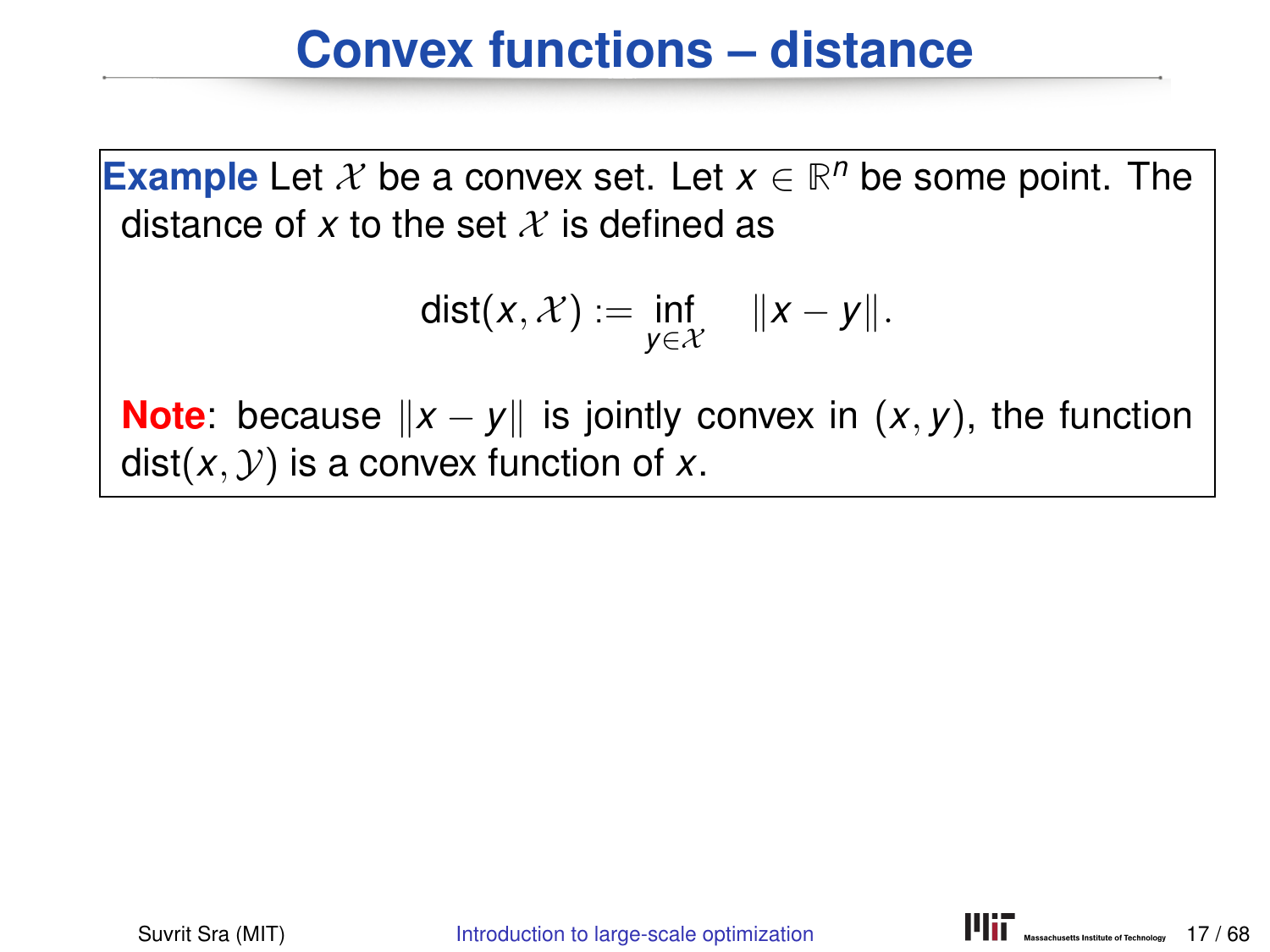# **Convex functions – norms**

Let  $f : \mathbb{R}^n \to \mathbb{R}$  be a function that satisfies

- 1  $f(x) > 0$ , and  $f(x) = 0$  if and only if  $x = 0$  (definiteness)
- 2  $f(\lambda x) = |\lambda| f(x)$  for any  $\lambda \in \mathbb{R}$  (positive homogeneity)
- 3  $f(x + y) \leq f(x) + f(y)$  (subadditivity)

Such function called *norms*—usually denoted  $||x||$ .

**Theorem** Norms are convex.

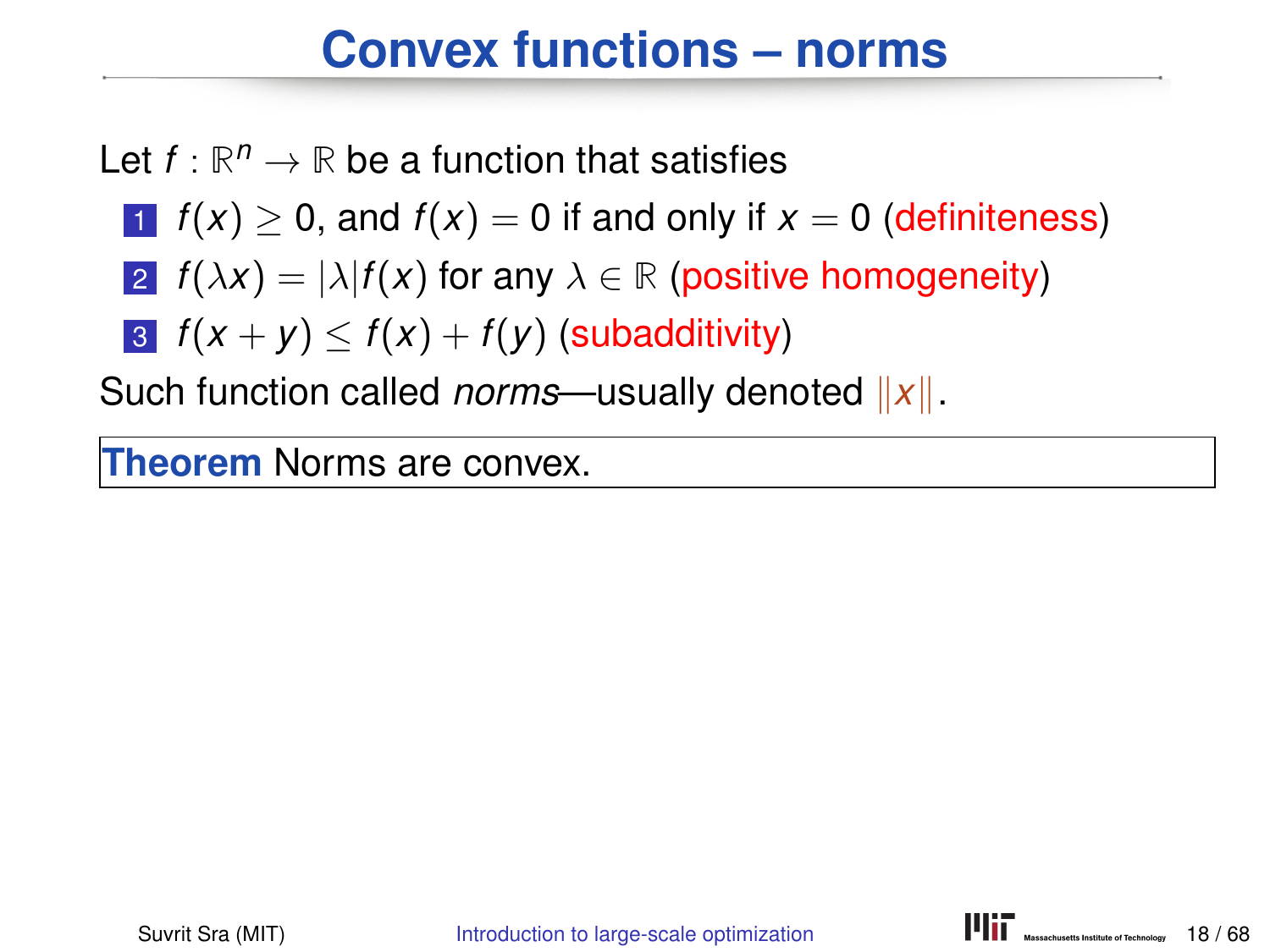#### **Some norms**

**Example** ( $\ell_2$ -norm):  $||x||_2 = (\sum_i x_i^2)^{1/2}$ 

**Example** ( $\ell_p$ -norm): Let  $p \ge 1$ .  $||x||_p = \left(\sum_i |x_i|^p\right)^{1/p}$ 

**Example** ( $\ell_{\infty}$ -norm):  $||x||_{\infty} = max_{1 \leq i \leq n} |x_i|$ 

 $\bm{\mathsf{Example}}$  (Frobenius-norm): Let  $\bm{\mathsf{A}}\in\mathbb{R}^{m\times n}.$   $\|\bm{\mathsf{A}}\|_{\mathsf{F}}:=\sqrt{\sum_{ij}|a_{ij}|^2}$ 

**Example** Let *A* be any matrix. Then, the **operator norm** of *A* is

$$
||A|| := \sup_{||x||_2 \neq 0} \frac{||Ax||_2}{||x||_2} = \sigma_{\max}(A).
$$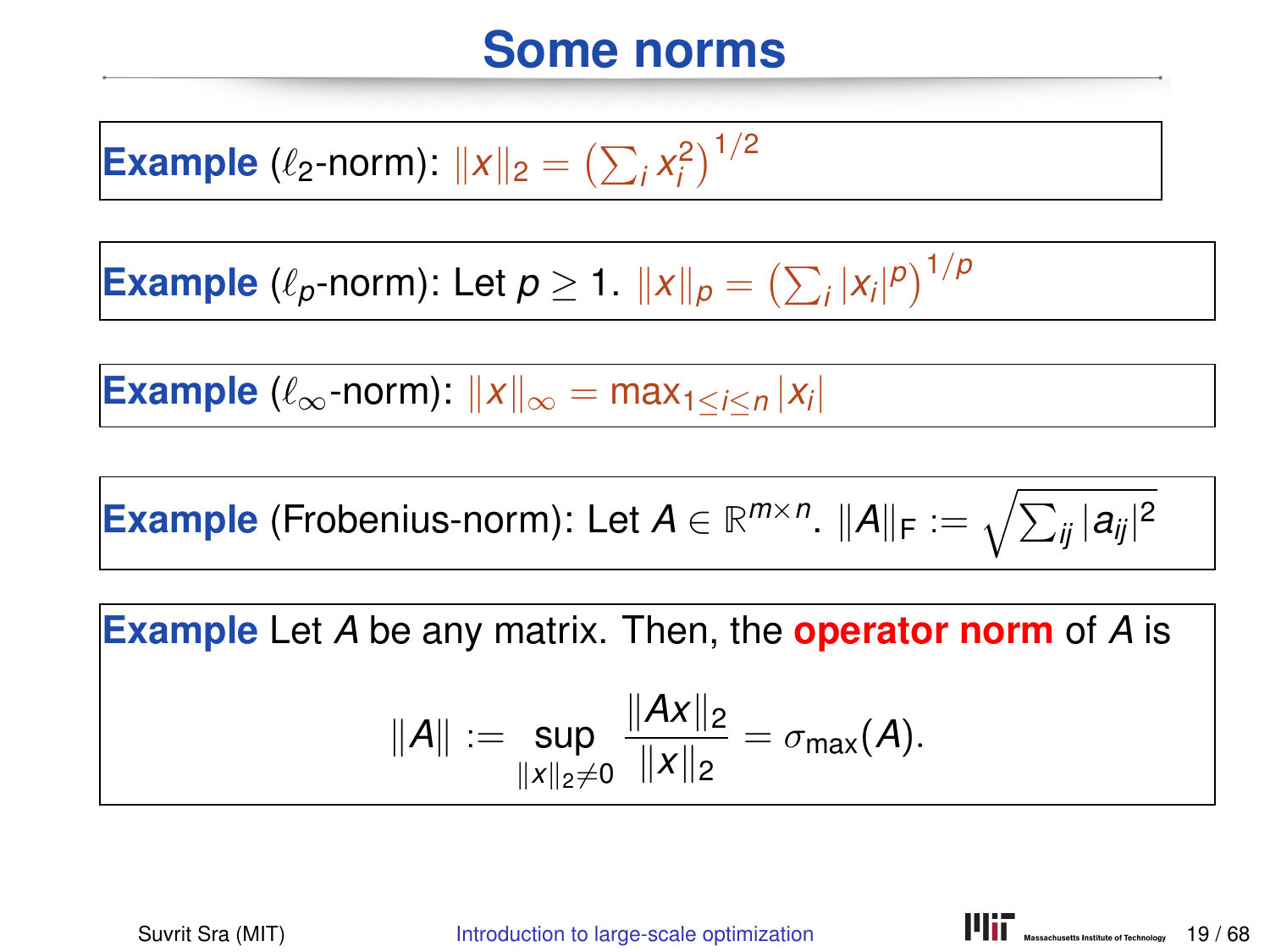**Def.** The **Fenchel conjugate** of a function *f* is

$$
f^*(z) := \sup_{x \in \text{dom } f} x^T z - f(x).
$$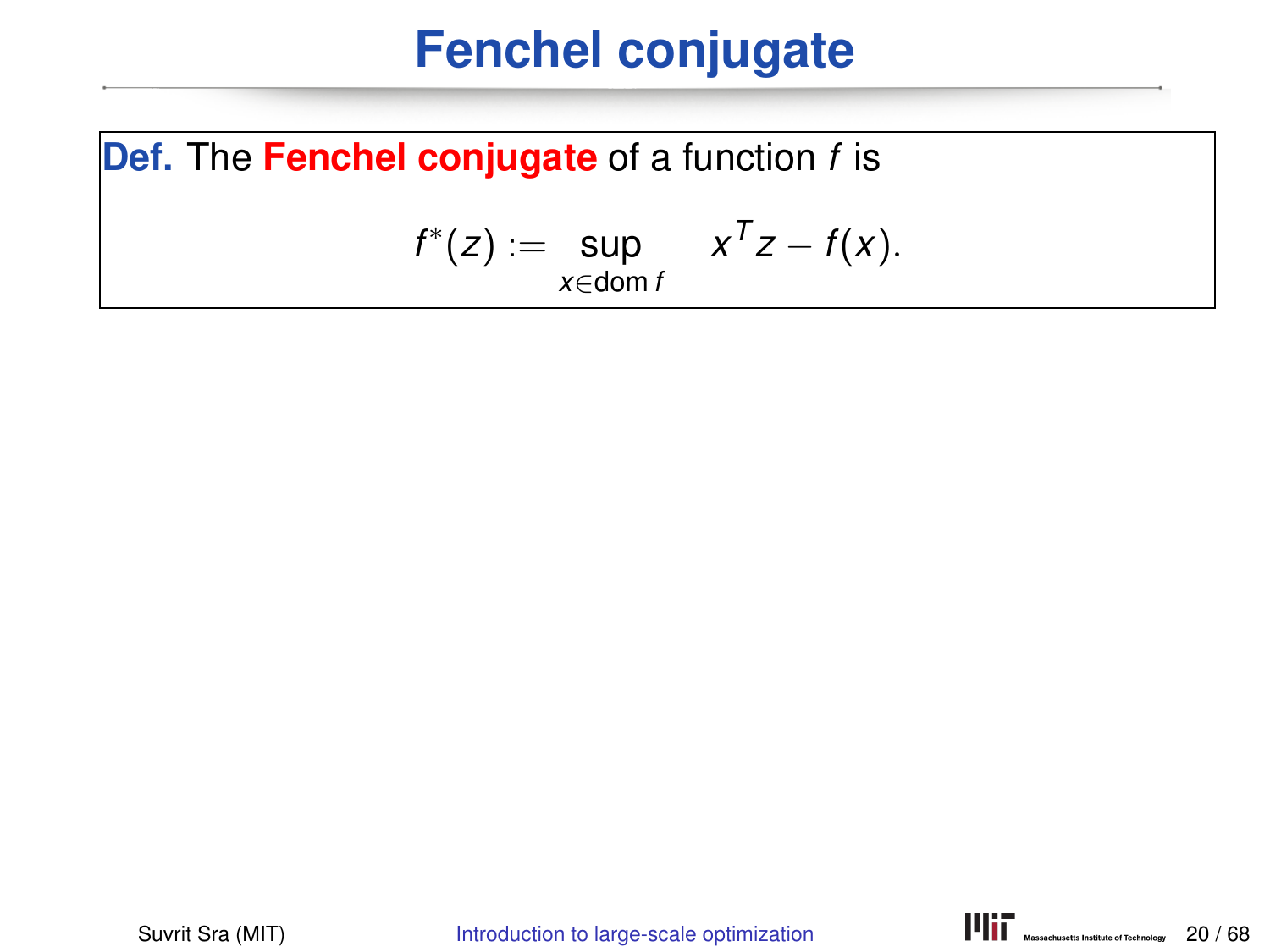**Def.** The **Fenchel conjugate** of a function *f* is

$$
f^*(z) := \sup_{x \in \text{dom } f} x^T z - f(x).
$$

**Note:** *f* ∗ is pointwise (over *x*) sup of linear functions of *z*. Hence, it is always convex (even if *f* is not convex).

**Example** +∞ and −∞ conjugate to each other.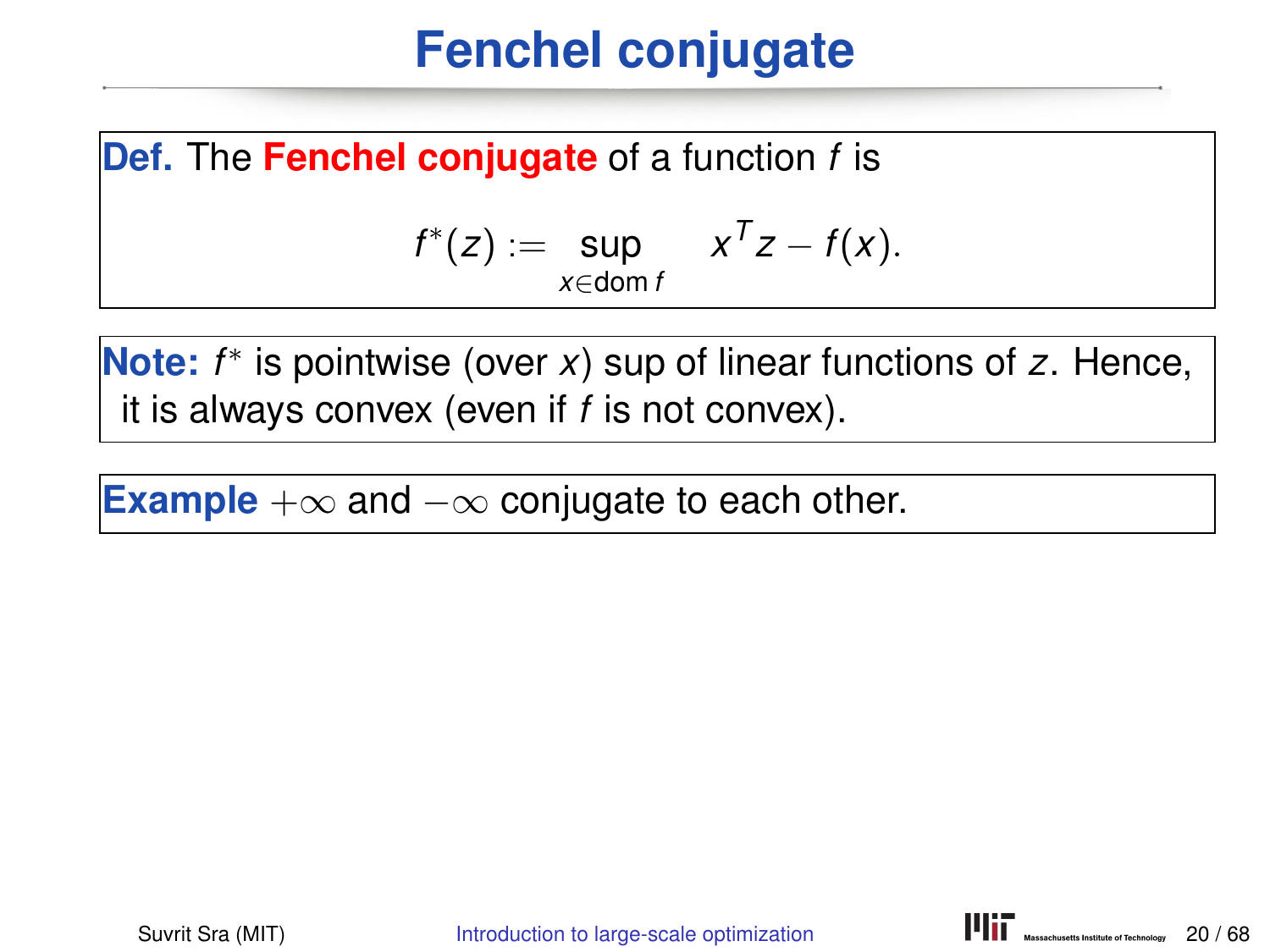**Def.** The **Fenchel conjugate** of a function *f* is

$$
f^*(z) := \sup_{x \in \text{dom } f} x^T z - f(x).
$$

**Note:** *f* ∗ is pointwise (over *x*) sup of linear functions of *z*. Hence, it is always convex (even if *f* is not convex).

**Example** +∞ and −∞ conjugate to each other.

**Example** Let  $f(x) = ||x||$ . We have  $f^*(z) = 1||x||_* \leq 1$  (*z*). That is, conjugate of norm is the indicator function of dual norm ball.

*Proof. f* \*(*z*) = sup<sub>*x*</sub>  $z^T x - ||x||$ . If  $||z||_* > 1$ , by defn. of the dual norm, ∃*u* such that  $\|u\| \leq 1$  and  $u^Tz > 1.$  Now select  $x = \alpha u$  and let  $\alpha \to \infty.$  Then,  $z^T x - \|x\| = \alpha (z^T u - \|u\|) \to \infty.$  If  $\|z\|_* \leq 1,$  then  $z^T x \leq \|x\| \|z\|_*,$  which implies the sup must be zero.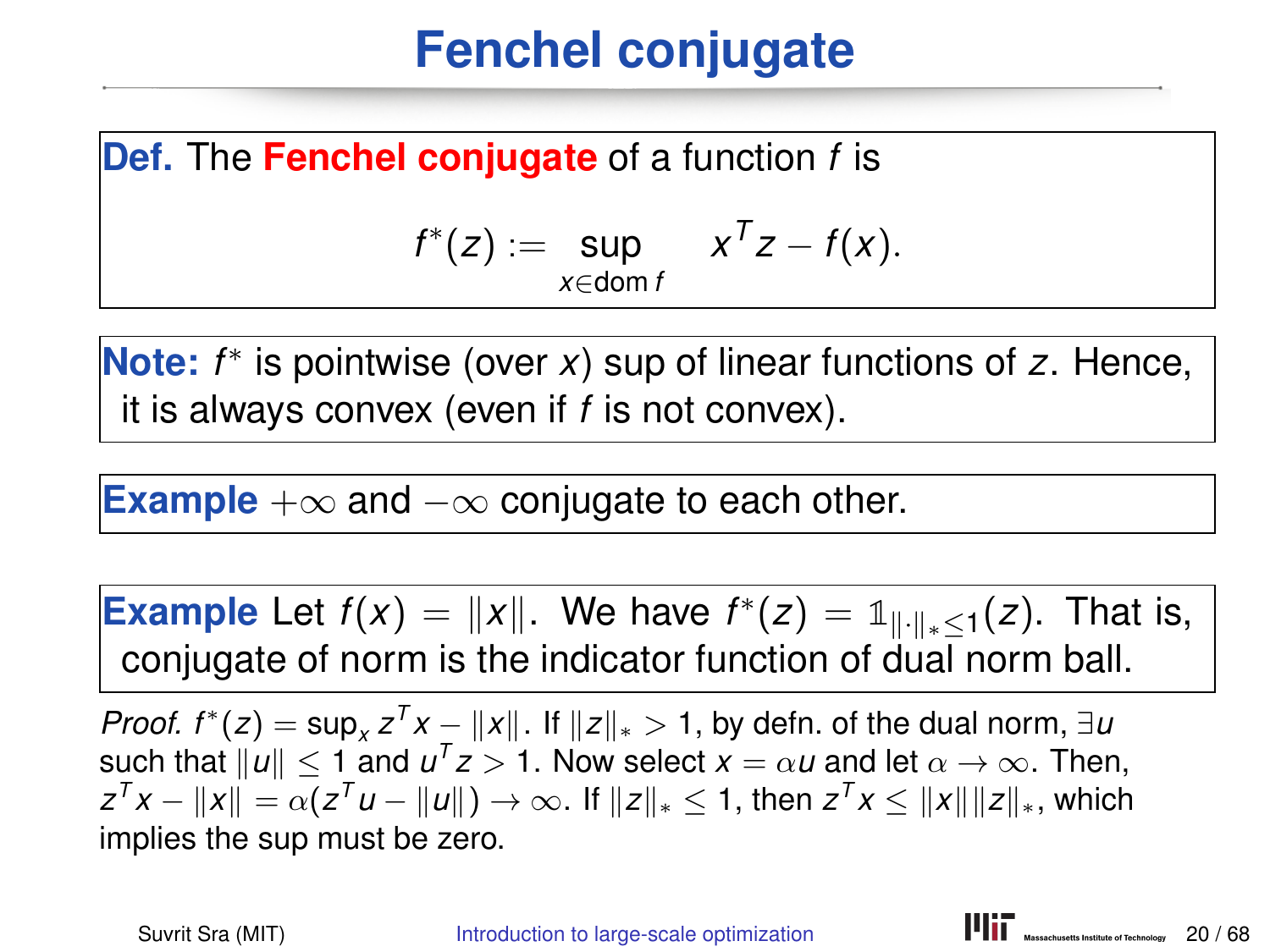**Example** 
$$
f(x) = \frac{1}{2}x^T A x
$$
, where  $A \succ 0$ . Then,  $f^*(z) = \frac{1}{2}z^T A^{-1} z$ .

**Example**  $f(x) = \max(0, 1 - x)$ . Verify: dom  $f^* = [-1, 0]$ , and on this domain,  $f^*(z) = z$ .

**Example**  $f(x) = \mathbb{1}_{\mathcal{X}}(x)$ :  $f^*(z) = \sup_{x \in \mathcal{X}} \langle x, z \rangle$  (aka support func)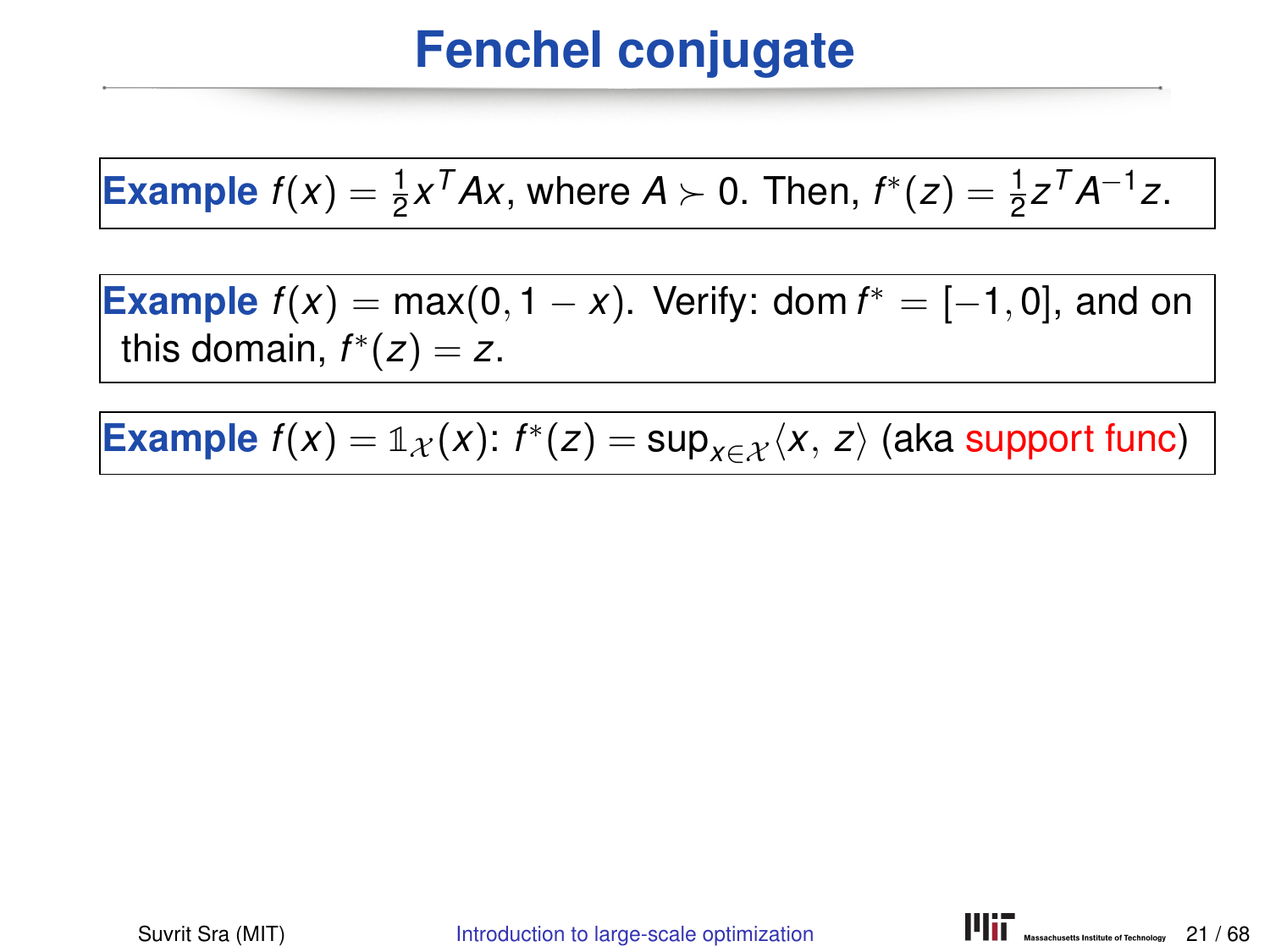# **Challenge 2**

Consider the following functions on strictly positive variables:

$$
h_1(x) := \frac{1}{x}
$$
  
\n
$$
h_2(x,y) := \frac{1}{x} + \frac{1}{y} - \frac{1}{x+y}
$$
  
\n
$$
h_3(x,y,z) := \frac{1}{x} + \frac{1}{y} + \frac{1}{z} - \frac{1}{x+y} - \frac{1}{y+z} - \frac{1}{x+z} + \frac{1}{x+y+z}
$$

 $\heartsuit$  Prove that  $h_1$ ,  $h_2$ ,  $h_3$ , and in general  $h_n$  are convex!

 $\heartsuit$  Prove that in fact each  $1/h_n$  is concave

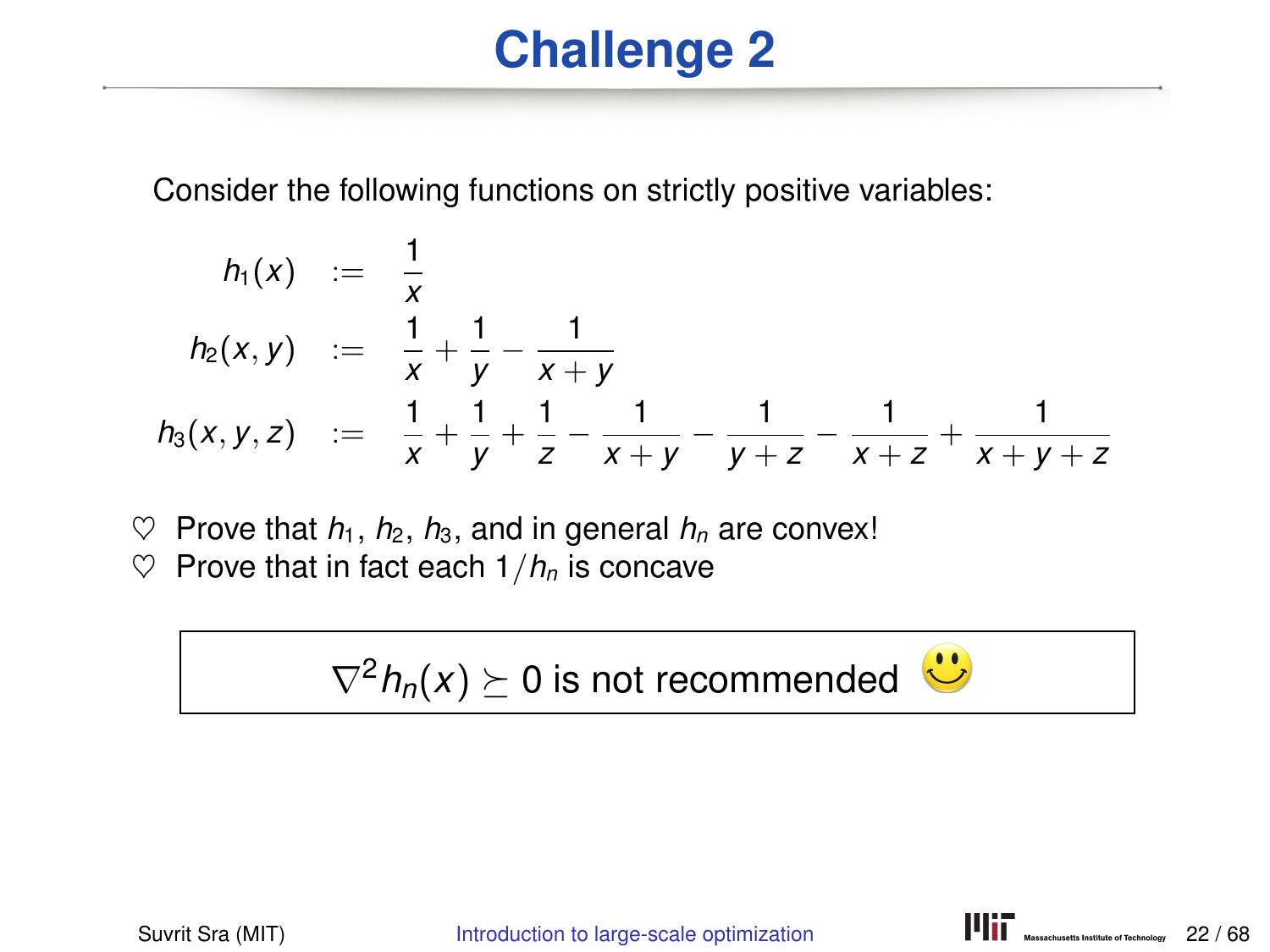# **Subgradients**

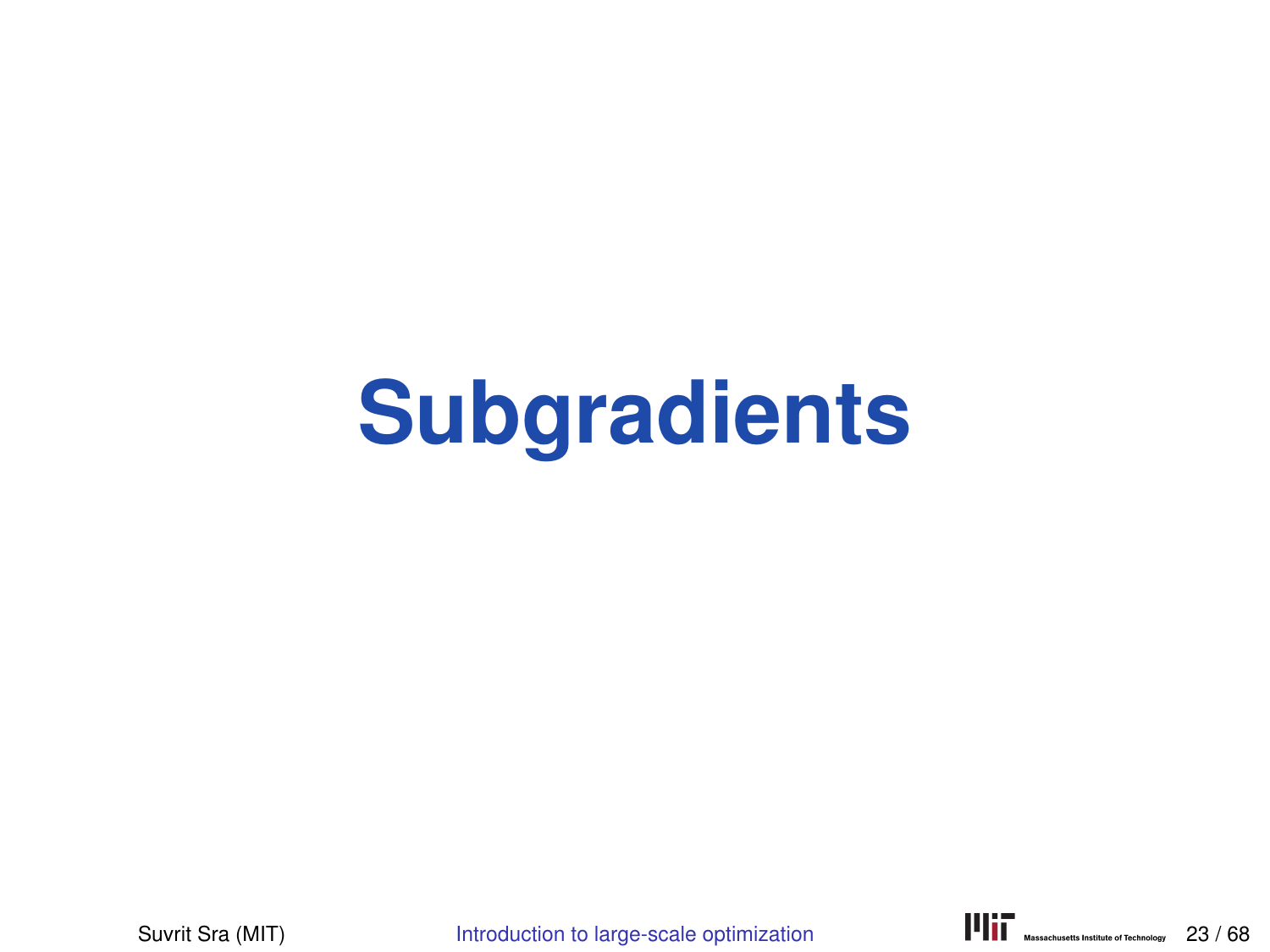## **Subgradients: global underestimators**



 $f(x) \geq f(y) + \langle \nabla f(y), x - y \rangle$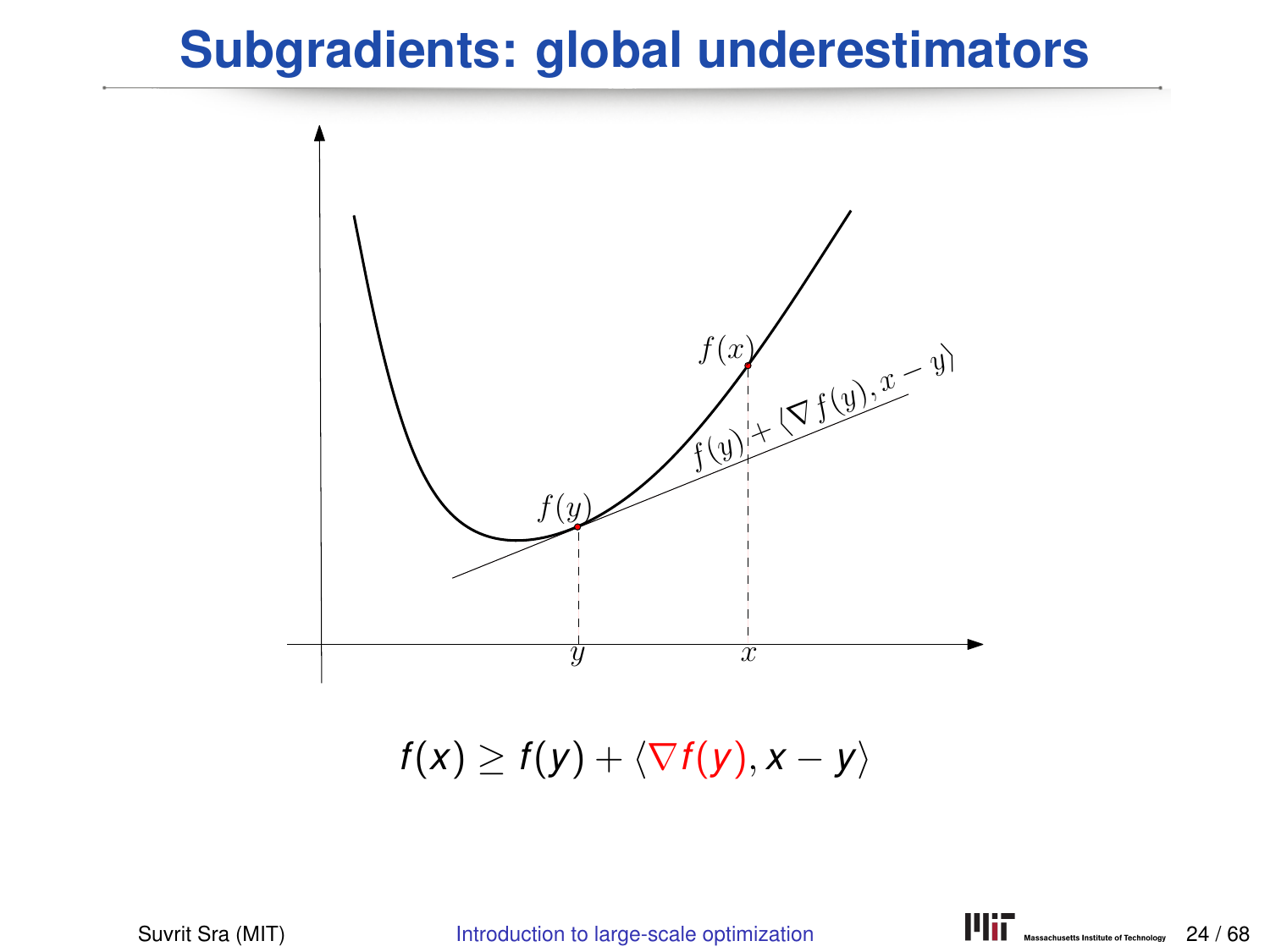### **Subgradients: global underestimators**

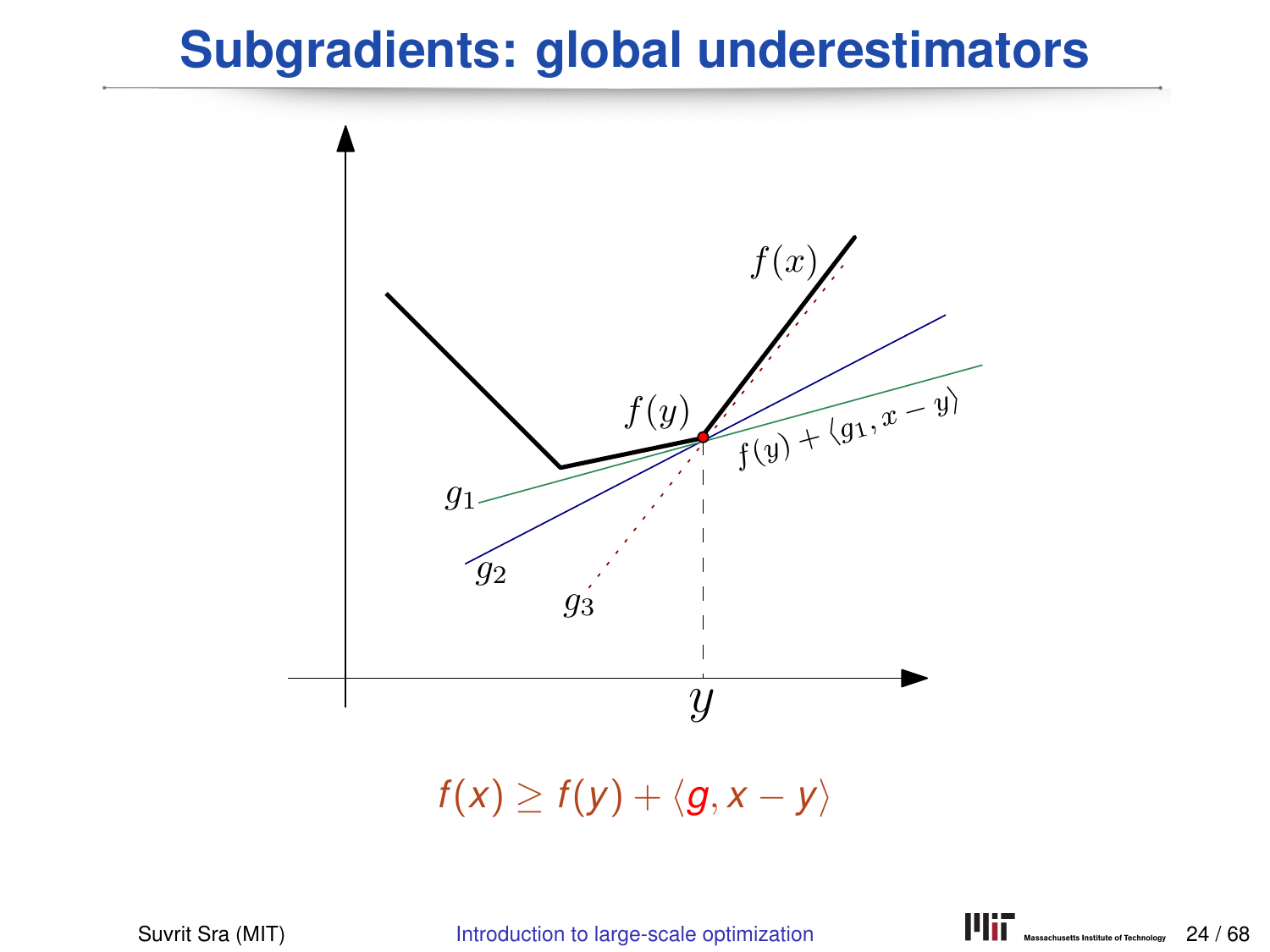## **Subgradients: global underestimators**

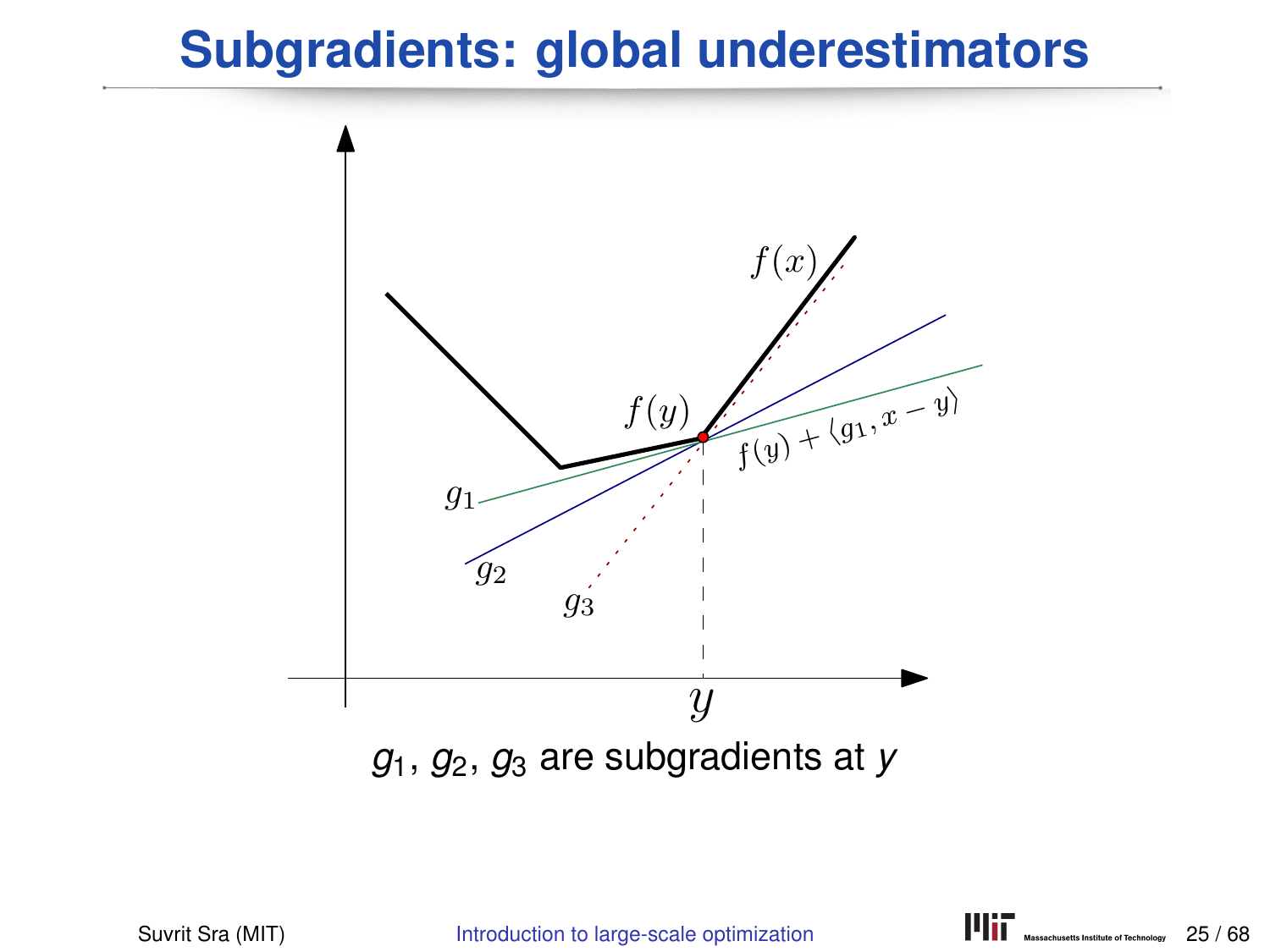# **Subgradients – basic facts**

- $\blacktriangleright$  *f* is convex, differentiable:  $\nabla f(y)$  the **unique** subgradient at *y*
- $\triangleright$  A vector *q* is a subgradient at a point *y* if and only if *f*(*y*) +  $\langle g, x - y \rangle$  is **globally** smaller than *f*(*x*).
- $\blacktriangleright$  Usually, **one** subgradient costs approx. as much as  $f(x)$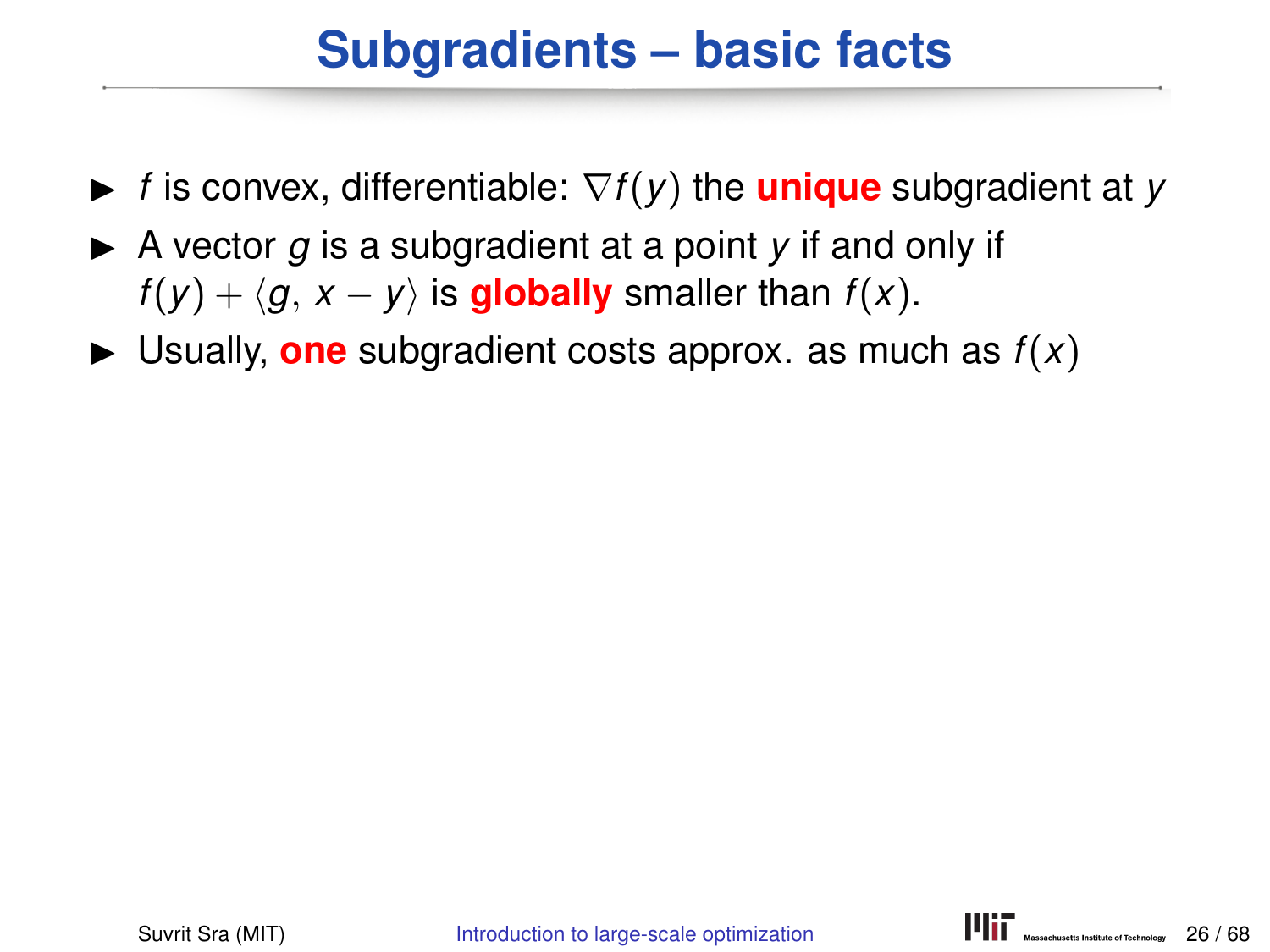# **Subgradients – basic facts**

- <sup>I</sup> *<sup>f</sup>* is convex, differentiable: <sup>∇</sup>*f*(*y*) the **unique** subgradient at *<sup>y</sup>*
- $\triangleright$  A vector *q* is a subgradient at a point *y* if and only if *f*(*y*) +  $\langle g, x - y \rangle$  is **globally** smaller than *f*(*x*).
- $\blacktriangleright$  Usually, **one** subgradient costs approx. as much as  $f(x)$
- $\triangleright$  Determining all subgradients at a given point difficult.
- $\triangleright$  Subgradient calculus—major achievement in convex analysis
- ► Fenchel-Young inequality:  $f(x) + f^*(s) \ge \langle s, x \rangle$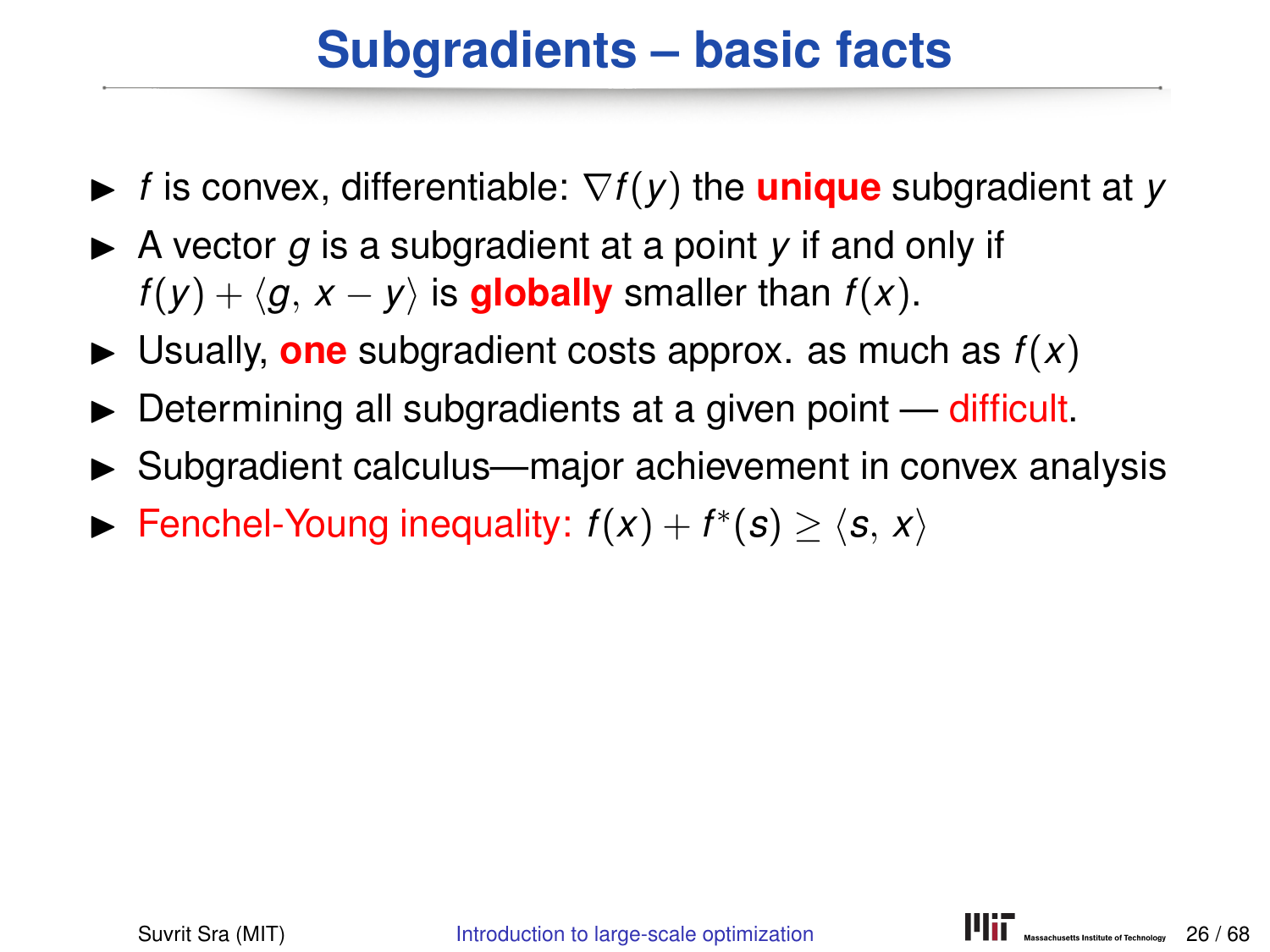$f(x) := max(f_1(x), f_2(x))$ ; both  $f_1, f_2$  convex, differentiable

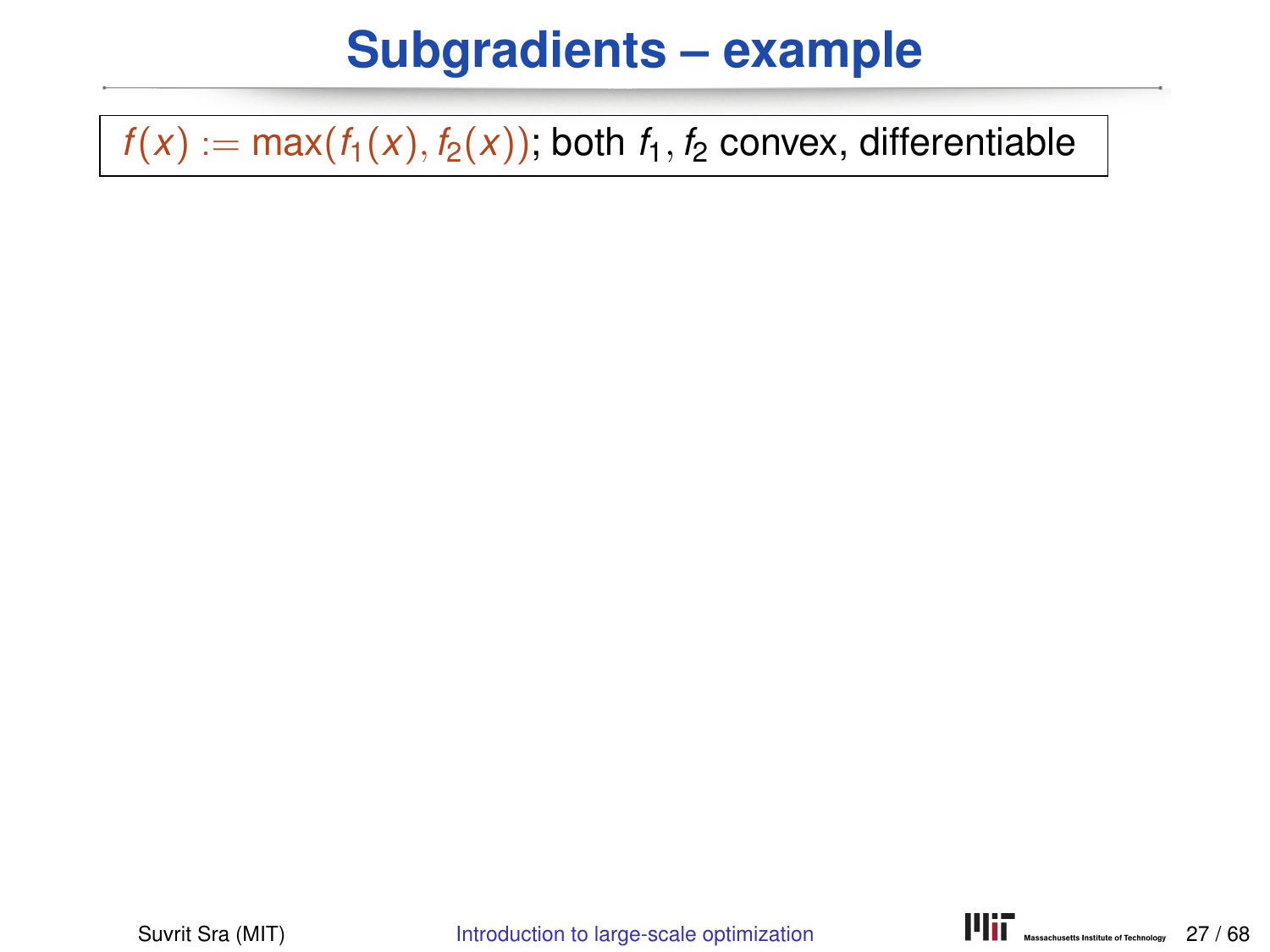$f(x) := max(f_1(x), f_2(x))$ ; both  $f_1, f_2$  convex, differentiable

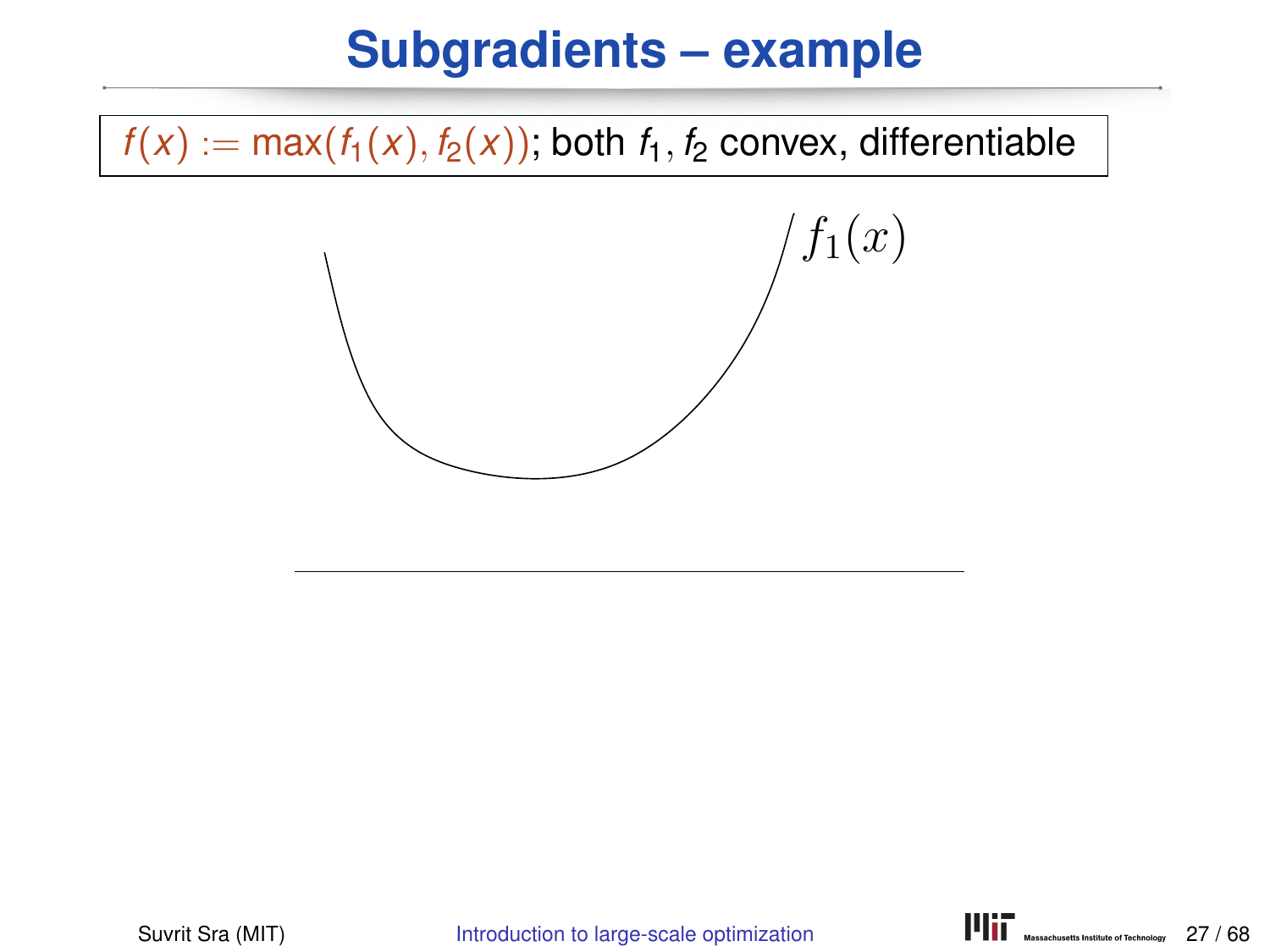$f(x) := \max(f_1(x), f_2(x))$ ; both  $f_1, f_2$  convex, differentiable

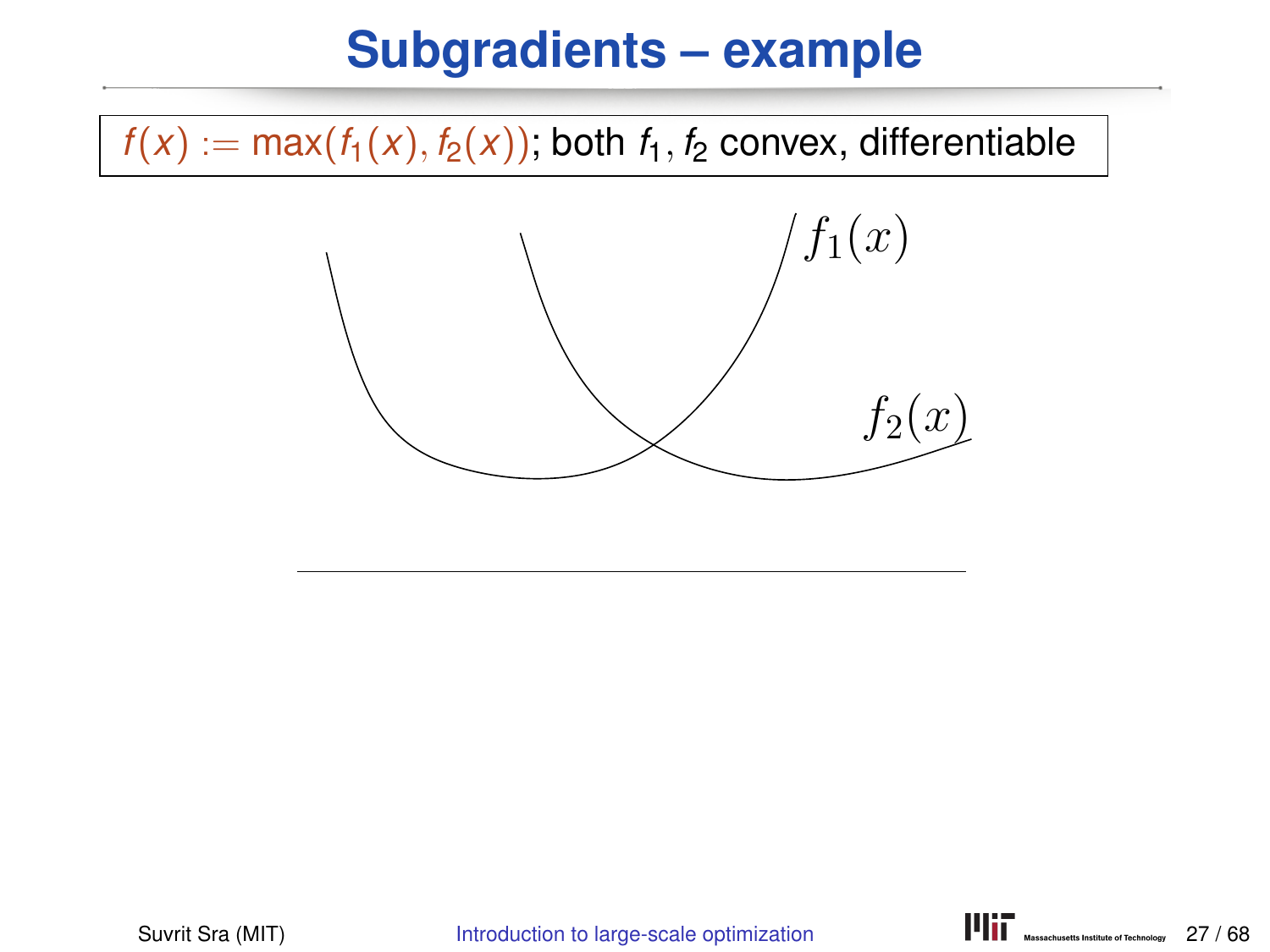$f(x) := max(f_1(x), f_2(x))$ ; both  $f_1, f_2$  convex, differentiable

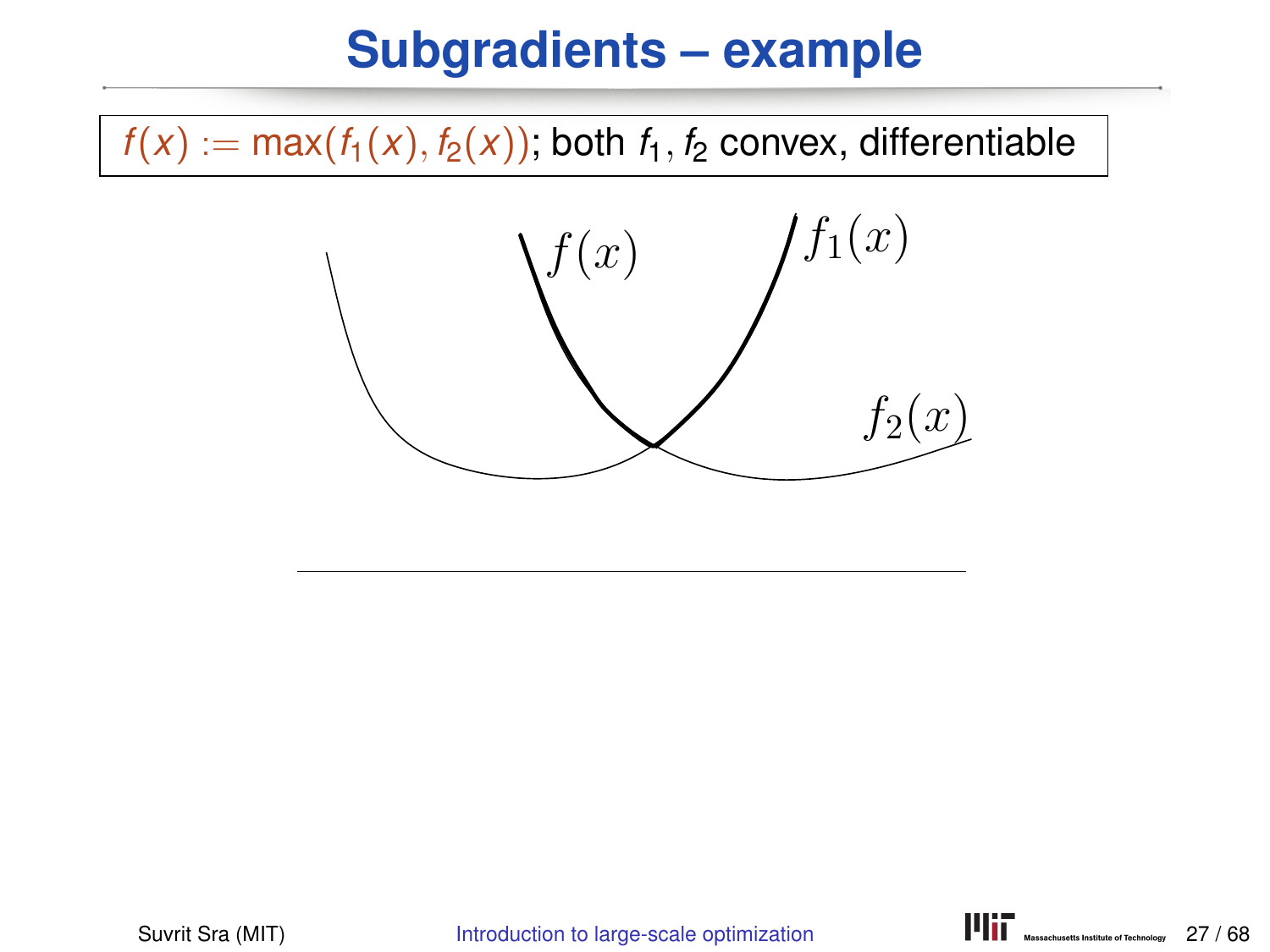$f(x) := max(f_1(x), f_2(x))$ ; both  $f_1, f_2$  convex, differentiable

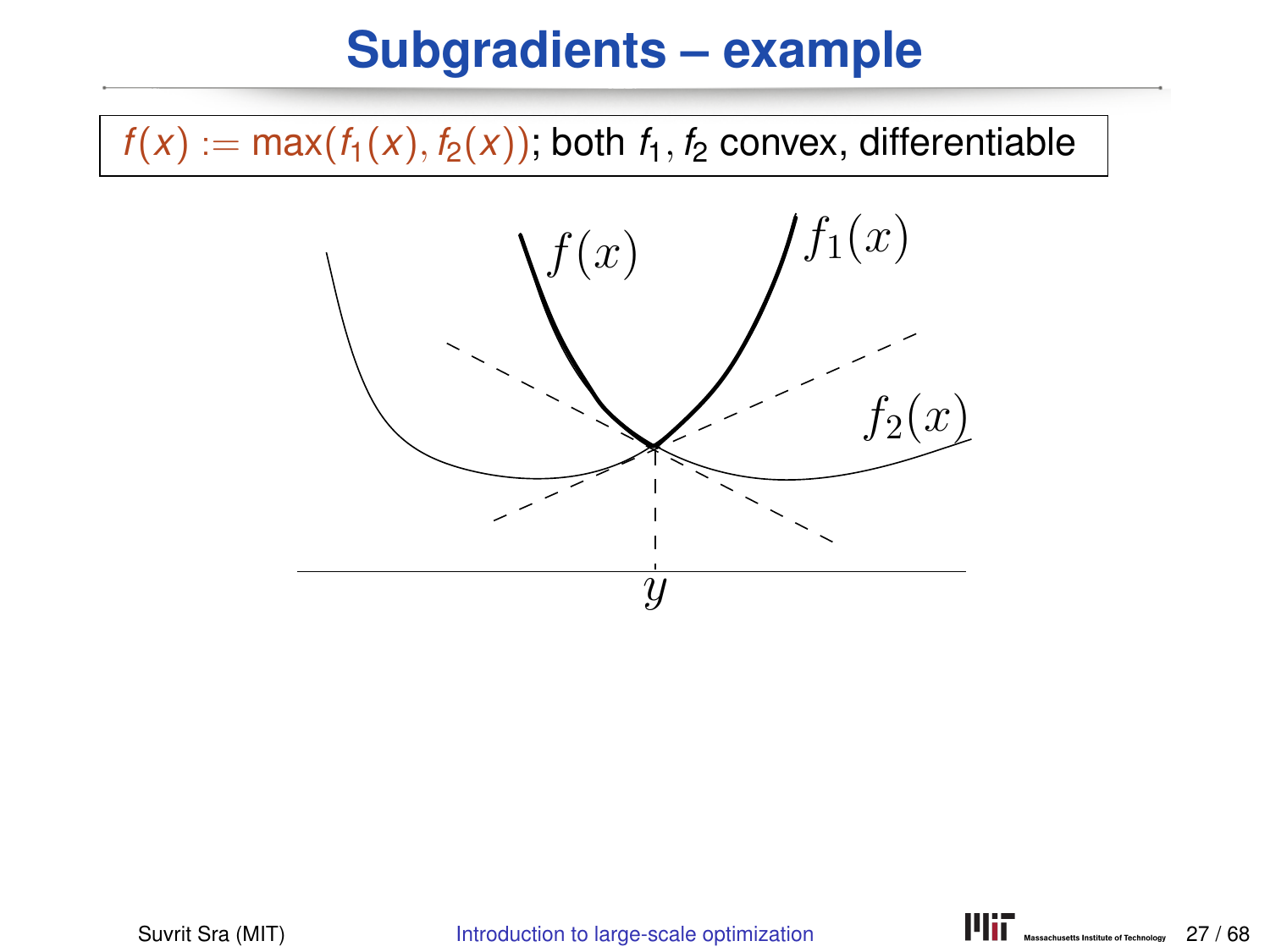$f(x) := max(f_1(x), f_2(x))$ ; both  $f_1, f_2$  convex, differentiable



 $\star$   $f_1(x) > f_2(x)$ : unique subgradient of *f* is  $f'_1(x)$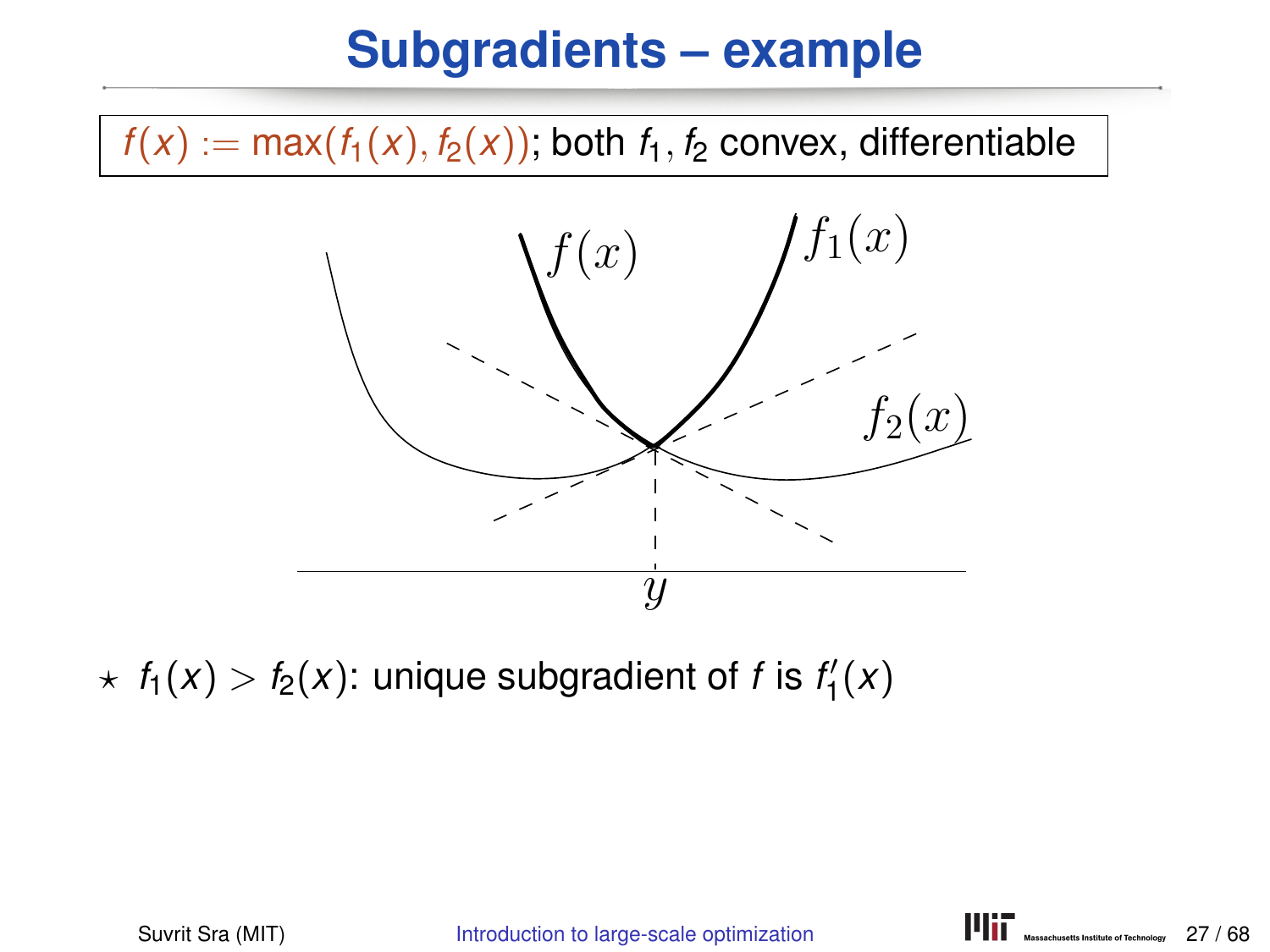$f(x) := max(f_1(x), f_2(x))$ ; both  $f_1, f_2$  convex, differentiable



 $\star$   $f_1(x) > f_2(x)$ : unique subgradient of *f* is  $f'_1(x)$  $\star$   $f_1(x) < f_2(x)$ : unique subgradient of *f* is  $f_2'(x)$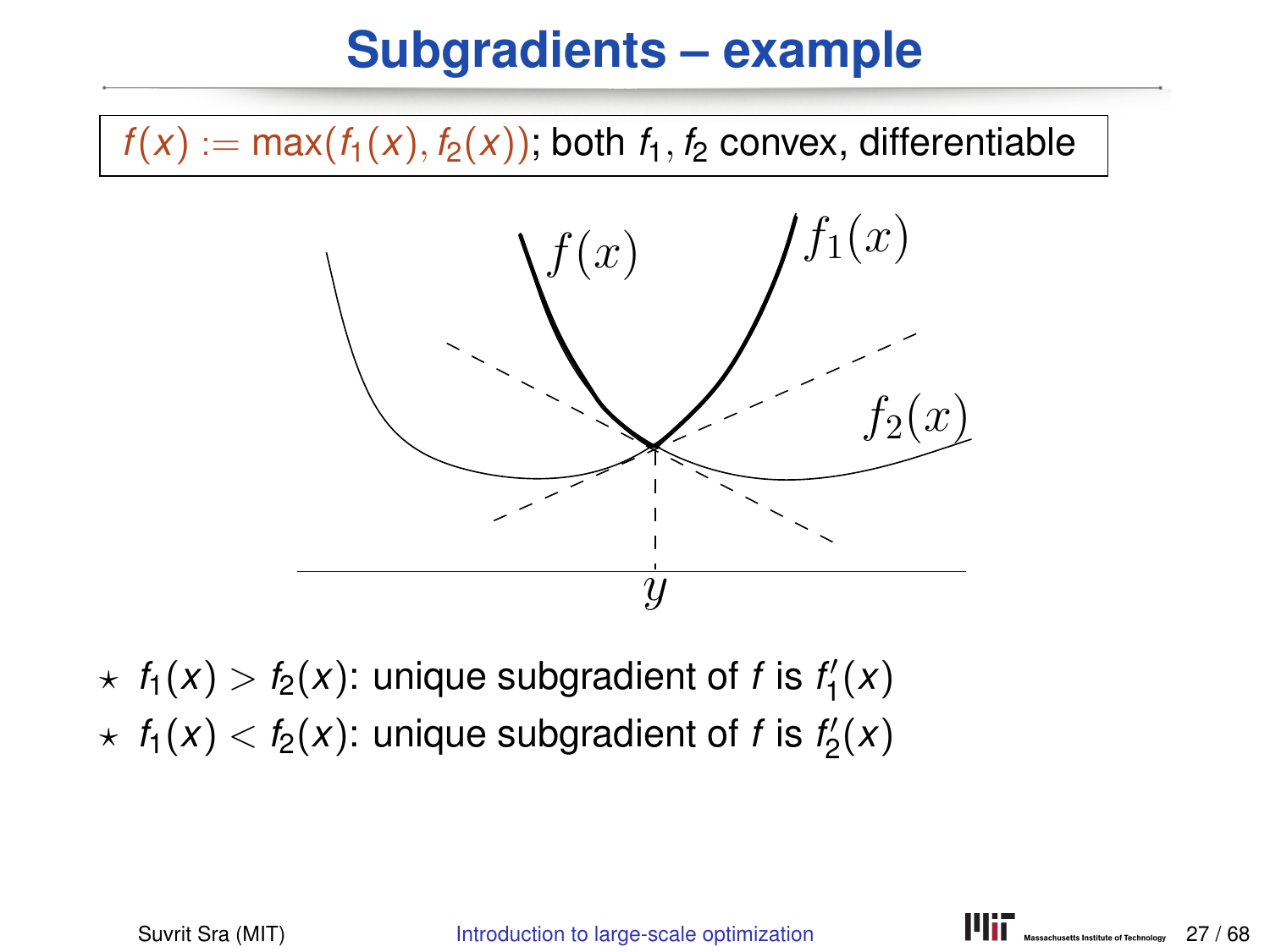$f(x) := \max(f_1(x), f_2(x))$ ; both  $f_1, f_2$  convex, differentiable



- $\star$   $f_1(x) > f_2(x)$ : unique subgradient of *f* is  $f'_1(x)$
- $\star$   $f_1(x) < f_2(x)$ : unique subgradient of *f* is  $f_2'(x)$
- $\star$   $f_1(y) = f_2(y)$ : subgradients, the segment  $[f'_1(y), f'_2(y)]$ (imagine all supporting lines turning about point *y*)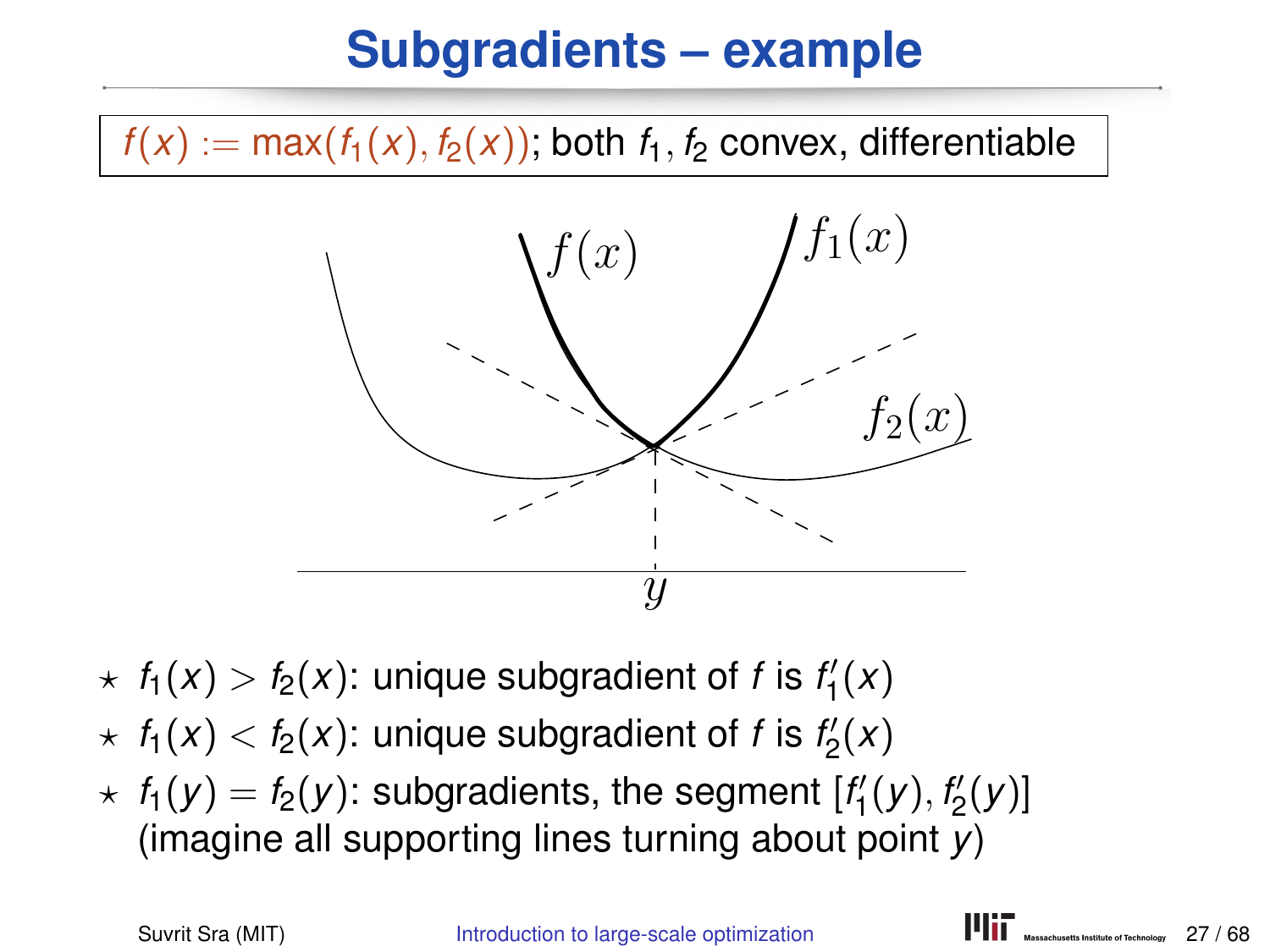**Def.** The set of all subgradients at *y* denoted by ∂*f*(*y*). This set is called **subdifferential** of *f* at *y*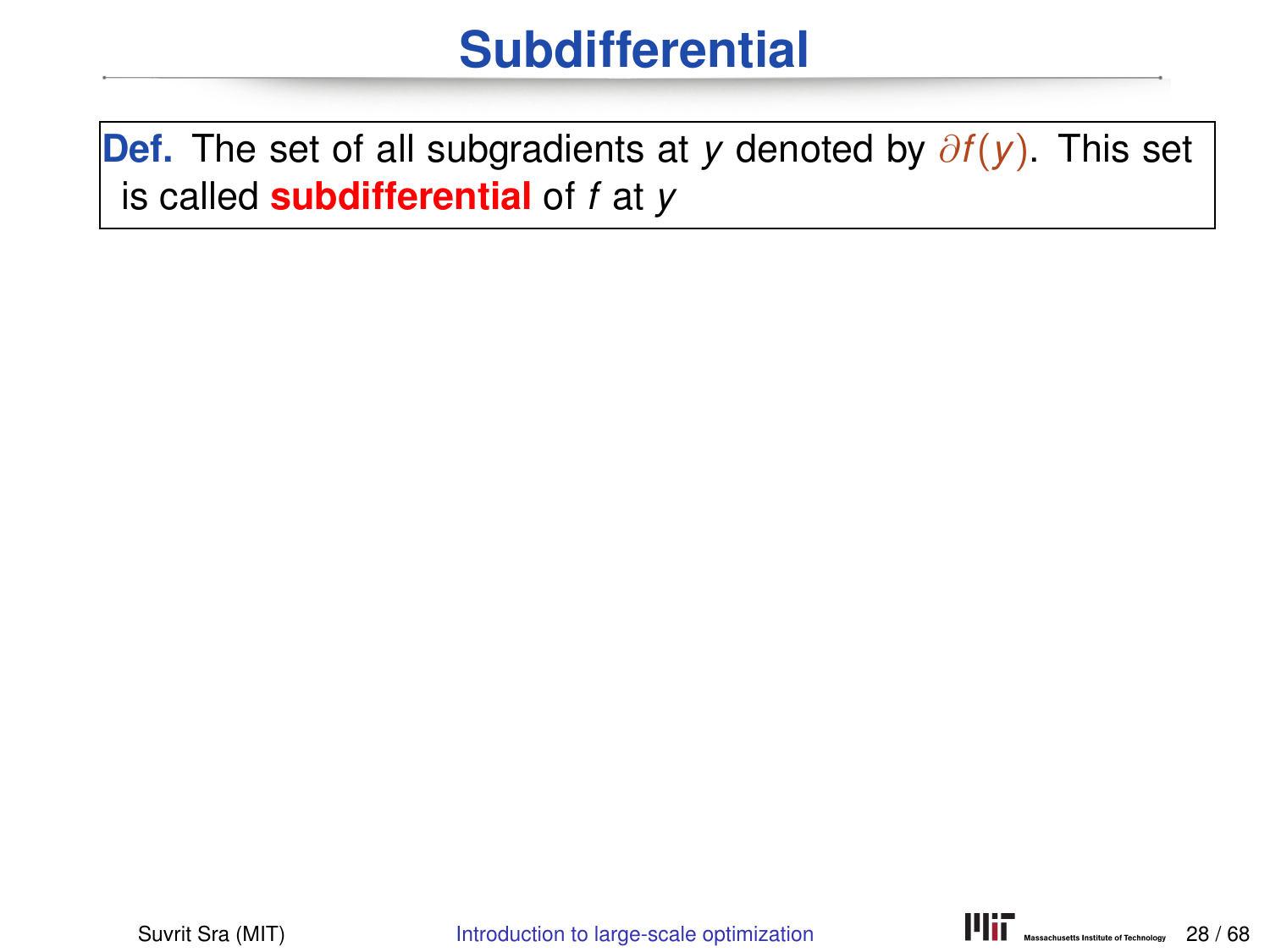**Def.** The set of all subgradients at *y* denoted by ∂*f*(*y*). This set is called **subdifferential** of *f* at *y*

If *f* is convex, ∂*f*(*x*) is nice:

♣ If *x* ∈ relative interior of dom *f*, then ∂*f*(*x*) nonempty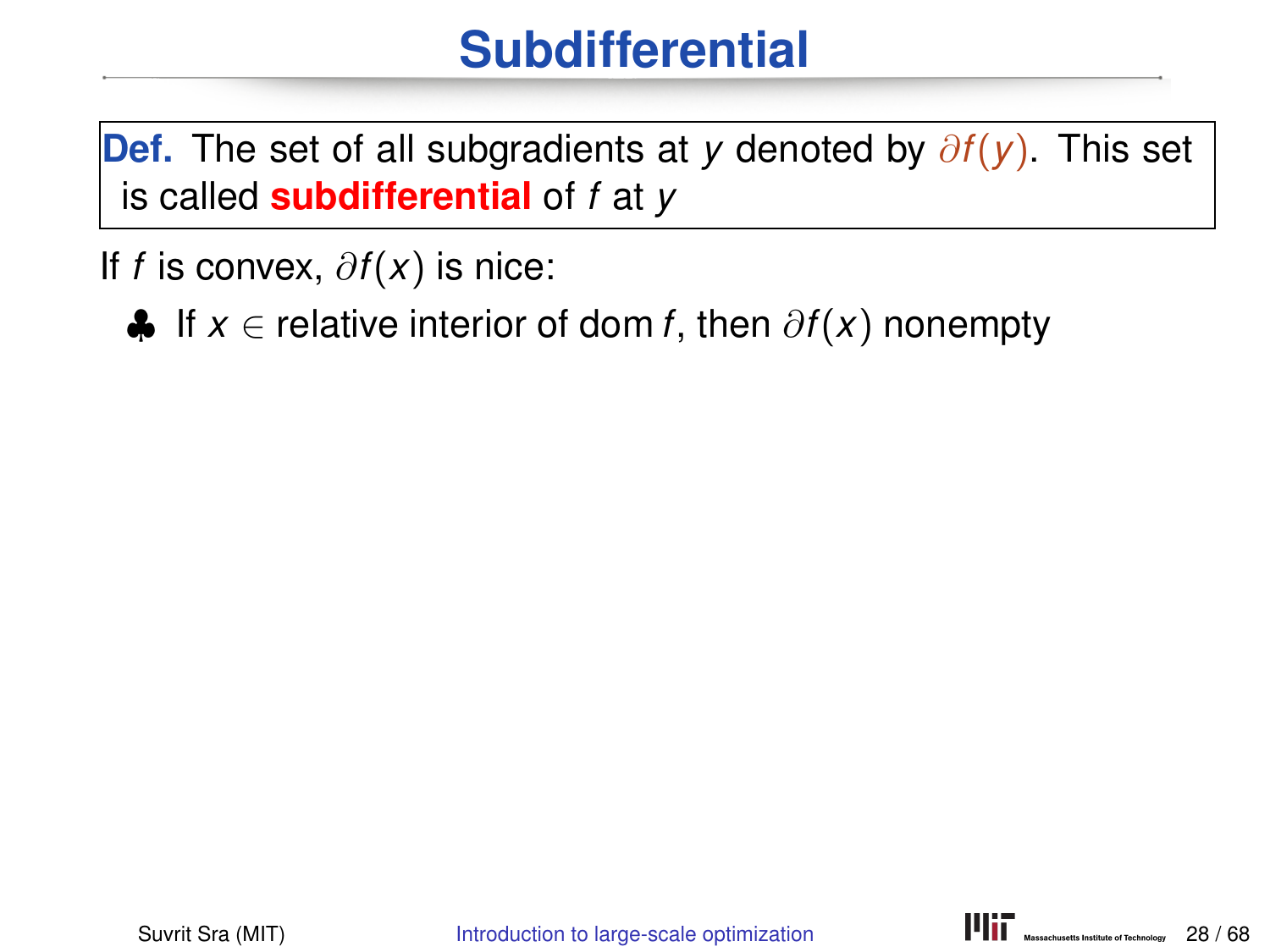**Def.** The set of all subgradients at *y* denoted by ∂*f*(*y*). This set is called **subdifferential** of *f* at *y*

If *f* is convex, ∂*f*(*x*) is nice:

- ♣ If *x* ∈ relative interior of dom *f*, then ∂*f*(*x*) nonempty
- $\bigoplus$  If *f* differentiable at *x*, then  $\partial f(x) = \{\nabla f(x)\}\$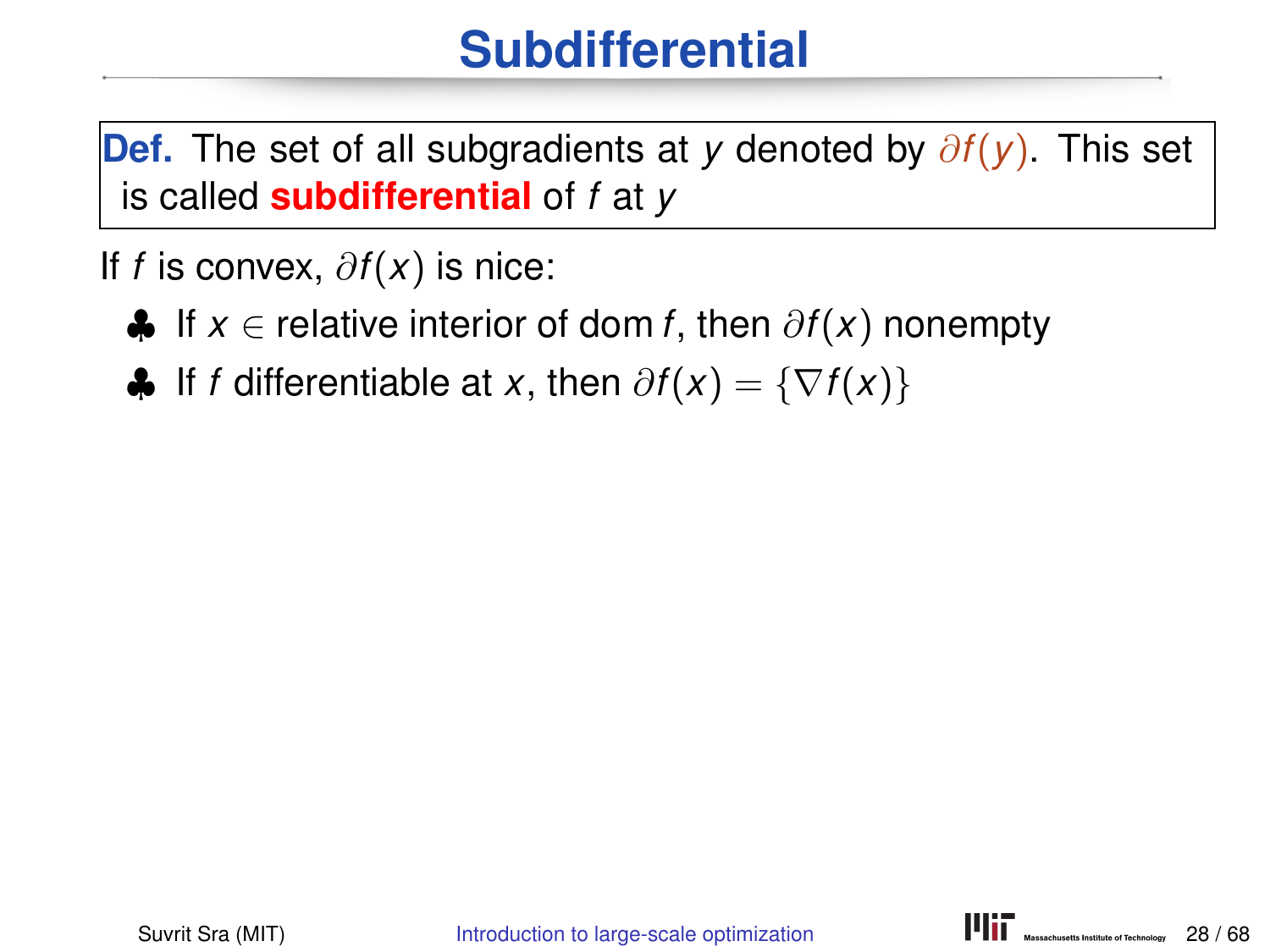**Def.** The set of all subgradients at *y* denoted by ∂*f*(*y*). This set is called **subdifferential** of *f* at *y*

If *f* is convex, ∂*f*(*x*) is nice:

- ♣ If *x* ∈ relative interior of dom *f*, then ∂*f*(*x*) nonempty
- $\bigoplus$  If *f* differentiable at *x*, then  $\partial f(x) = \{\nabla f(x)\}\$
- $\bigoplus$  If  $\partial f(x) = \{g\}$ , then *f* is differentiable and  $g = \nabla f(x)$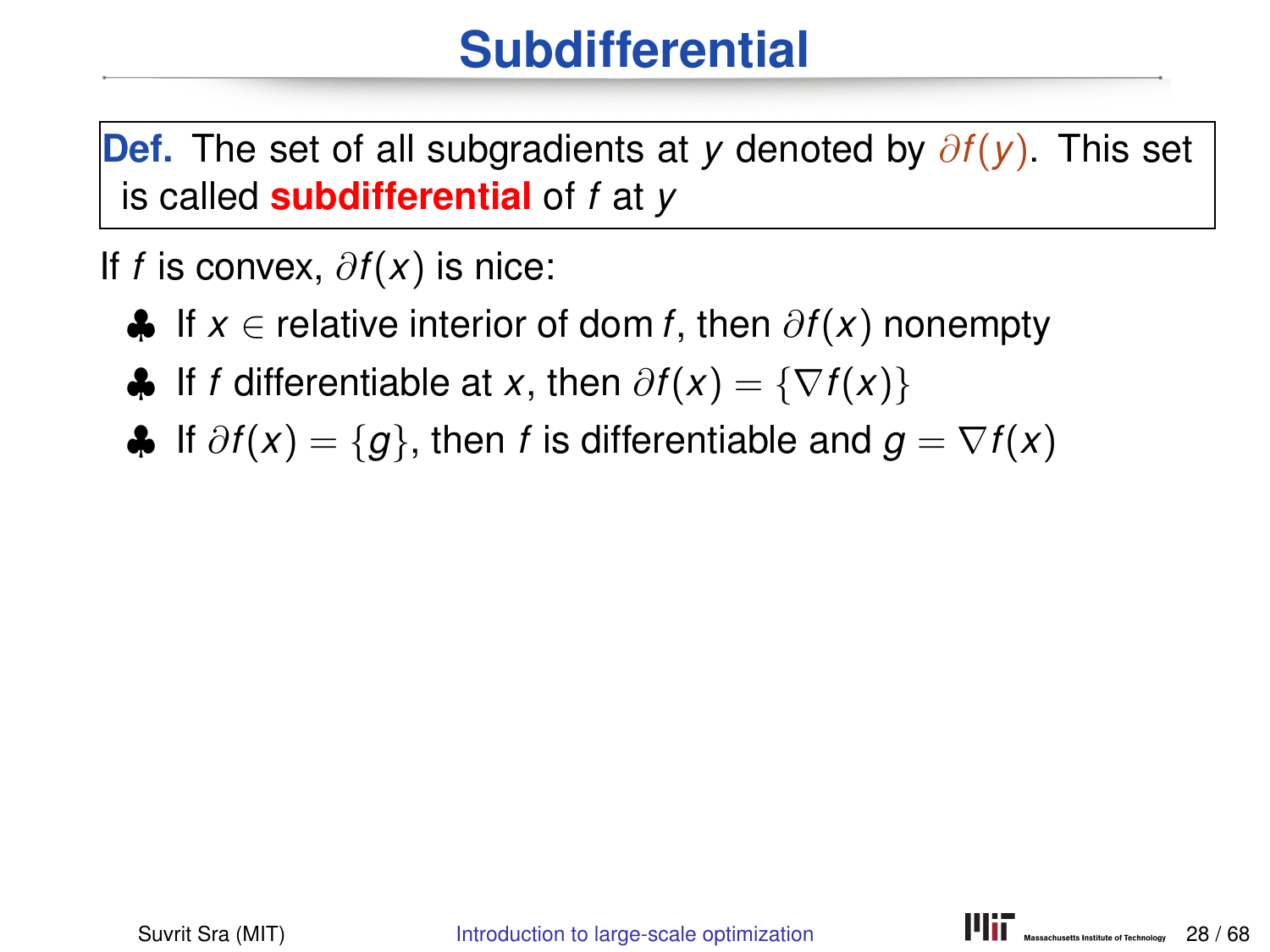#### **Subdifferential – example**

$$
f(x)=|x|
$$



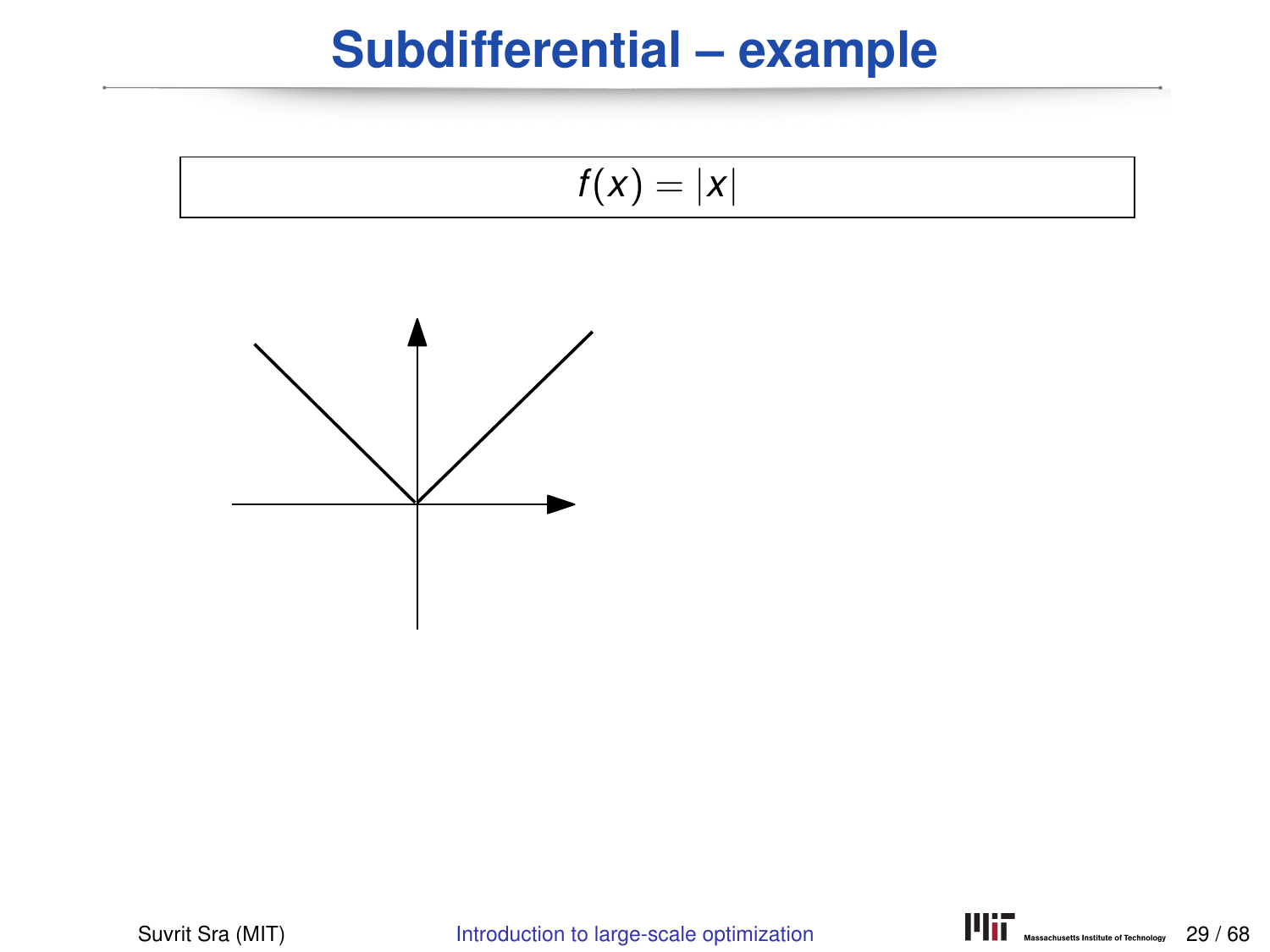#### **Subdifferential – example**

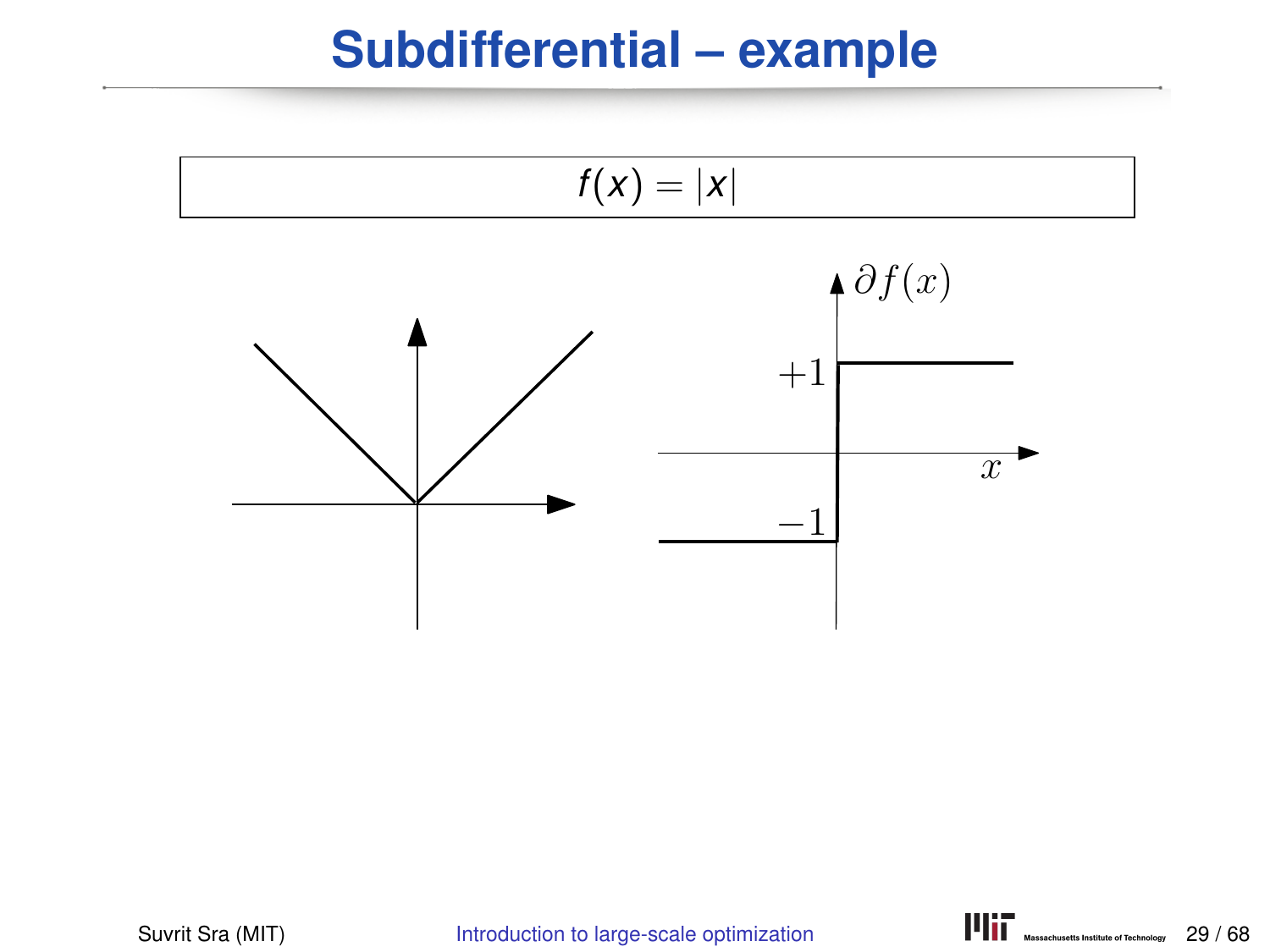#### **Subdifferential – example**

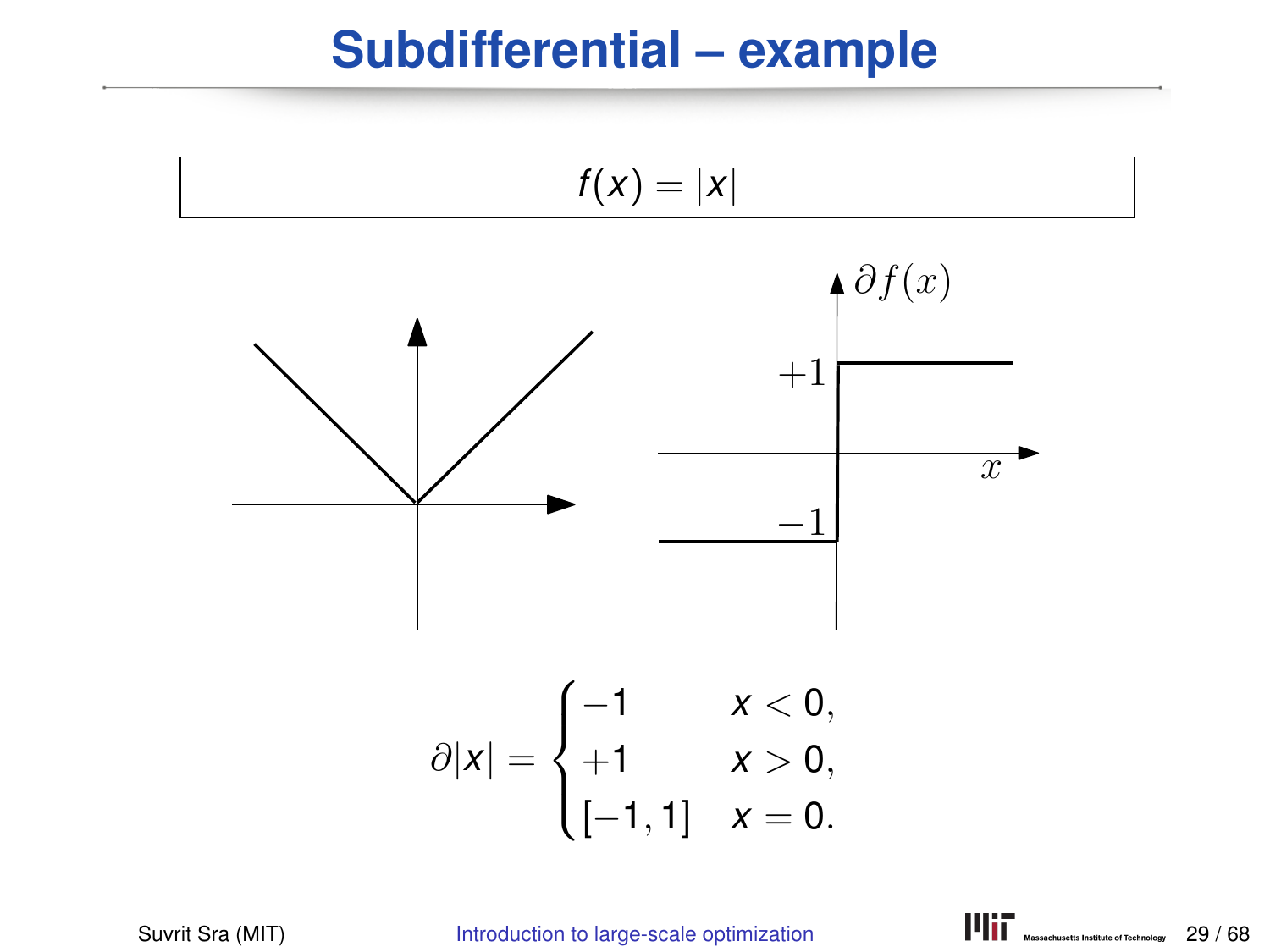Example 
$$
f(x) = ||x||_2
$$
. Then,  
\n
$$
\partial f(x) := \begin{cases} x/||x||_2 & x \neq 0, \\ \{z \mid ||z||_2 \leq 1\} & x = 0. \end{cases}
$$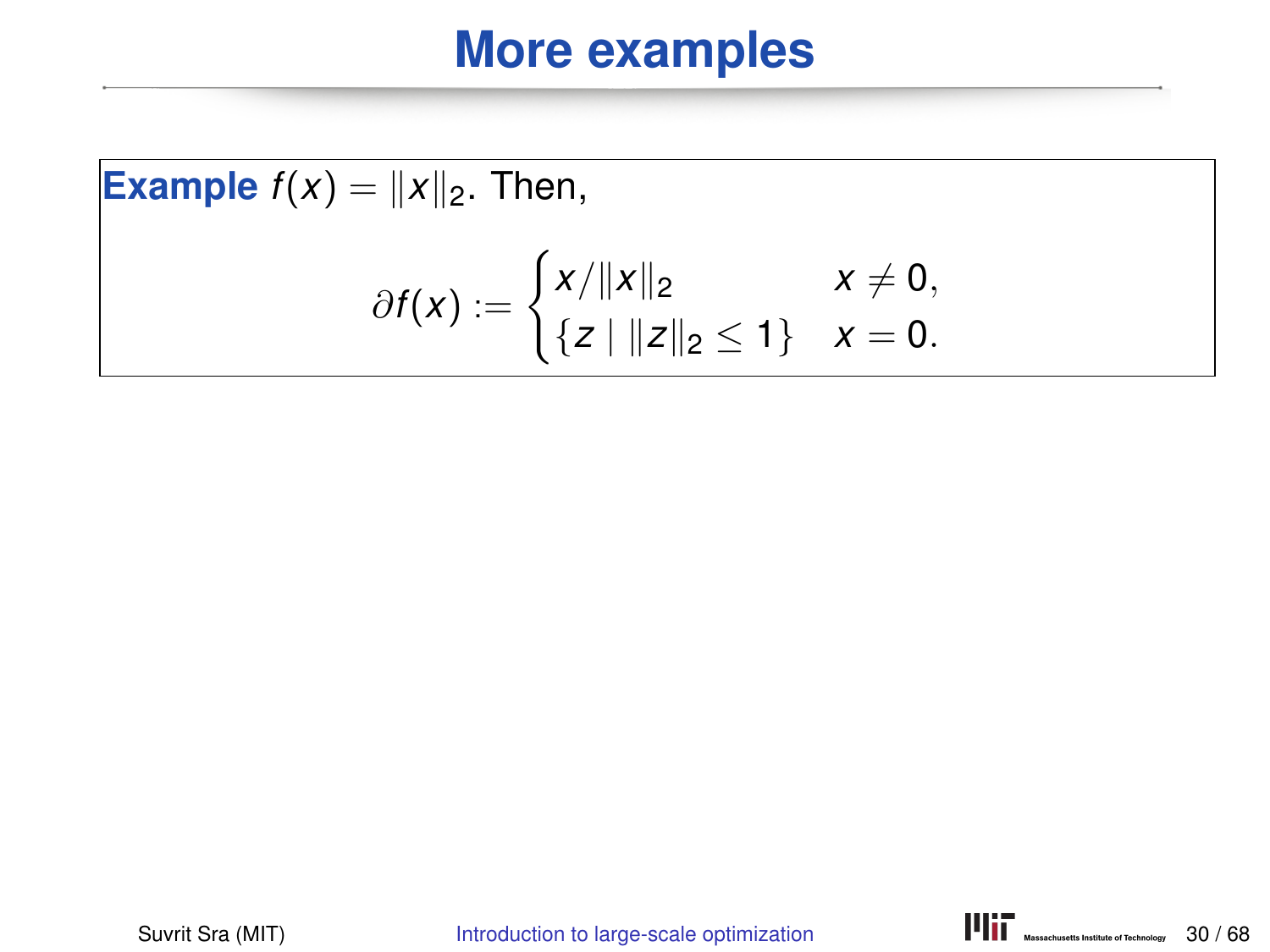**Example** 
$$
f(x) = ||x||_2
$$
. Then,  

$$
\partial f(x) := \begin{cases} x/||x||_2 & x \neq 0, \\ \{z \mid ||z||_2 \leq 1\} & x = 0. \end{cases}
$$

## **Proof.**

$$
||z||_2 \geq ||x||_2 + \langle g, z - x \rangle
$$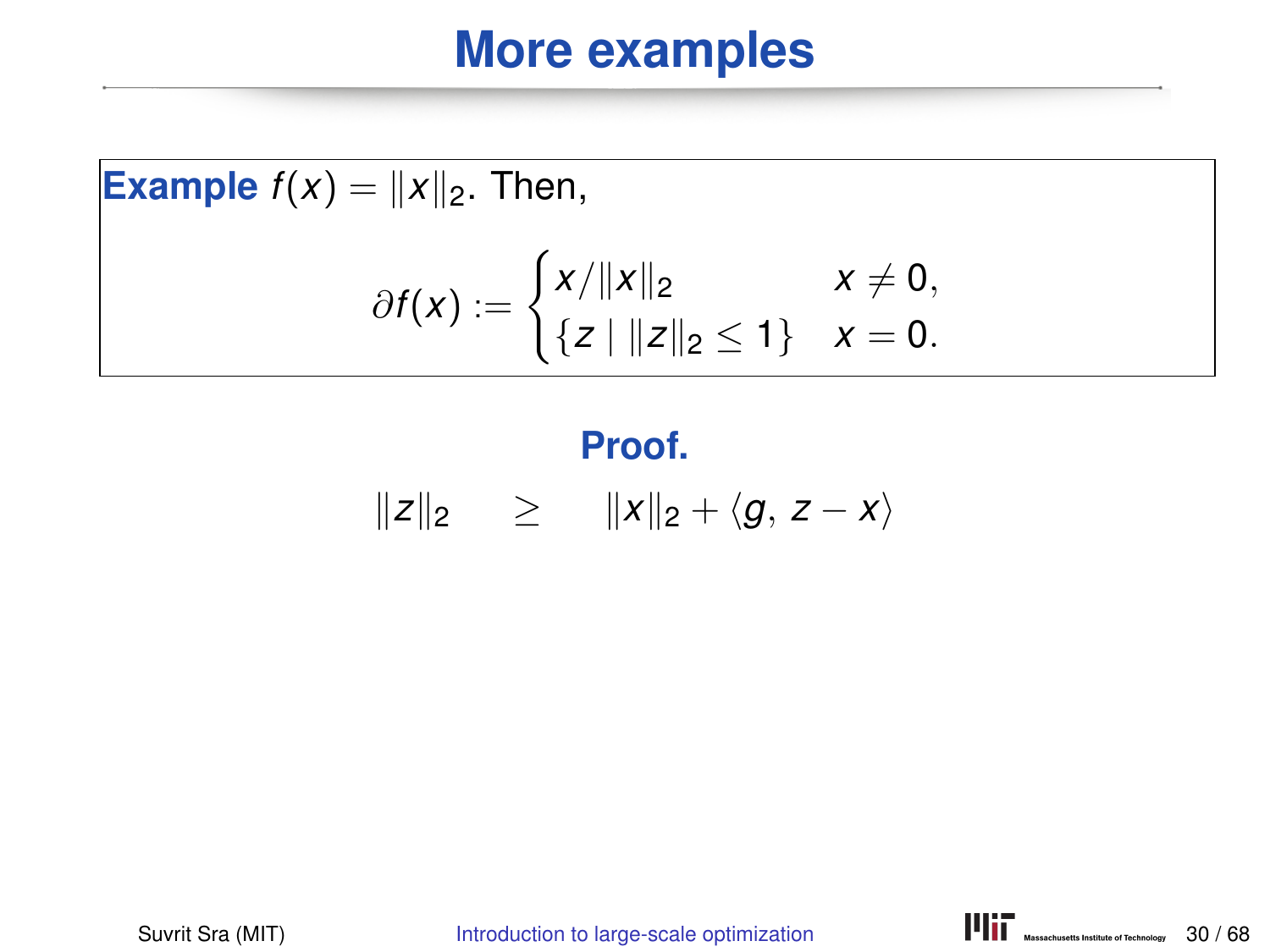**Example** 
$$
f(x) = ||x||_2
$$
. Then,  

$$
\partial f(x) := \begin{cases} x/||x||_2 & x \neq 0, \\ \{z \mid ||z||_2 \leq 1\} & x = 0. \end{cases}
$$

#### **Proof.**

$$
\begin{array}{rcl}\n\|z\|_2 & \geq & \|x\|_2 + \langle g, \, z - x \rangle \\
\|z\|_2 & \geq & \langle g, \, z \rangle\n\end{array}
$$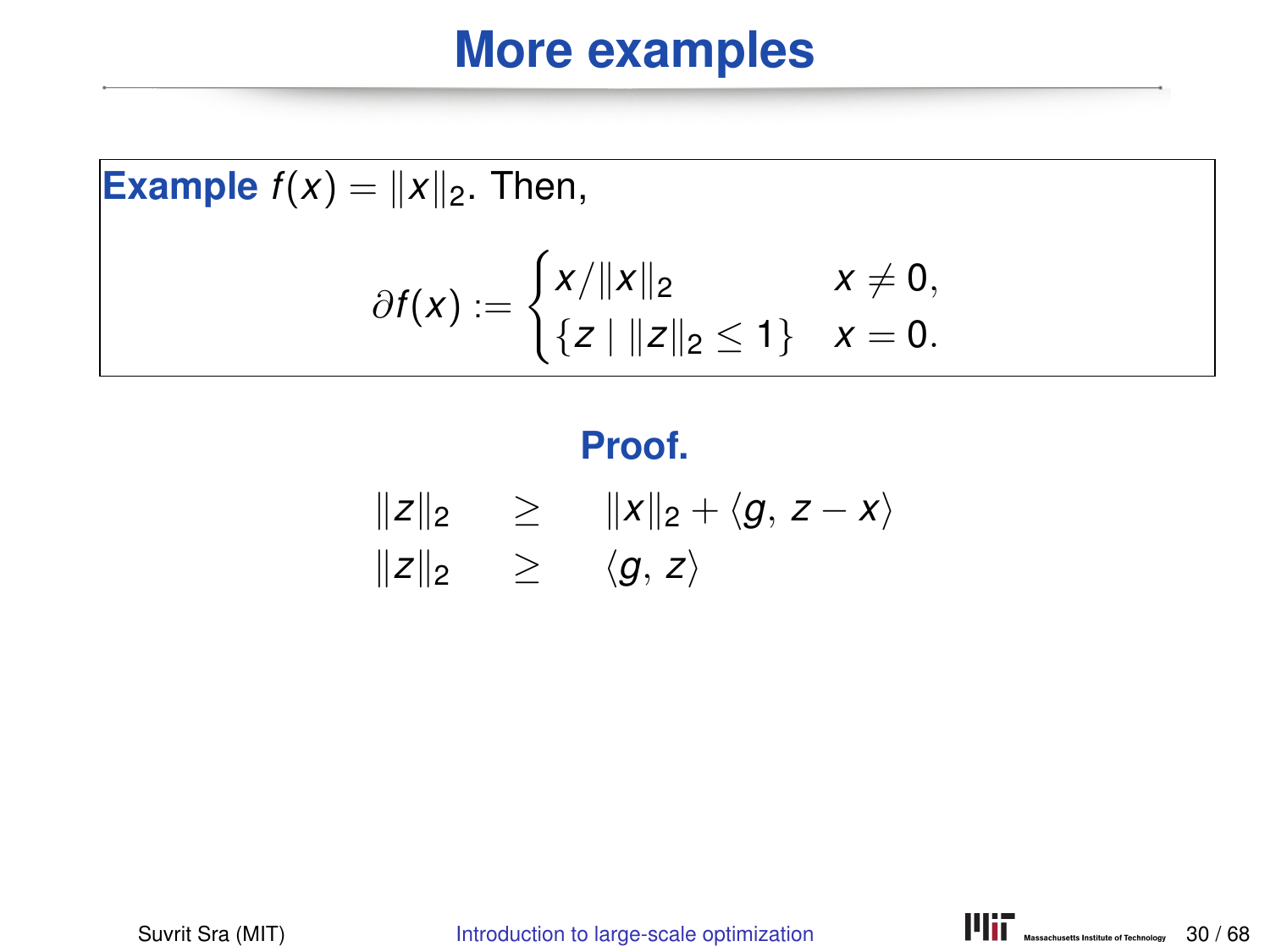**Example**  $f(x) = ||x||_2$ . Then,  $\partial f(x) := \begin{cases} x/||x||_2 & x \neq 0, \\ 0 & x \neq 0, \end{cases}$  $\{z \mid ||z||_2 \leq 1\}$   $x = 0$ .

#### **Proof.**

$$
||z||_2 \ge ||x||_2 + \langle g, z - x \rangle
$$
  
\n
$$
||z||_2 \ge \langle g, z \rangle
$$
  
\n
$$
\implies ||g||_2 \le 1.
$$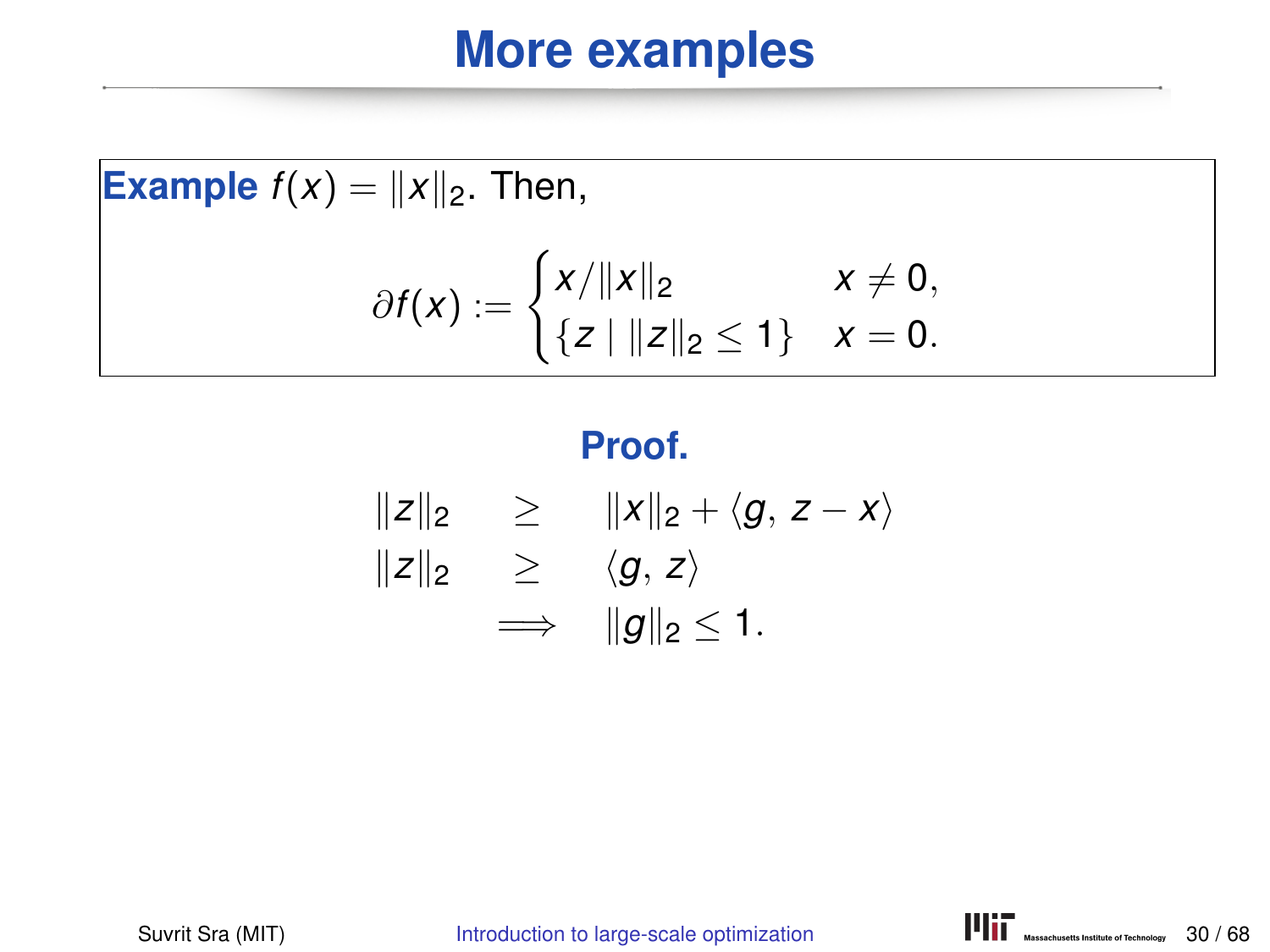**Example** A convex function need not be subdifferentiable everywhere. Let

$$
f(x) := \begin{cases} -(1 - ||x||_2^2)^{1/2} & \text{if } ||x||_2 \leq 1, \\ +\infty & \text{otherwise.} \end{cases}
$$

*f* diff. for all *x* with  $||x||_2 < 1$ , but  $\partial f(x) = \emptyset$  whenever  $||x||_2 \ge 1$ .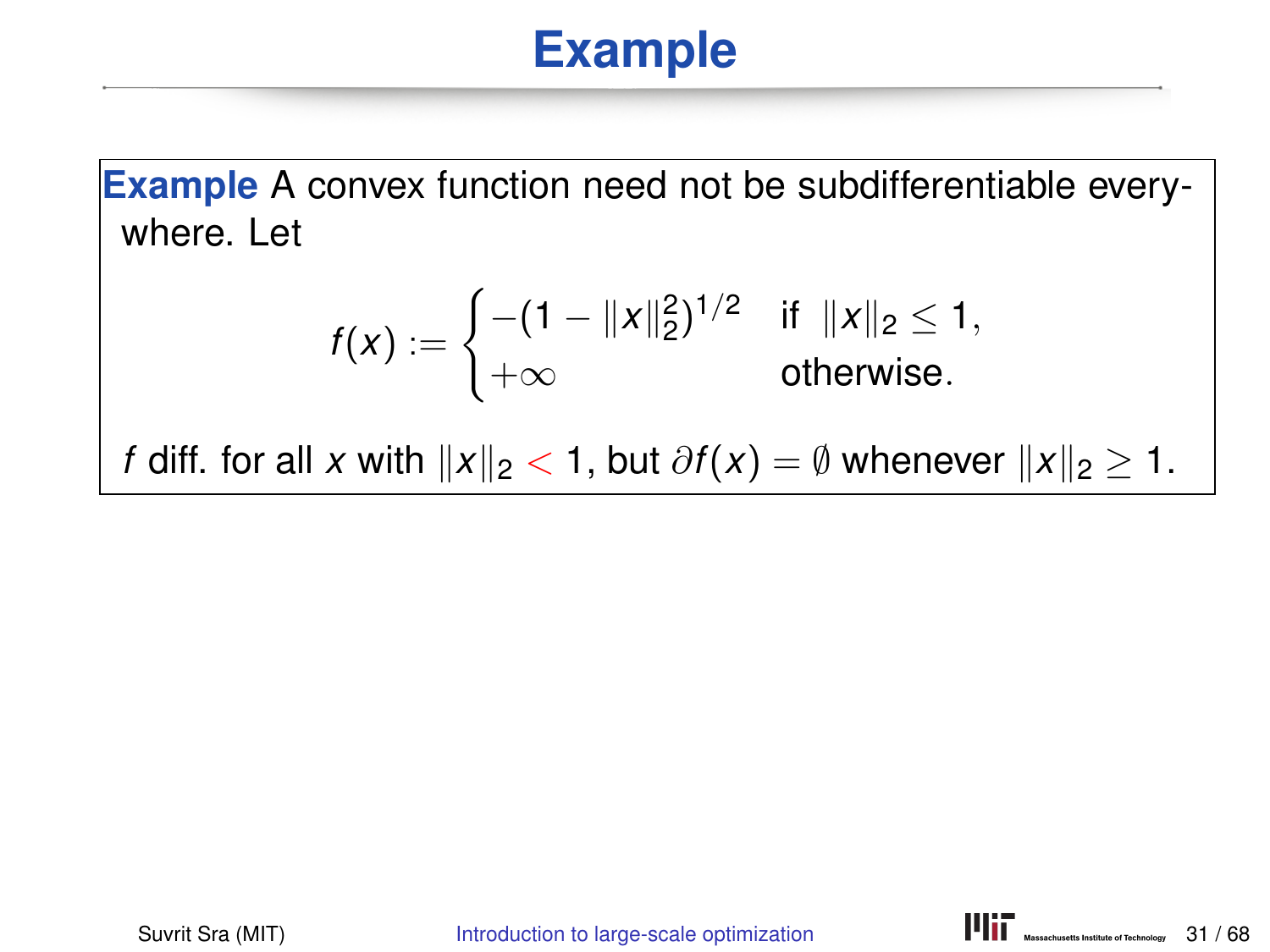### **Subdifferential calculus**

- ♠ Finding one subgradient within ∂*f*(*x*)
- ♠ Determining entire subdifferential ∂*f*(*x*) at a point *x*
- Do we have the chain rule?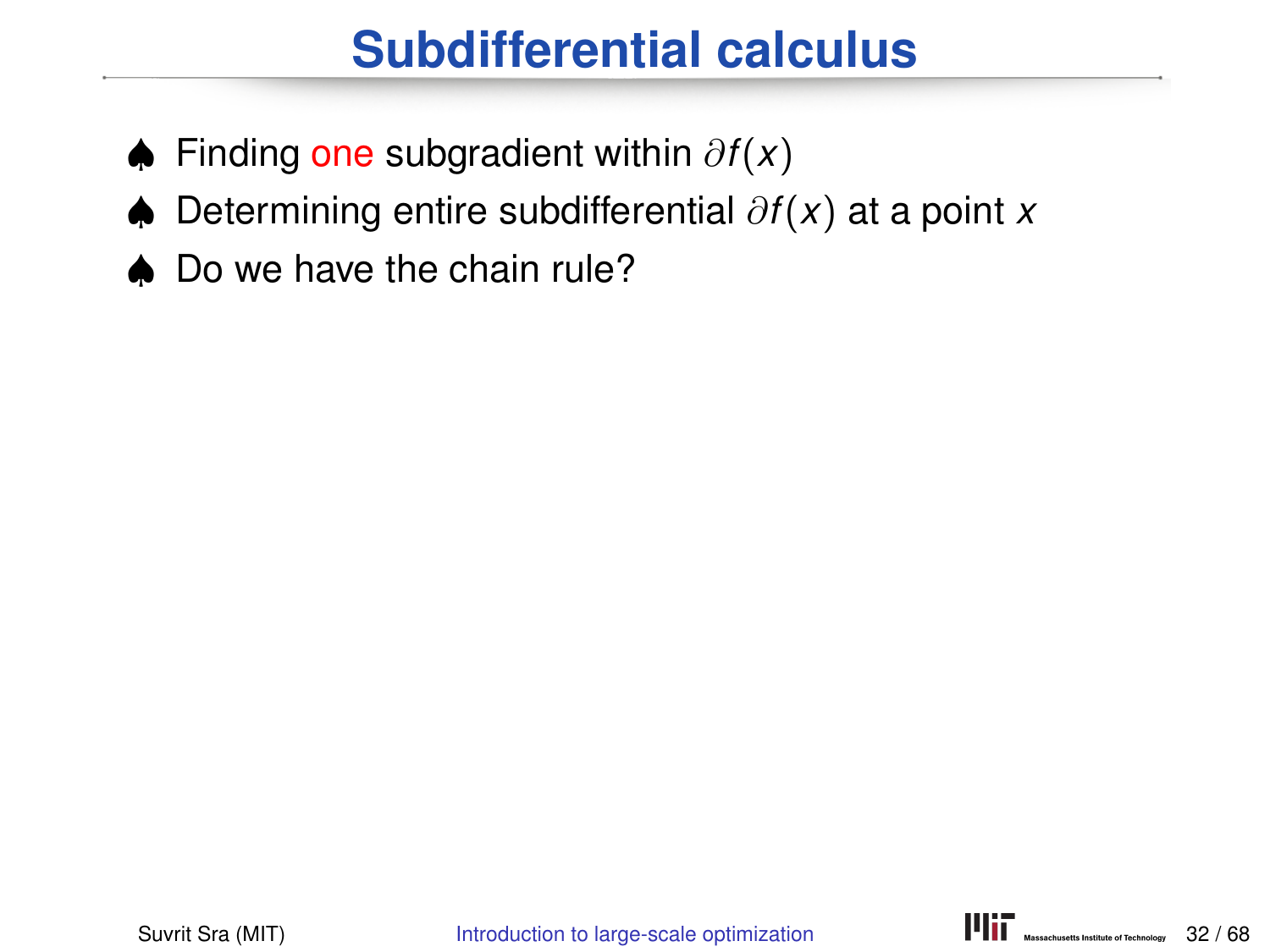#### **Subdifferential calculus**

- $\oint$ If *f* is differentiable,  $\partial f(x) = \{\nabla f(x)\}\$
- $\oint$ **Scaling**  $\alpha > 0$ ,  $\partial(\alpha f)(x) = \alpha \partial f(x) = {\alpha g | g \in \partial f(x)}$
- $\oint$ **Addition**<sup>∗</sup>:  $\partial(f + k)(x) = \partial f(x) + \partial k(x)$  (set addition)
- $\oint$ **Chain rule**<sup>∗</sup>: Let  $A \in \mathbb{R}^{m \times n}$ ,  $b \in \mathbb{R}^m$ ,  $f : \mathbb{R}^m \to \mathbb{R}$ , and  $h : \mathbb{R}^n \to \mathbb{R}$  be given by  $h(x) = f(Ax + b)$ . Then,

$$
\partial h(x) = A^T \partial f (Ax + b).
$$

 $\phi$ **Chain rule**<sup>\*</sup>:  $h(x) = f \circ k$ , where  $k: X \to Y$  is diff.

$$
\partial h(x) = \partial f(k(x)) \circ Dk(x) = [Dk(x)]^T \partial f(k(x))
$$

 $\phi$ **Max function**<sup>\*</sup>: If  $f(x) := max_{1 \le i \le m} f_i(x)$ , then

$$
\partial f(x) = \text{conv} \bigcup \{ \partial f_i(x) \mid f_i(x) = f(x) \},
$$

convex hull over subdifferentials of "active" functions at *x*

- $\phi$ **Conjugation:**  $z \in \partial f(x)$  if and only if  $x \in \partial f^*(z)$
- \* can fail to hold without precise assumptions.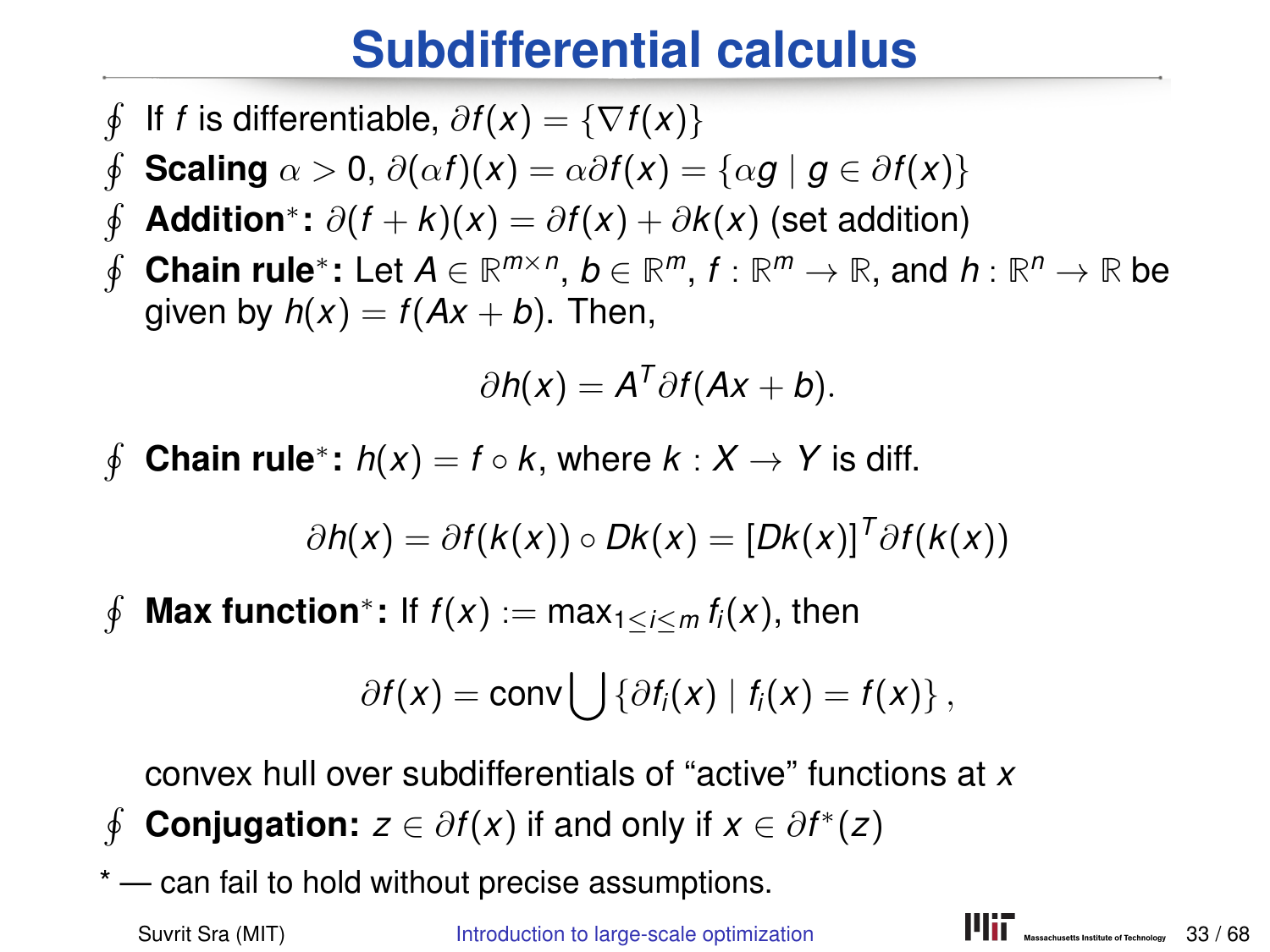#### It can happen that  $\partial(f_1 + f_2) \neq \partial f_1 + \partial f_2$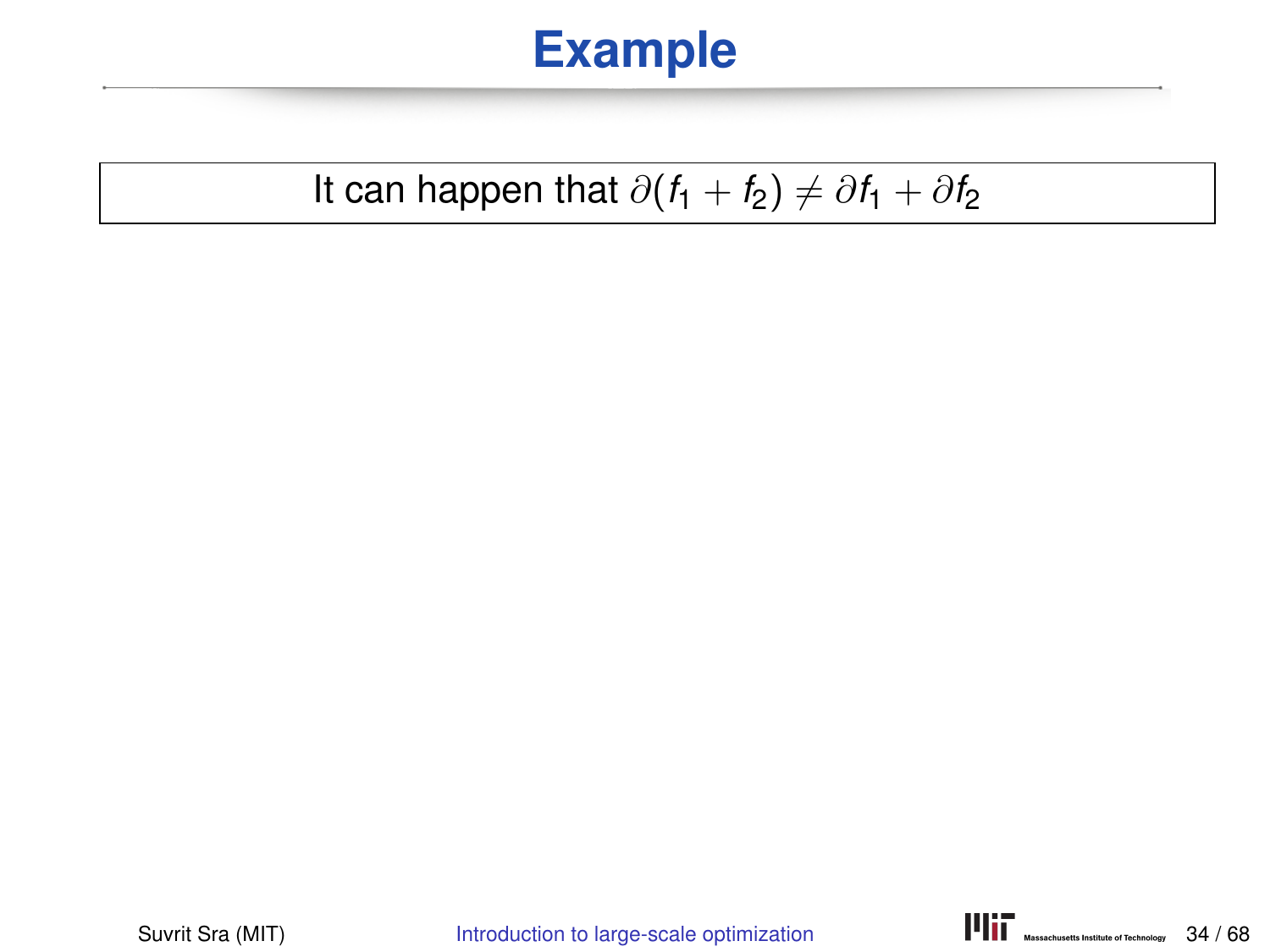It can happen that 
$$
\partial(f_1 + f_2) \neq \partial f_1 + \partial f_2
$$

**Example** Define 
$$
f_1
$$
 and  $f_2$  by  
\n
$$
f_1(x) := \begin{cases}\n-2\sqrt{x} & \text{if } x \ge 0, \\
+\infty & \text{if } x < 0,\n\end{cases} \text{ and } f_2(x) := \begin{cases}\n+\infty & \text{if } x > 0, \\
-2\sqrt{-x} & \text{if } x \le 0.\n\end{cases}
$$
\nThen,  $f = \max\{f_1, f_2\} = \mathbb{1}_{\{0\}}$ , whereby  $\partial f(0) = \mathbb{R}$   
\nBut  $\partial f_1(0) = \partial f_2(0) = \emptyset$ .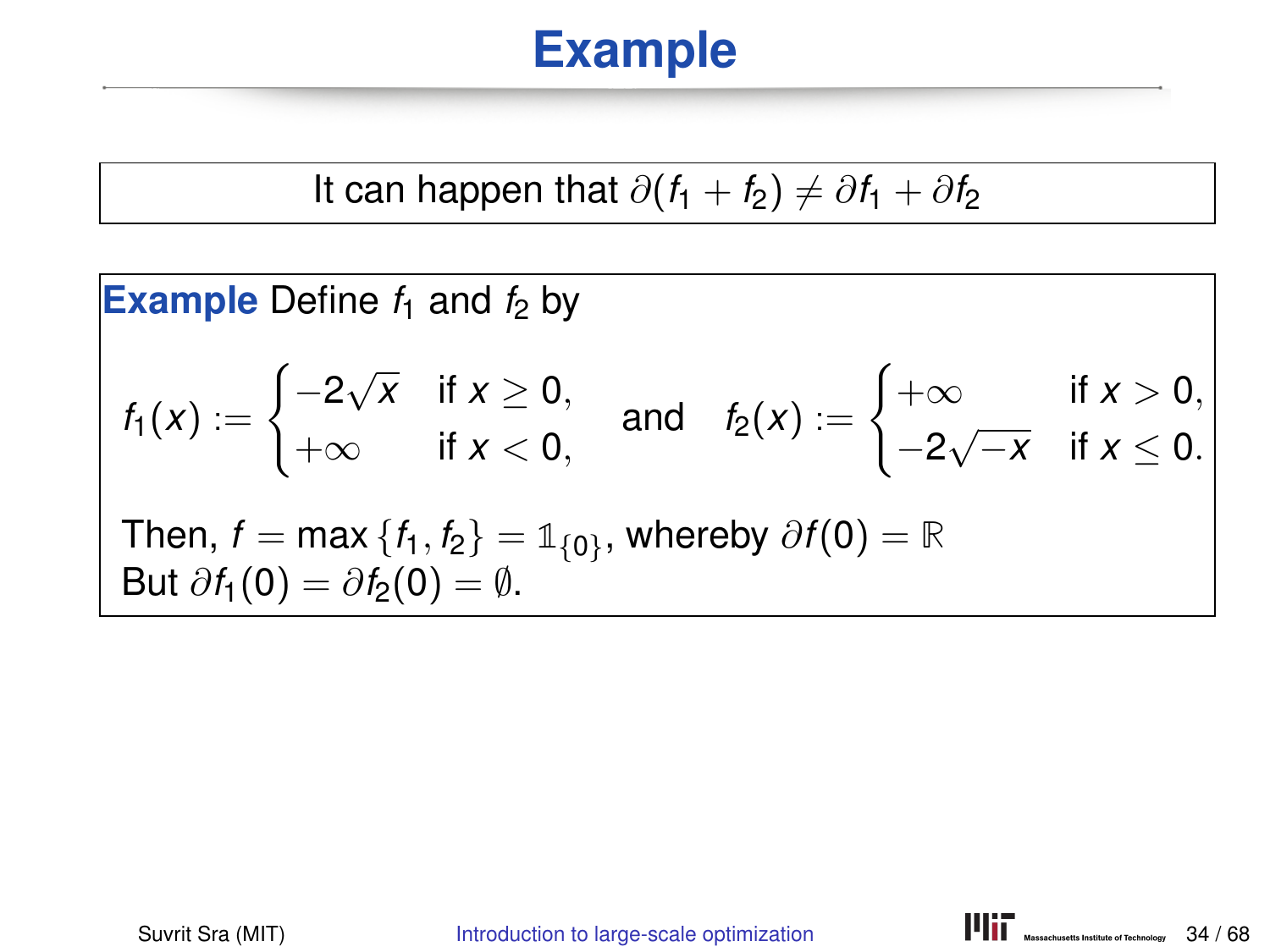It can happen that 
$$
\partial(f_1 + f_2) \neq \partial f_1 + \partial f_2
$$

**Example** Define 
$$
f_1
$$
 and  $f_2$  by  
\n
$$
f_1(x) := \begin{cases}\n-2\sqrt{x} & \text{if } x \ge 0, \\
+\infty & \text{if } x < 0,\n\end{cases} \text{ and } f_2(x) := \begin{cases}\n+\infty & \text{if } x > 0, \\
-2\sqrt{-x} & \text{if } x \le 0.\n\end{cases}
$$
\nThen,  $f = \max\{f_1, f_2\} = \mathbb{1}_{\{0\}}$ , whereby  $\partial f(0) = \mathbb{R}$   
\nBut  $\partial f_1(0) = \partial f_2(0) = \emptyset$ .

However,  $\partial f_1(x) + \partial f_2(x) \subset \partial (f_1 + f_2)(x)$  always holds.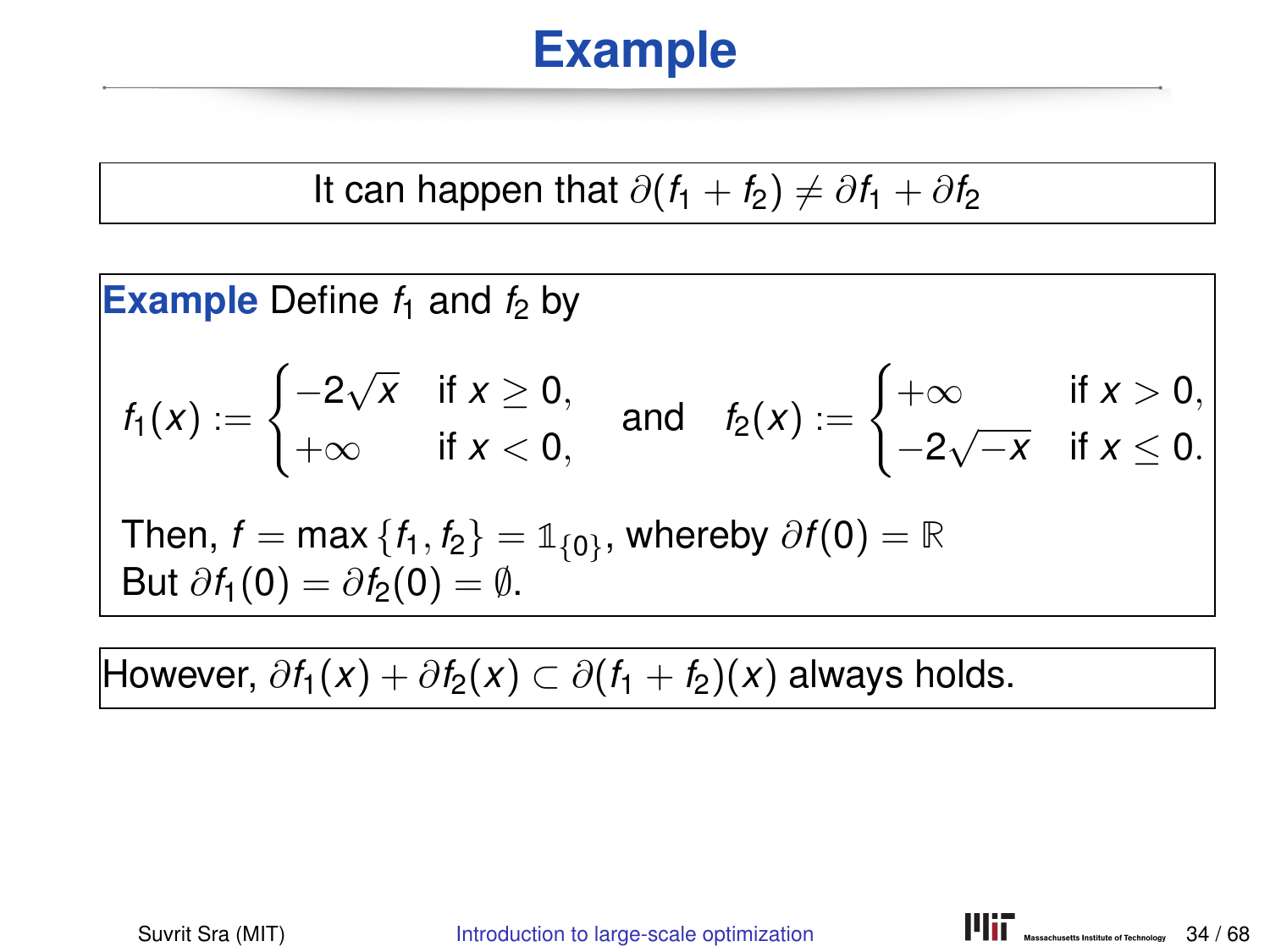**Example**  $f(x) = ||x||_{\infty}$ . Then,  $\partial f(\mathbf{0}) = \text{conv} \{ \pm e_1, \ldots, \pm e_n \},$ where *e<sup>i</sup>* is *i*-th canonical basis vector.

To prove, notice that  $f(x) = \max_{1 \leq i \leq n} \{|e_i^T x|\}$ 

Then use, *chain rule* and *max rule* and ∂| · |

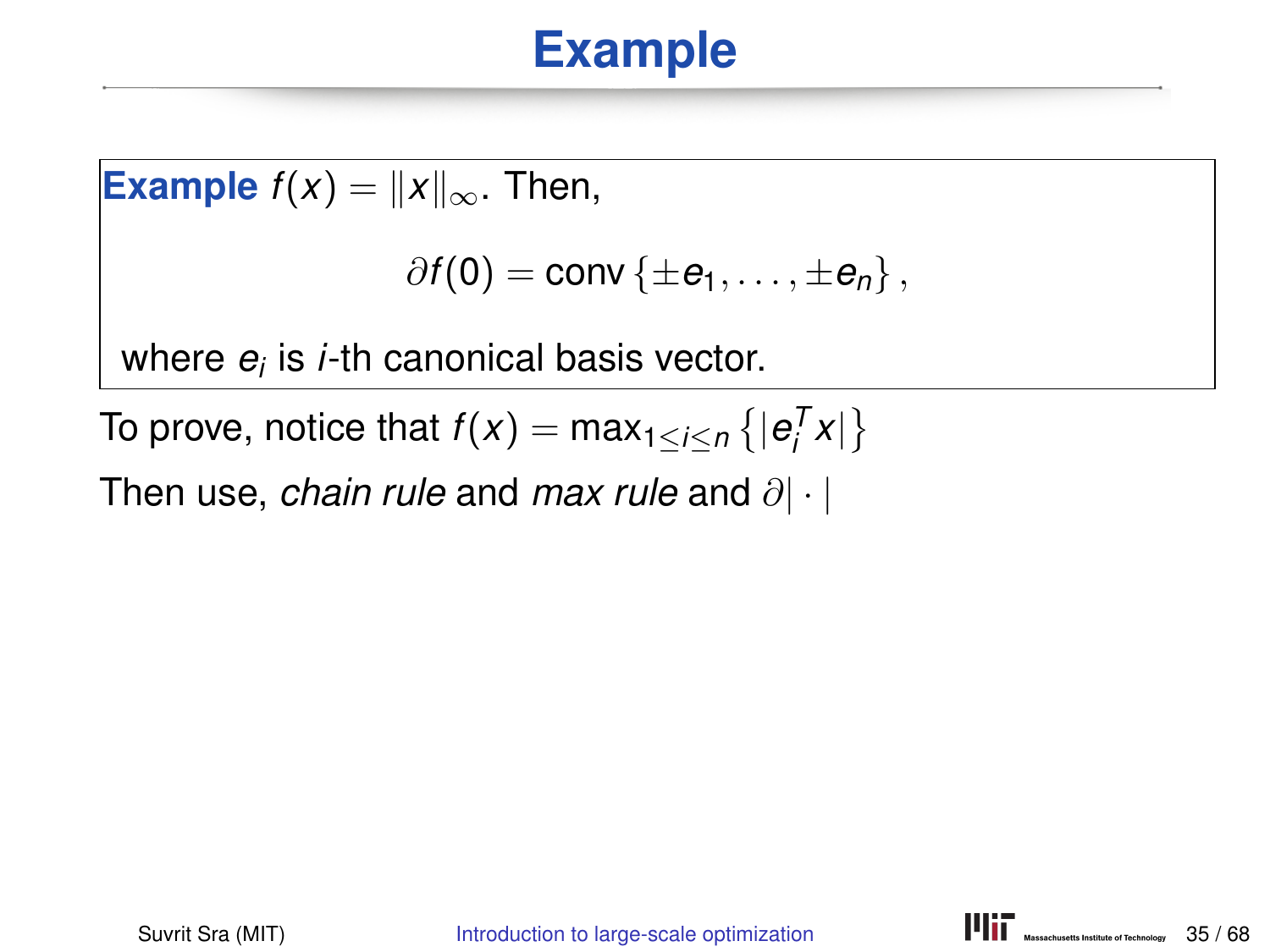#### **Example – subgradients**

$$
f(x) := \sup_{y \in \mathcal{Y}} \quad h(x, y)
$$

Simple way to obtain some  $g \in \partial f(x)$ :

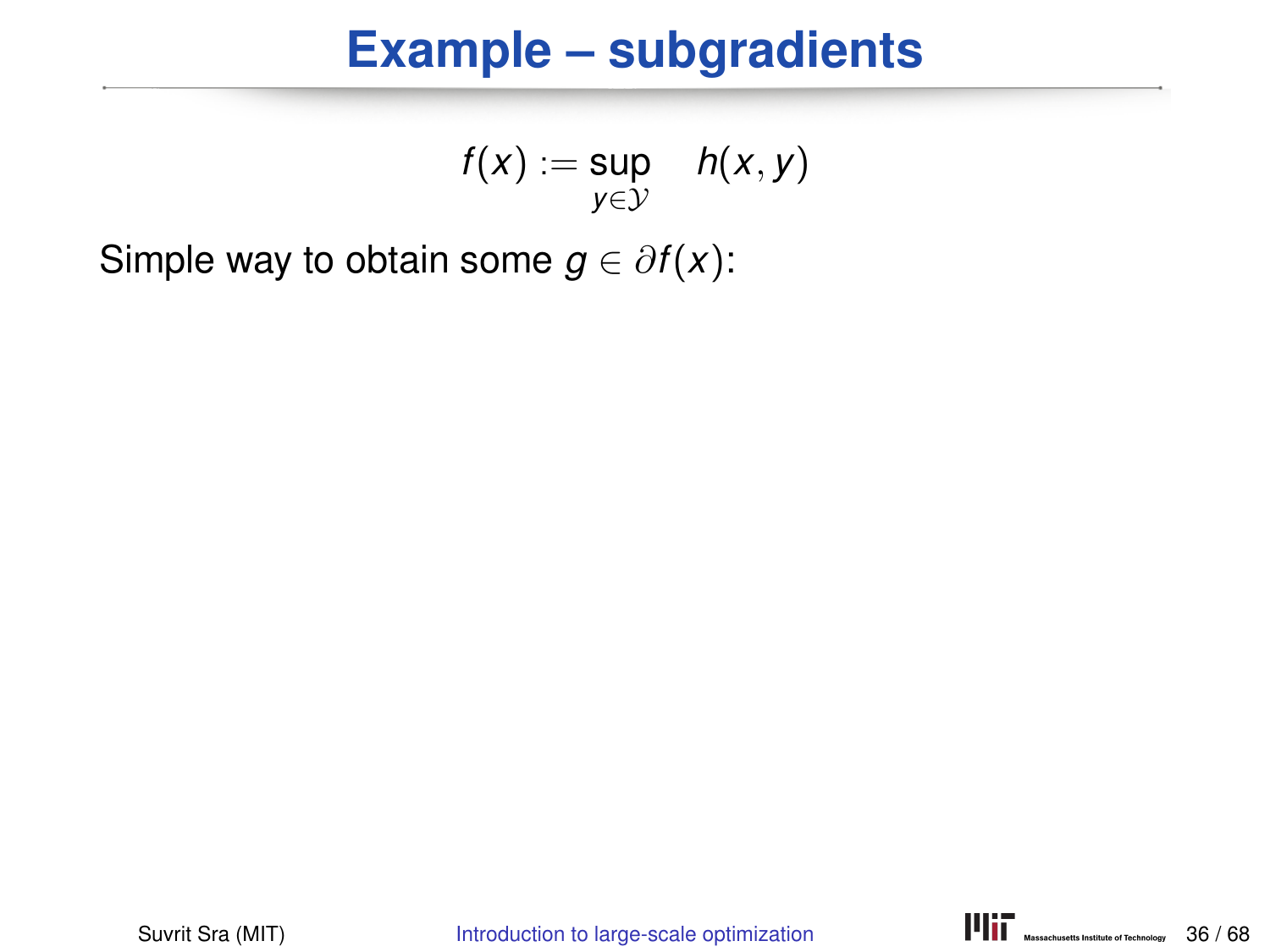#### **Example – subgradients**

$$
f(x) := \sup_{y \in \mathcal{Y}} h(x, y)
$$

Simple way to obtain some  $g \in \partial f(x)$ :

- ► Pick any  $y^*$  for which  $h(x, y^*) = f(x)$
- ► Pick any subgradient  $g \in \partial h(x, y^*)$
- $\blacktriangleright$  This *g* ∈  $\partial f(x)$

$$
h(z, y^*) \geq h(x, y^*) + g^{T}(z - x) h(z, y^*) \geq f(x) + g^{T}(z - x)
$$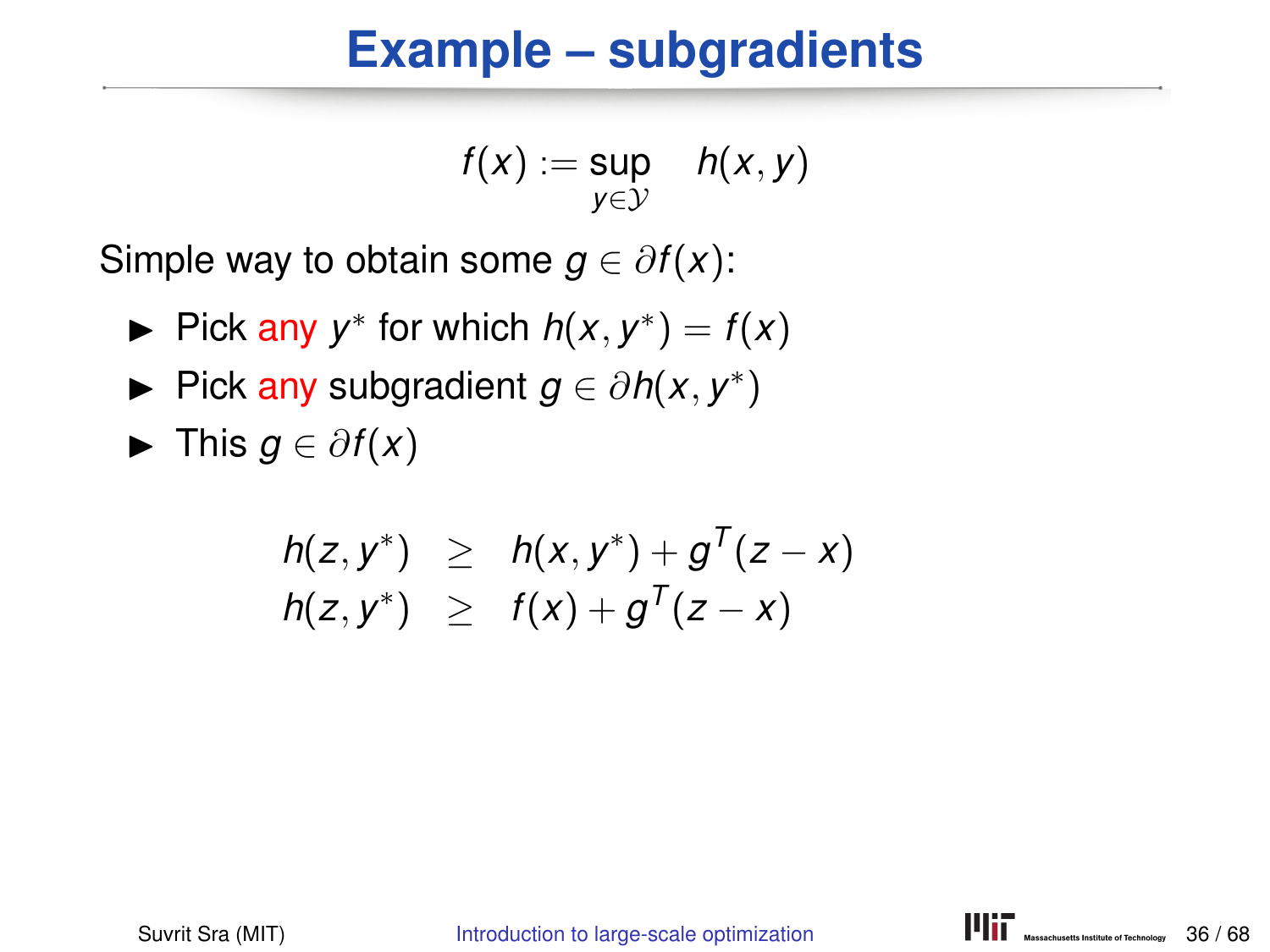#### **Example – subgradients**

$$
f(x) := \sup_{y \in \mathcal{Y}} h(x, y)
$$

Simple way to obtain some  $g \in \partial f(x)$ :

- ► Pick any  $y^*$  for which  $h(x, y^*) = f(x)$
- ► Pick any subgradient  $g \in \partial h(x, y^*)$
- $\blacktriangleright$  This *g* ∈  $\partial f(x)$

$$
h(z, y^*) \geq h(x, y^*) + g^T(z - x)
$$
  
\n
$$
h(z, y^*) \geq f(x) + g^T(z - x)
$$
  
\n
$$
f(z) \geq h(z, y) \quad \text{(because of sup)}
$$
  
\n
$$
f(z) \geq f(x) + g^T(z - x).
$$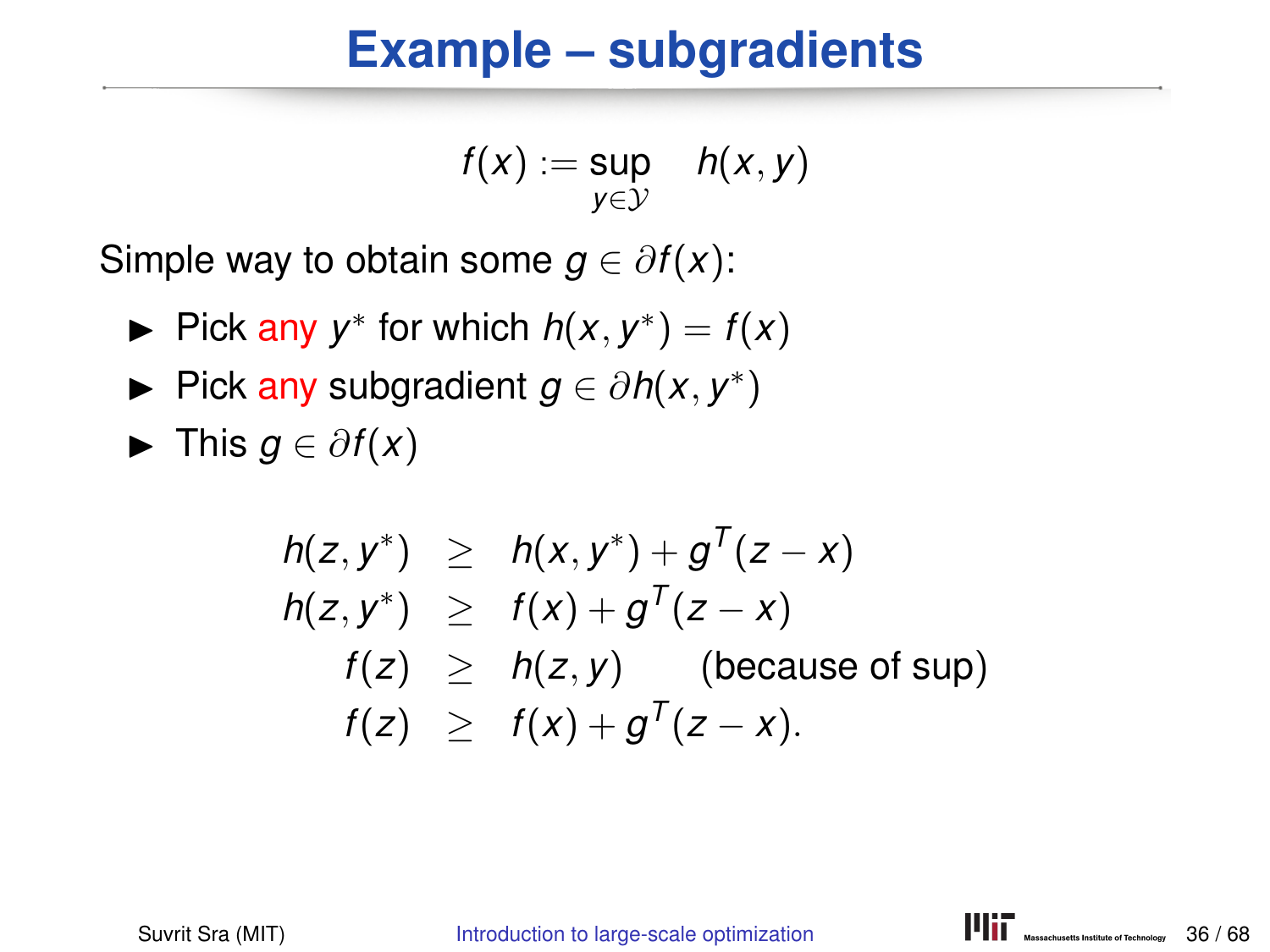Suppose  $a_i \in \mathbb{R}^n$  and  $b_i \in \mathbb{R}$ . And

$$
f(x):=\max_{1\leq i\leq n}(a_i^Tx+b_i).
$$

(This *f* is a max over a finite number of terms)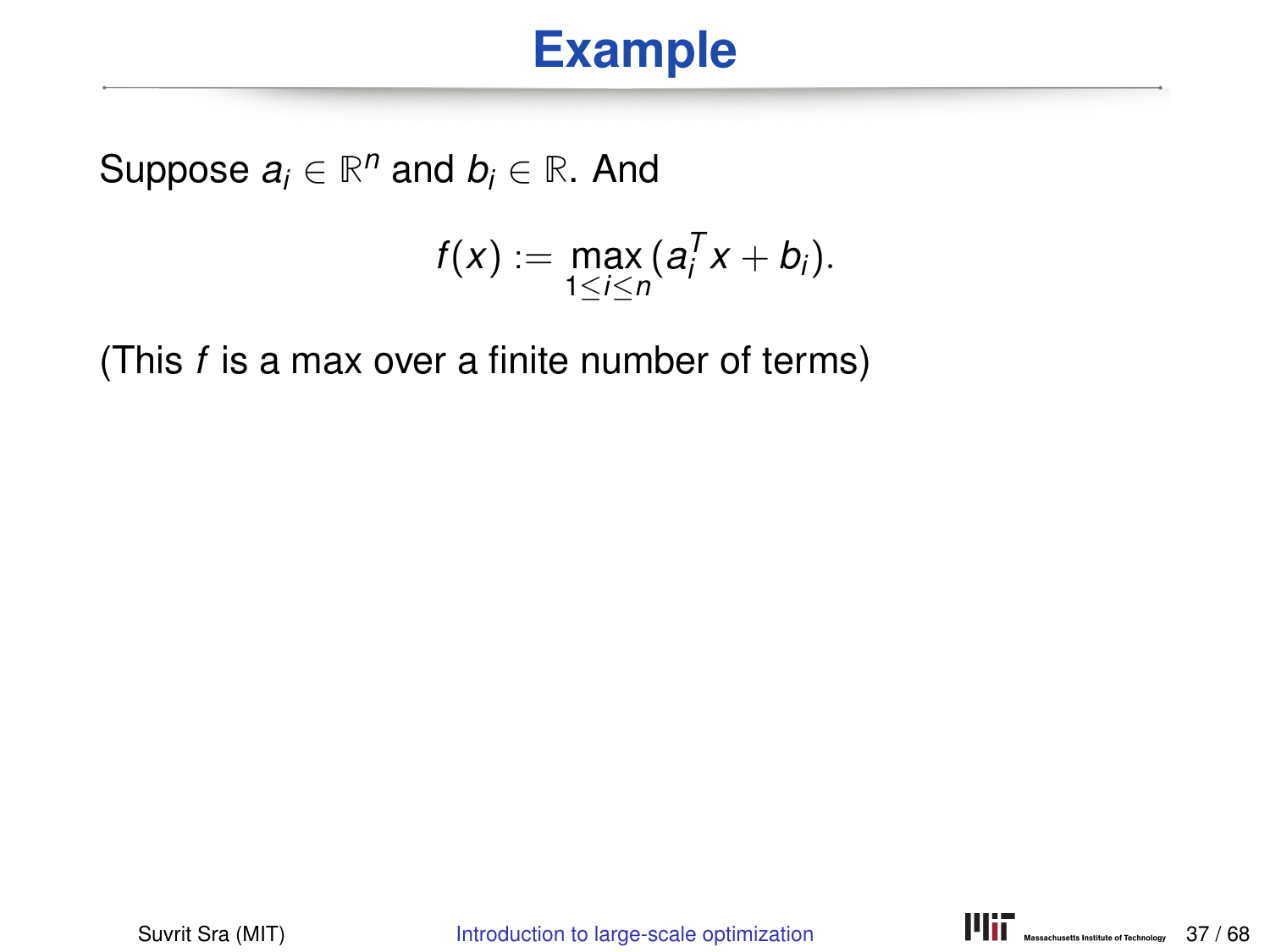Suppose  $a_i \in \mathbb{R}^n$  and  $b_i \in \mathbb{R}$ . And

$$
f(x):=\max_{1\leq i\leq n}(a_i^Tx+b_i).
$$

(This *f* is a max over a finite number of terms)

$$
\blacktriangleright \ \mathsf{Let}\ f_k(x) = a_k^T x + b_k
$$

 $\blacktriangleright$  Suppose  $f(x) = a_k^T x + b_k$  for some index *k* 

$$
\blacktriangleright \text{ Here } \partial f_k(x) = \{ \nabla f_k(x) \}
$$

 $\blacktriangleright$  Hence,  $a_k \in \partial f(x)$  is a subgradient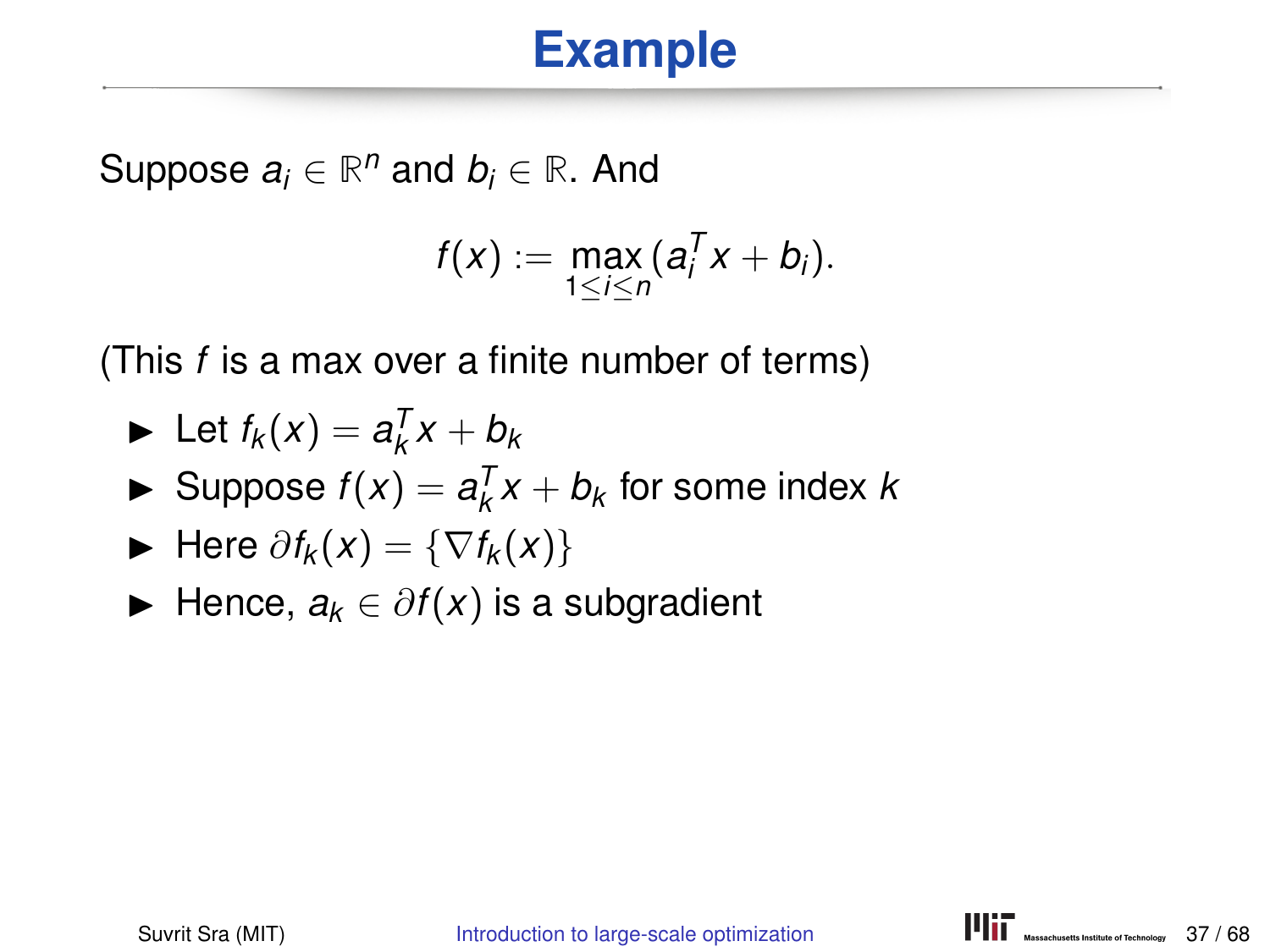#### **Subgradient of expectation**

Suppose  $f = Ef(x, u)$ , where *f* is convex in *x* for each *u* (r.v.)

$$
f(x):=\int f(x,u)p(u)du
$$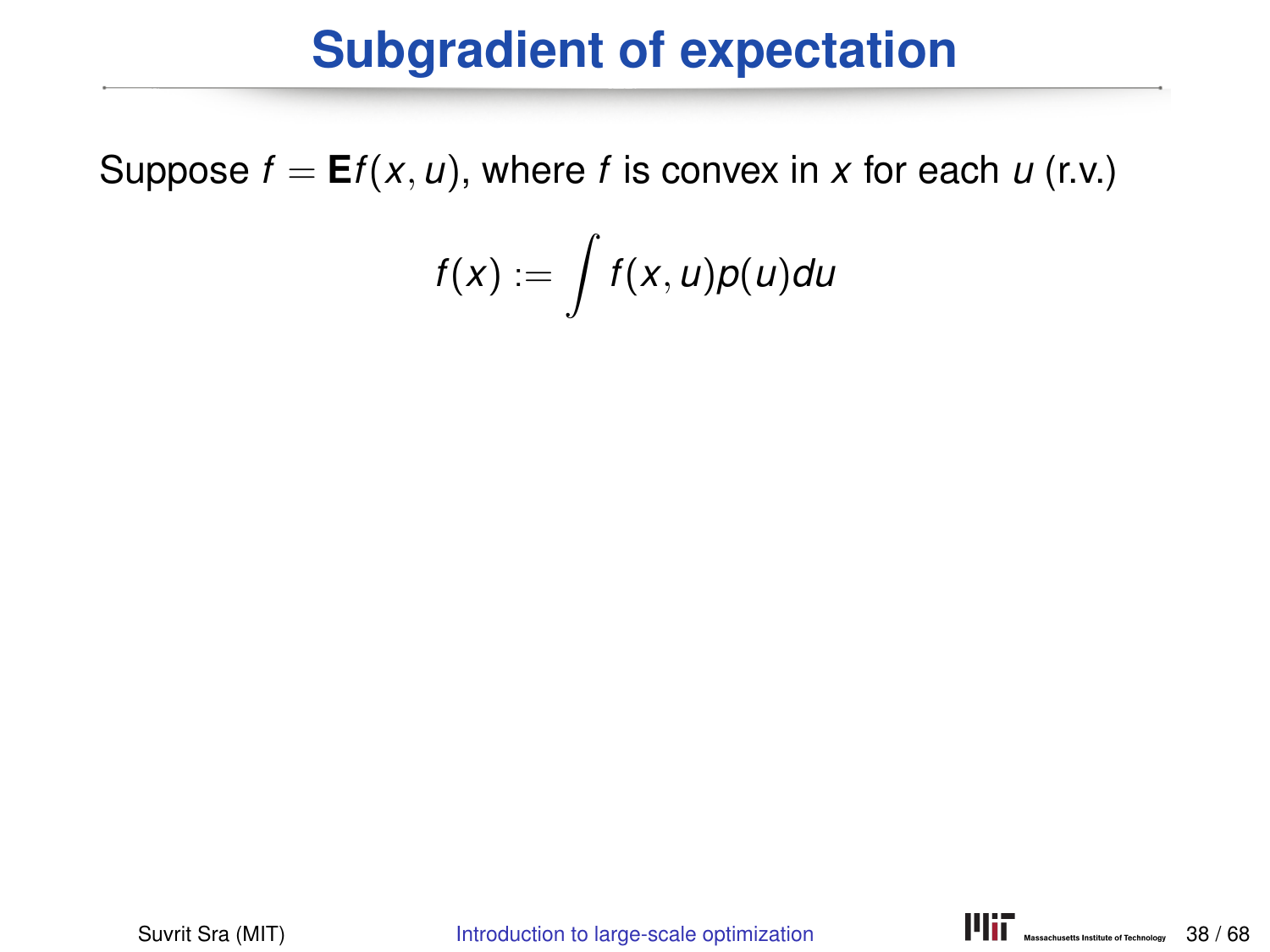#### **Subgradient of expectation**

Suppose  $f = Ef(x, u)$ , where *f* is convex in *x* for each *u* (r.v.)

$$
f(x):=\int f(x,u)p(u)du
$$

For each *u* choose any  $g(x, u) \in \partial_x f(x, u)$ 

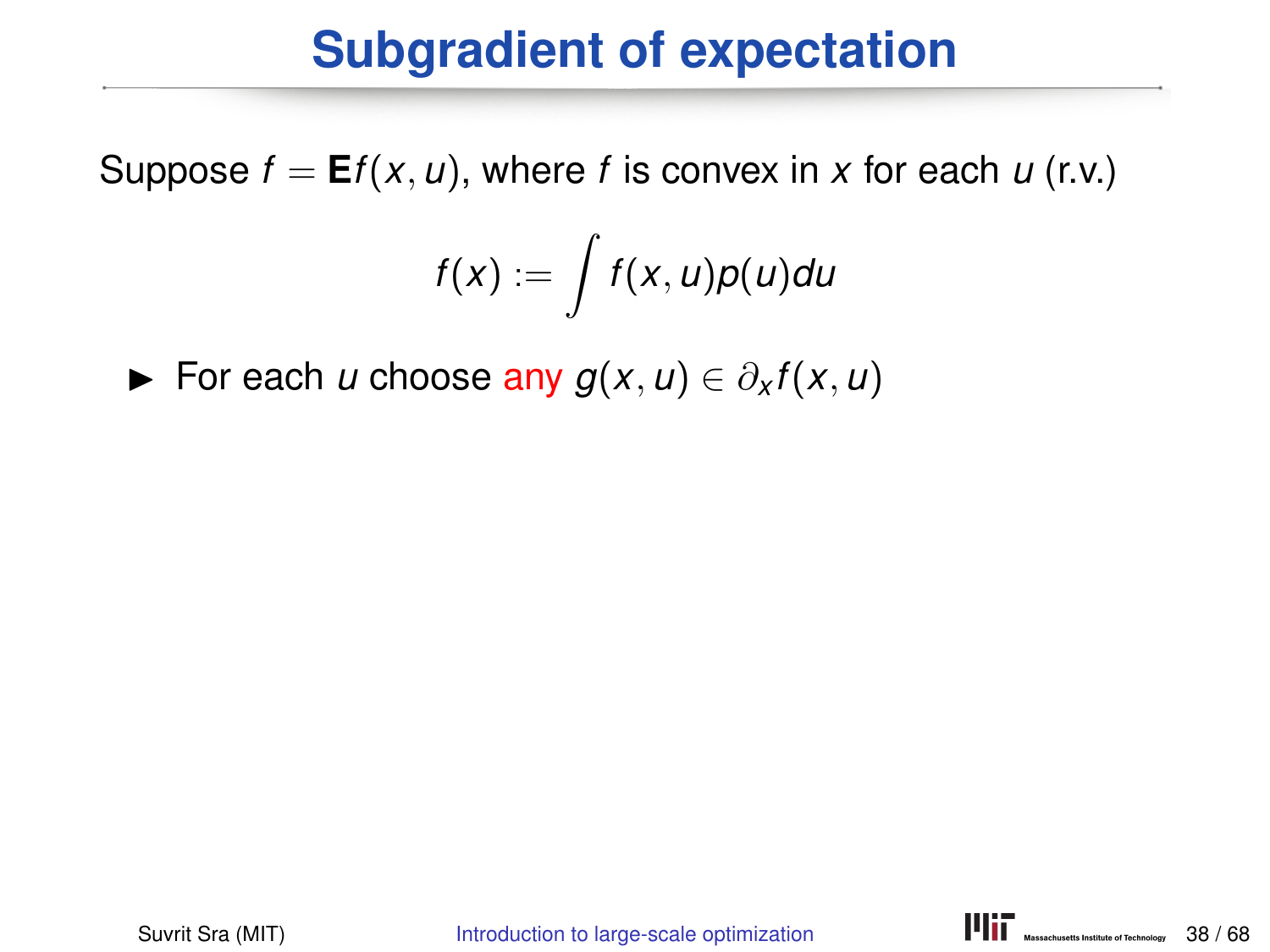#### **Subgradient of expectation**

Suppose  $f = Ef(x, u)$ , where f is convex in x for each  $u$  (r.v.)

$$
f(x):=\int f(x,u)p(u)du
$$

- For each *u* choose any  $g(x, u) \in \partial_x f(x, u)$
- $\blacktriangleright$  Then,  $g(x) = \int g(x, u)p(u)du = \mathbf{E}g(x, u) \in \partial f(x)$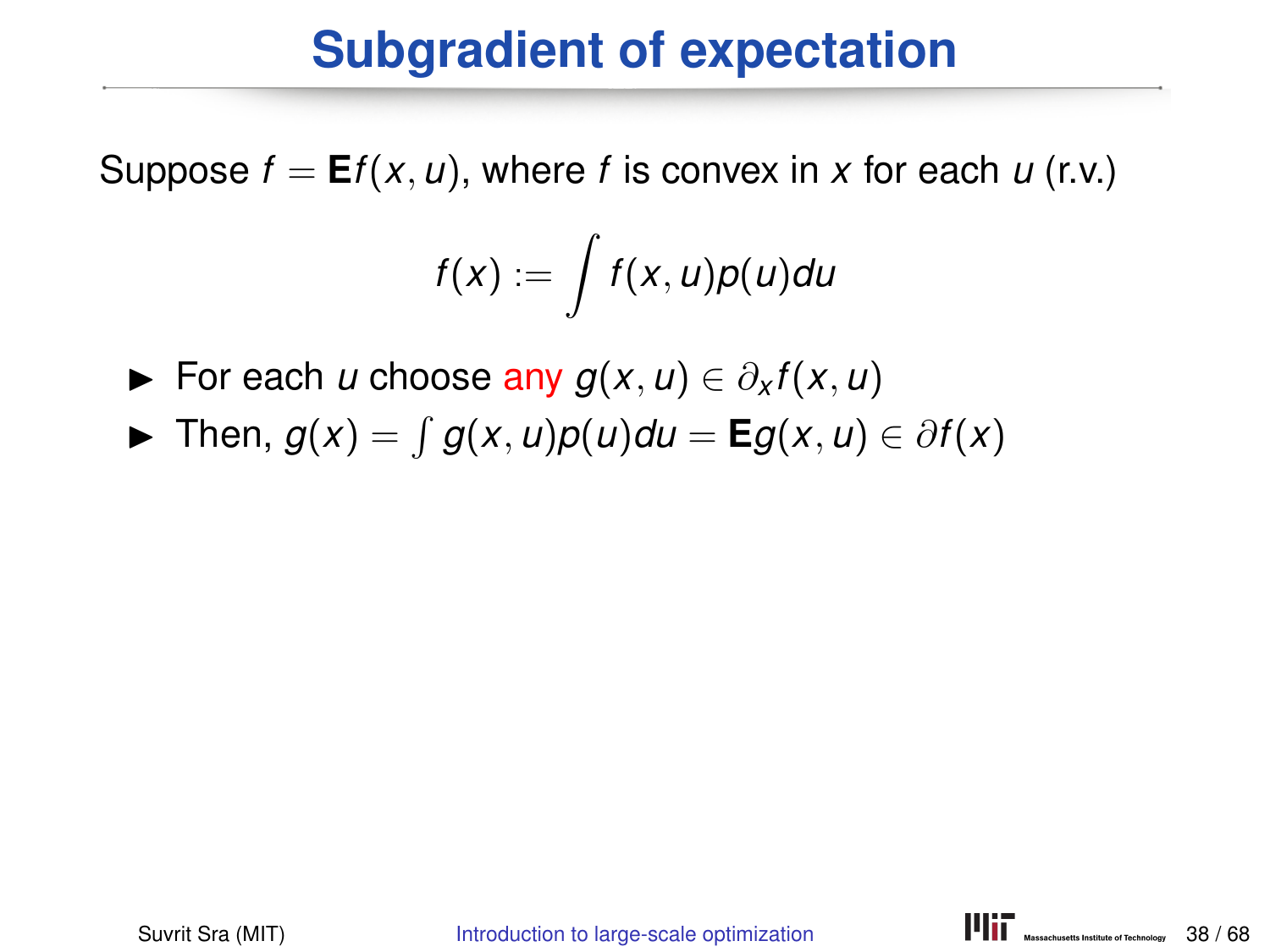# **Optimization**

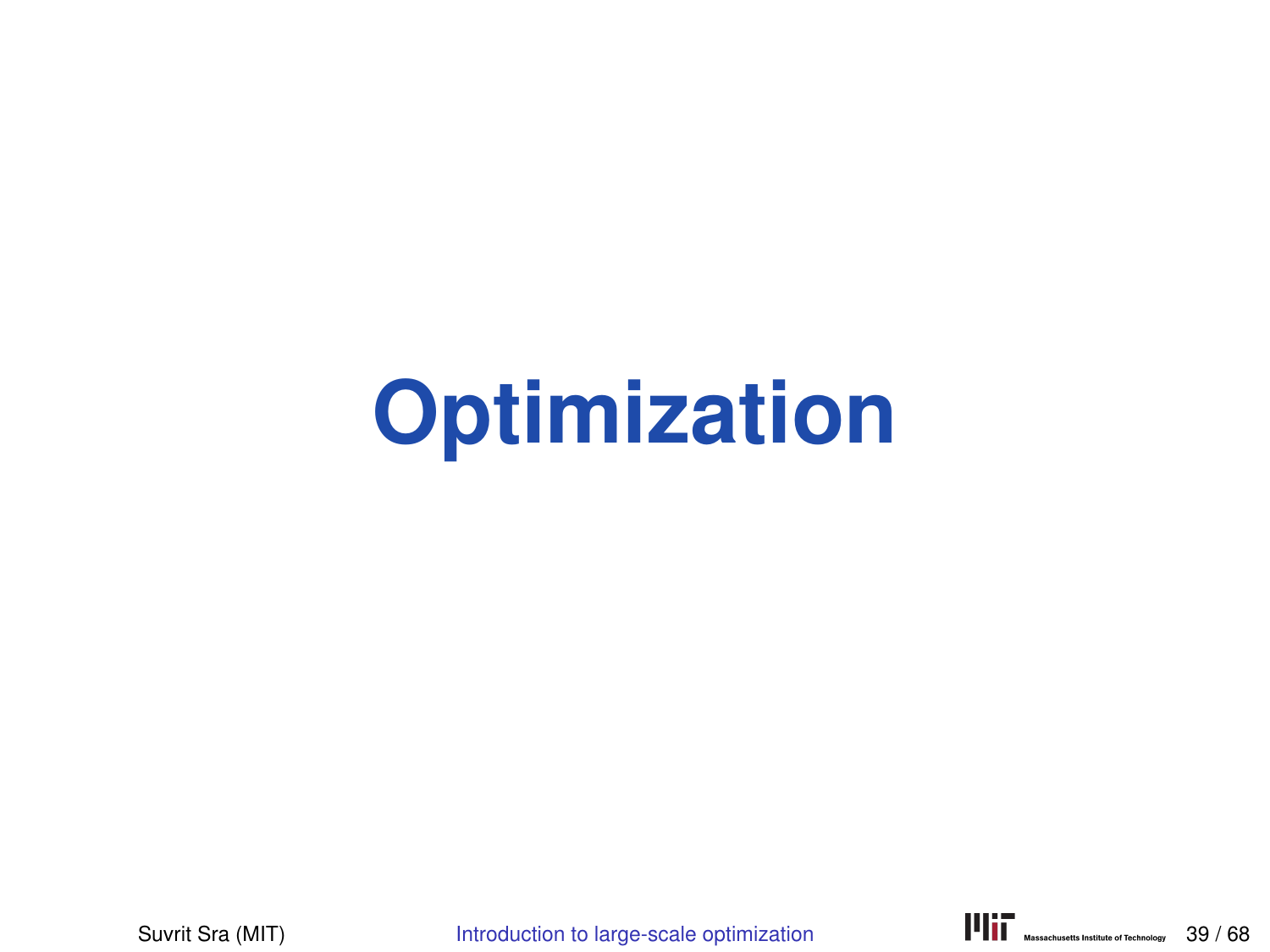#### **Optimization problems**

## Let *f<sup>i</sup>* : **R** *<sup>n</sup>* <sup>→</sup> **<sup>R</sup>** (<sup>0</sup> <sup>≤</sup> *<sup>i</sup>* <sup>≤</sup> *<sup>m</sup>*). Generic **nonlinear program**

min  $f_0(x)$ s.t.  $f_i(x) \le 0, \quad 1 \le i \le m$ , *x* ∈ {dom *f*<sup>0</sup> ∩ dom *f*<sup>1</sup> · · · ∩ dom *f*<sup>*m*</sup>}.

Henceforth, we drop condition on domains for brevity.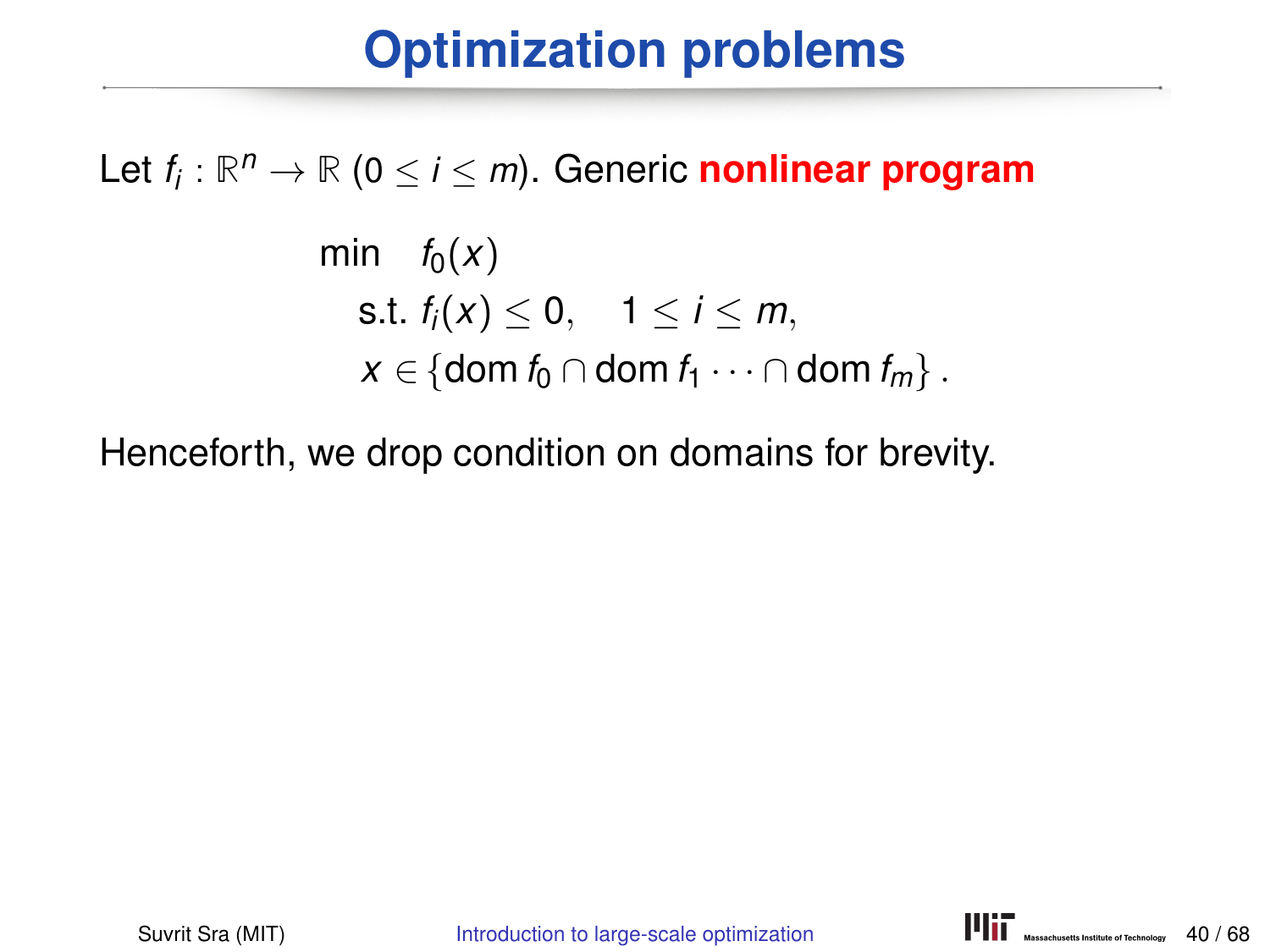#### **Optimization problems**

## Let *f<sup>i</sup>* : **R** *<sup>n</sup>* <sup>→</sup> **<sup>R</sup>** (<sup>0</sup> <sup>≤</sup> *<sup>i</sup>* <sup>≤</sup> *<sup>m</sup>*). Generic **nonlinear program**

min  $f_0(x)$ s.t.  $f_i(x) \le 0, \quad 1 \le i \le m$ , *x* ∈ {dom *f*<sup>0</sup> ∩ dom *f*<sup>1</sup> · · · ∩ dom *f*<sup>m</sup>}.

Henceforth, we drop condition on domains for brevity.

- If *f<sup>i</sup>* are **differentiable** smooth optimization
- If any *f<sup>i</sup>* is **non-differentiable** nonsmooth optimization
- If all *f<sup>i</sup>* are **convex** convex optimization
- If  $m = 0$ , i.e., only  $f_0$  is there **unconstrained** minimization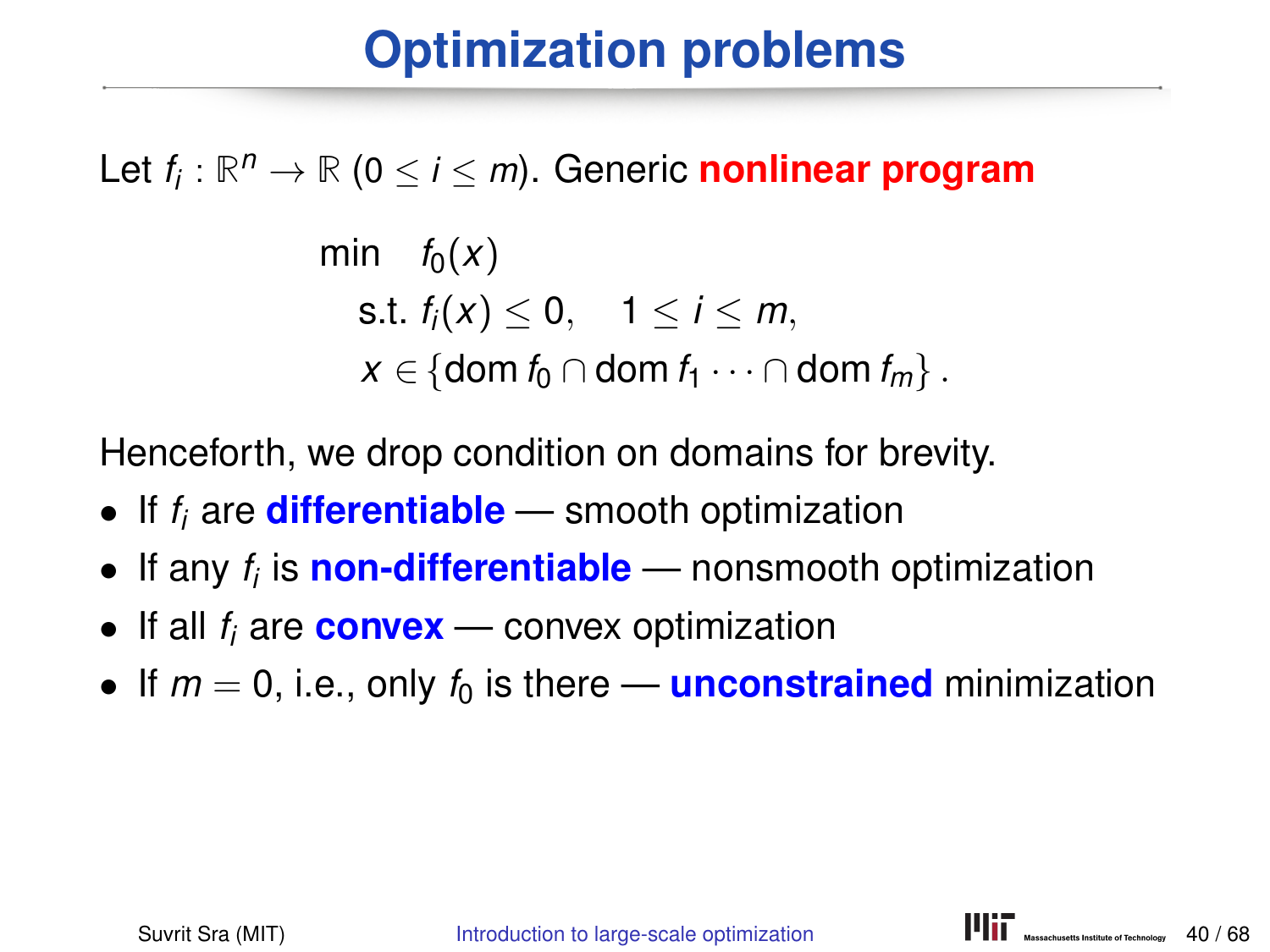#### **Convex optimization**

#### Let X be **feasible set** and *p* ∗ the **optimal value**

 $p^* := \inf \{ f_0(x) \mid x \in \mathcal{X} \}$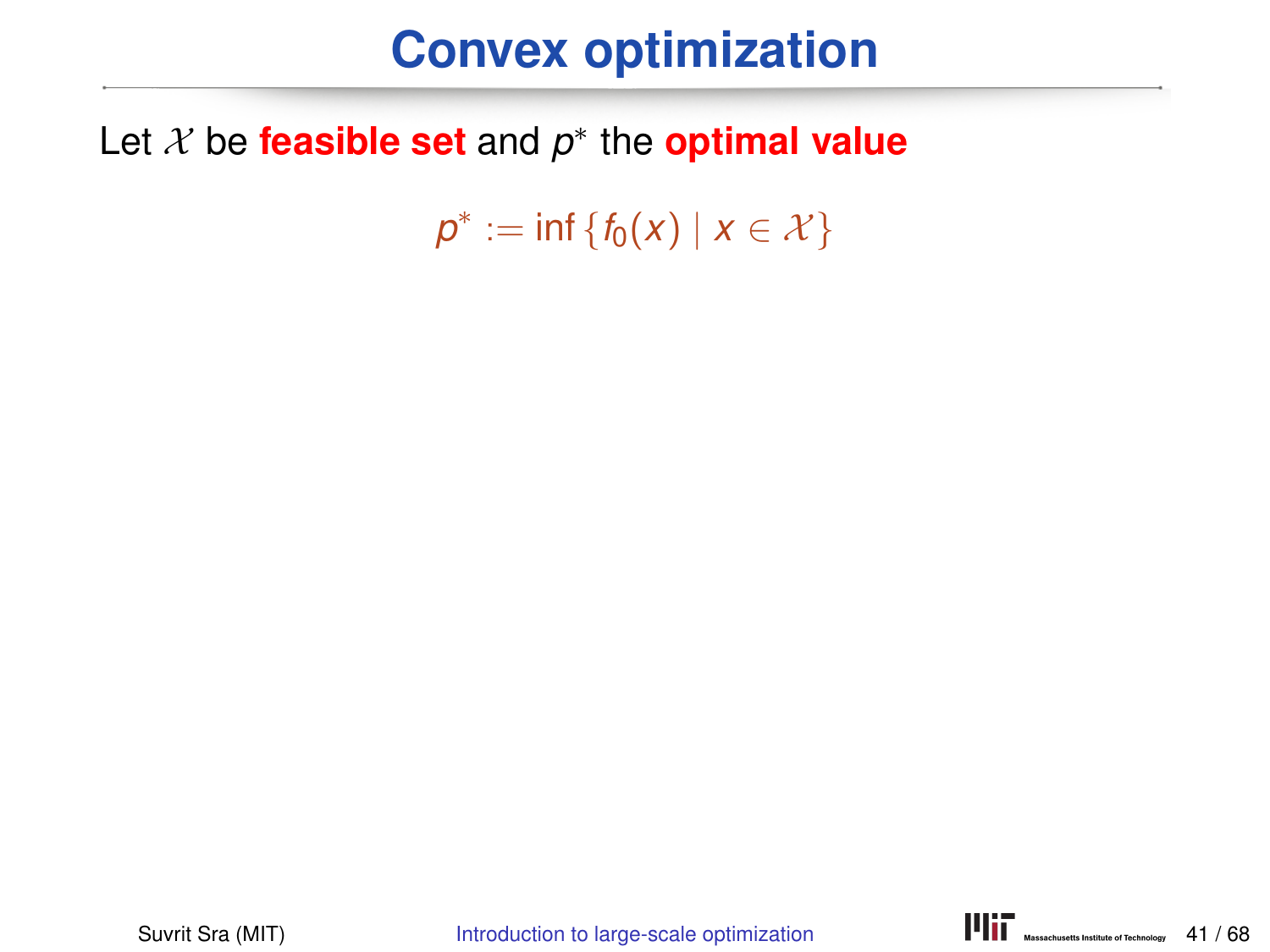#### **Convex optimization**

Let X be **feasible set** and *p* ∗ the **optimal value**

 $p^* := \inf \{ f_0(x) \mid x \in \mathcal{X} \}$ 

- If  $X$  is empty, we say problem is **infeasible**
- ► By **convention**, we set  $p^* = +\infty$  for infeasible problems
- ► If  $p^* = -\infty$ , we say problem is **unbounded below**.
- **►** Example, min *x* on **R**, or min log *x* on  $\mathbb{R}_{++}$
- **►** Sometimes **minimum doesn't exist** (as  $x \to \pm \infty$ )
- $\triangleright$  Say  $f_0(x) = 0$ , problem is called **convex feasibility**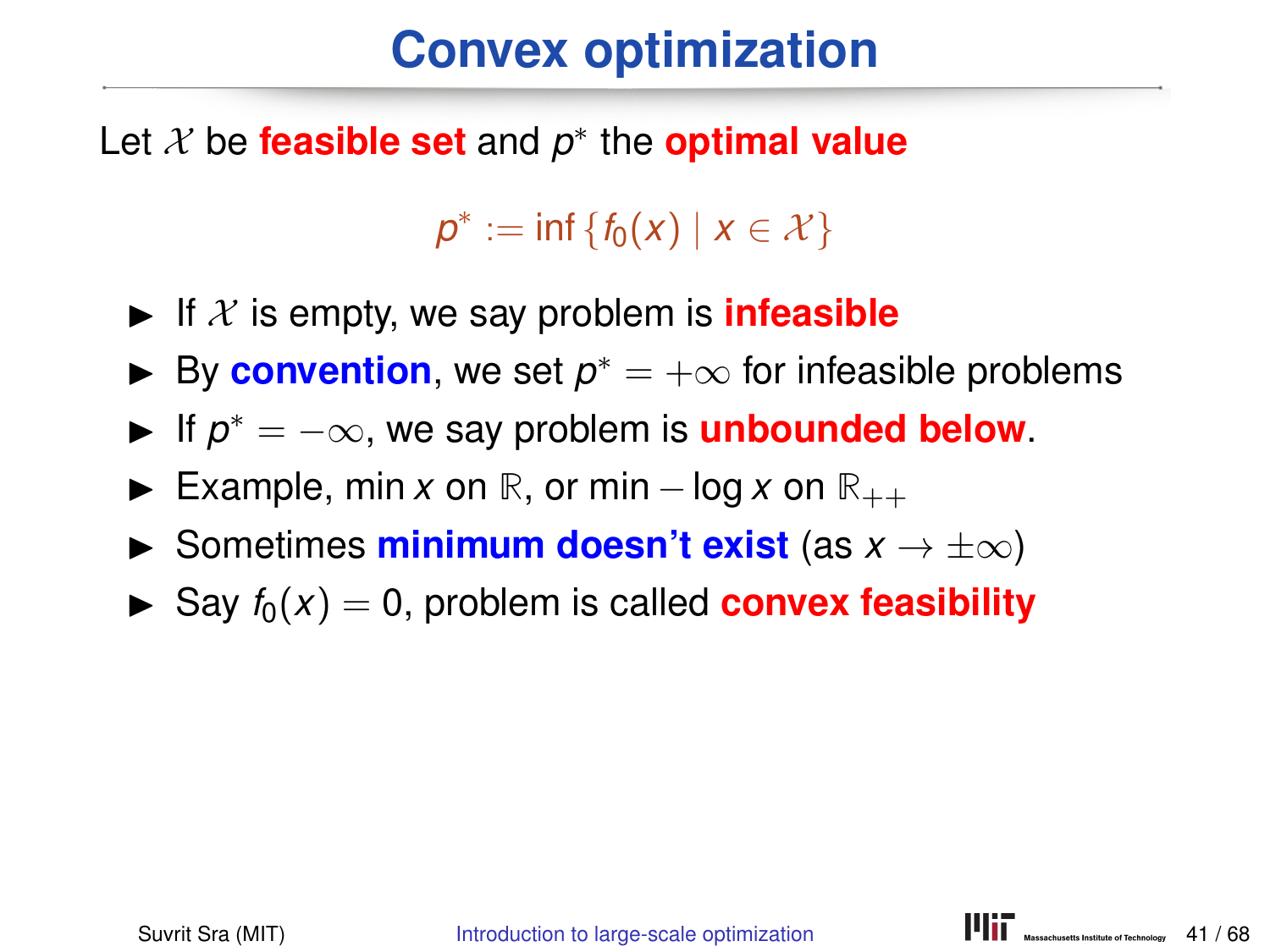#### **Optimality**

**Def.** A point  $x^* \in \mathcal{X}$  is **locally optimal** if  $f(x^*) \leq f(x)$  for all *x* in a **neighborhood** of *x*<sup>∗</sup>. **Global** if  $f(x^*) \le f(x)$  for **all**  $x \in \mathcal{X}$ .

**Theorem** For convex problems, locally optimal also globally so.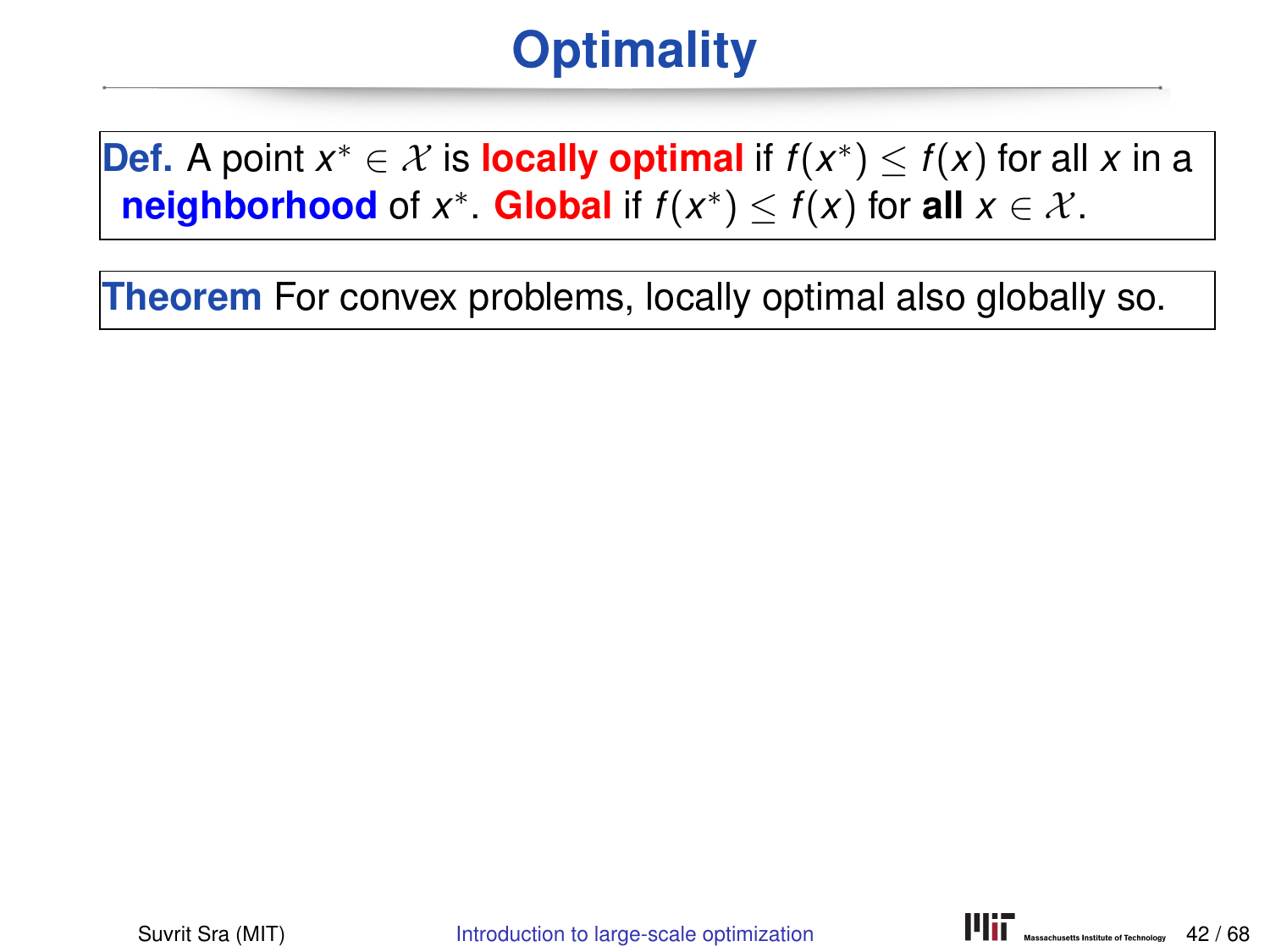## **Optimality**

**Def.** A point  $x^* \in \mathcal{X}$  is **locally optimal** if  $f(x^*) \leq f(x)$  for all *x* in a **neighborhood** of *x*<sup>∗</sup>. **Global** if  $f(x^*) \le f(x)$  for **all**  $x \in \mathcal{X}$ .

**Theorem** For convex problems, locally optimal also globally so.

**Theorem** Let  $f : \mathbb{R}^n \to \mathbb{R}$  be continuously differentiable in an open set *S* containing  $x^*$ , a local minimum of *f*. Then,  $\nabla f(x^*) = 0$ .

If *f* is convex, then  $\nabla f(x^*) = 0$  is actually **sufficient** for global optimality! For general *f* this is **not** true. (This property makes convex optimization special!)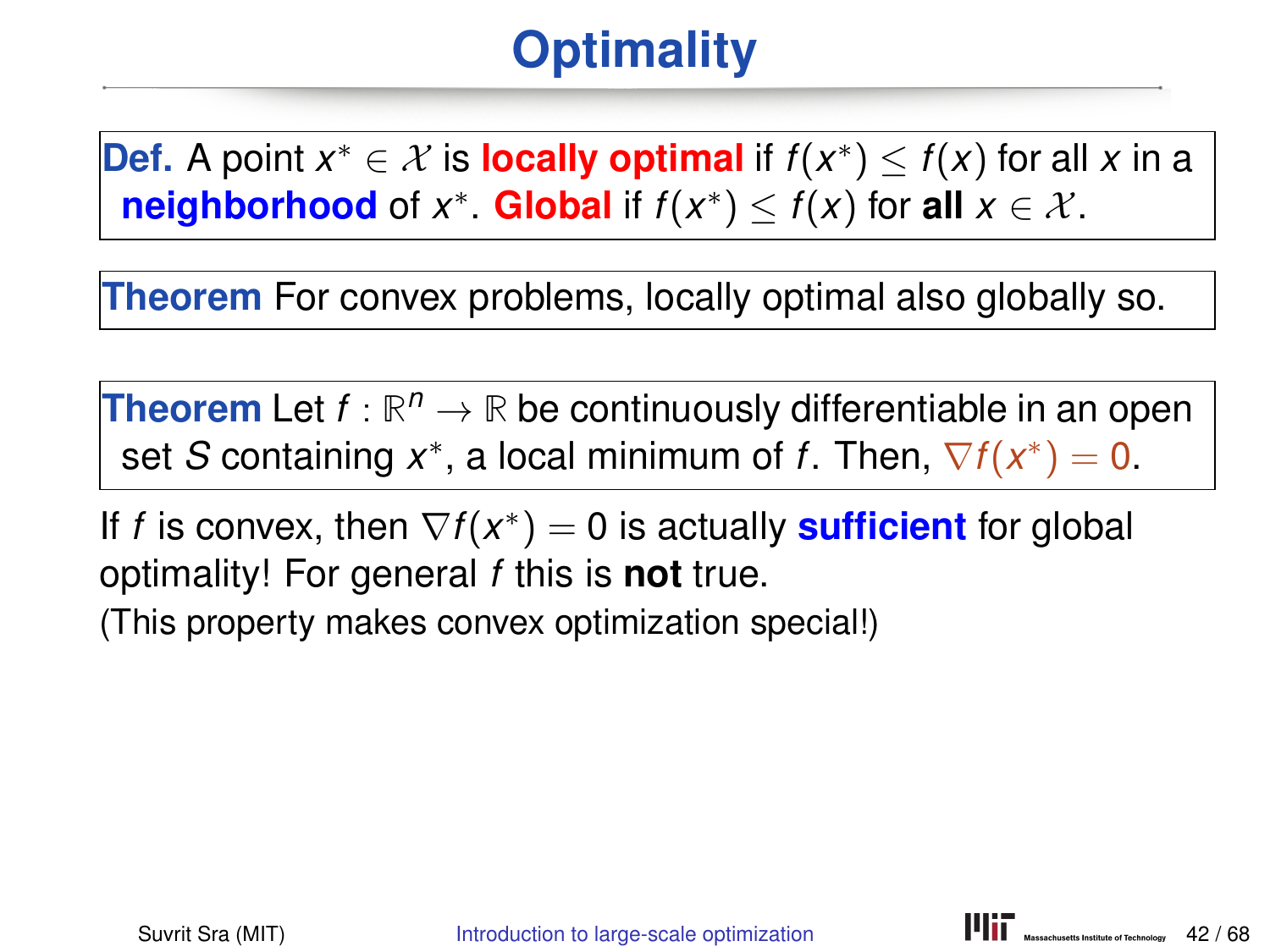#### **Optimality – constrained**

♦ For every  $x, y \in \text{dom } f$ , we have  $f(y) \ge f(x) + \langle \nabla f(x), y - x \rangle$ .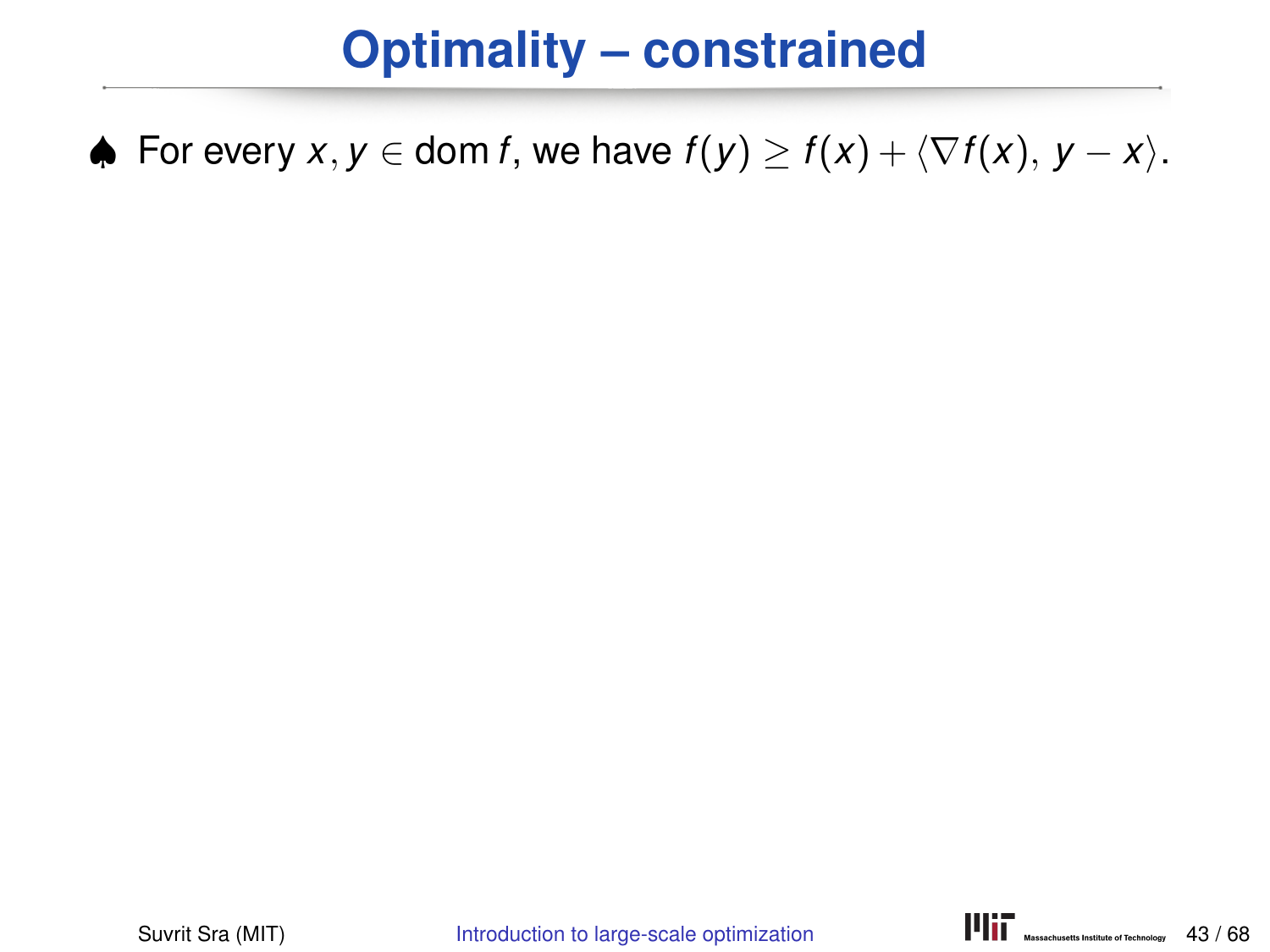#### **Optimality – constrained**

♦ For every  $x, y \in \text{dom } f$ , we have  $f(y) \ge f(x) + \langle \nabla f(x), y - x \rangle$ . ♠ Thus, *x* ∗ is optimal **if** and only if

$$
\langle \nabla f(x^*), y - x^* \rangle \ge 0, \quad \text{for all } y \in \mathcal{X}.
$$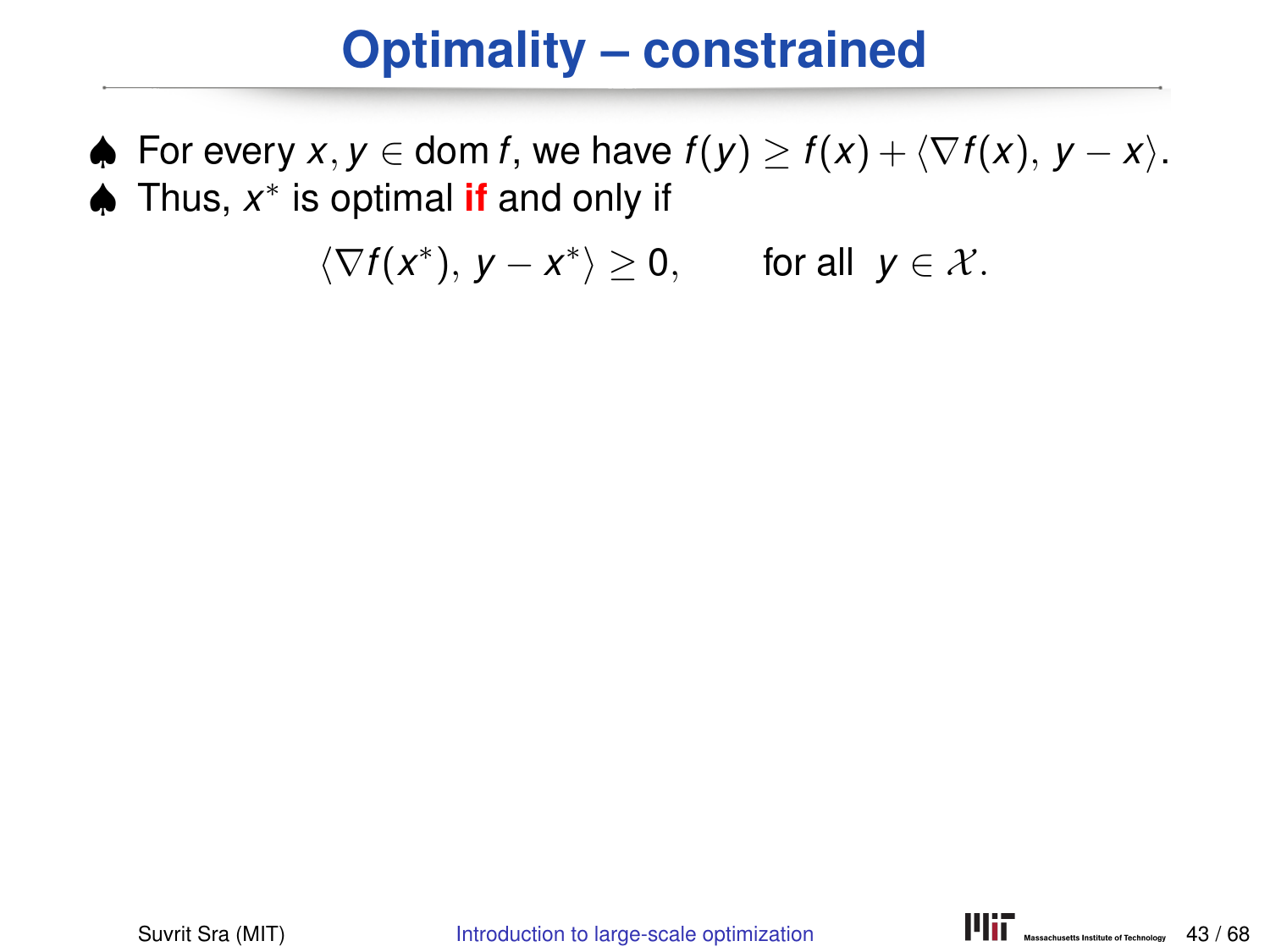#### **Optimality – constrained**

 $\blacklozenge$  For every  $x, y \in \text{dom } f$ , we have  $f(y) \geq f(x) + \langle \nabla f(x), y - x \rangle$ . ♠ Thus, *x* ∗ is optimal **if** and only if

$$
\langle \nabla f(x^*), y - x^* \rangle \ge 0, \quad \text{for all } y \in \mathcal{X}.
$$

♦ If  $\mathcal{X} = \mathbb{R}^n$ , this reduces to  $\nabla f(x^*) = 0$ 



 $\spadesuit$  If  $\nabla f(x^*)\neq 0$ , it defines supporting hyperplane to  $\mathcal X$  at  $x^*$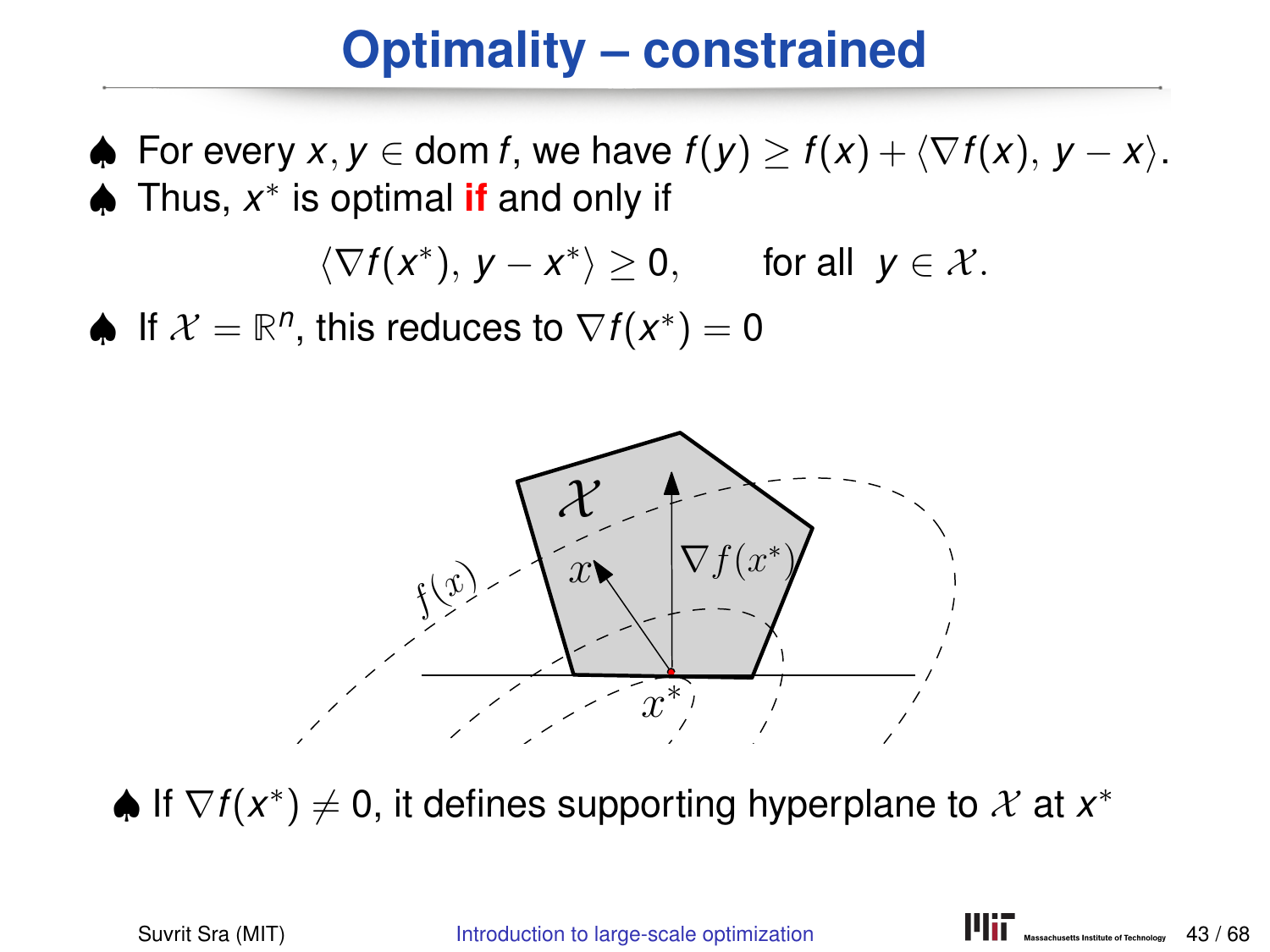**Theorem** (Fermat's rule): Let 
$$
f : \mathbb{R}^n \to (-\infty, +\infty]
$$
. Then,

$$
\text{argmin}\,f=\text{zer}(\partial f):=\left\{x\in\mathbb{R}^n\mid 0\in\partial f(x)\right\}.
$$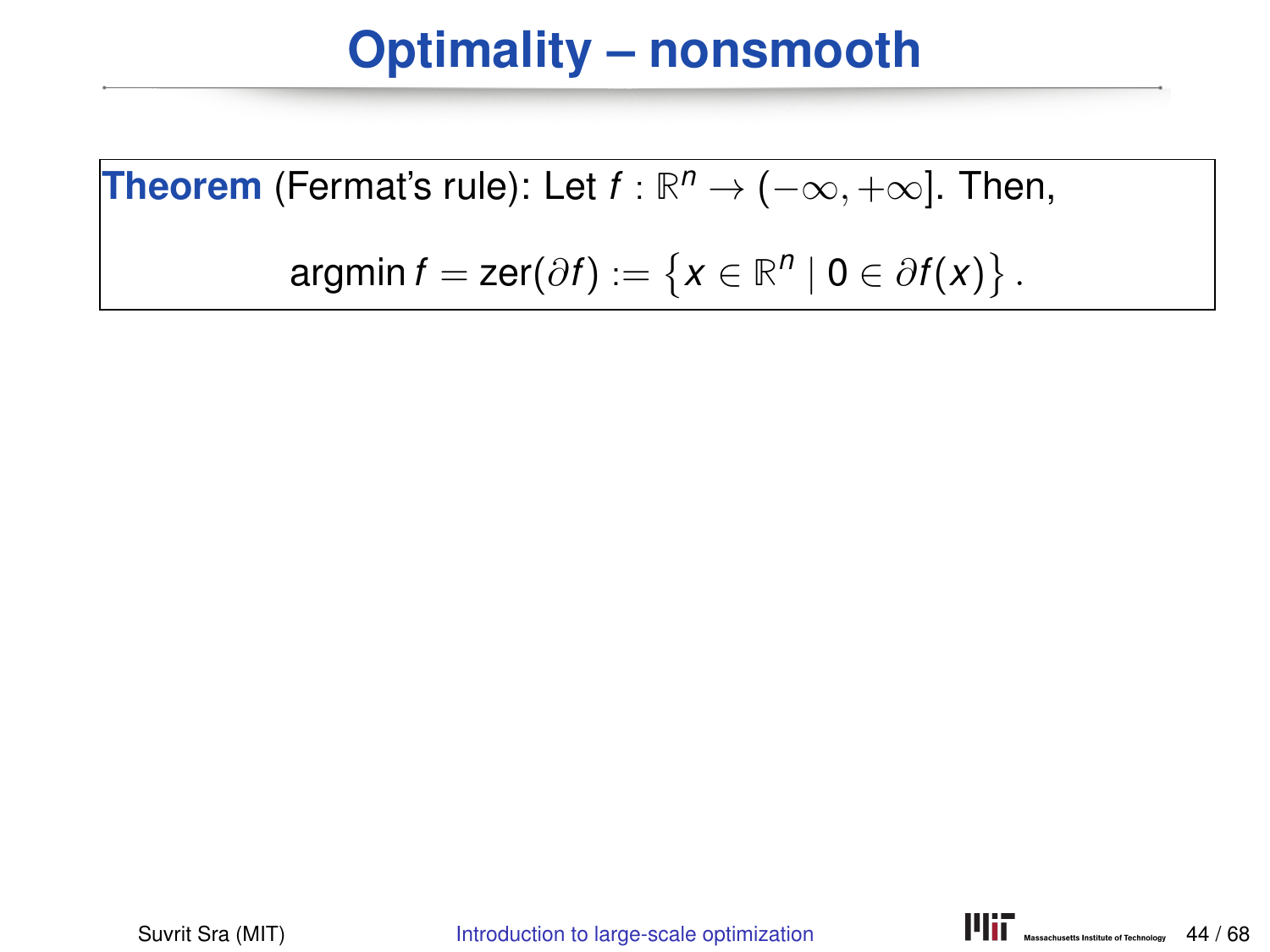**Theorem** (Fermat's rule): Let 
$$
f : \mathbb{R}^n \to (-\infty, +\infty]
$$
. Then,

$$
\text{argmin}\,f=\text{zer}(\partial f):=\left\{x\in\mathbb{R}^n\mid 0\in\partial f(x)\right\}.
$$

Proof:  $x \in \text{argmin } f$  implies that  $f(x) \leq f(y)$  for all  $y \in \mathbb{R}^n$ .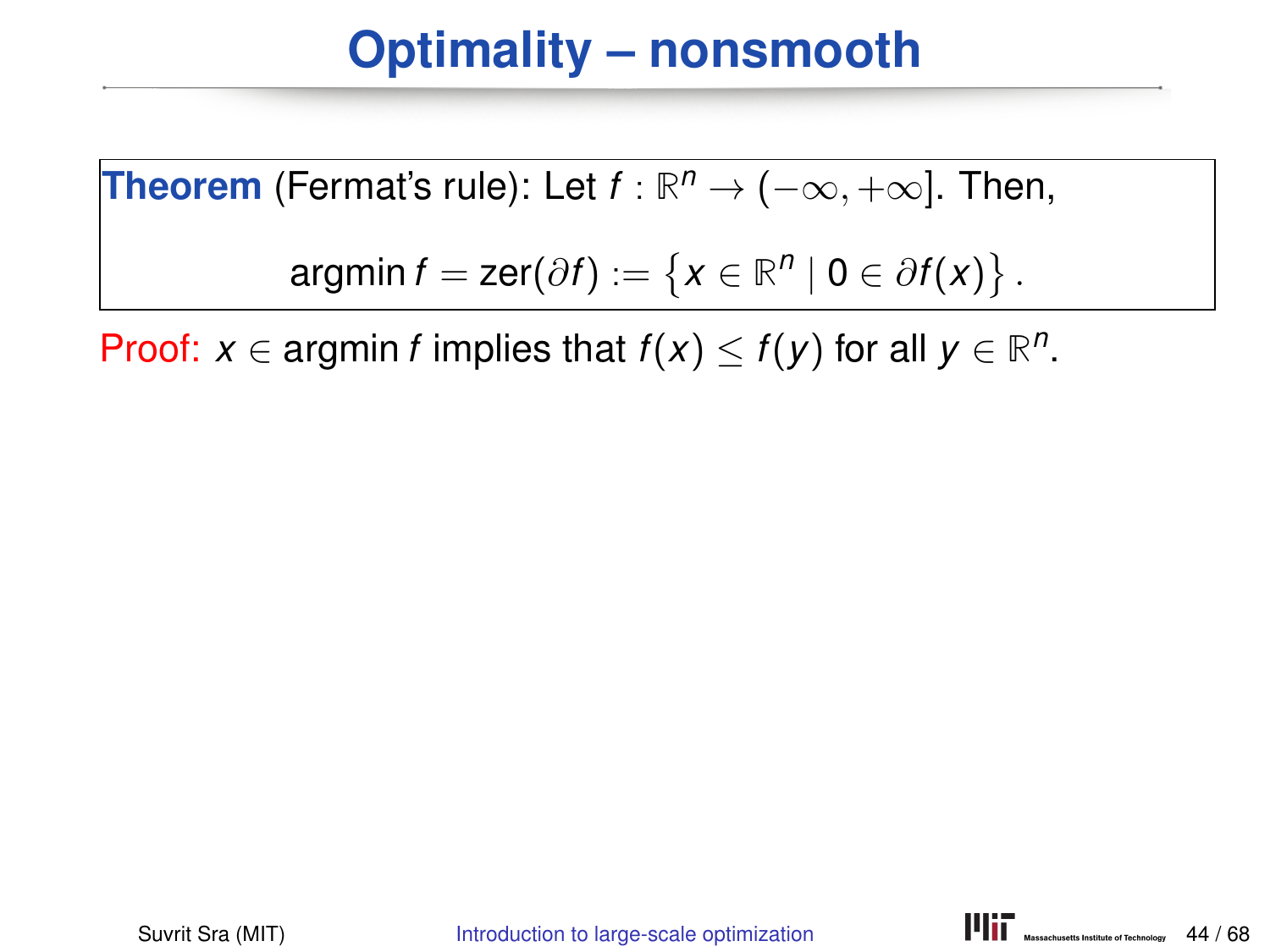**Theorem** (Fermat's rule): Let 
$$
f : \mathbb{R}^n \to (-\infty, +\infty]
$$
. Then,

$$
\text{argmin}\,f=\text{zer}(\partial f):=\left\{x\in\mathbb{R}^n\mid 0\in\partial f(x)\right\}.
$$

Proof: *x* ∈ argmin *f* implies that  $f(x) \le f(y)$  for all  $y \in \mathbb{R}^n$ . Equivalently,  $f(y) \ge f(x) + \langle 0, y - x \rangle \quad \forall y$ ,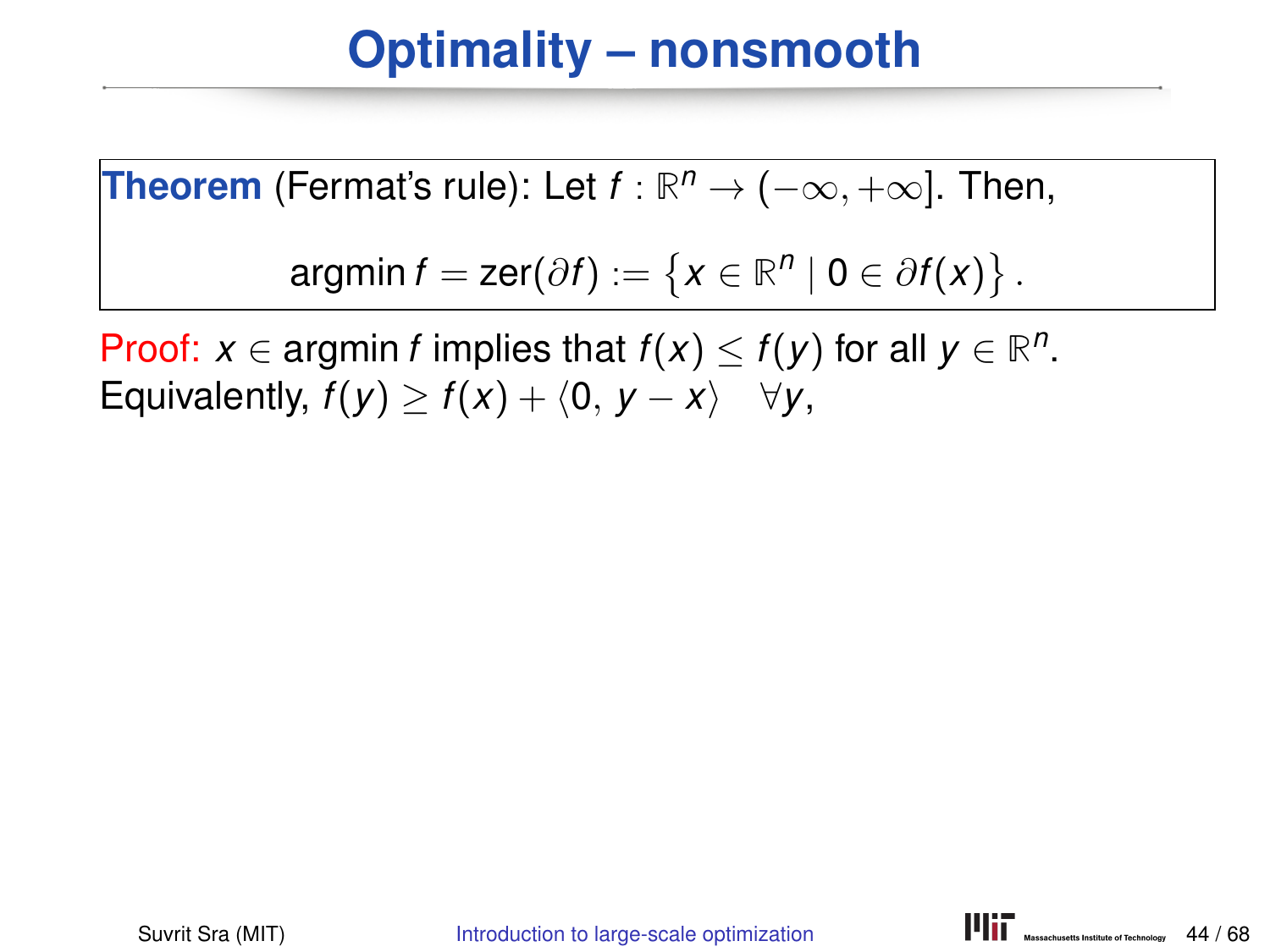**Theorem** (Fermat's rule): Let 
$$
f : \mathbb{R}^n \to (-\infty, +\infty]
$$
. Then,

$$
\text{argmin}\,f=\text{zer}(\partial f):=\left\{x\in\mathbb{R}^n\mid 0\in\partial f(x)\right\}.
$$

Proof: *x* ∈ argmin *f* implies that  $f(x) \le f(y)$  for all  $y \in \mathbb{R}^n$ . Equivalently,  $f(y) \ge f(x) + \langle 0, y - x \rangle \quad \forall y, \leftrightarrow 0 \in \partial f(x)$ .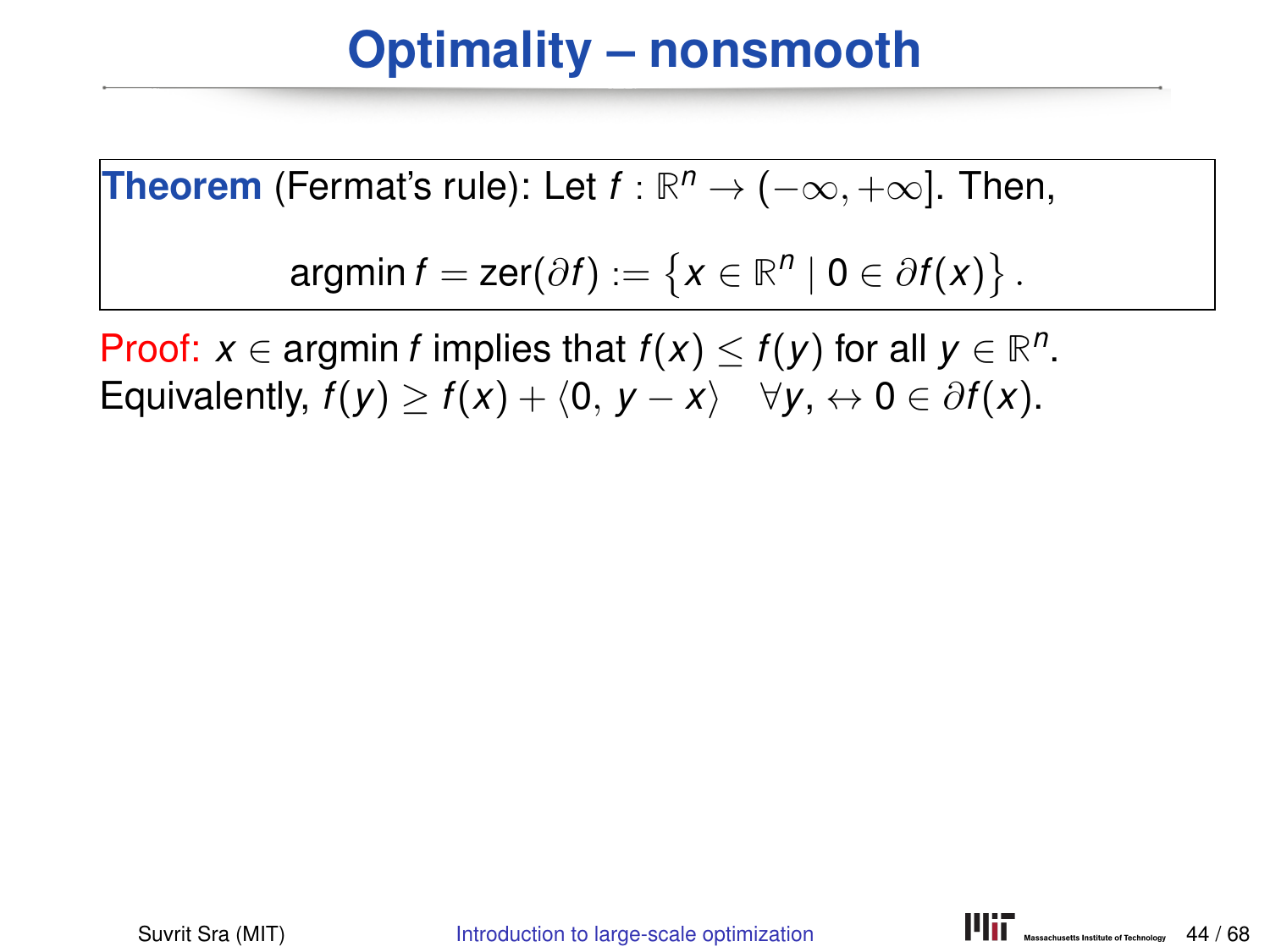**Theorem** (Fermat's rule): Let 
$$
f : \mathbb{R}^n \to (-\infty, +\infty]
$$
. Then,

$$
\text{argmin}\,f=\text{zer}(\partial f):=\left\{x\in\mathbb{R}^n\mid 0\in\partial f(x)\right\}.
$$

Proof: *x* ∈ argmin *f* implies that  $f(x) \le f(y)$  for all  $y \in \mathbb{R}^n$ . Equivalently,  $f(y) > f(x) + \langle 0, y - x \rangle$   $\forall y, \leftrightarrow 0 \in \partial f(x)$ .

#### **Nonsmooth optimality**

min  $f(x)$  s.t.  $x \in \mathcal{X}$ min  $f(x) + \mathbb{1}_{\mathcal{X}}(x)$ .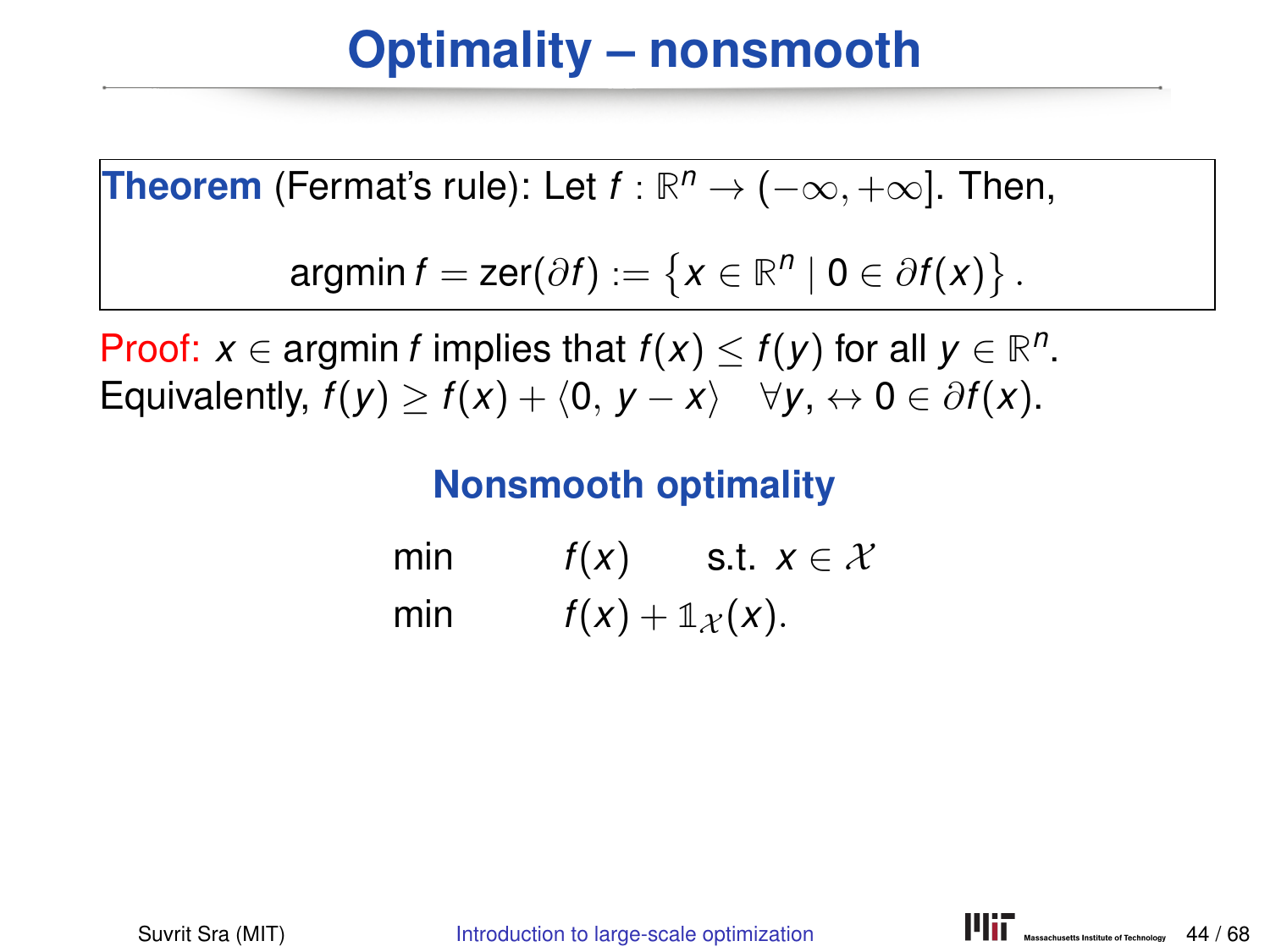$\triangleright$  Minimizing *x* must satisfy: 0 ∈  $\partial(f_0 + \mathbb{1}_{\mathcal{X}})(x)$ 

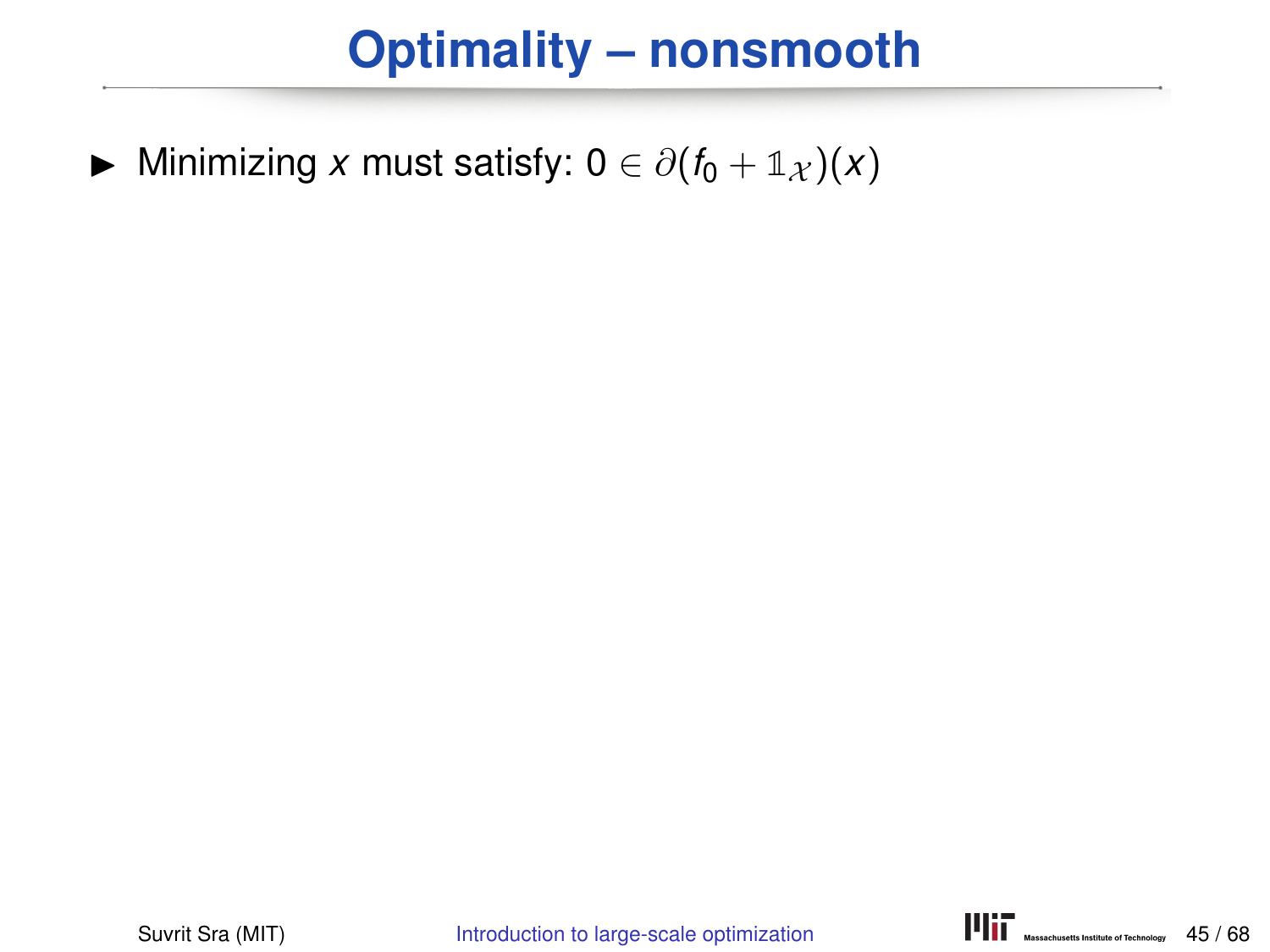- $\triangleright$  Minimizing *x* must satisfy: 0 ∈  $\partial (f_0 + \mathbb{1}_{\mathcal{X}})(x)$
- $\triangleright$  (CQ) Assuming ri(dom *f*<sub>0</sub>) ∩ ri(*X*)  $\neq$   $\emptyset$ , 0 ∈  $\partial$  *f*<sub>0</sub>(*x*) +  $\partial$  1*x*(*x*)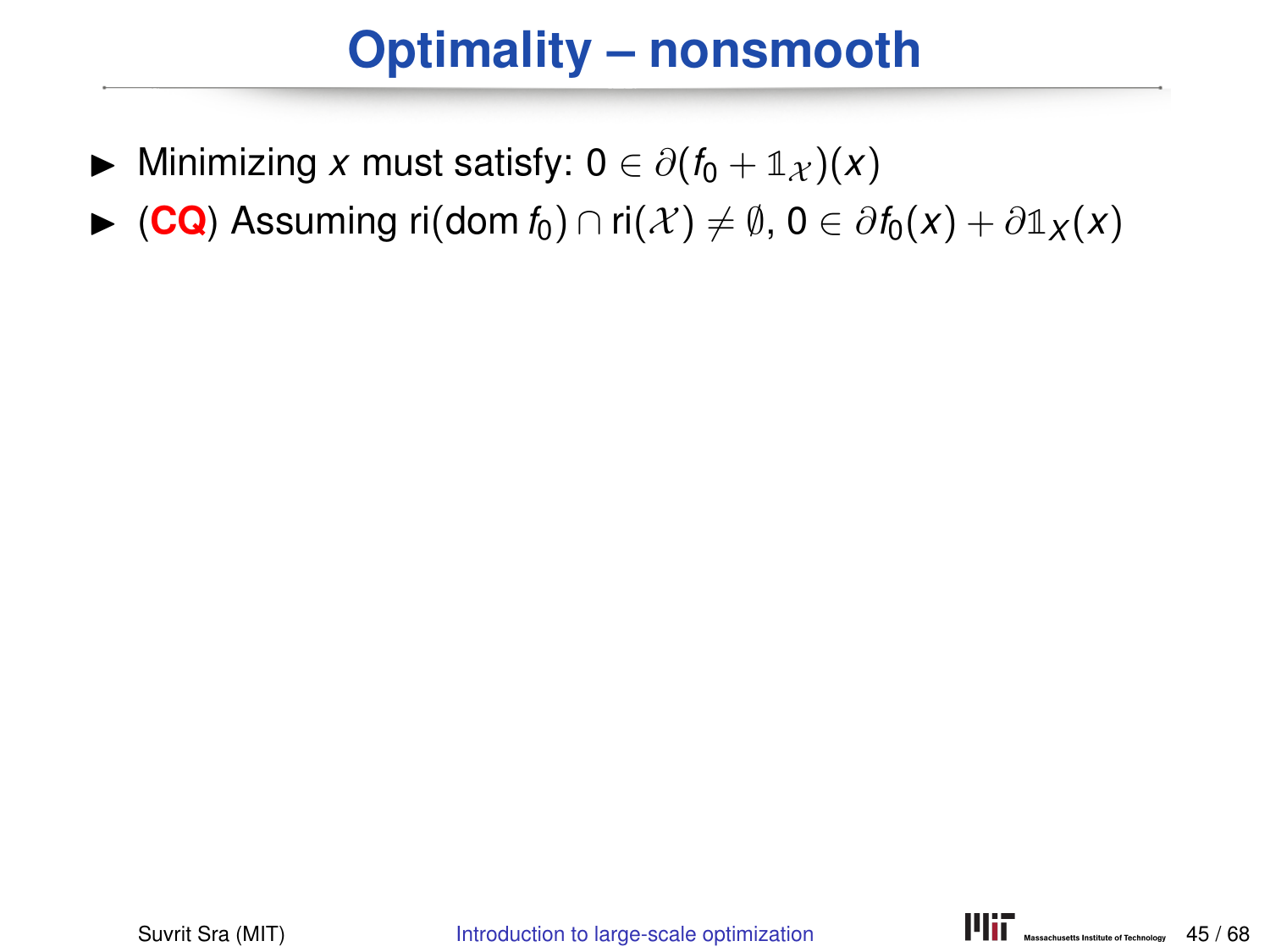- $\triangleright$  Minimizing *x* must satisfy: 0 ∈  $\partial (f_0 + \mathbb{1}_X)(x)$
- $\triangleright$  (CQ) Assuming ri(dom *f*<sub>0</sub>) ∩ ri(*X*)  $\neq$   $\emptyset$ , 0 ∈  $\partial$  *f*<sub>0</sub>(*x*) +  $\partial$  1*x*(*x*)
- ► Recall,  $g \in \partial \mathbb{1}_{\mathcal{X}}(x)$  if  $\mathbb{1}_{\mathcal{X}}(y) \geq \mathbb{1}_{\mathcal{X}}(x) + \langle g, y x \rangle$  for all y.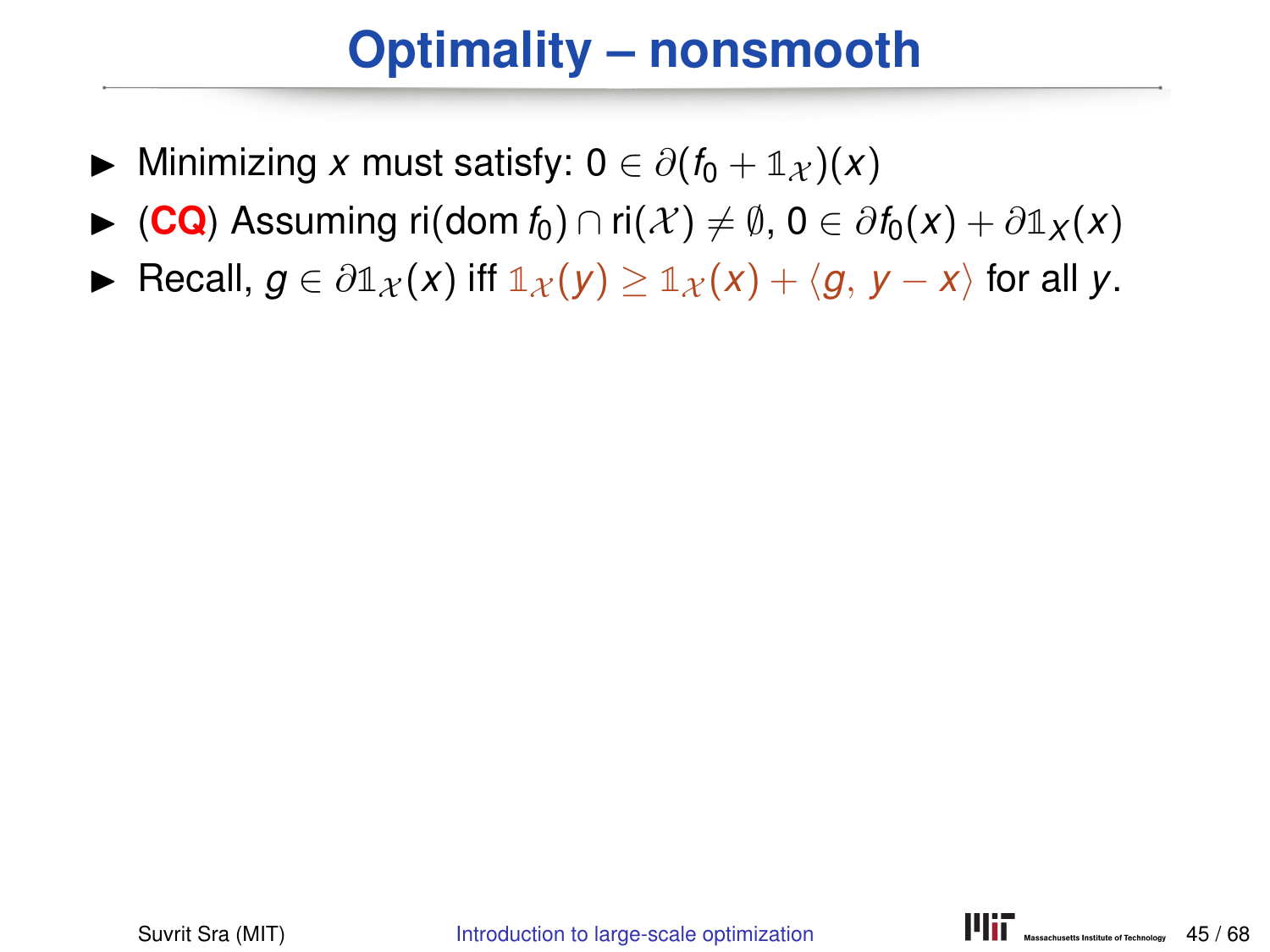- $\triangleright$  Minimizing *x* must satisfy:  $0 \in \partial (f_0 + \mathbb{1}_{\mathcal{X}})(x)$
- $\triangleright$  (**CQ**) Assuming ri(dom *f*<sub>0</sub>) ∩ ri(*X*)  $\neq$   $\emptyset$ , 0 ∈  $\partial$  *f*<sub>0</sub>(*x*) +  $\partial$  1*x*(*x*)
- **►** Recall,  $g \in \partial \mathbb{1}_X(x)$  iff  $\mathbb{1}_X(y) > \mathbb{1}_X(x) + \langle g, y x \rangle$  for all y.
- $\triangleright$  So *g* ∈  $\partial \mathbb{1}_X(x)$  means  $x \in \mathcal{X}$  and  $0 > \langle q, y x \rangle \ \forall y \in \mathcal{X}$ .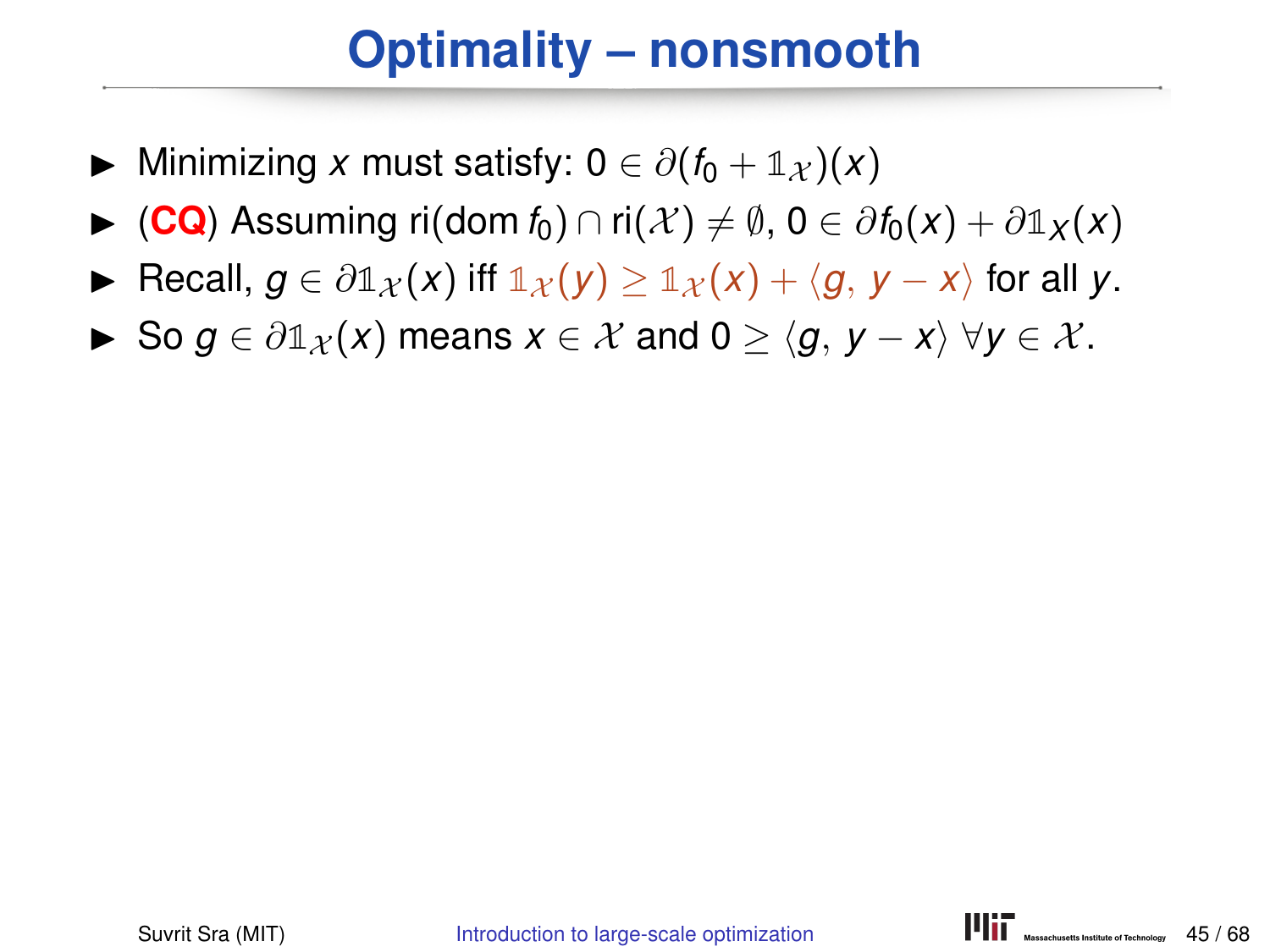- $\triangleright$  Minimizing *x* must satisfy:  $0 \in \partial (f_0 + \mathbb{1}_{\mathcal{X}})(x)$
- $\triangleright$  (**CQ**) Assuming ri(dom *f*<sub>0</sub>) ∩ ri(*X*)  $\neq$   $\emptyset$ , 0 ∈  $\partial$  *f*<sub>0</sub>(*x*) +  $\partial$  1*x*(*x*)
- **►** Recall,  $g \in \partial \mathbb{1}_X(x)$  iff  $\mathbb{1}_X(y) > \mathbb{1}_X(x) + \langle g, y x \rangle$  for all y.
- $\triangleright$  So *g* ∈  $\partial \mathbb{1}_X(x)$  means  $x \in \mathcal{X}$  and  $0 > \langle q, y x \rangle \ \forall y \in \mathcal{X}$ .
- **Normal cone:**

$$
\mathcal{N}_{\mathcal{X}}(x) := \left\{ g \in \mathbb{R}^n \mid 0 \geq \langle g, \, y - x \rangle \quad \forall y \in \mathcal{X} \right\}
$$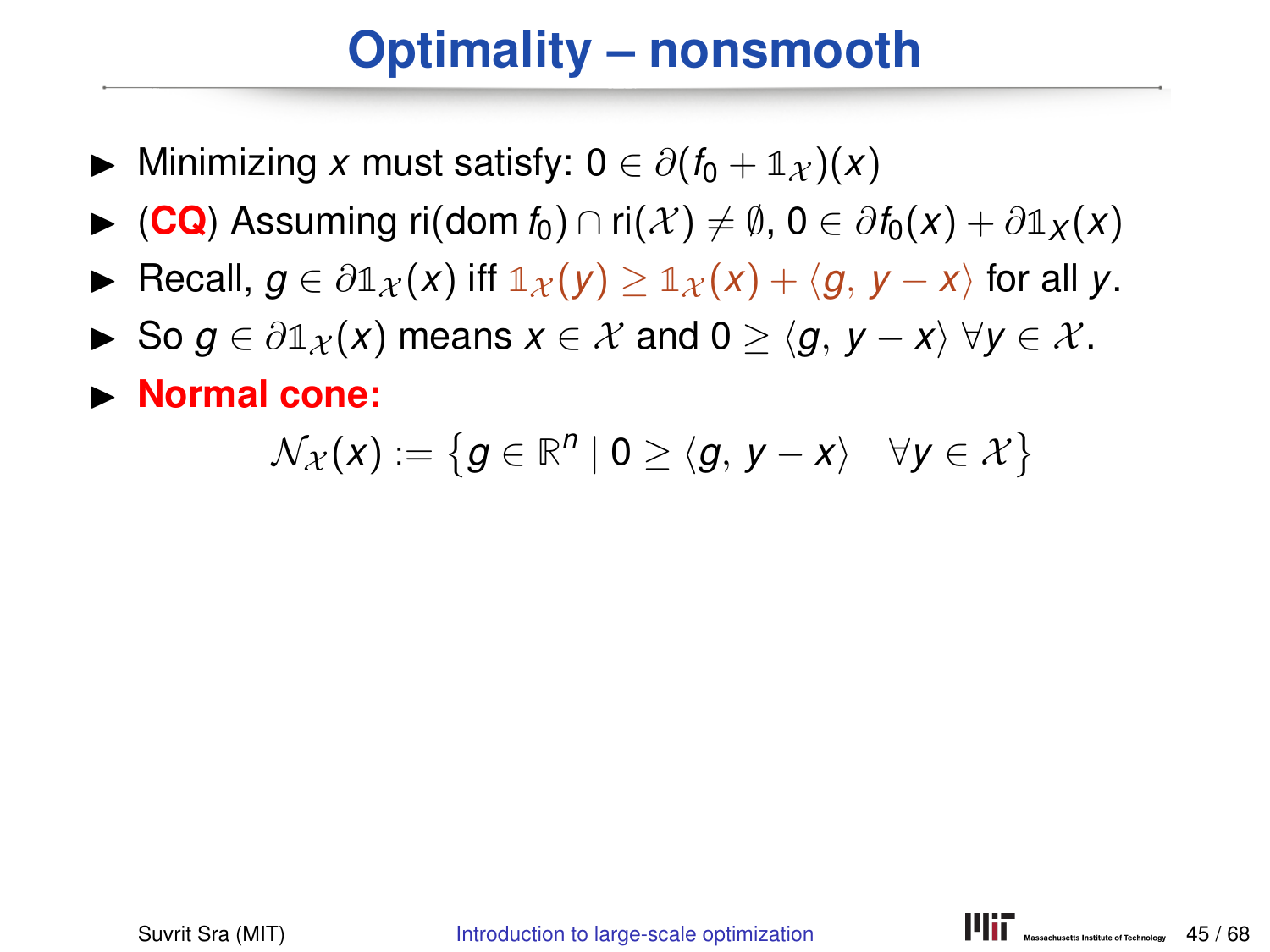- $\triangleright$  Minimizing *x* must satisfy: 0 ∈  $\partial(f_0 + \mathbb{1}_X)(x)$
- $\triangleright$  (CQ) Assuming ri(dom *f*<sub>0</sub>) ∩ ri(*X*)  $\neq$   $\emptyset$ , 0 ∈  $\partial f_0(x) + \partial \mathbb{1}_X(x)$
- **►** Recall,  $q \in \partial \mathbb{1}_X(x)$  iff  $\mathbb{1}_X(y) > \mathbb{1}_X(x) + \langle q, y x \rangle$  for all y.
- $\triangleright$  So *g* ∈  $\partial \mathbb{1}_X(x)$  means  $x \in \mathcal{X}$  and  $0 > \langle g, y x \rangle$   $\forall y \in \mathcal{X}$ .
- **Normal cone:**

$$
\mathcal{N}_{\mathcal{X}}(x) := \left\{ g \in \mathbb{R}^n \mid 0 \geq \langle g, \, y - x \rangle \quad \forall y \in \mathcal{X} \right\}
$$

**Application.** min  $f(x)$  s.t.  $x \in \mathcal{X}$ :

 $\diamondsuit$  If *f* is diff., we get  $0 \in \nabla f(x^*) + \mathcal{N}_{\mathcal{X}}(x^*)$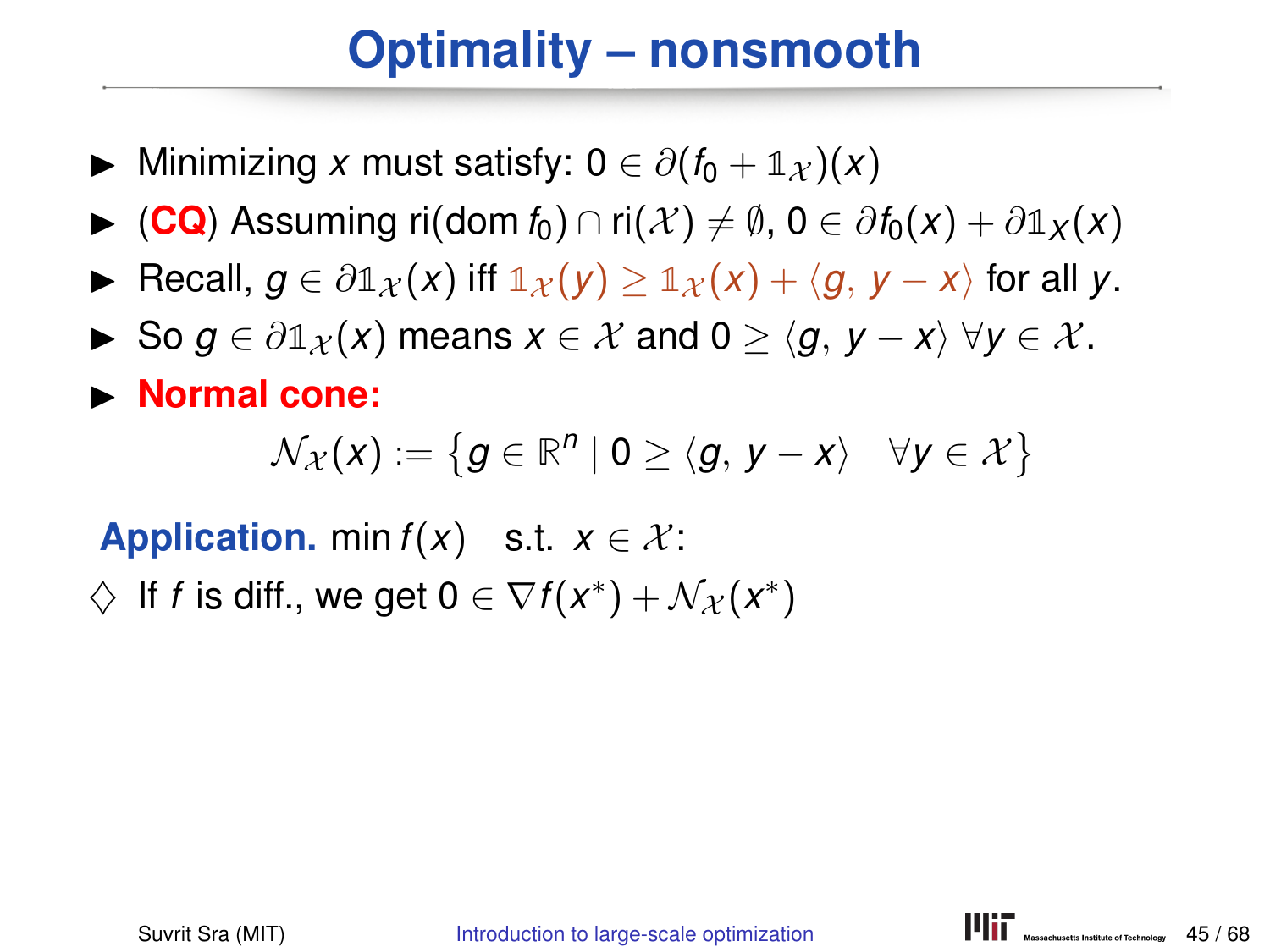- $\triangleright$  Minimizing *x* must satisfy: 0 ∈  $\partial(f_0 + \mathbb{1}_X)(x)$
- $\triangleright$  (CQ) Assuming ri(dom *f*<sub>0</sub>) ∩ ri(*X*)  $\neq$   $\emptyset$ , 0 ∈  $\partial f_0(x) + \partial \mathbb{1}_X(x)$
- **►** Recall,  $q \in \partial \mathbb{1}_X(x)$  iff  $\mathbb{1}_X(y) > \mathbb{1}_X(x) + \langle q, y x \rangle$  for all y.
- $\triangleright$  So *g* ∈  $\partial \mathbb{1}_X(x)$  means  $x \in \mathcal{X}$  and  $0 > \langle g, y x \rangle$   $\forall y \in \mathcal{X}$ .
- **Normal cone:**

$$
\mathcal{N}_{\mathcal{X}}(x) := \left\{ g \in \mathbb{R}^n \mid 0 \geq \langle g, \, y - x \rangle \quad \forall y \in \mathcal{X} \right\}
$$

**Application.** min  $f(x)$  s.t.  $x \in \mathcal{X}$ :

- $\diamondsuit$  If *f* is diff., we get  $0 \in \nabla f(x^*) + \mathcal{N}_{\mathcal{X}}(x^*)$
- $\diamondsuit \nabla f(x^*) \in \mathcal{N}_{\mathcal{X}}(x^*) \Longleftrightarrow \langle \nabla f(x^*), y x^* \rangle \geq 0$  for all  $y \in \mathcal{X}$ .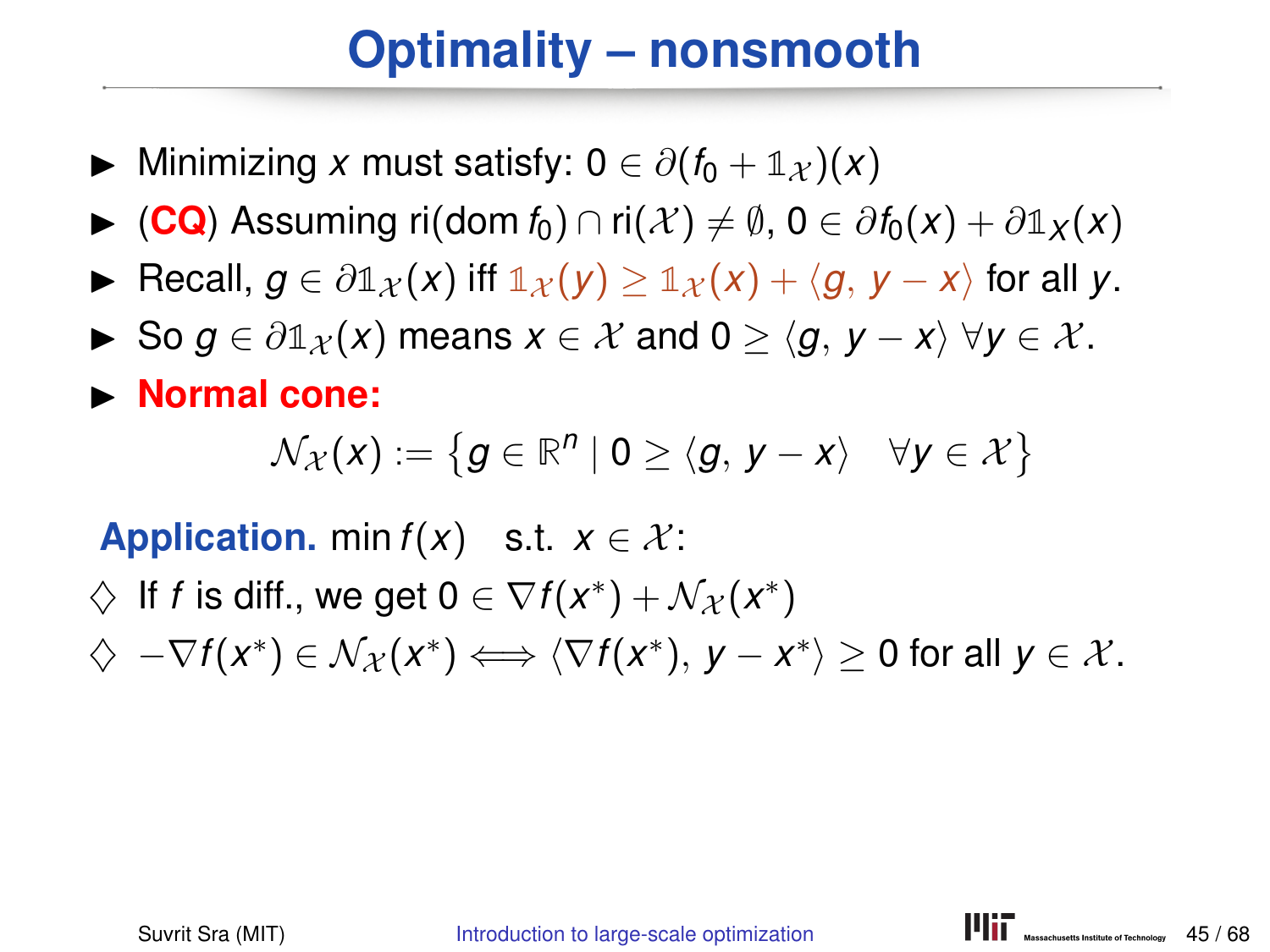#### **Optimality – projection operator**

$$
P_{\mathcal{X}}(y) := \underset{x \in \mathcal{X}}{\text{argmin}} \|x - y\|^2
$$

(Assume  $\mathcal X$  is closed and convex, then projection is unique) Let  $X$  be nonempty, closed and convex.

Optimality condition:  $x^* = P_{\mathcal{X}}(y)$  iff

$$
\langle x^* - y, z - x^* \rangle \ge 0 \text{ for all } z \in \mathcal{X}
$$

**Projection is nonexpansive:** 

$$
||P_{\mathcal{X}}(x)-P_{\mathcal{X}}(y)||^2 \leq ||x-y||^2 \quad \text{for all } x, y \in \mathbb{R}^n.
$$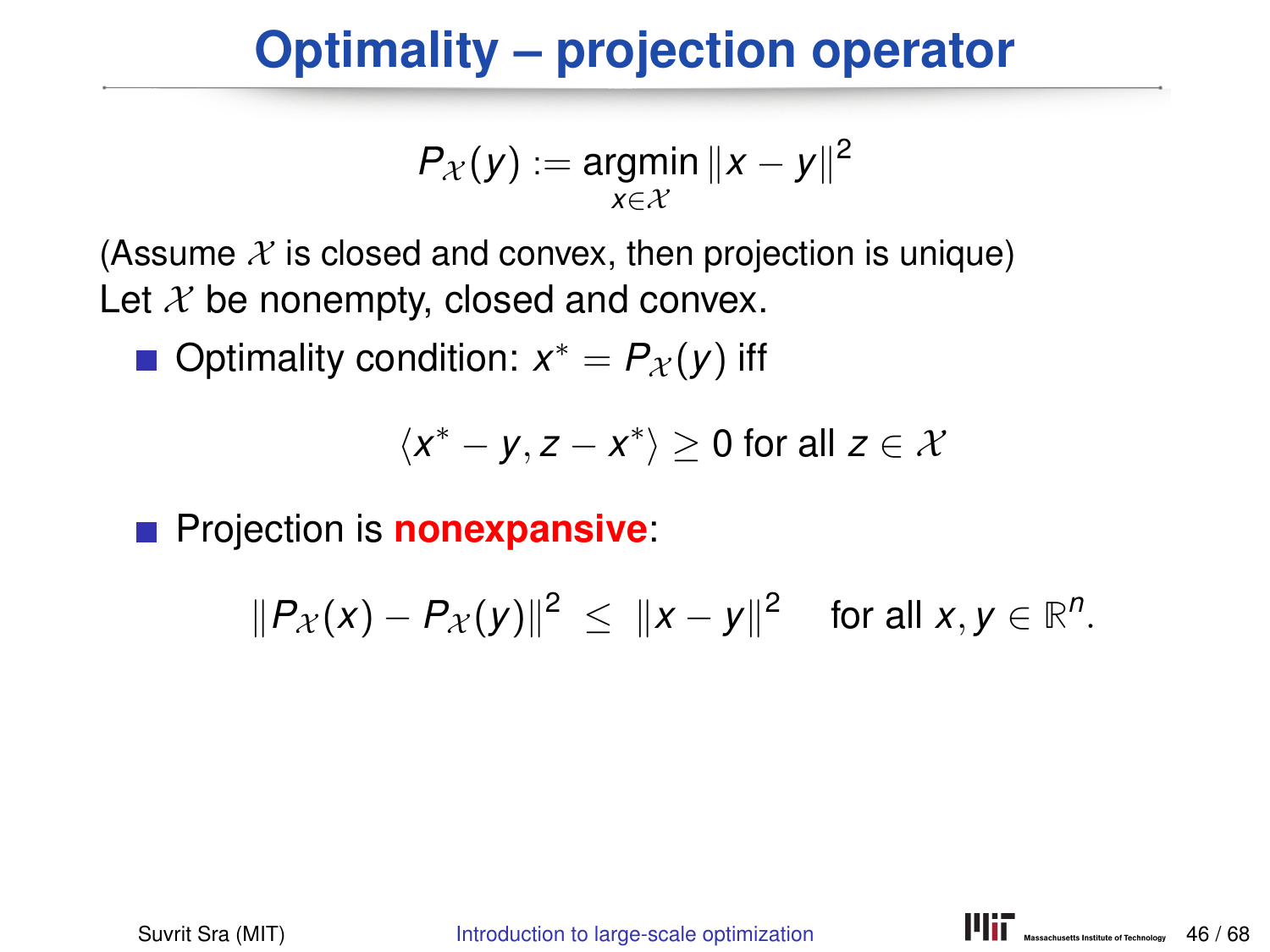#### **Optimality – projection operator**

$$
P_{\mathcal{X}}(y) := \underset{x \in \mathcal{X}}{\text{argmin}} \|x - y\|^2
$$

(Assume  $\mathcal X$  is closed and convex, then projection is unique) Let  $X$  be nonempty, closed and convex.

Optimality condition:  $x^* = P_{\mathcal{X}}(y)$  iff

$$
\langle x^* - y, z - x^* \rangle \ge 0 \text{ for all } z \in \mathcal{X}
$$

**Projection is nonexpansive:** 

$$
||P_{\mathcal{X}}(x)-P_{\mathcal{X}}(y)||^2 \leq ||x-y||^2 \quad \text{ for all } x,y \in \mathbb{R}^n.
$$

*Proof:* **Exercise!**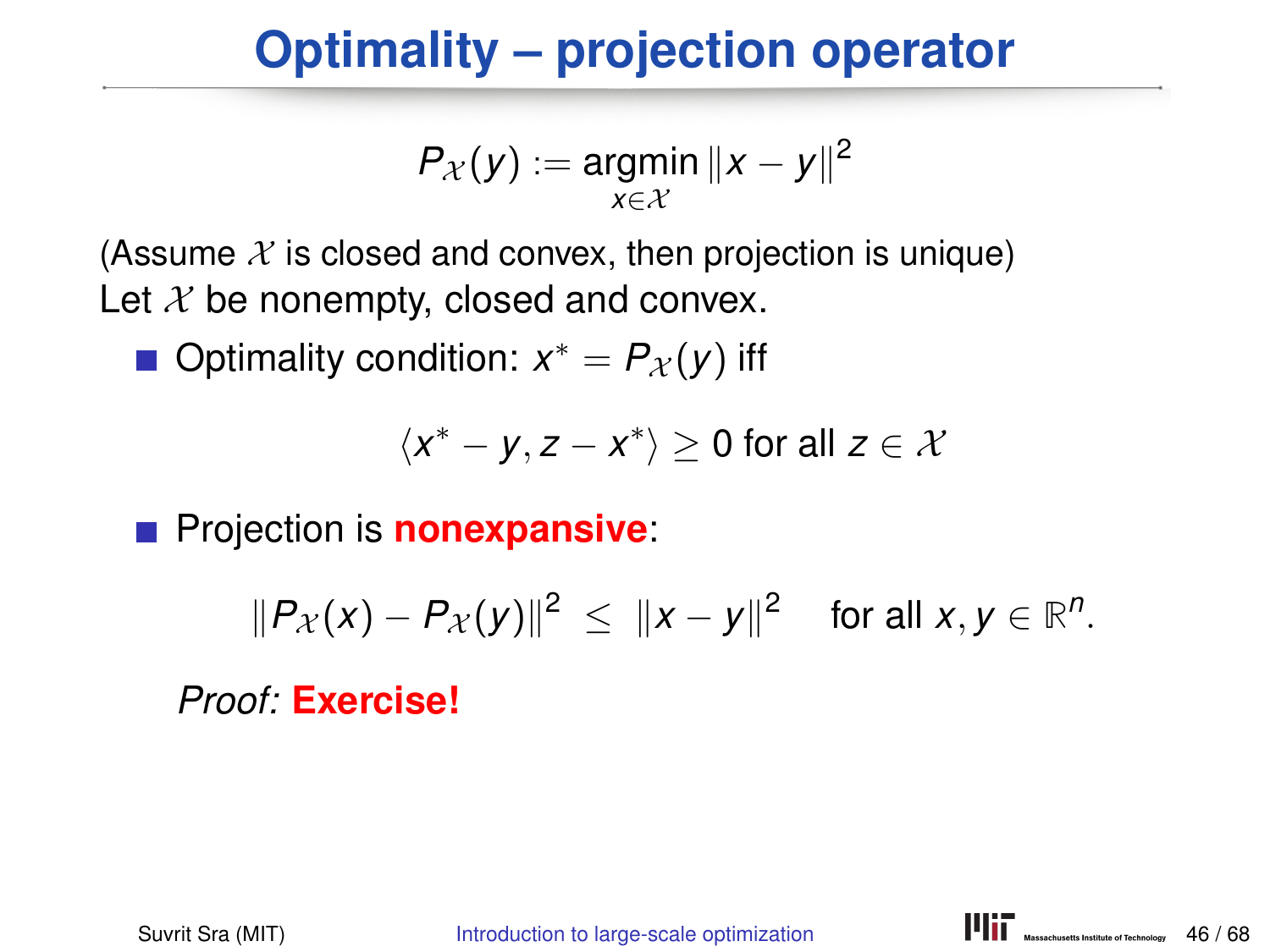# **Duality**

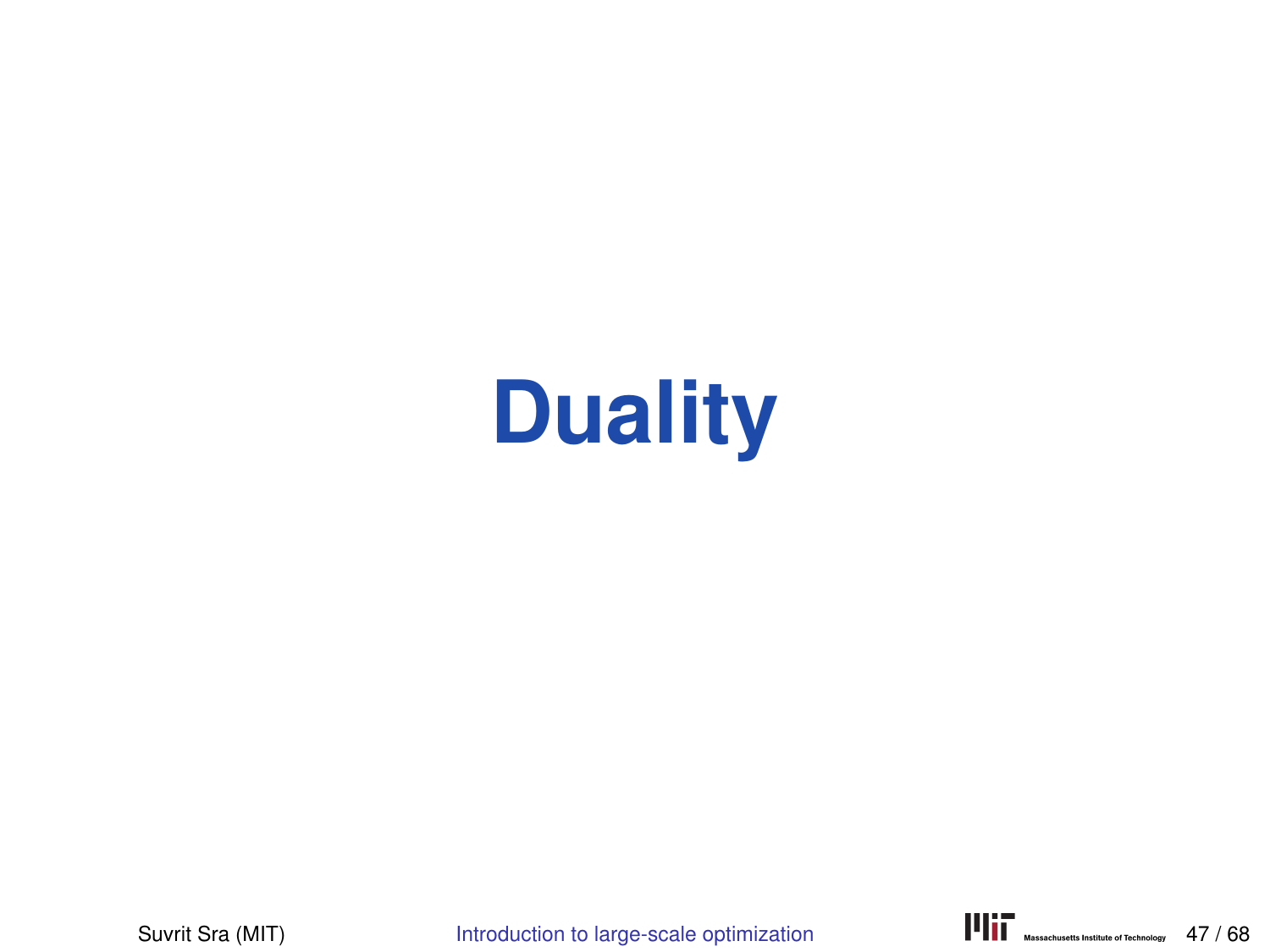#### **Primal problem**

Let *f<sup>i</sup>* : **R** *<sup>n</sup>* <sup>→</sup> **<sup>R</sup>** (<sup>0</sup> <sup>≤</sup> *<sup>i</sup>* <sup>≤</sup> *<sup>m</sup>*). Generic **nonlinear program**

$$
\begin{array}{ll}\n\text{min} & f_0(x) \\
\text{s.t. } f_i(x) \leq 0, \quad 1 \leq i \leq m, \\
& x \in \{\text{dom } f_0 \cap \text{dom } f_1 \cdots \cap \text{dom } f_m\} \,.\n\end{array} \tag{P}
$$

**Def. Domain:** The set  $\mathcal{D} := \{ \text{dom } f_0 \cap \text{dom } f_1 \cdots \cap \text{dom } f_m \}$ 

- $\triangleright$  We call  $(P)$  the **primal problem**
- $\triangleright$  The variable *x* is the **primal variable**
- $\triangleright$  We will attach to  $(P)$  a **dual problem**
- $\blacktriangleright$  In our initial derivation: no restriction to convexity.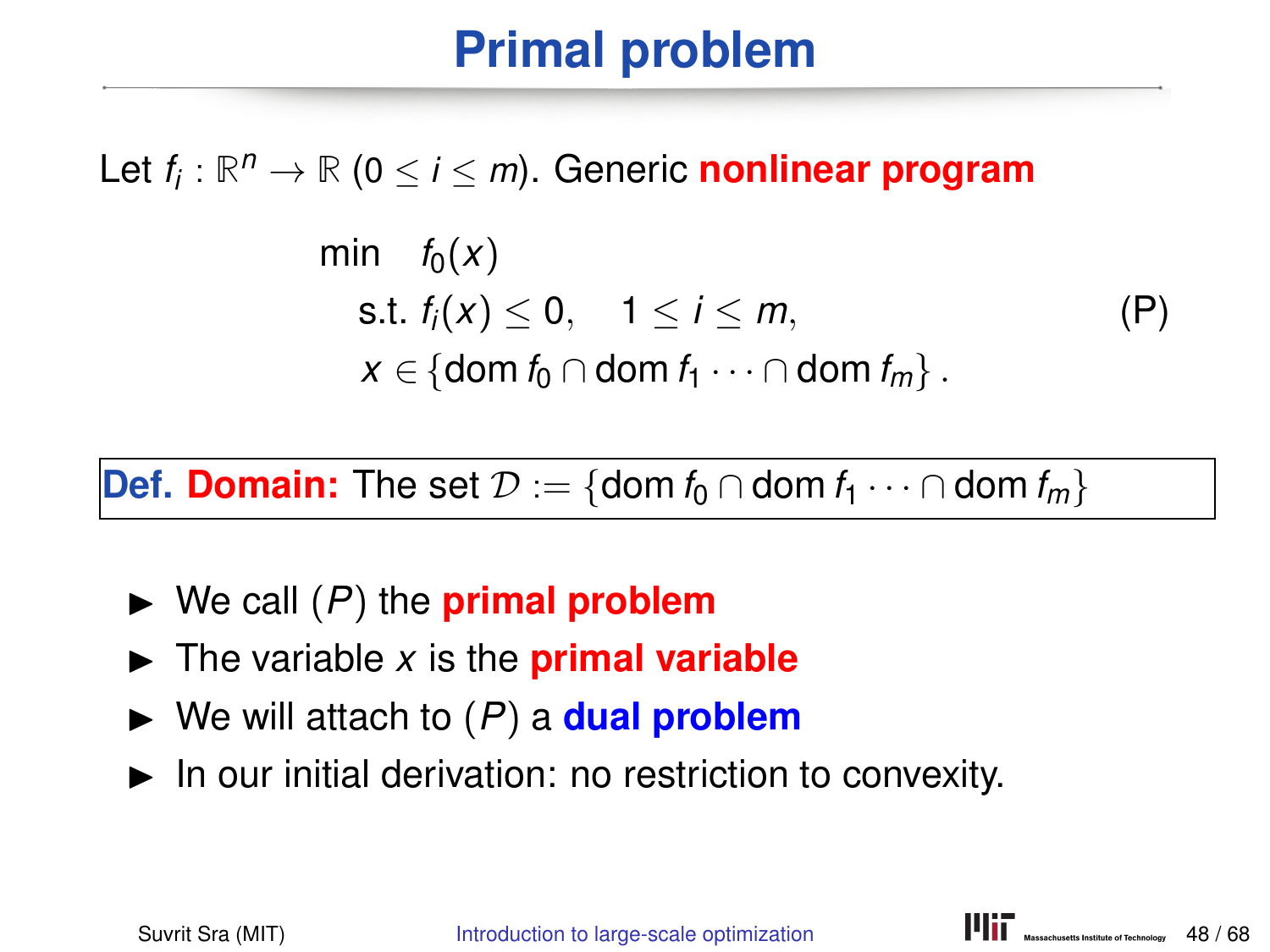## **Lagrangian**

To the primal problem, associate  $\textsf{Lagrangian }\mathcal{L}:\mathbb{R}^n\times\mathbb{R}^m\to\mathbb{R},$ 

$$
\mathcal{L}(x,\lambda) := f_0(x) + \sum_{i=1}^m \lambda_i f_i(x).
$$

♠ Variables λ ∈ **R** *<sup>m</sup>* called **Lagrange multipliers**

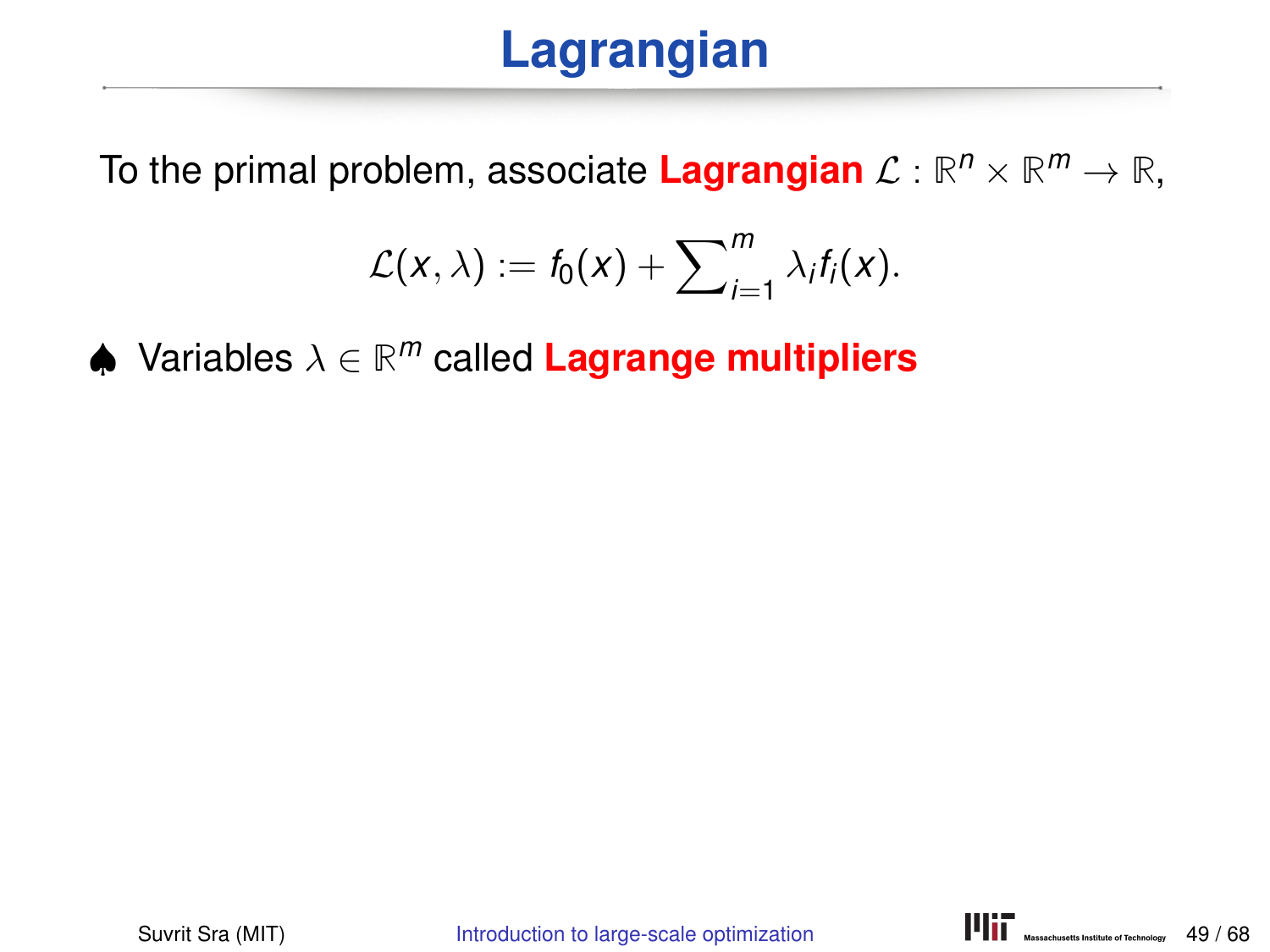## **Lagrangian**

To the primal problem, associate  $\textsf{Lagrangian }\mathcal{L}:\mathbb{R}^n\times\mathbb{R}^m\to\mathbb{R},$ 

$$
\mathcal{L}(x,\lambda) := f_0(x) + \sum_{i=1}^m \lambda_i f_i(x).
$$

- ♠ Variables λ ∈ **R** *<sup>m</sup>* called **Lagrange multipliers**
- $\triangle$  Suppose x is feasible, and  $\lambda > 0$ . Then, we get the lower-bound:

$$
f_0(x) \geq \mathcal{L}(x,\lambda)
$$
  $\forall x \in \mathcal{X}, \lambda \in \mathbb{R}_+^m.$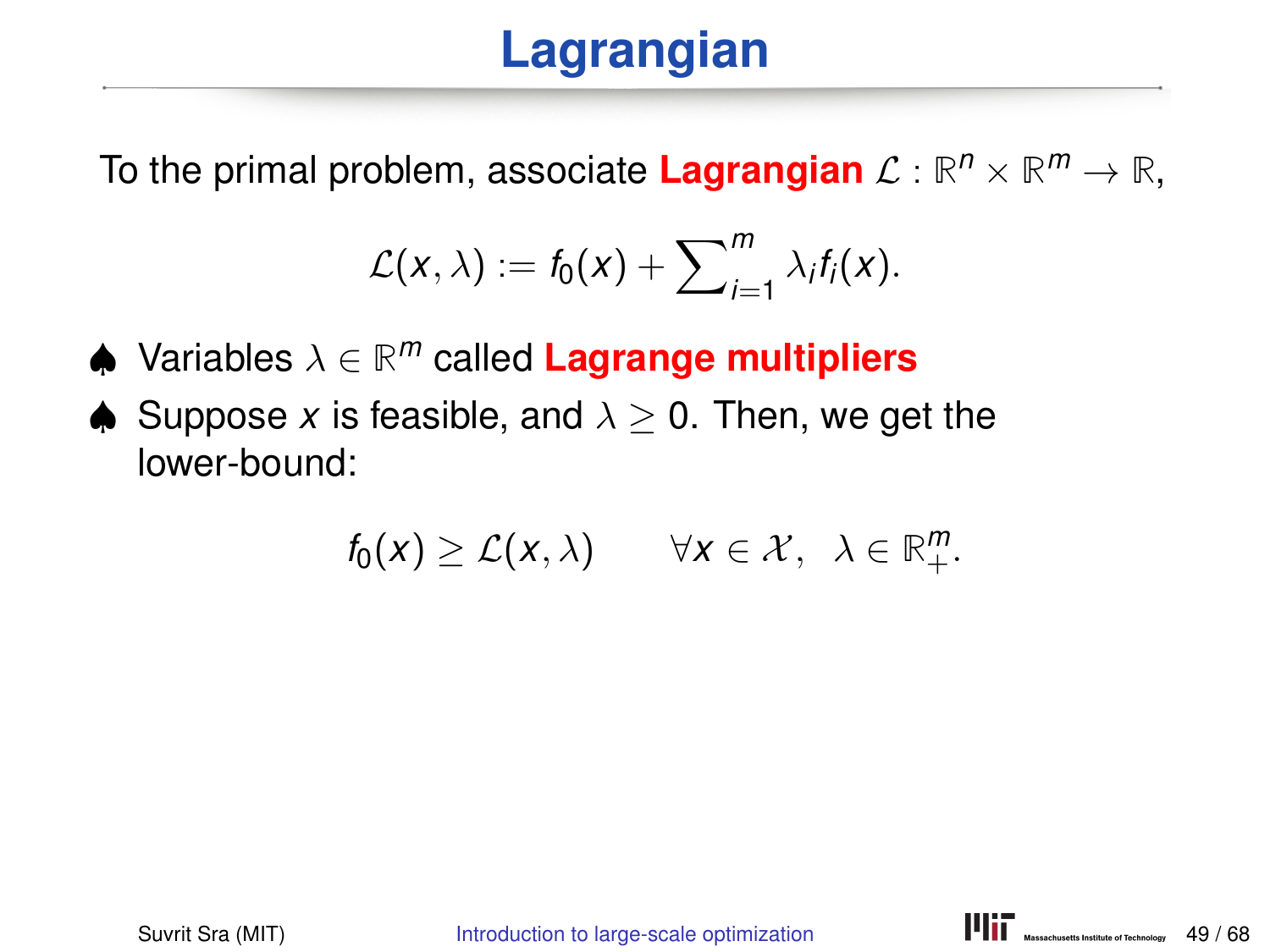## **Lagrangian**

To the primal problem, associate  $\textsf{Lagrangian }\mathcal{L}:\mathbb{R}^n\times\mathbb{R}^m\to\mathbb{R},$ 

$$
\mathcal{L}(x,\lambda) := f_0(x) + \sum_{i=1}^m \lambda_i f_i(x).
$$

- ♠ Variables λ ∈ **R** *<sup>m</sup>* called **Lagrange multipliers**
- $\triangle$  Suppose x is feasible, and  $\lambda > 0$ . Then, we get the lower-bound:

$$
f_0(x) \geq \mathcal{L}(x,\lambda)
$$
  $\forall x \in \mathcal{X}, \lambda \in \mathbb{R}_+^m.$ 

♠ Lagrangian helps write problem in **unconstrained form**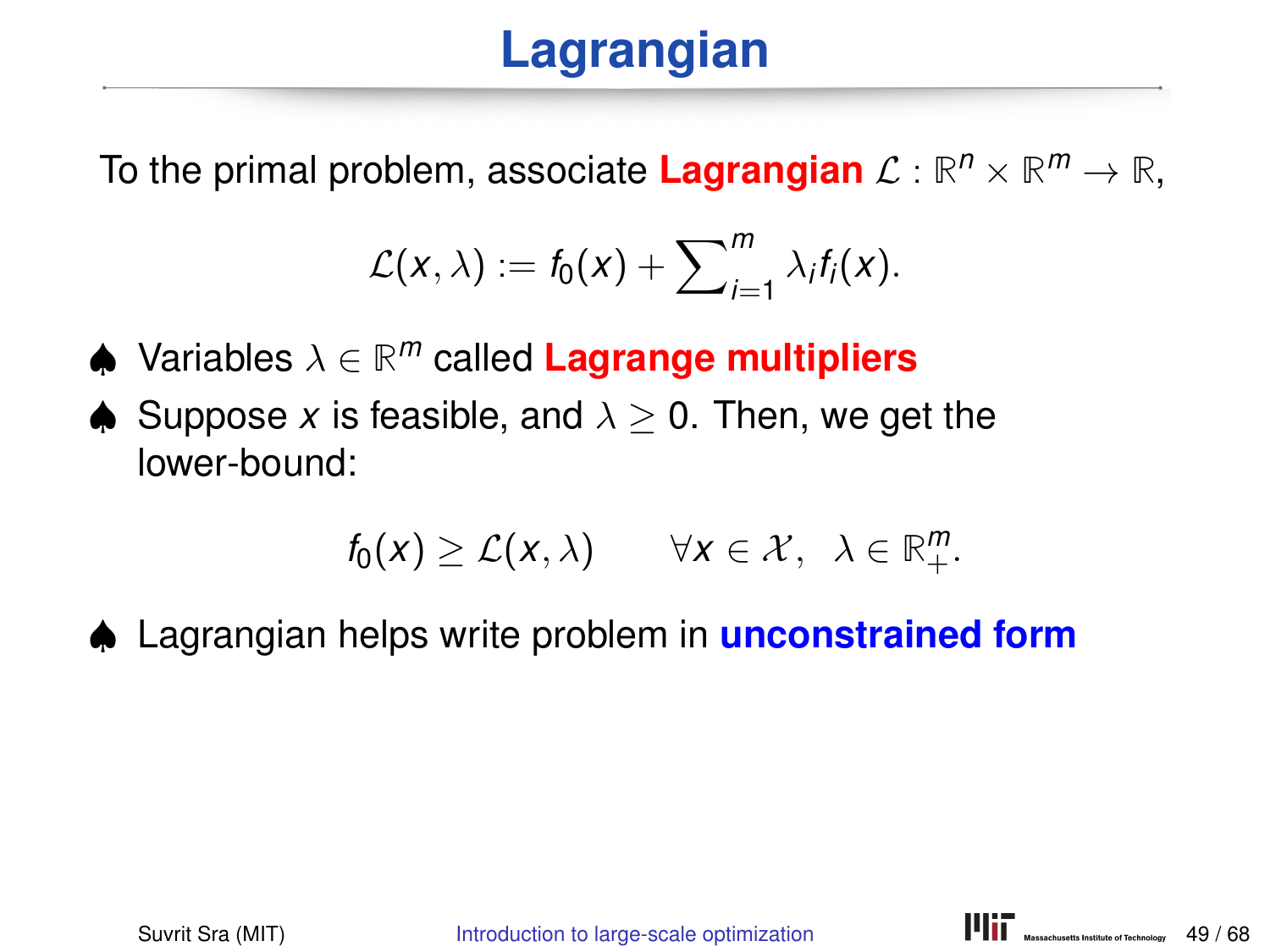#### **Lagrange dual function**

**Def.** We define the **Lagrangian dual** as

 $g(\lambda) := \inf_{x} \mathcal{L}(x, \lambda).$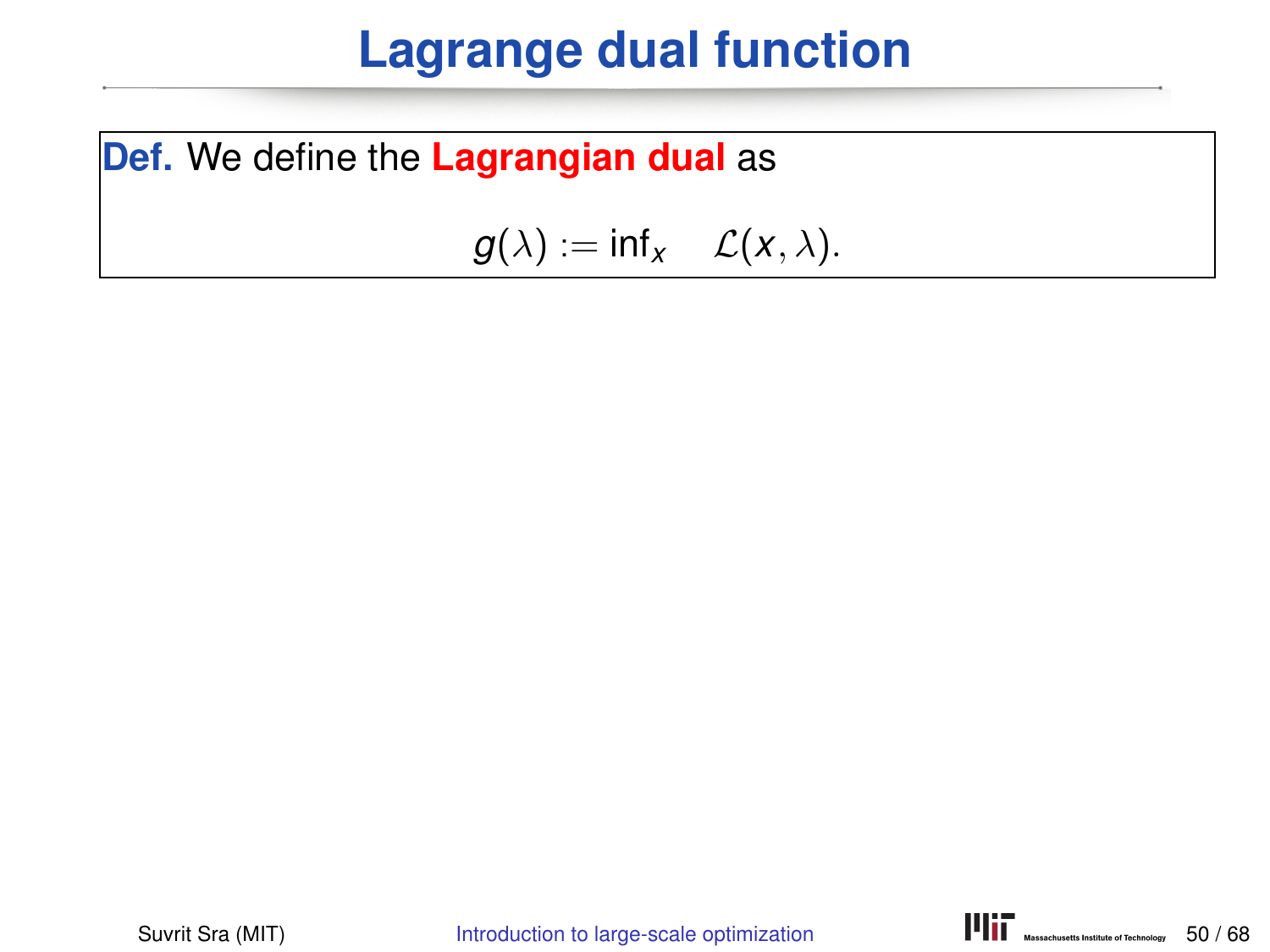#### **Lagrange dual function**

**Def.** We define the **Lagrangian dual** as

 $g(\lambda) := \inf_{x}$   $\mathcal{L}(x, \lambda)$ .

#### **Observations:**

- $\blacktriangleright$  *g* is pointwise inf of affine functions of  $\lambda$
- **IF** Thus, *g* is concave; it may take value  $-\infty$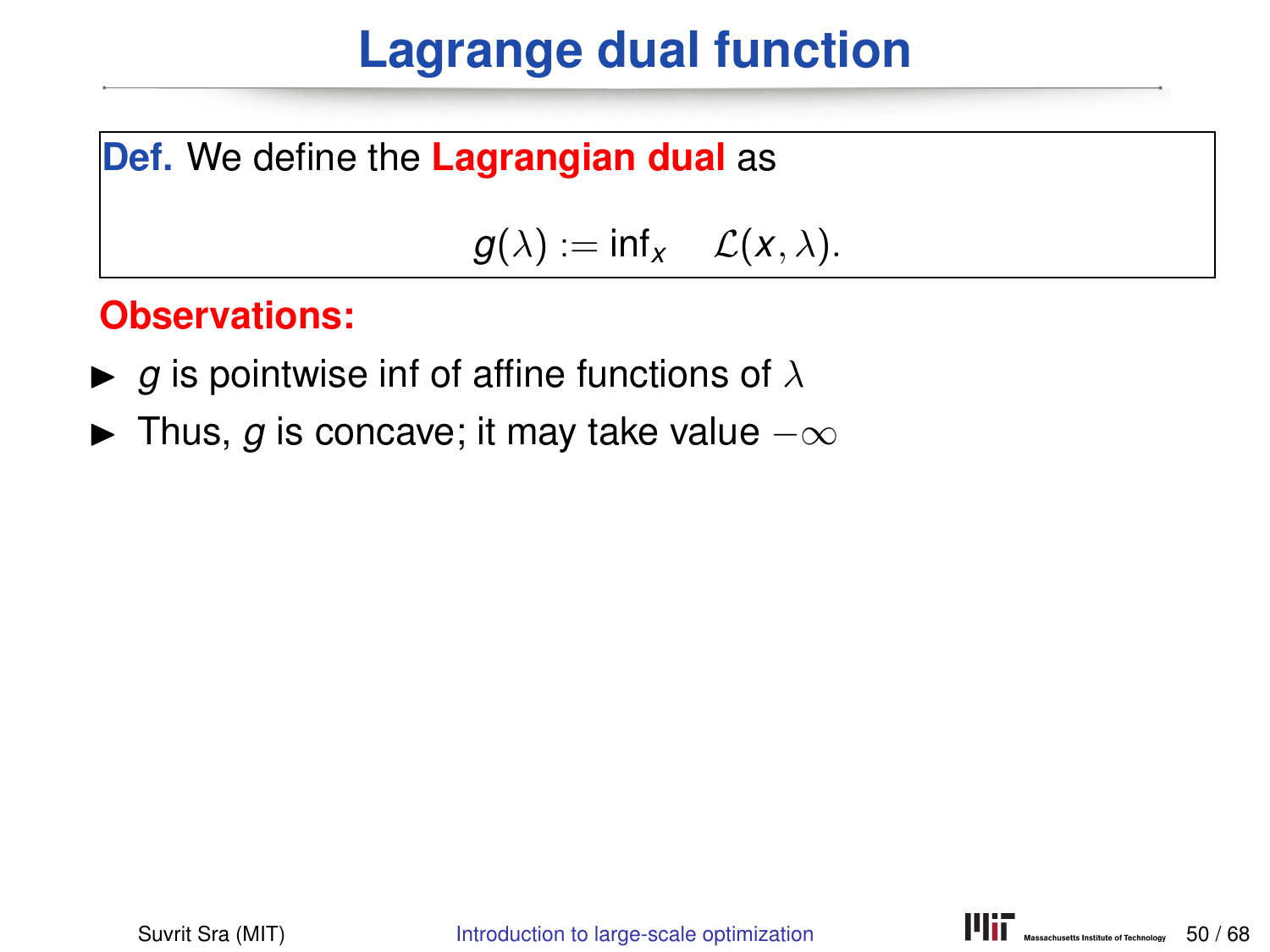#### **Lagrange dual function**

#### **Def.** We define the **Lagrangian dual** as

 $g(\lambda) := \inf_{x} \mathcal{L}(x, \lambda).$ 

#### **Observations:**

- $\blacktriangleright$  *g* is pointwise inf of affine functions of  $\lambda$
- $\blacktriangleright$  Thus, *g* is concave; it may take value  $-\infty$
- **►** Recall:  $f_0(x) \geq \mathcal{L}(x, \lambda)$   $\forall x \in \mathcal{X}$ ; thus
- $\blacktriangleright$  ∀*x* ∈ *X*,  $f_0(x) \ge \inf_{x'} \mathcal{L}(x', \lambda) = g(\lambda)$
- $\triangleright$  Now minimize over x on lhs, to obtain

$$
\forall \lambda \in \mathbb{R}_+^m \qquad p^* \geq g(\lambda).
$$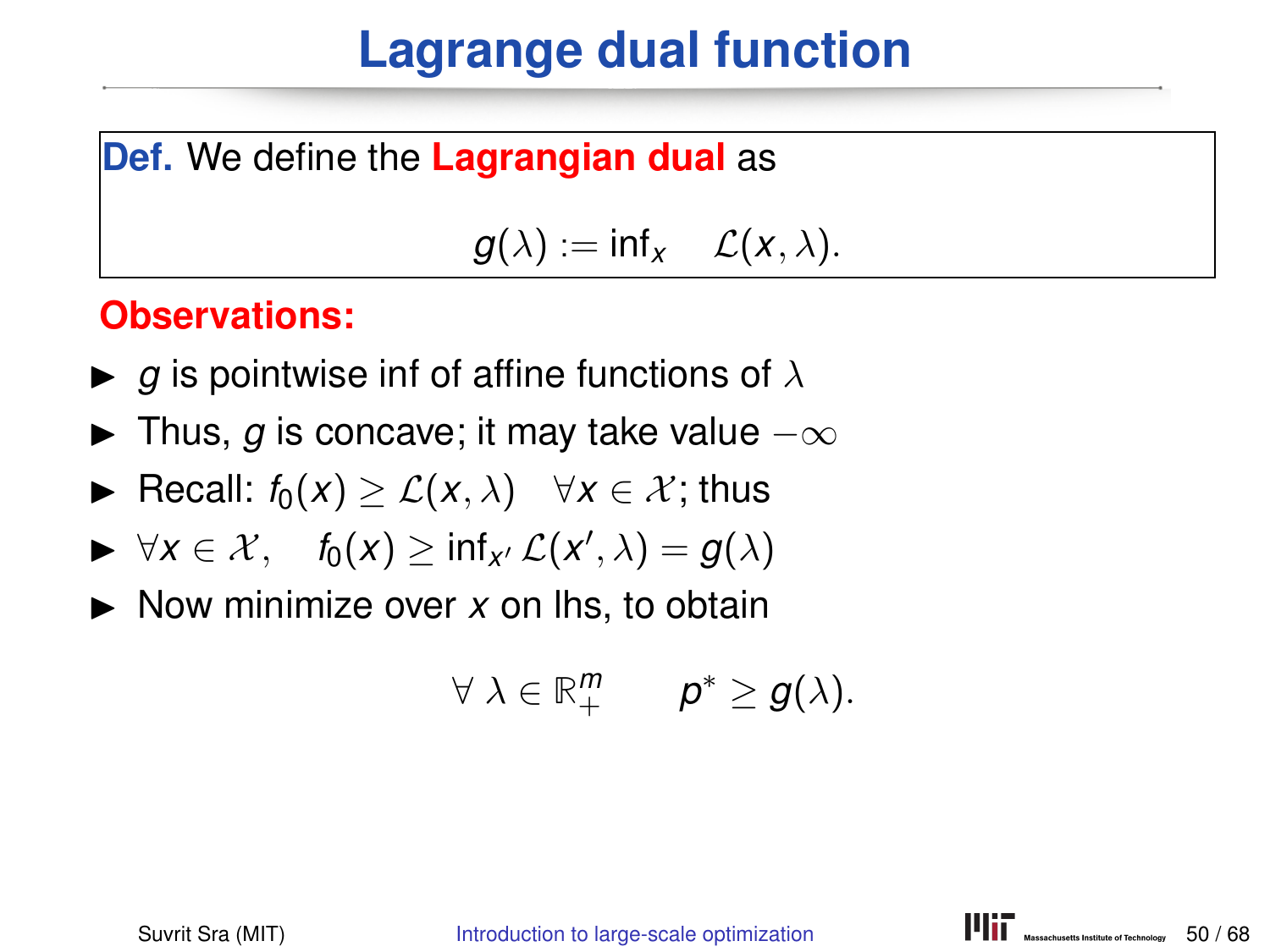#### **Lagrange dual problem**

$$
\sup_{\lambda} g(\lambda) \qquad \text{s.t. } \lambda \geq 0.
$$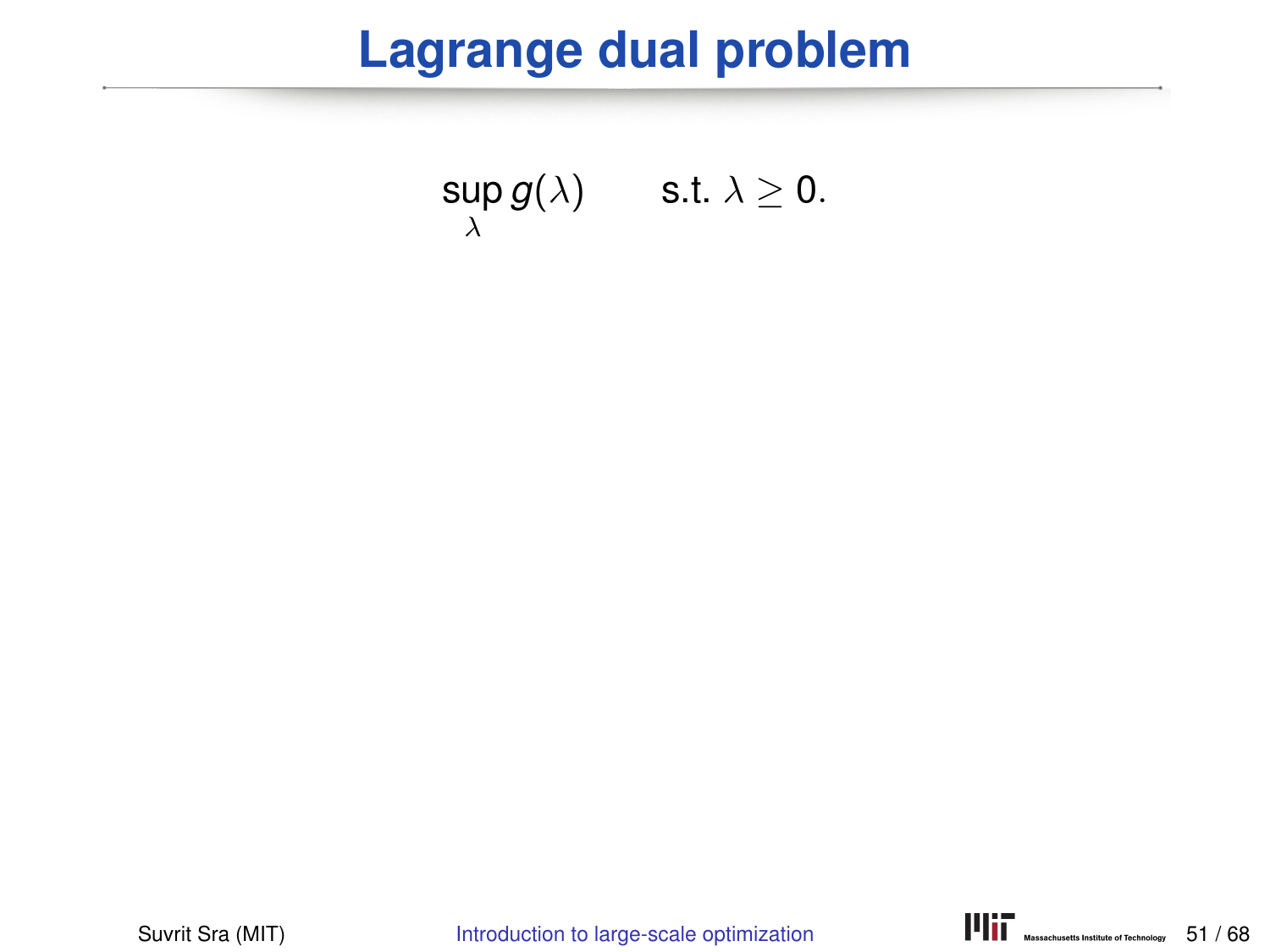#### **Lagrange dual problem**

$$
\sup_{\lambda} g(\lambda) \qquad \text{s.t. } \lambda \geq 0.
$$

- **► dual feasible:** if  $\lambda \geq 0$  and  $g(\lambda) > -\infty$
- ► dual optimal:  $\lambda^*$  if sup is achieved
- $\blacktriangleright$  Lagrange dual is always concave, regardless of original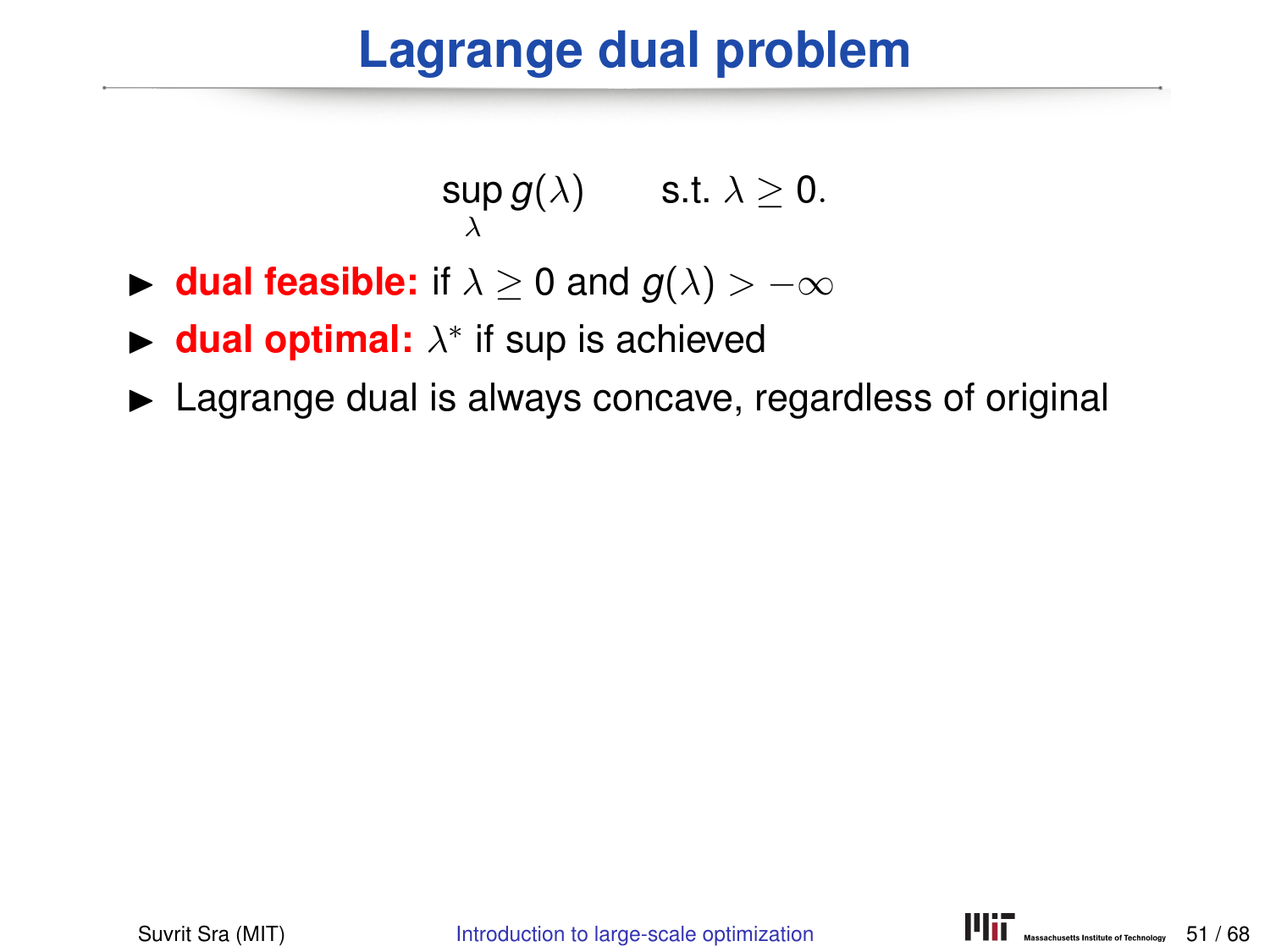#### **Weak duality**

Def. Denote **dual optimal value** by *d*<sup>∗</sup>, i.e., *d*<sup>∗</sup> := sup  $\lambda \geq 0$  $g(\lambda)$ .

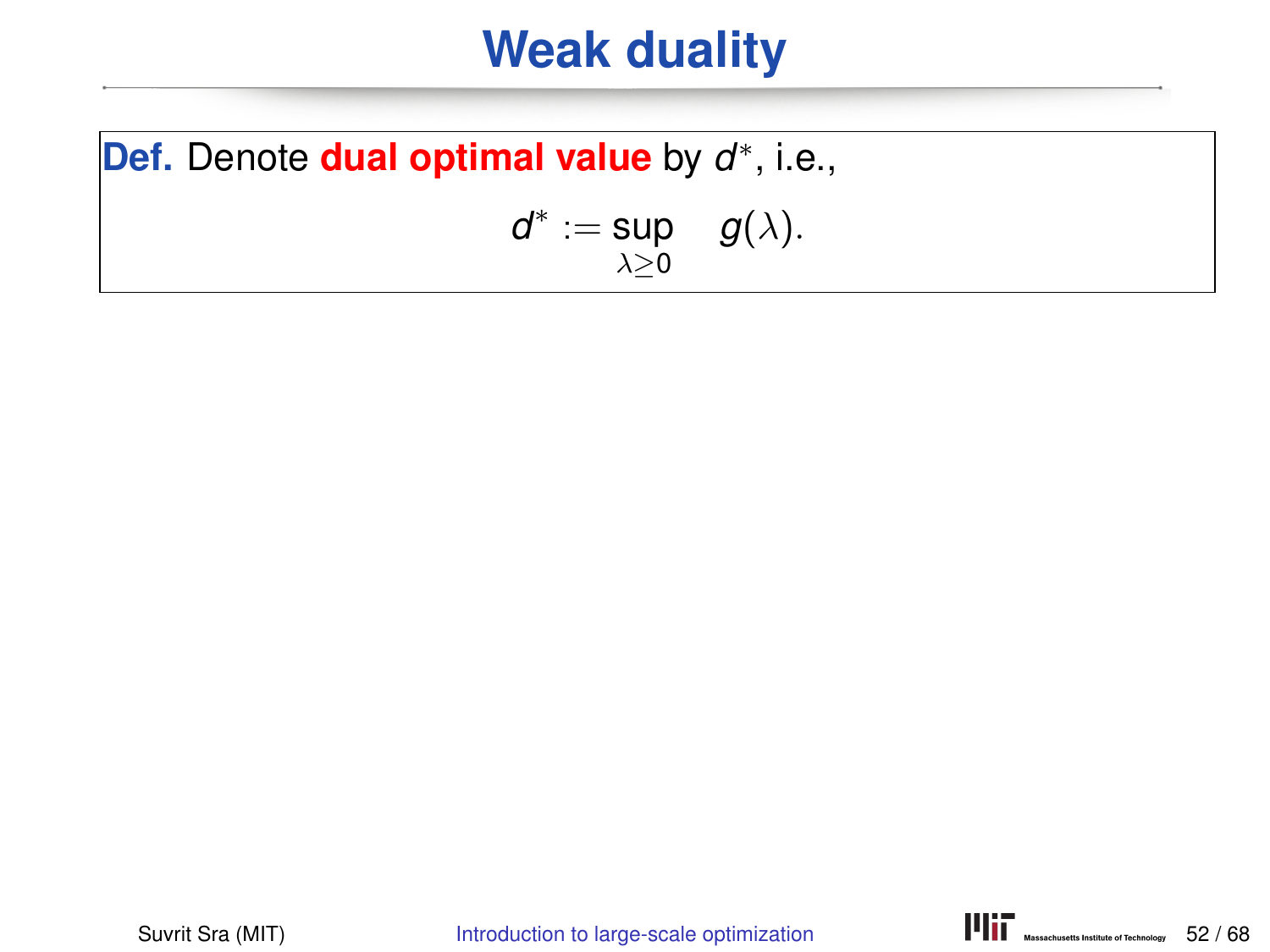#### **Weak duality**

Def. Denote **dual optimal value** by *d*<sup>∗</sup>, i.e.,  $d^* := \sup \quad g(\lambda).$ 

**Theorem** (Weak-duality): For problem (P), we have  $p^* \geq d^*$ .

 $\lambda > 0$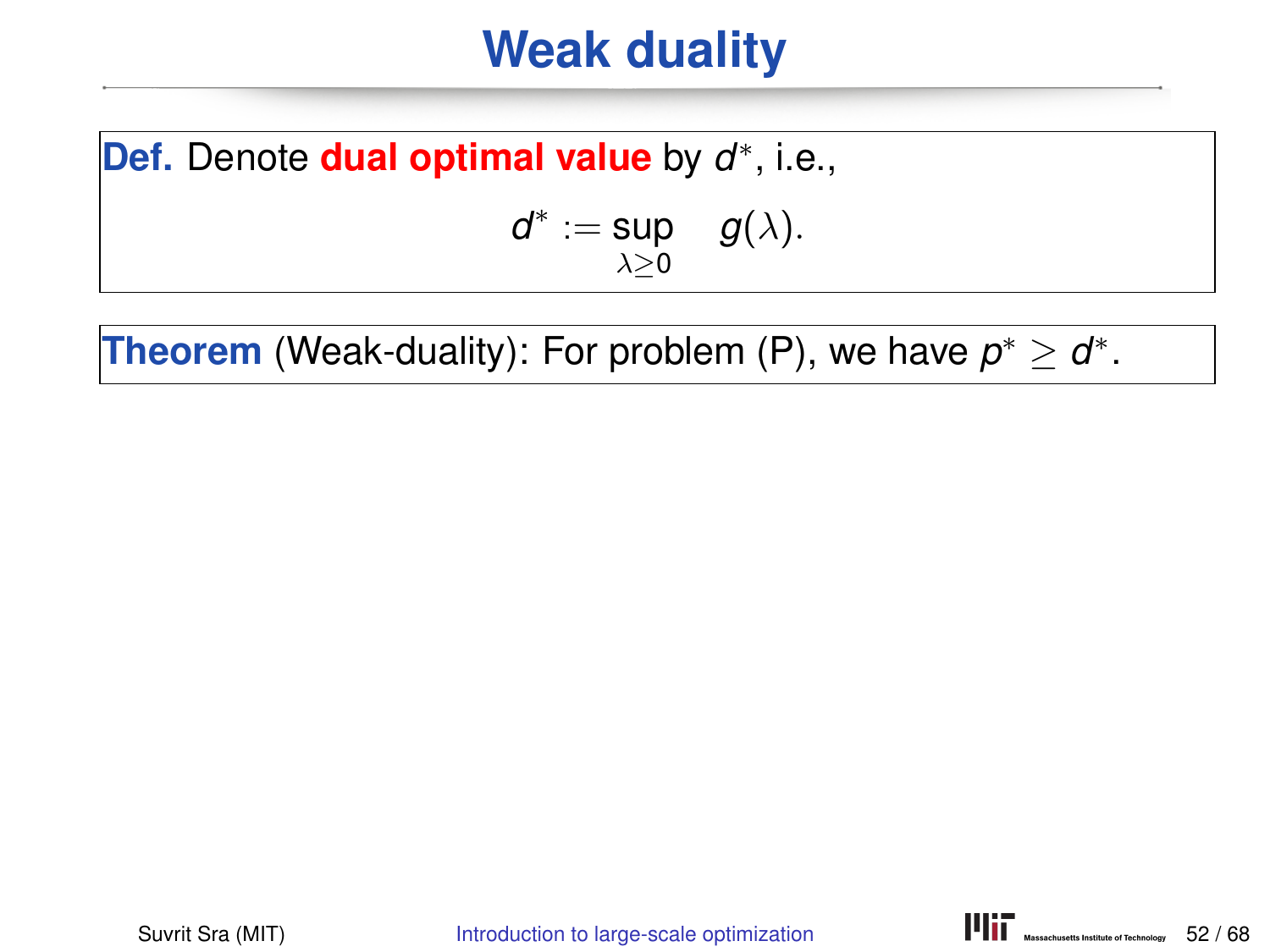#### **Weak duality**

Def. Denote **dual optimal value** by *d*<sup>∗</sup>, i.e.,

$$
d^* := \sup_{\lambda \geq 0} g(\lambda).
$$

**Theorem** (Weak-duality): For problem (P), we have  $p^* \geq d^*$ .

*Proof:* We showed that for all  $\lambda \in \mathbb{R}^m_+$ ,  $p^* \ge g(\lambda)$ . Thus, it follows that  $p^* \geq \sup g(\lambda) = d^*.$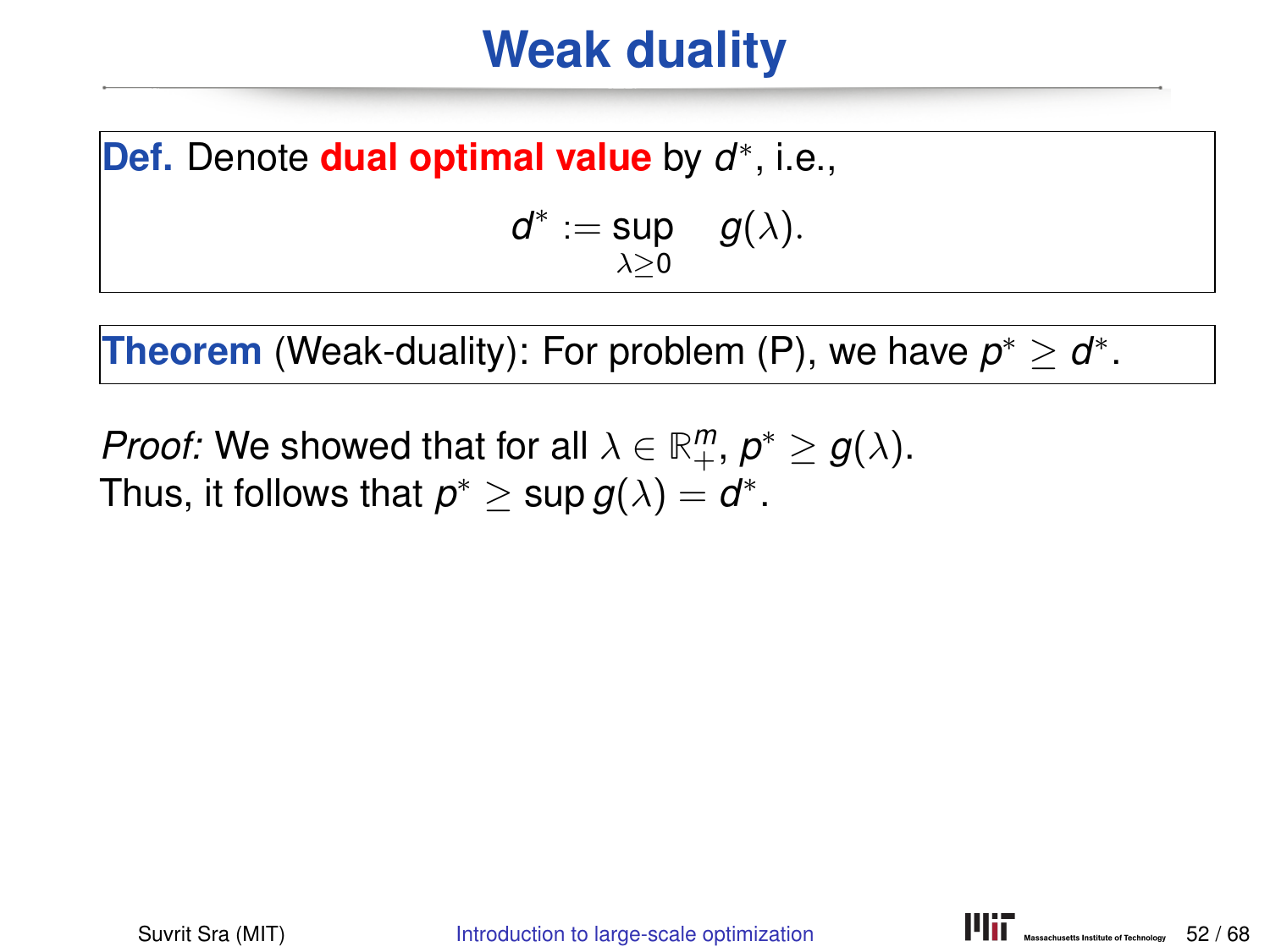## **Duality gap**

## *p*<sup>∗</sup> − *d*<sup>∗</sup> ≥ 0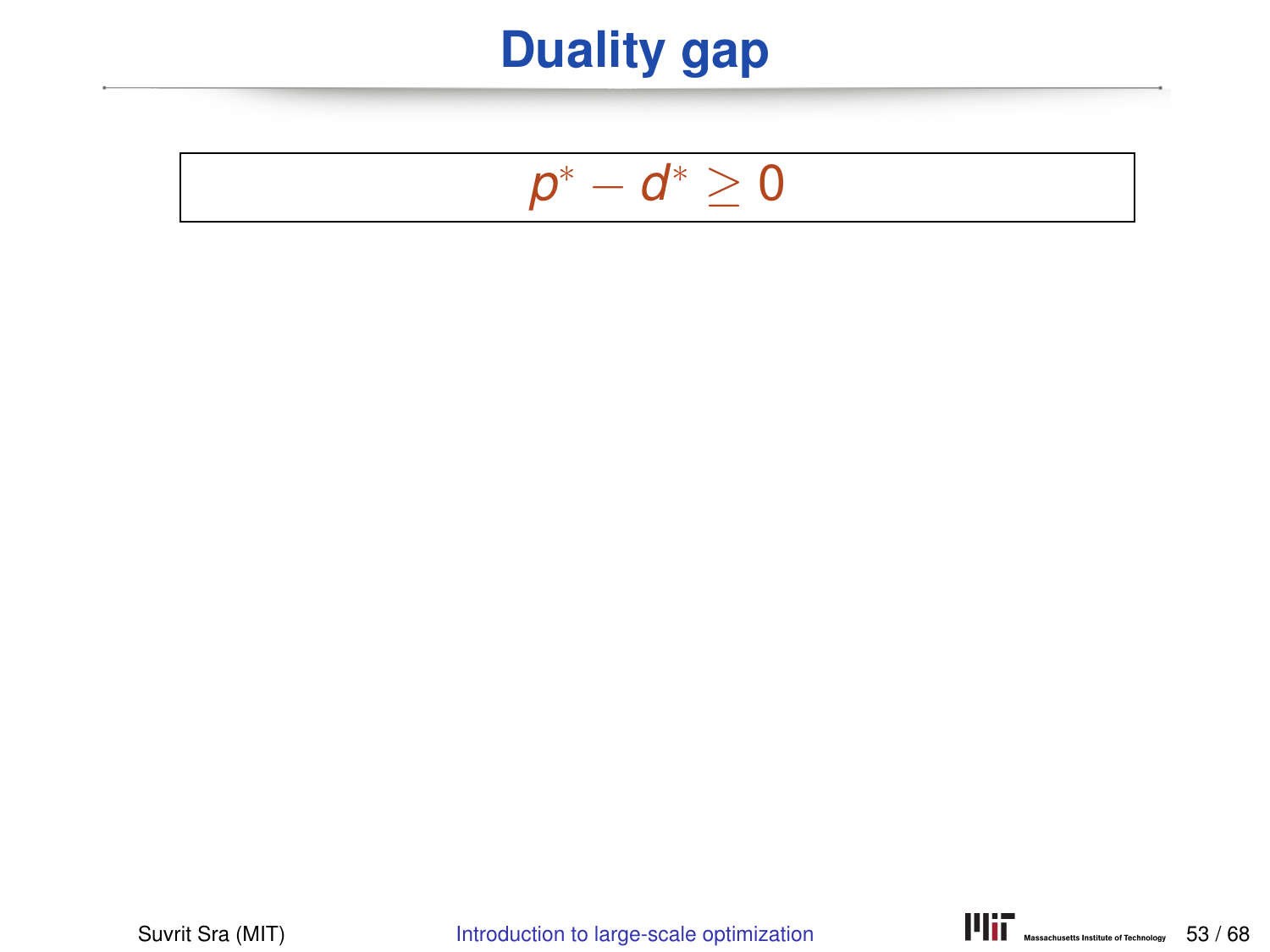## **Duality gap**

# *p*<sup>∗</sup> − *d*<sup>∗</sup> ≥ 0

Strong duality if duality gap is zero: *p*\* = *d*\*

Notice: both  $p^*$  and  $d^*$  may be  $+\infty$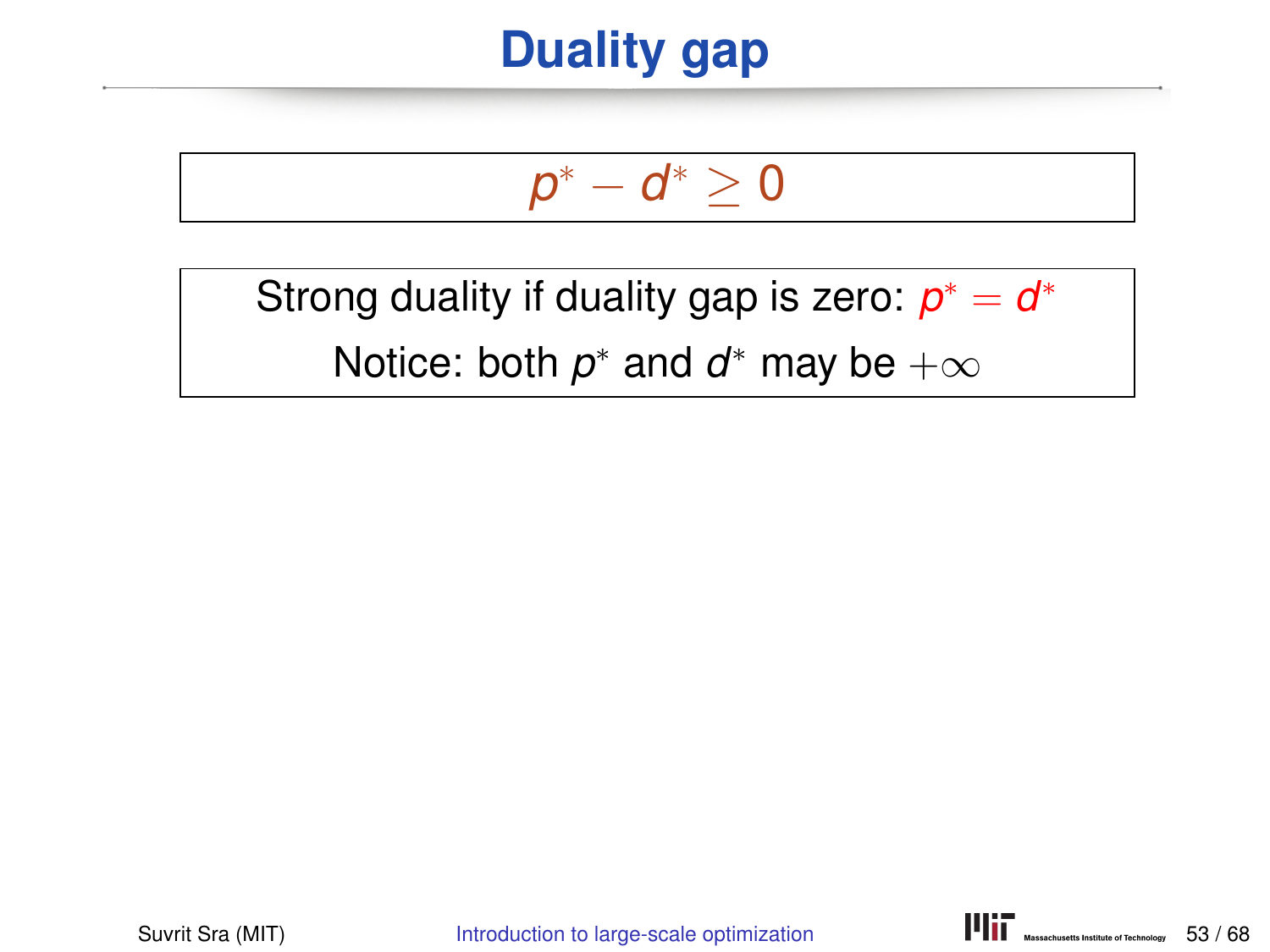## **Duality gap**

# *p*<sup>∗</sup> − *d*<sup>∗</sup> ≥ 0

Strong duality if duality gap is zero: *p*\* = *d*\*

Notice: both  $p^*$  and  $d^*$  may be  $+\infty$ 

Several **sufficient** conditions known!

"Easy" necessary and sufficient conditions: unknown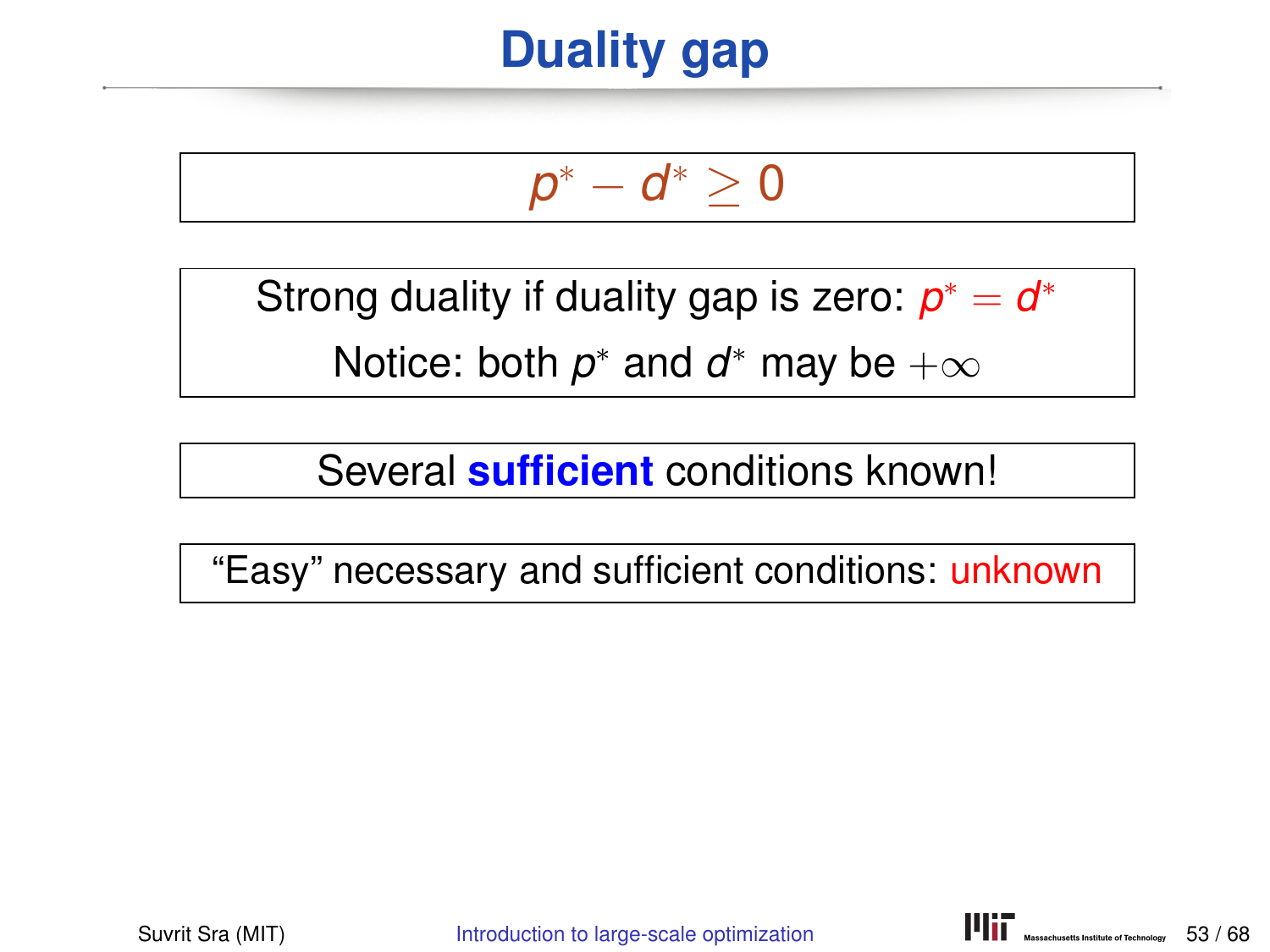## **Zero duality gap: nonconvex example**

#### **Trust region subproblem (TRS)**

$$
\min \quad x^T A x + 2b^T x \qquad x^T x \leq 1.
$$

*A* is symmetric but not necessarily semidefinite!

**Theorem** TRS always has zero duality gap.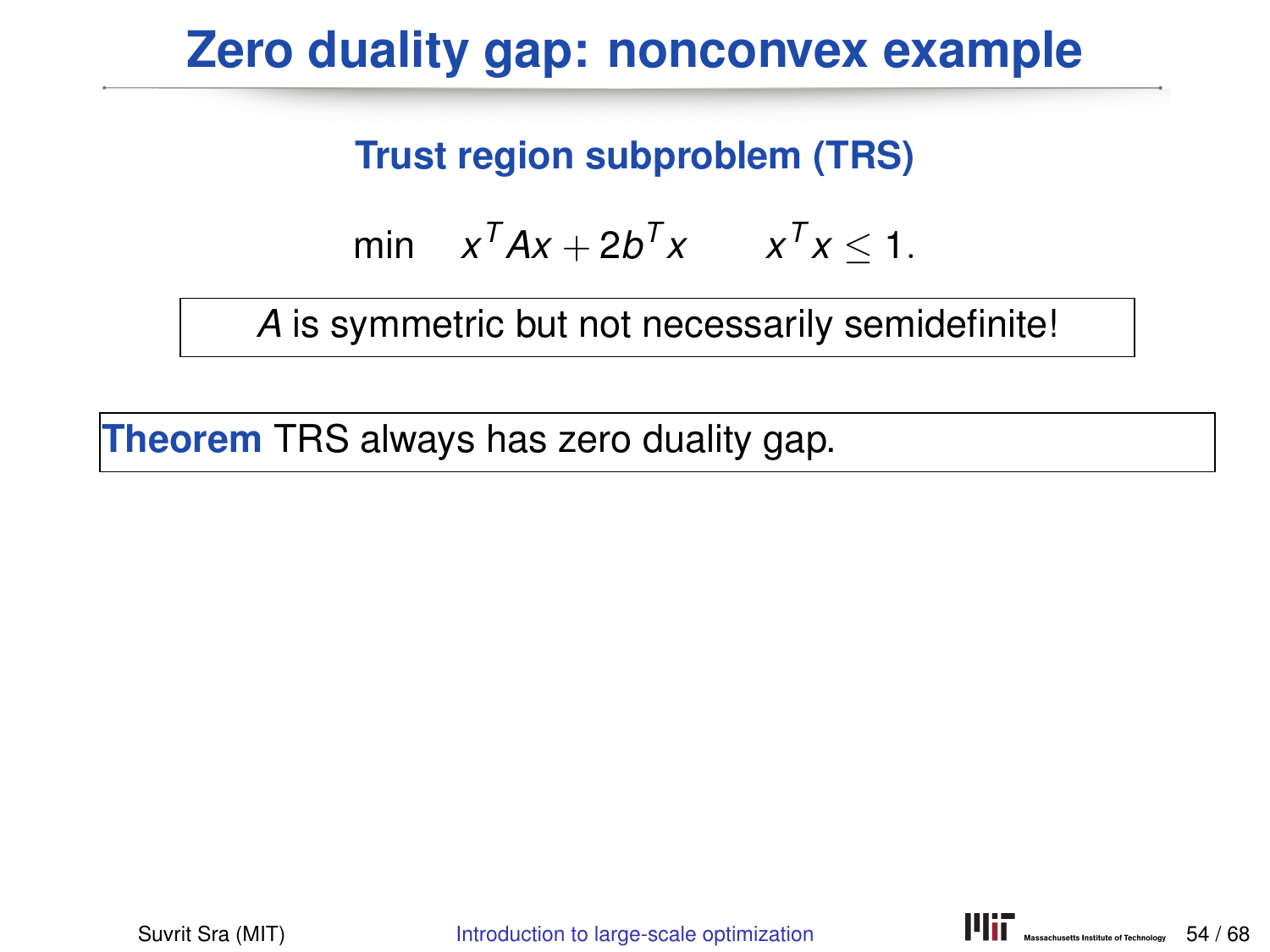$$
\min_{x,y} e^{-x} x^2/y \le 0,
$$
  
over the domain  $\mathcal{D} = \{(x,y) | y > 0\}.$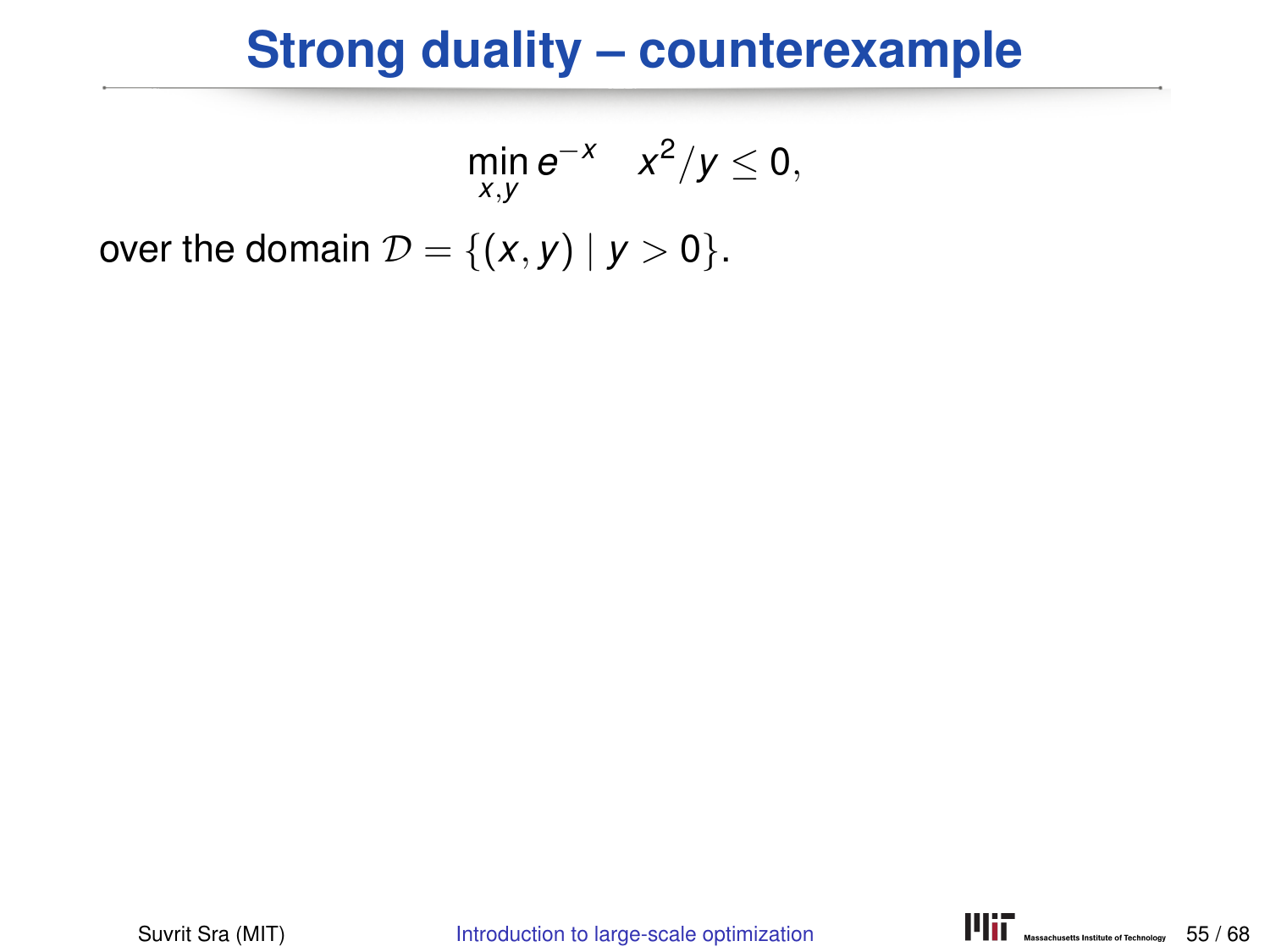$$
\min_{x,y} e^{-x} \quad x^2/y \leq 0,
$$

over the domain  $\mathcal{D} = \{(x, y) | y > 0\}.$ Clearly, only feasible  $x=0.$  So  $p^*=1$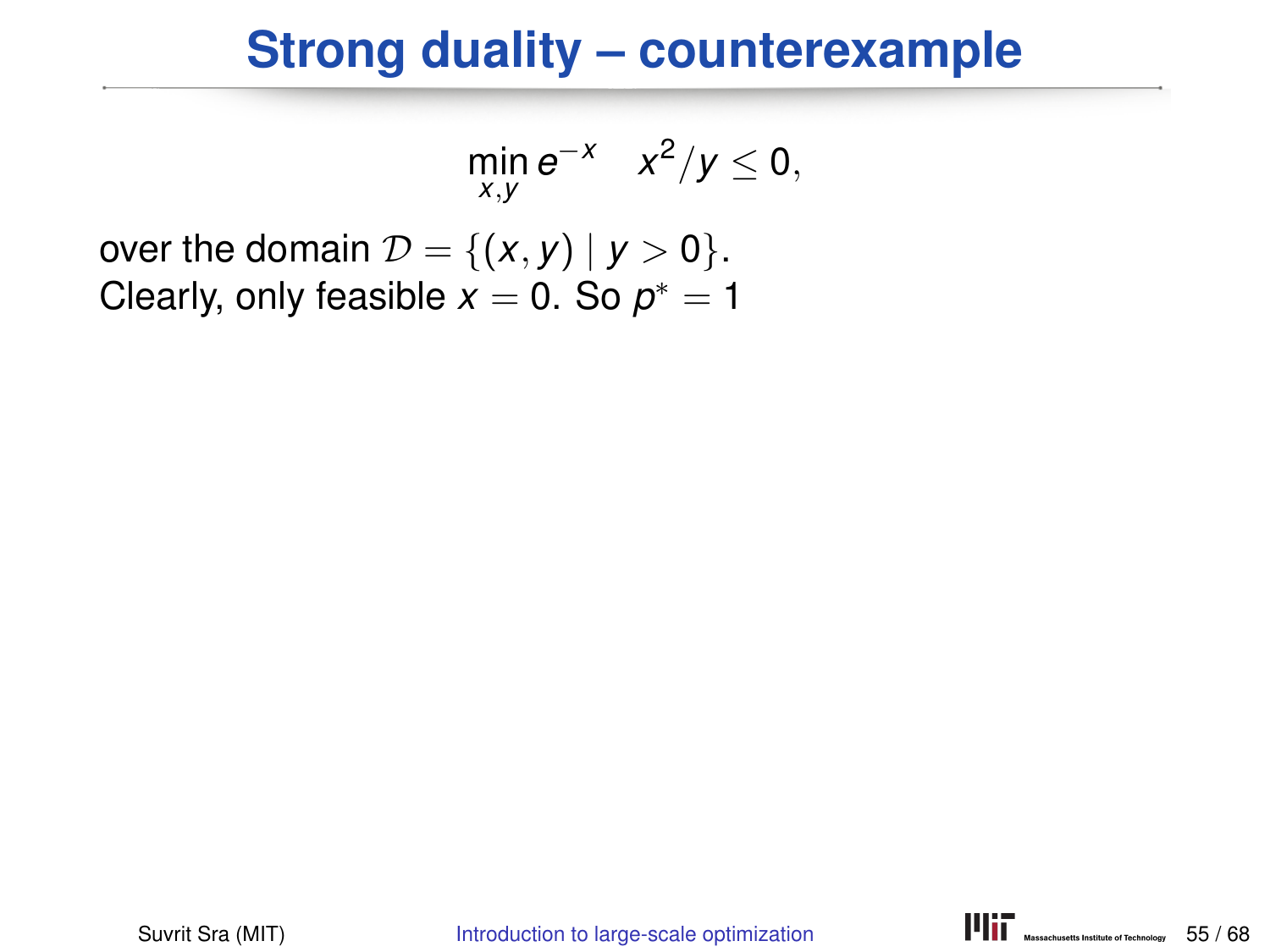$$
\min_{x,y} e^{-x} \quad x^2/y \leq 0,
$$

over the domain  $\mathcal{D} = \{(x, y) | y > 0\}.$ Clearly, only feasible  $x=0.$  So  $p^*=1$ 

$$
\mathcal{L}(x, y, \lambda) = e^{-x} + \lambda x^2/y,
$$

so dual function is  $g(\lambda) = \inf_{x,y>0} e^{-x} + \lambda x^2 y =$  $\int$  0  $\lambda \geq 0$  $-\infty \quad \lambda < 0.$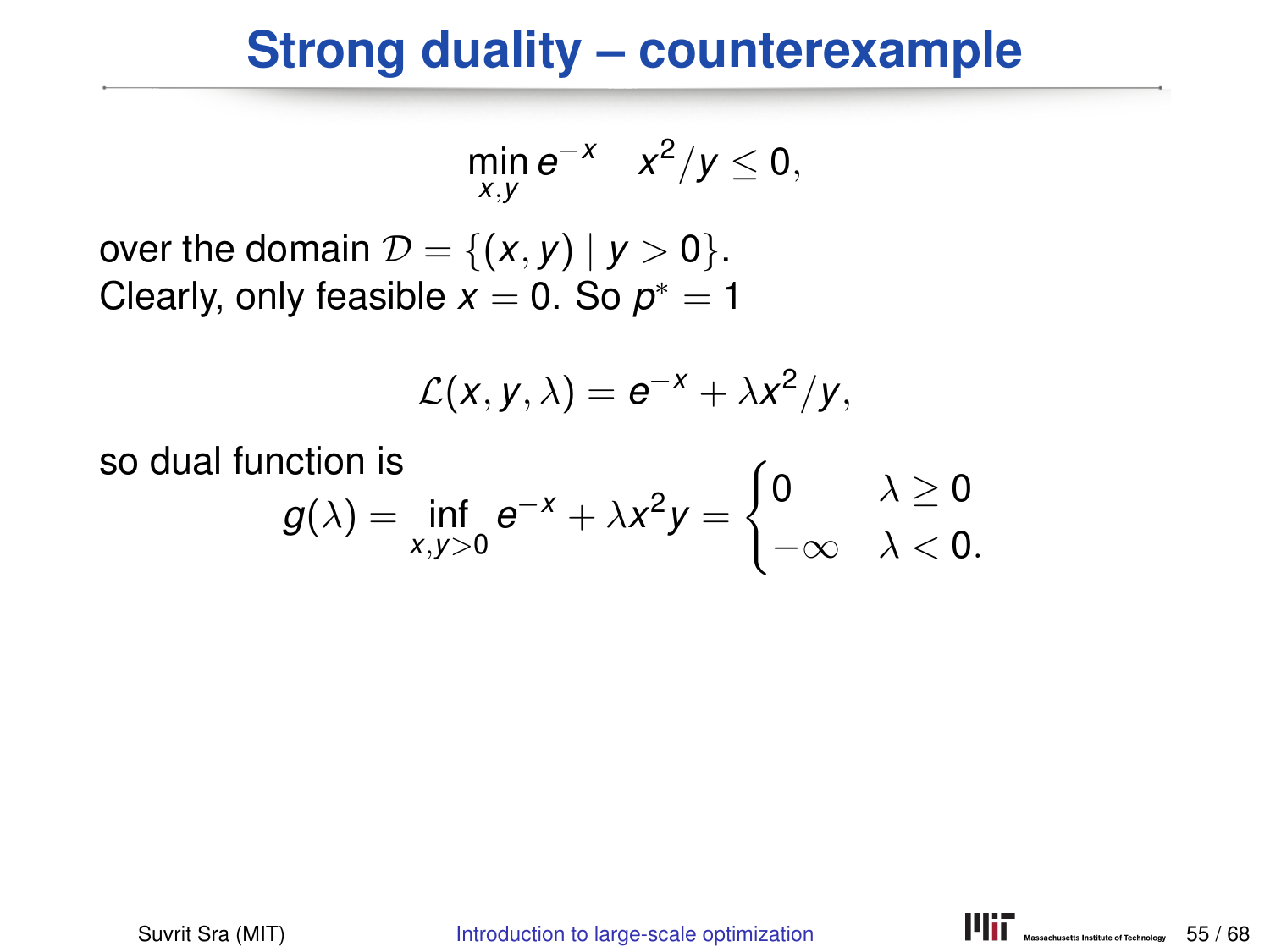$$
\min_{x,y} e^{-x} \quad x^2/y \leq 0,
$$

over the domain  $\mathcal{D} = \{(x, y) | y > 0\}.$ Clearly, only feasible  $x=0.$  So  $p^*=1$ 

$$
\mathcal{L}(x, y, \lambda) = e^{-x} + \lambda x^2/y,
$$

so dual function is  
\n
$$
g(\lambda) = \inf_{x,y>0} e^{-x} + \lambda x^2 y = \begin{cases} 0 & \lambda \ge 0 \\ -\infty & \lambda < 0. \end{cases}
$$

#### **Dual problem**

$$
d^* = \max_{\lambda} 0 \qquad \text{s.t. } \lambda \geq 0.
$$

Thus,  $d^* = 0$ , and gap is  $p^* - d^* = 1$ .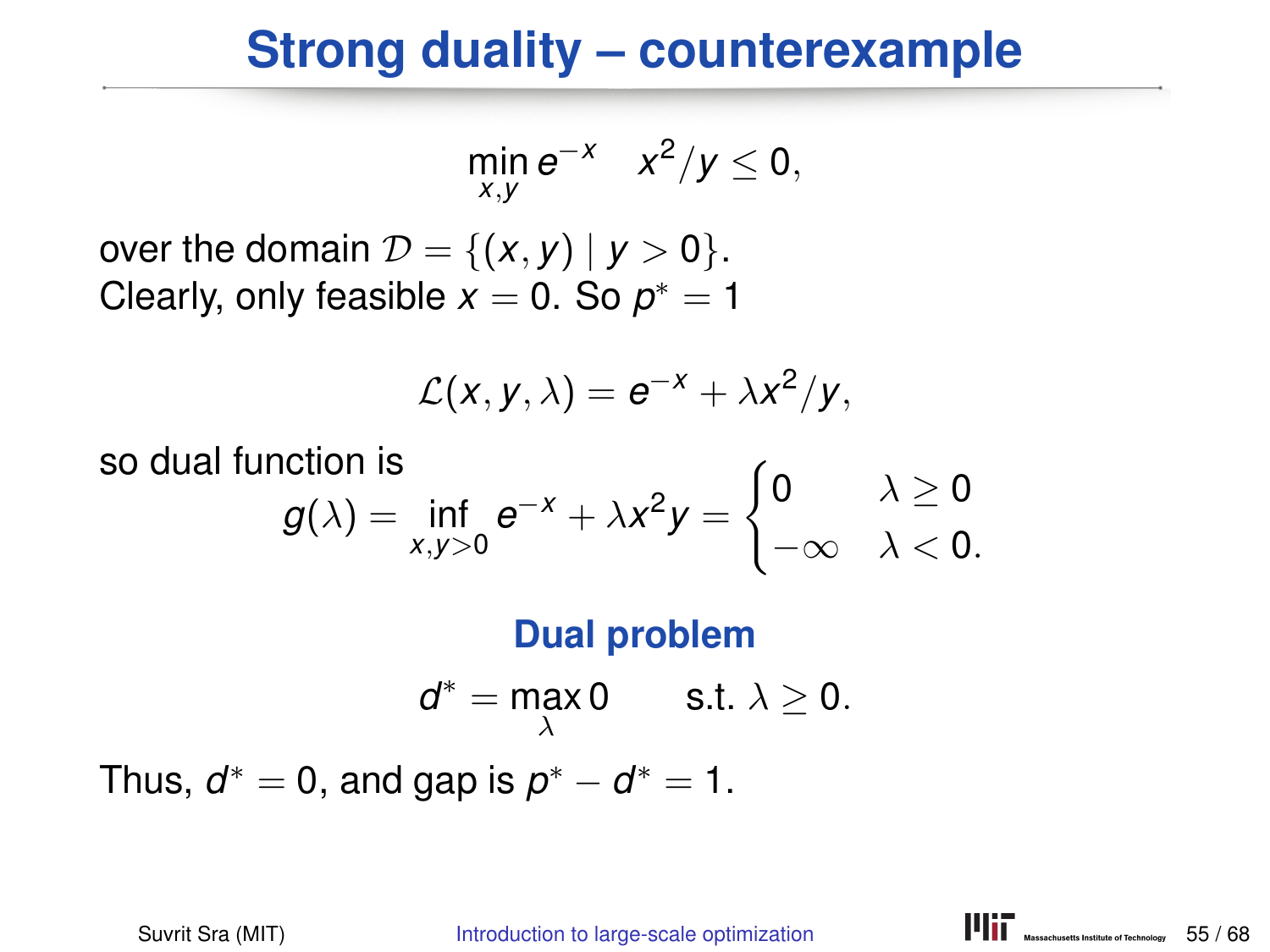$$
\min_{x,y} e^{-x} \quad x^2/y \leq 0,
$$

over the domain  $\mathcal{D} = \{(x, y) | y > 0\}.$ Clearly, only feasible  $x=0.$  So  $p^*=1$ 

$$
\mathcal{L}(x, y, \lambda) = e^{-x} + \lambda x^2/y,
$$

so dual function is  
\n
$$
g(\lambda) = \inf_{x,y>0} e^{-x} + \lambda x^2 y = \begin{cases} 0 & \lambda \ge 0 \\ -\infty & \lambda < 0. \end{cases}
$$

#### **Dual problem**

$$
d^* = \max_{\lambda} 0 \qquad \text{s.t. } \lambda \geq 0.
$$

Thus,  $d^* = 0$ , and gap is  $p^* - d^* = 1$ . Here, we had no strictly feasible solution.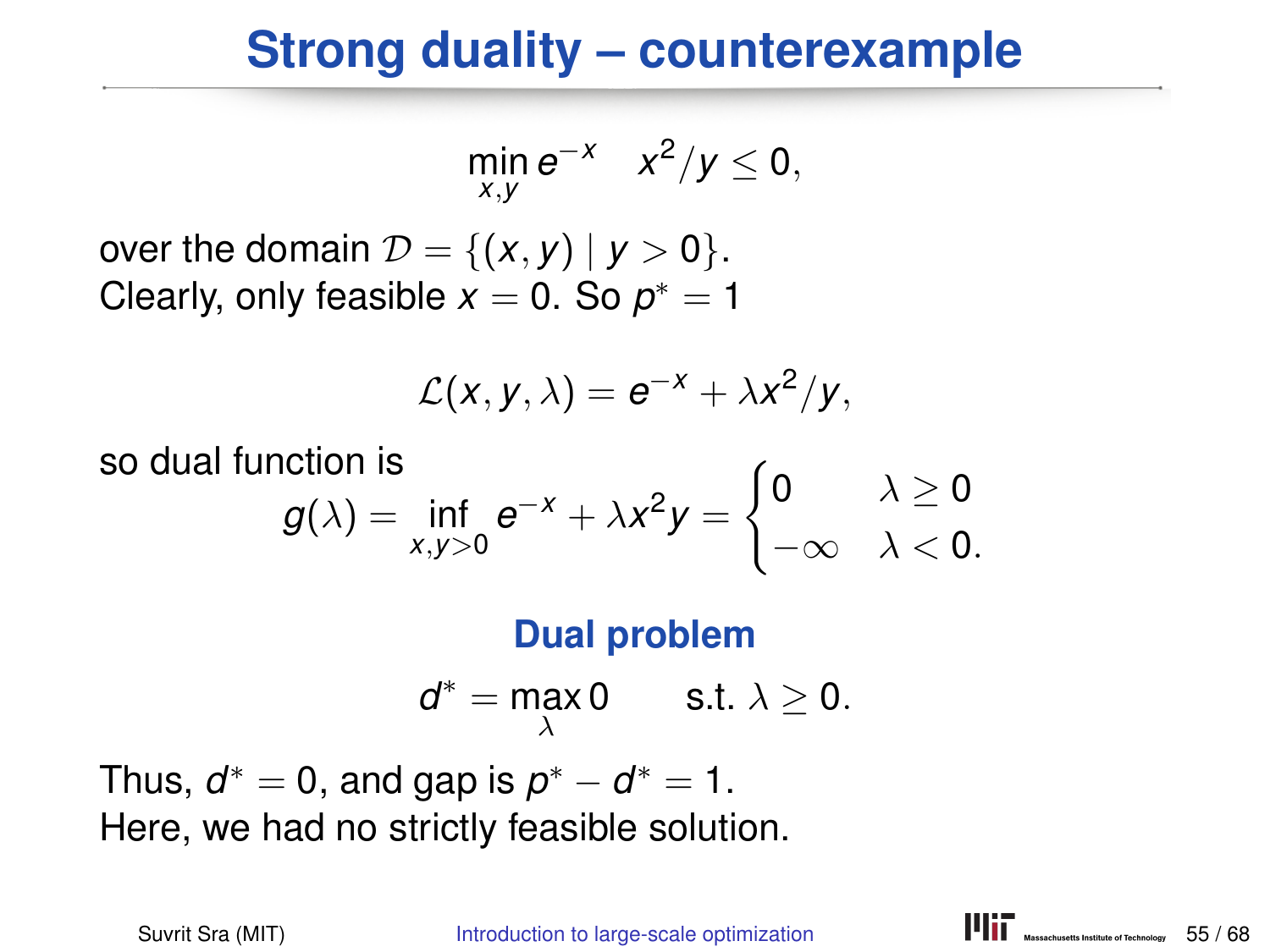#### **Support vector machine**

$$
\min_{x,\xi} \quad \frac{1}{2} ||x||_2^2 + C \sum_i \xi_i
$$
  
s.t.  $Ax \ge 1 - \xi, \quad \xi \ge 0.$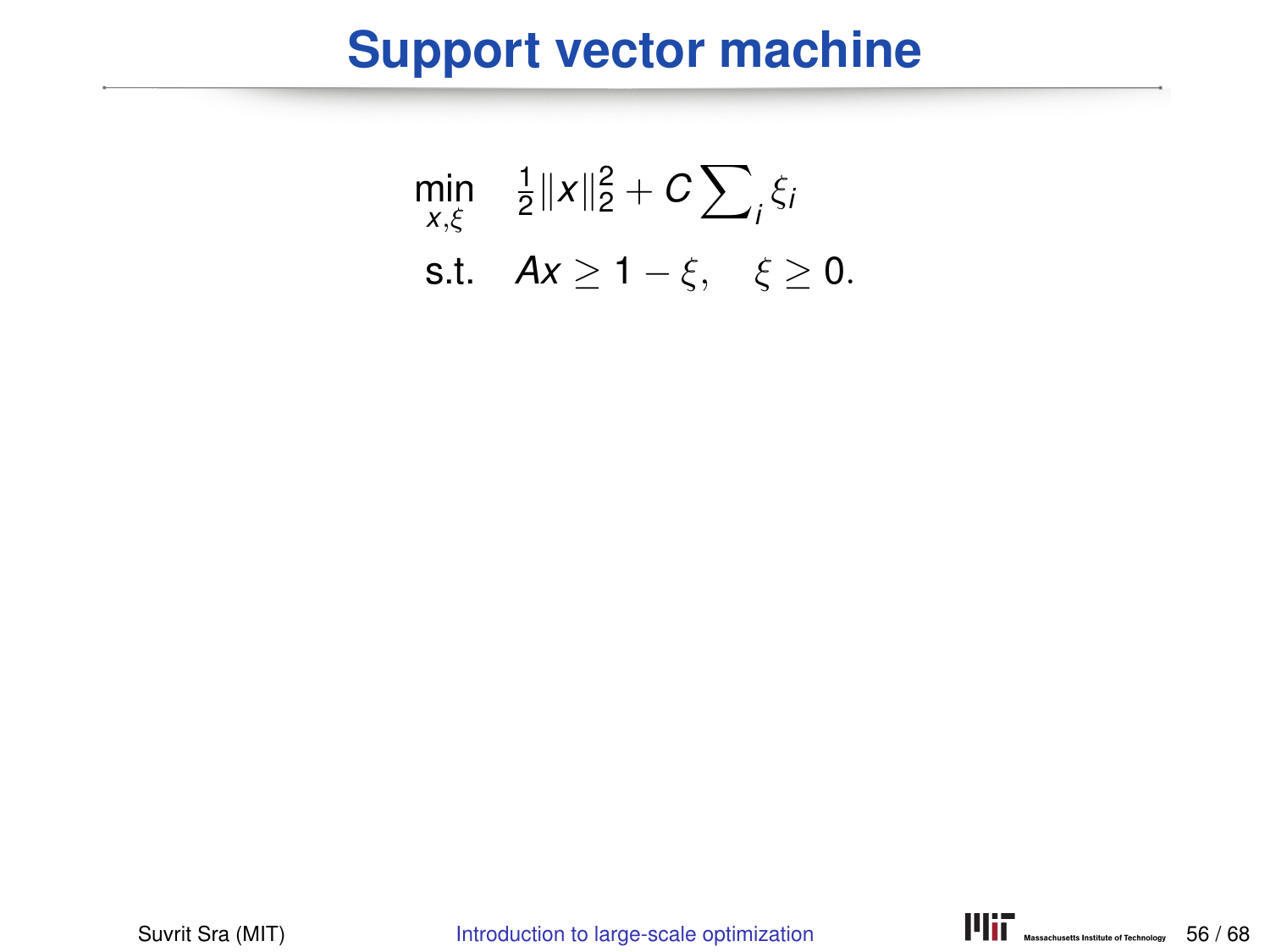#### **Support vector machine**

$$
\min_{x,\xi} \quad \frac{1}{2} ||x||_2^2 + C \sum_i \xi_i
$$
\n
$$
\text{s.t.} \quad Ax \ge 1 - \xi, \quad \xi \ge 0.
$$
\n
$$
L(x,\xi,\lambda,\nu) = \frac{1}{2} ||x||_2^2 + C1^T \xi - \lambda^T (Ax - 1 + \xi) - \nu^T \xi
$$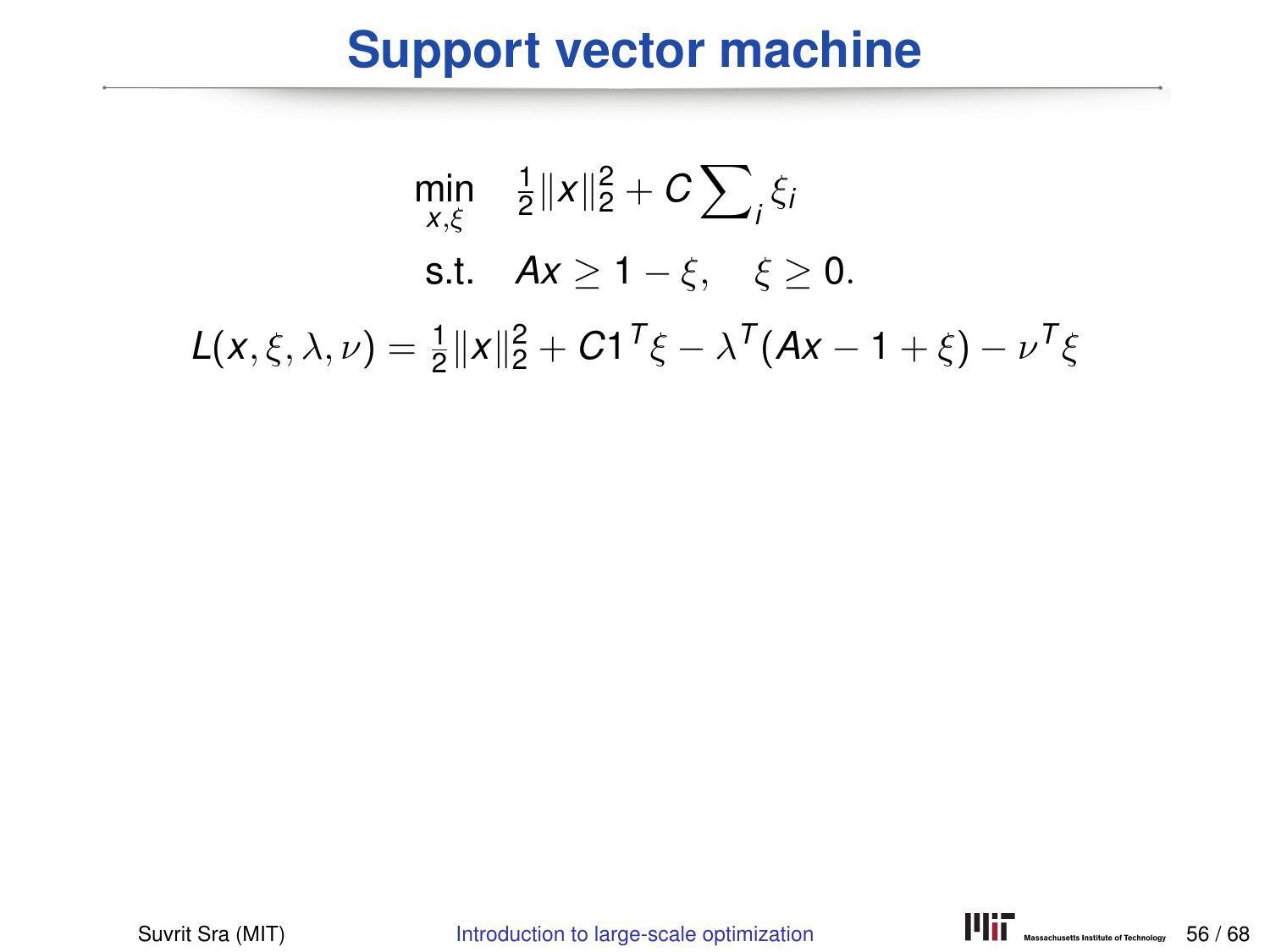#### **Support vector machine**

$$
\min_{x,\xi} \quad \frac{1}{2} \|x\|_2^2 + C \sum_i \xi_i
$$
\n
$$
\text{s.t.} \quad Ax \ge 1 - \xi, \quad \xi \ge 0.
$$
\n
$$
L(x,\xi,\lambda,\nu) = \frac{1}{2} \|x\|_2^2 + C1^T \xi - \lambda^T (Ax - 1 + \xi) - \nu^T \xi
$$
\n
$$
g(\lambda,\nu) := \inf_{\xi} L(x,\xi,\lambda,\nu)
$$
\n
$$
= \begin{cases} \lambda^T 1 - \frac{1}{2} \|A^T \lambda\|_2^2 & \lambda + \nu = C1 \\ +\infty & \text{otherwise} \end{cases}
$$
\n
$$
d^* = \max_{\lambda \ge 0, \nu \ge 0} g(\lambda,\nu)
$$

**Exercise:** Using  $\nu \geq 0$ , eliminate  $\nu$  from above problem.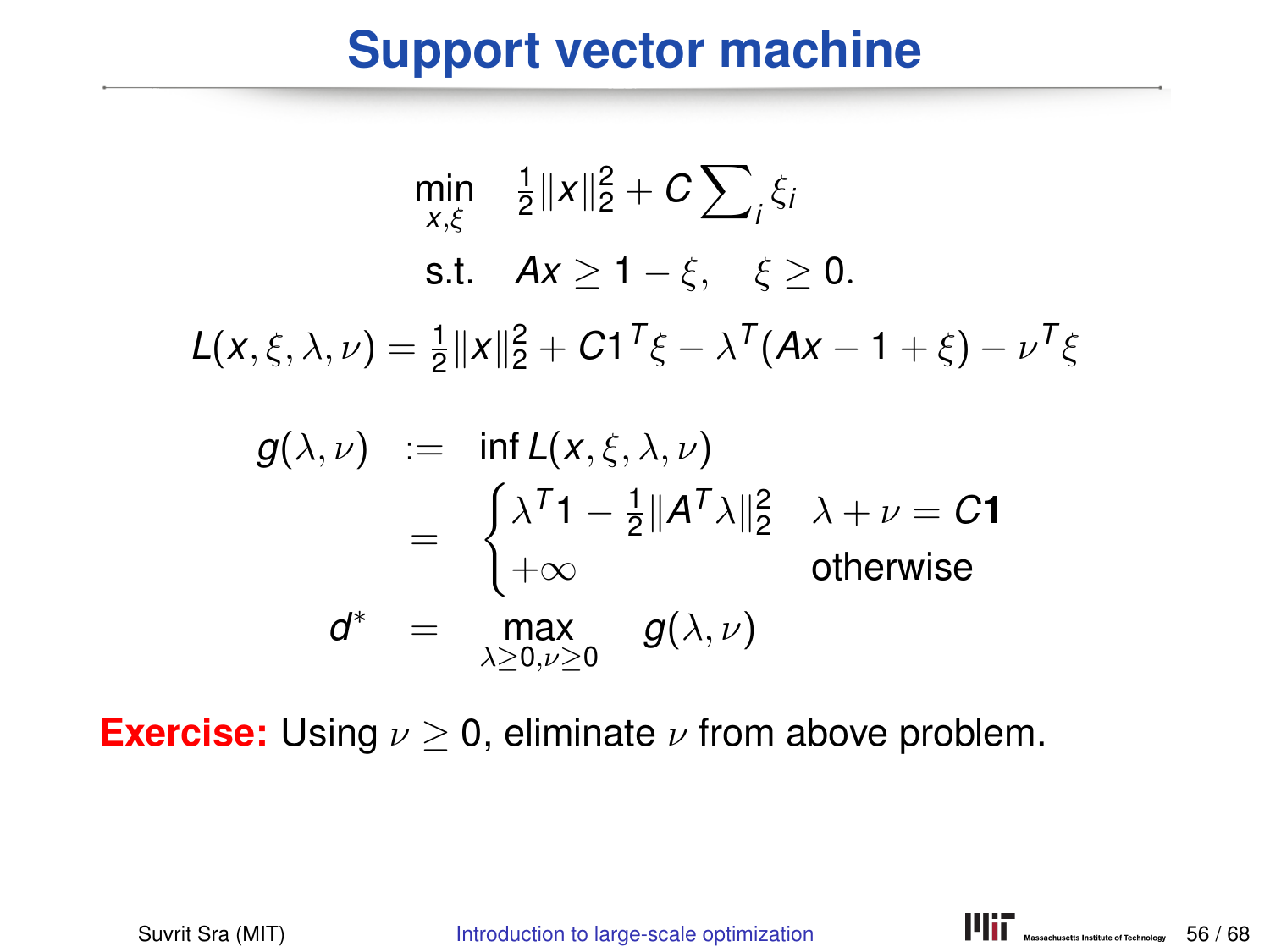$$
\inf_{x \in \mathcal{X}} f(x) + r(Ax) \quad \text{s.t.} \quad Ax \in \mathcal{Y}.
$$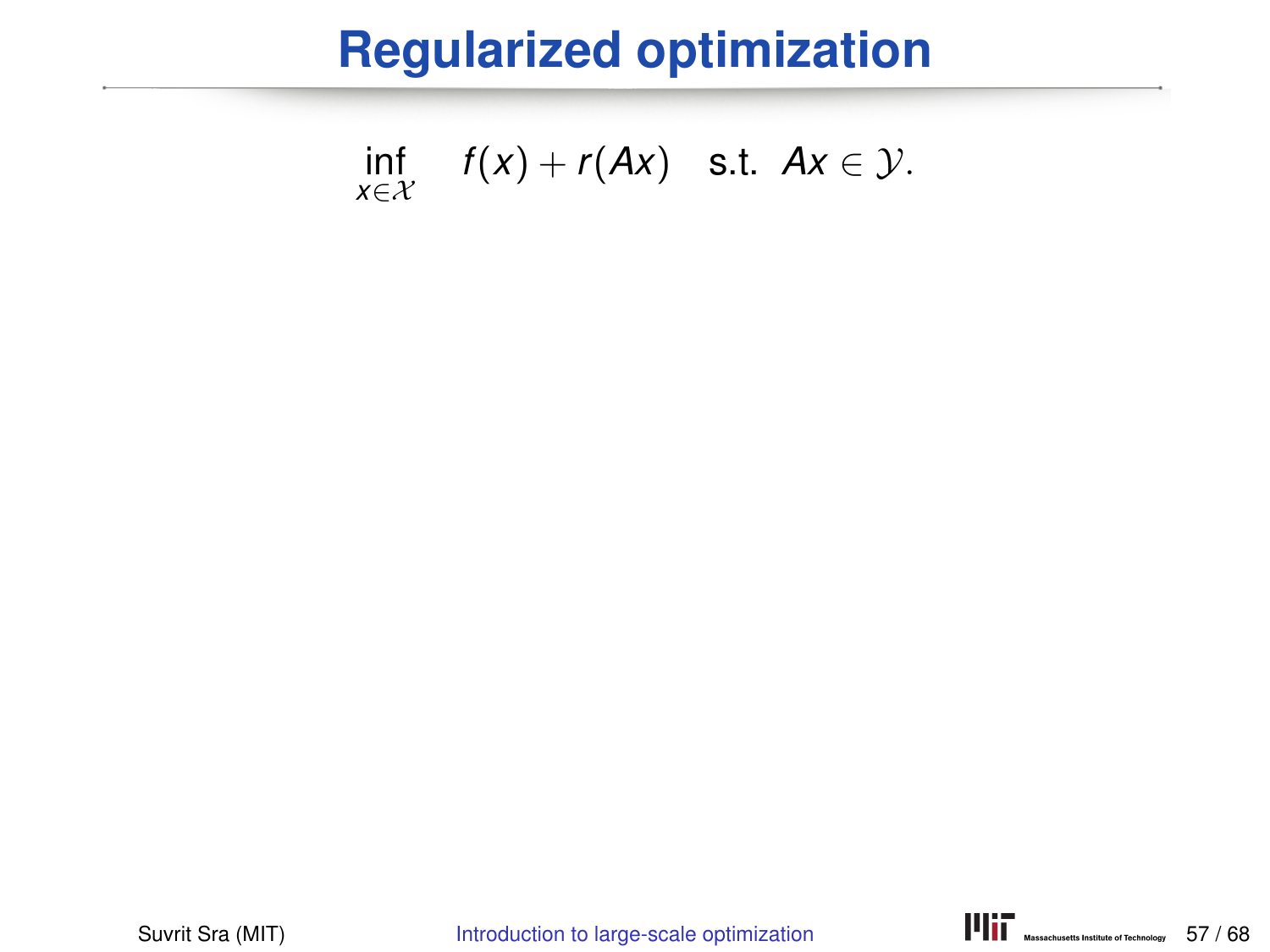$$
\inf_{x \in \mathcal{X}} f(x) + r(Ax) \quad \text{s.t.} \quad Ax \in \mathcal{Y}.
$$

#### **Dual problem** inf *u*∈Y  $f^*(-A^T u) + r^*(u).$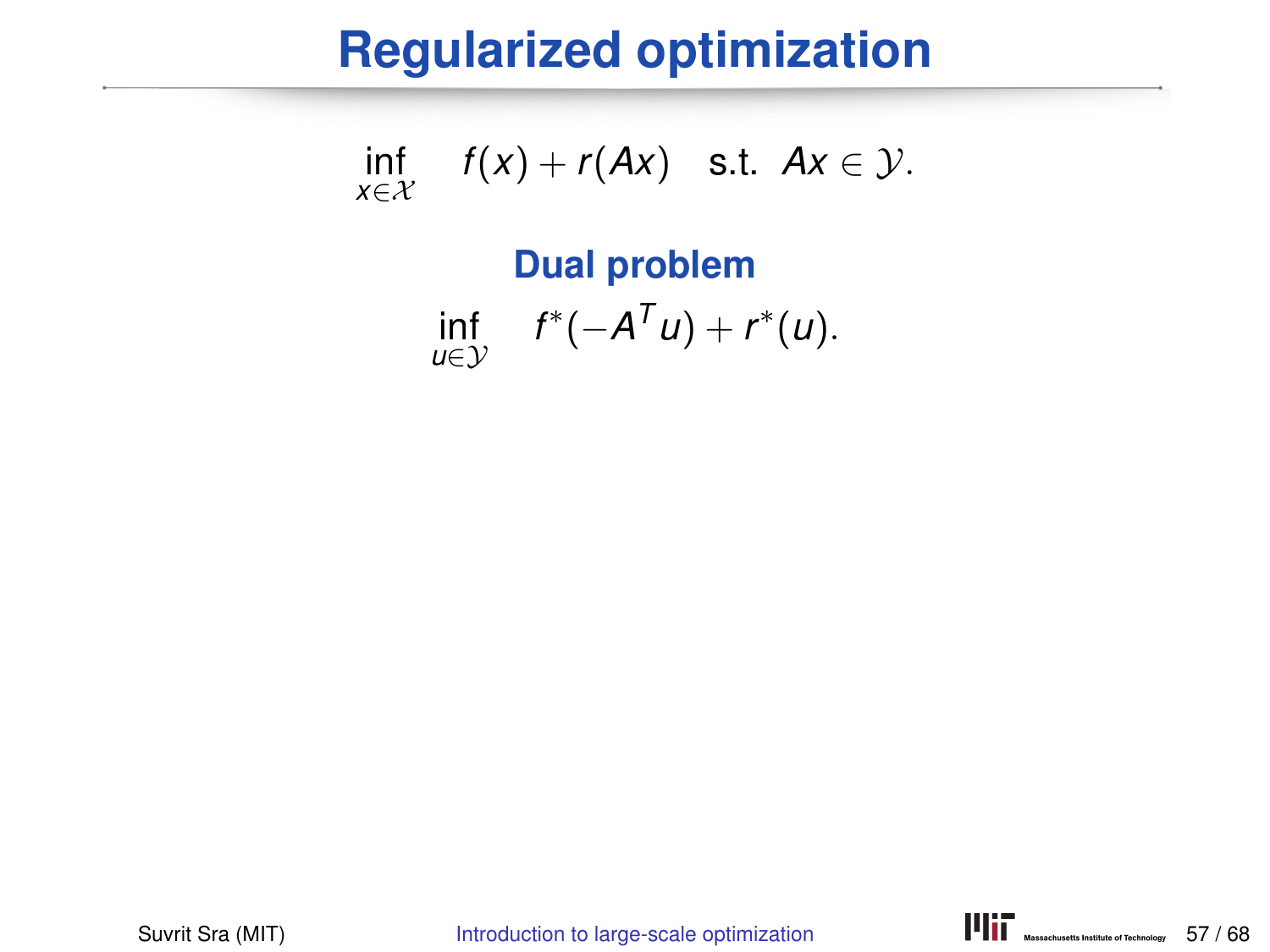$$
\inf_{x \in \mathcal{X}} f(x) + r(Ax) \quad \text{s.t.} \quad Ax \in \mathcal{Y}.
$$

#### **Dual problem** inf *u*∈Y  $f^*(-A^T u) + r^*(u).$

Introduce new variable  $z = Ax$ inf *x*∈X,*z*∈Y  $f(x) + r(z)$ , s.t.  $z = Ax$ .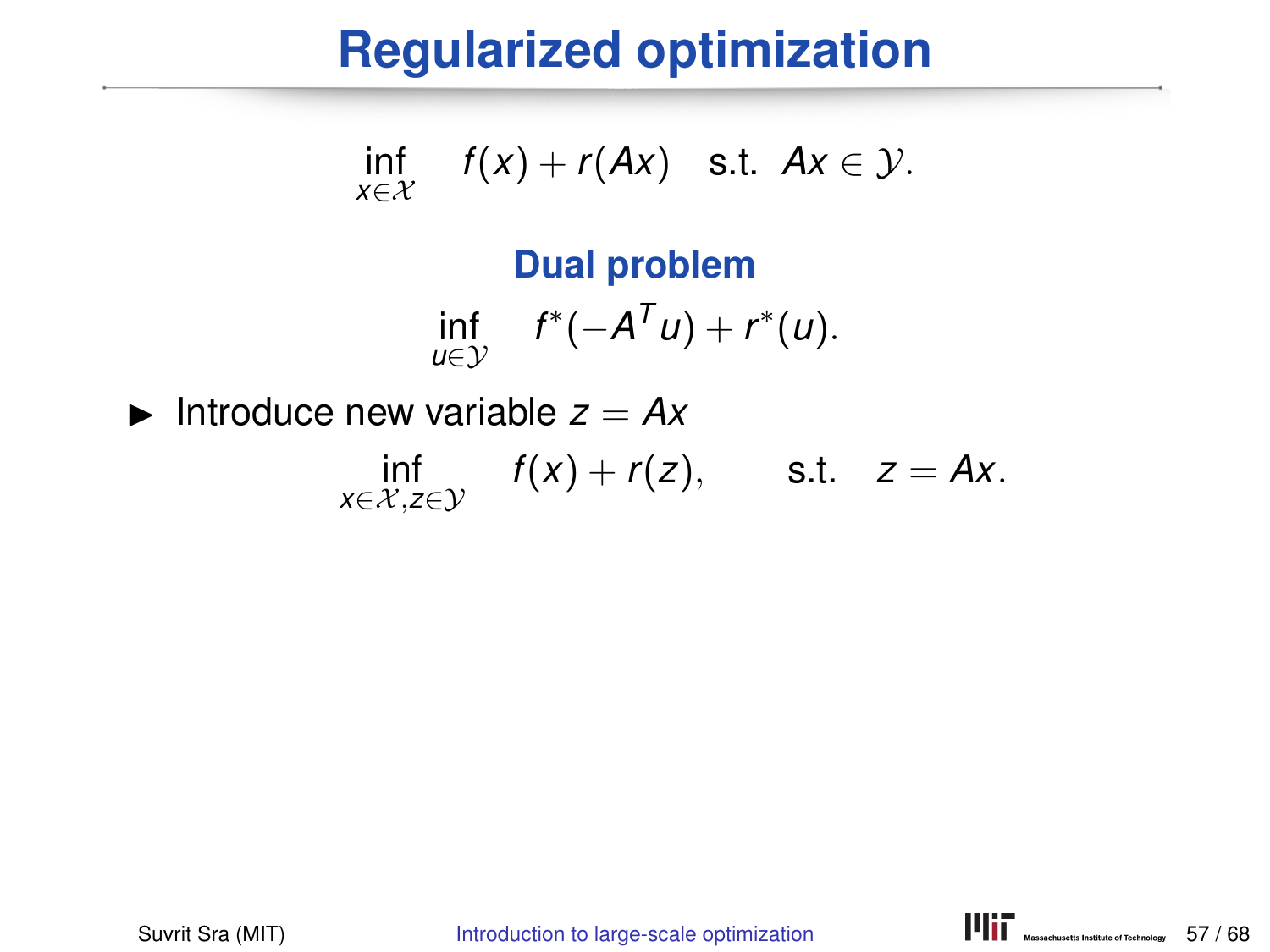$$
\inf_{x \in \mathcal{X}} f(x) + r(Ax) \quad \text{s.t.} \quad Ax \in \mathcal{Y}.
$$

#### **Dual problem**  $\inf_{u \in \mathcal{V}} f^*(-A^T u) + r^*(u).$  $u∈v$

Introduce new variable  $z = Ax$ inf *x*∈X,*z*∈Y  $f(x) + r(z)$ , s.t.  $z = Ax$ .

 $\blacktriangleright$  The (partial)-Lagrangian is  $L(x, z; u) := f(x) + r(z) + u^{T}(Ax - z), \quad x \in \mathcal{X}, z \in \mathcal{Y};$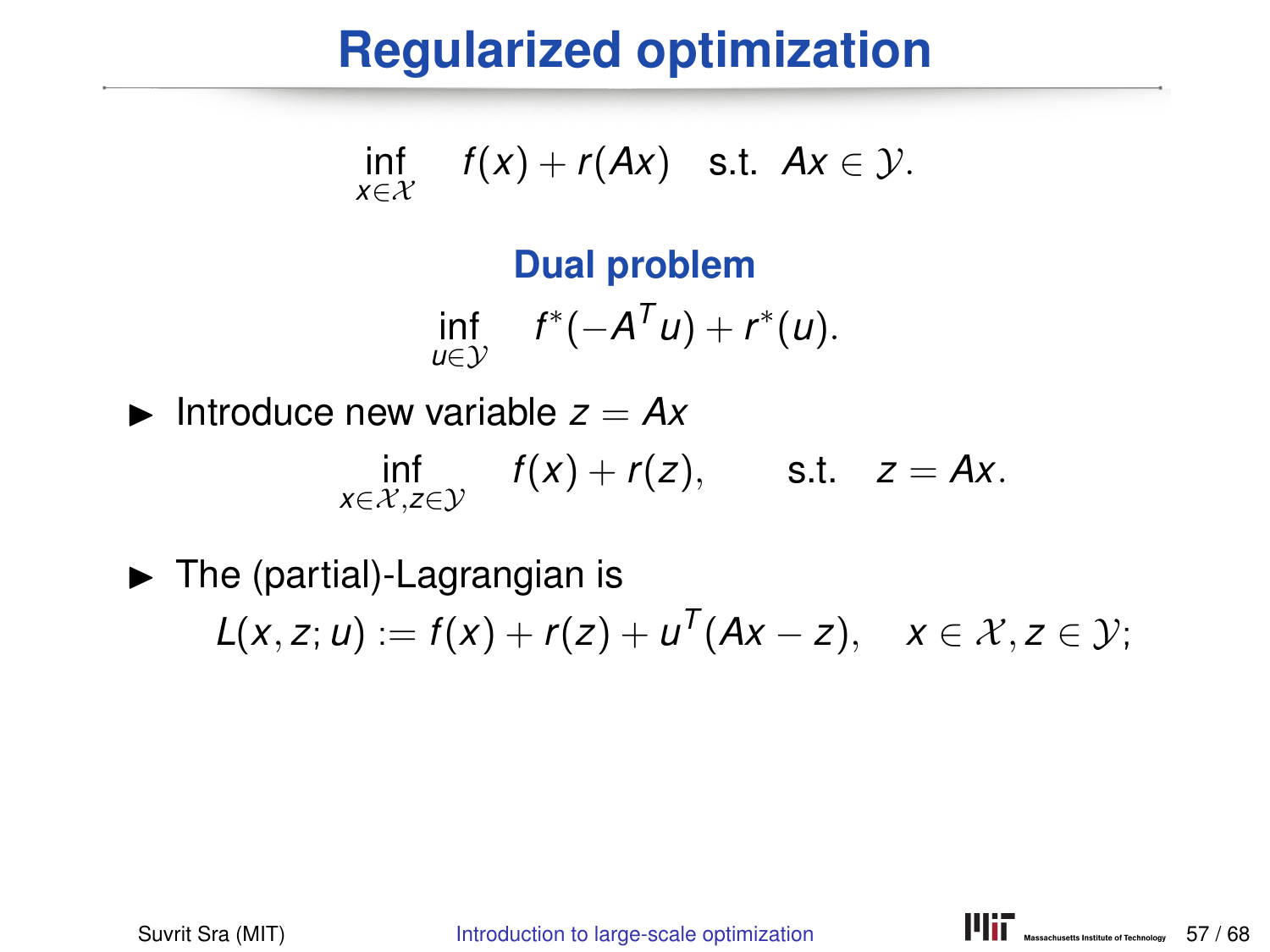$$
\inf_{x\in\mathcal{X}} f(x) + r(Ax) \quad \text{s.t. } Ax \in \mathcal{Y}.
$$

#### **Dual problem**  $\inf_{u \in \mathcal{V}} f^*(-A^T u) + r^*(u).$ *u*∈Y

Introduce new variable  $z = Ax$ inf *x*∈X,*z*∈Y  $f(x) + r(z)$ , s.t.  $z = Ax$ .

 $\blacktriangleright$  The (partial)-Lagrangian is  $L(x, z; u) := f(x) + r(z) + u^{T}(Ax - z), \quad x \in \mathcal{X}, z \in \mathcal{Y};$ 

 $\blacktriangleright$  Associated dual function

$$
g(u) := \inf_{x \in \mathcal{X}, z \in \mathcal{Y}} L(x, z; u).
$$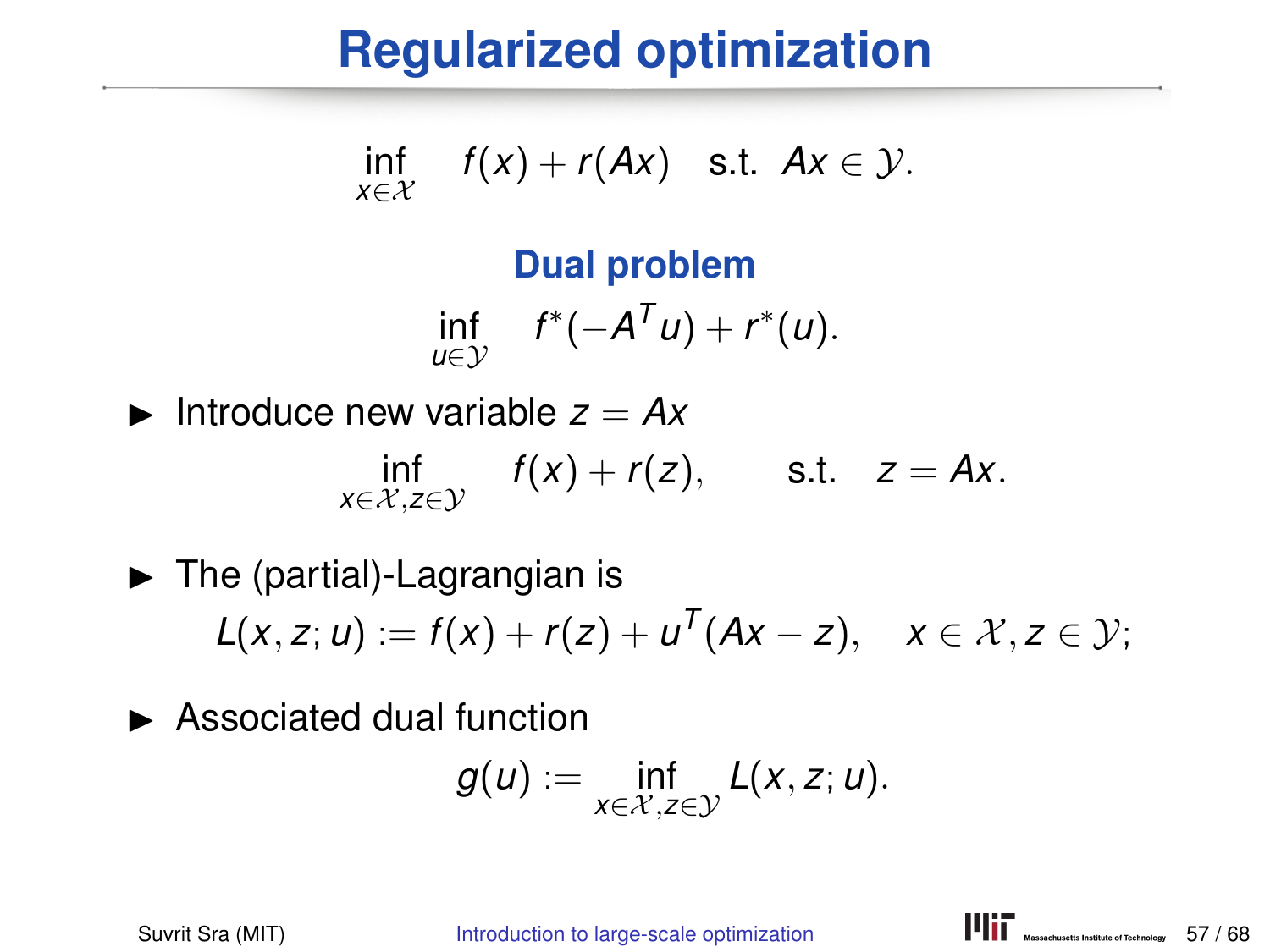$$
\inf_{x \in \mathcal{X}} f(x) + r(Ax) \quad \text{s.t.} \quad Ax \in \mathcal{Y}.
$$

#### **Dual problem** inf *y*∈Y  $f^*(-A^Ty) + r^*(y).$

The infimum above can be rearranged as follows

$$
g(y) = \inf_{x \in \mathcal{X}} f(x) + y^T A x + \inf_{z \in \mathcal{Y}} r(z) - y^T z
$$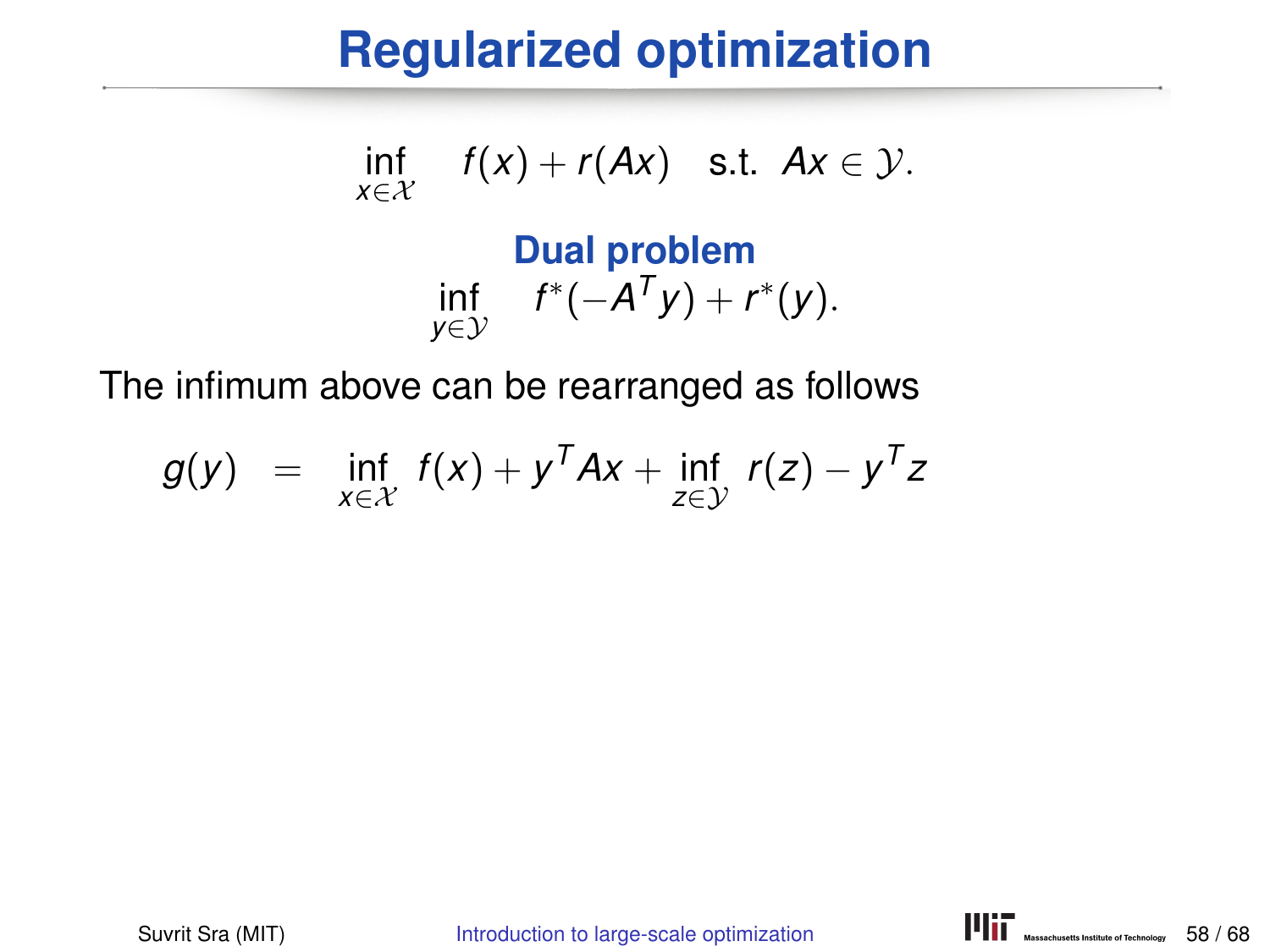$$
\inf_{x\in\mathcal{X}} f(x) + r(Ax) \quad \text{s.t.} \quad Ax \in \mathcal{Y}.
$$

#### **Dual problem** inf *y*∈Y  $f^*(-A^Ty) + r^*(y).$

The infimum above can be rearranged as follows

$$
g(y) = \inf_{x \in \mathcal{X}} f(x) + y^T A x + \inf_{z \in \mathcal{Y}} r(z) - y^T z
$$
  
= 
$$
-\sup_{x \in \mathcal{X}} \left\{-x^T A^T y - f(x)\right\} - \sup_{z \in \mathcal{Y}} \left\{z^T y - r(z)\right\}
$$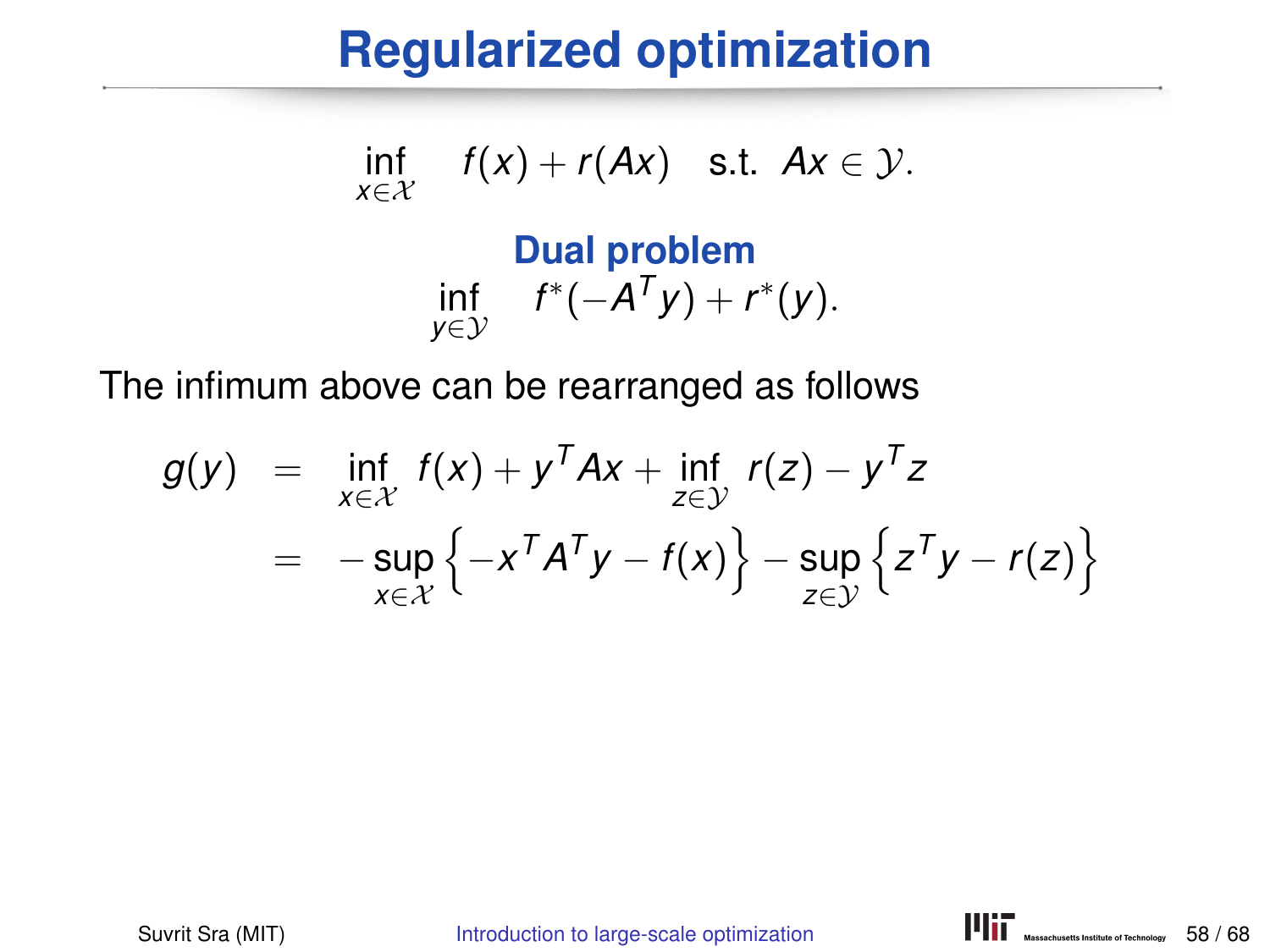$$
\inf_{x\in\mathcal{X}} f(x) + r(Ax) \quad \text{s.t.} \quad Ax \in \mathcal{Y}.
$$

#### **Dual problem** inf *y*∈Y  $f^*(-A^Ty) + r^*(y).$

The infimum above can be rearranged as follows

$$
g(y) = \inf_{x \in \mathcal{X}} f(x) + y^T A x + \inf_{z \in \mathcal{Y}} r(z) - y^T z
$$
  
= 
$$
-\sup_{x \in \mathcal{X}} \left\{-x^T A^T y - f(x)\right\} - \sup_{z \in \mathcal{Y}} \left\{z^T y - r(z)\right\}
$$
  
= 
$$
-f^*(-A^T y) - r^*(y) \text{ s.t. } y \in \mathcal{Y}.
$$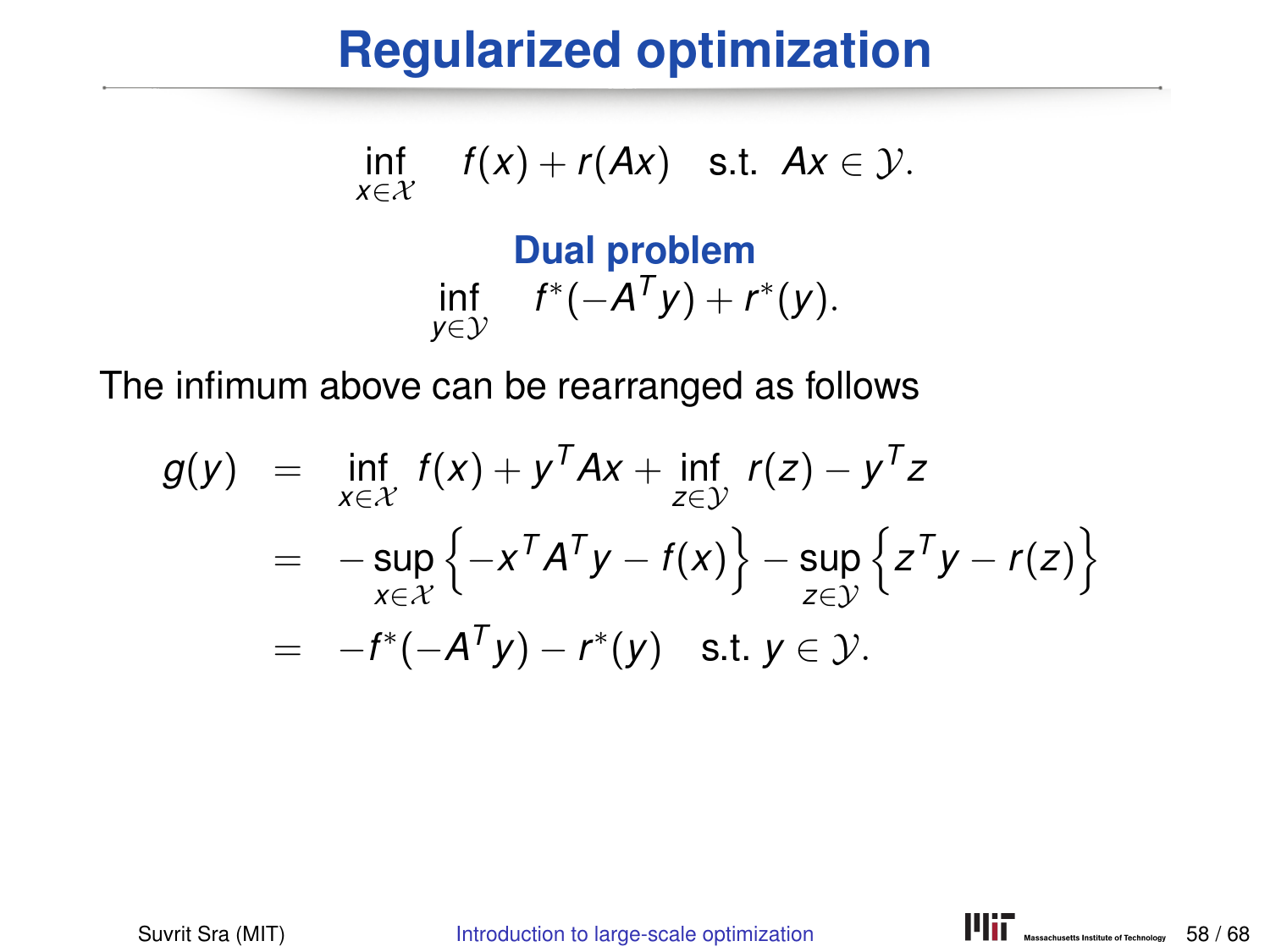$$
\inf_{x\in\mathcal{X}} f(x) + r(Ax) \quad \text{s.t. } Ax \in \mathcal{Y}.
$$

#### **Dual problem** inf *y*∈Y  $f^*(-A^Ty) + r^*(y).$

The infimum above can be rearranged as follows

$$
g(y) = \inf_{x \in \mathcal{X}} f(x) + y^T A x + \inf_{z \in \mathcal{Y}} r(z) - y^T z
$$
  
= 
$$
-\sup_{x \in \mathcal{X}} \left\{-x^T A^T y - f(x)\right\} - \sup_{z \in \mathcal{Y}} \left\{z^T y - r(z)\right\}
$$
  
= 
$$
-f^*(-A^T y) - r^*(y) \text{ s.t. } y \in \mathcal{Y}.
$$

Dual problem computes  $\sup_{u \in \mathcal{V}} g(u)$ ; so equivalently,

$$
\inf_{y\in\mathcal{Y}} f^*(-A^Ty)+r^*(y).
$$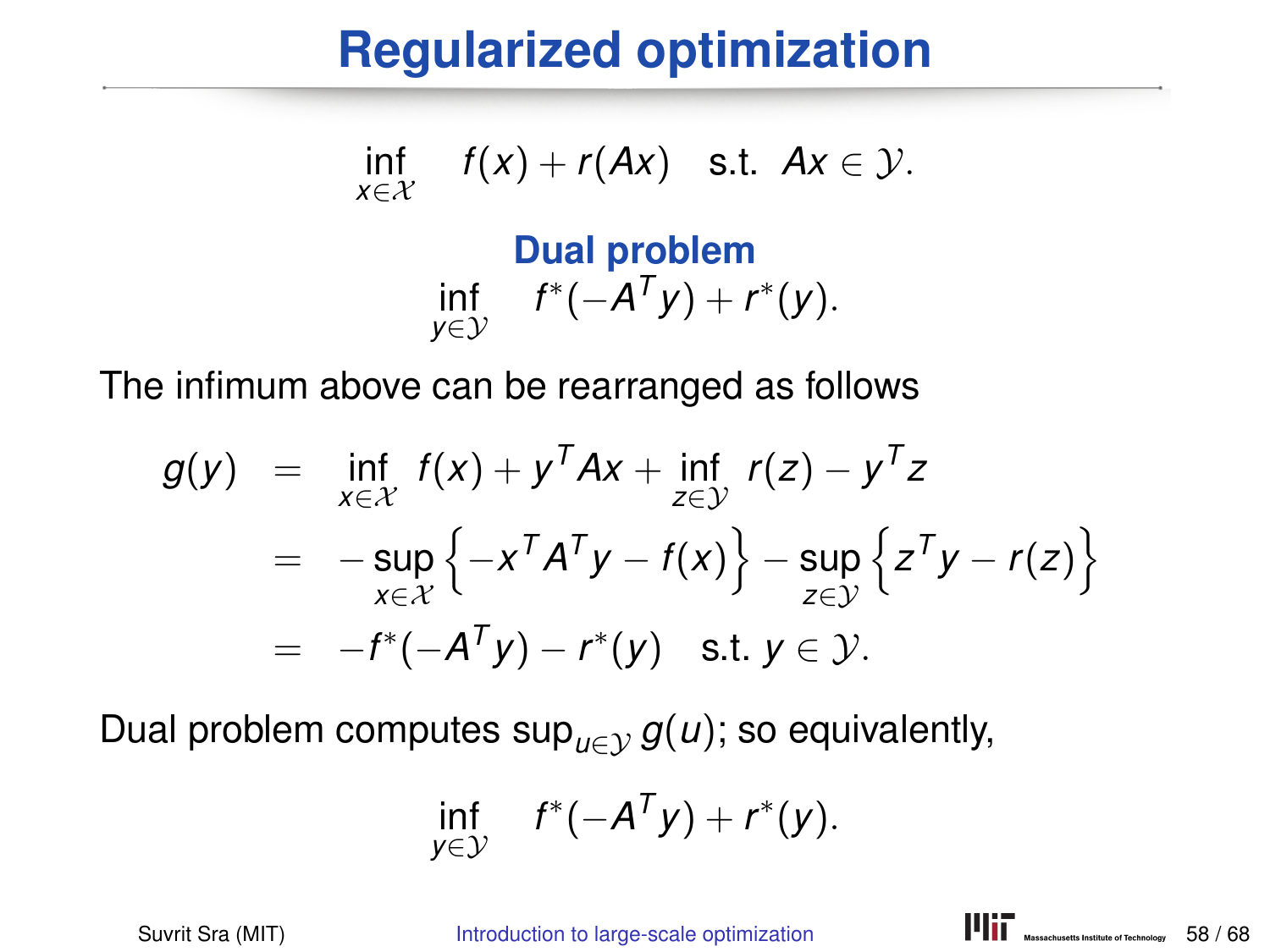#### **Strong duality**

$$
\inf_{x} \{f(x) + r(Ax)\} = \sup_{y} \{-f^*(-A^{T}y) + r^*(y)\}
$$

if either of the following conditions holds: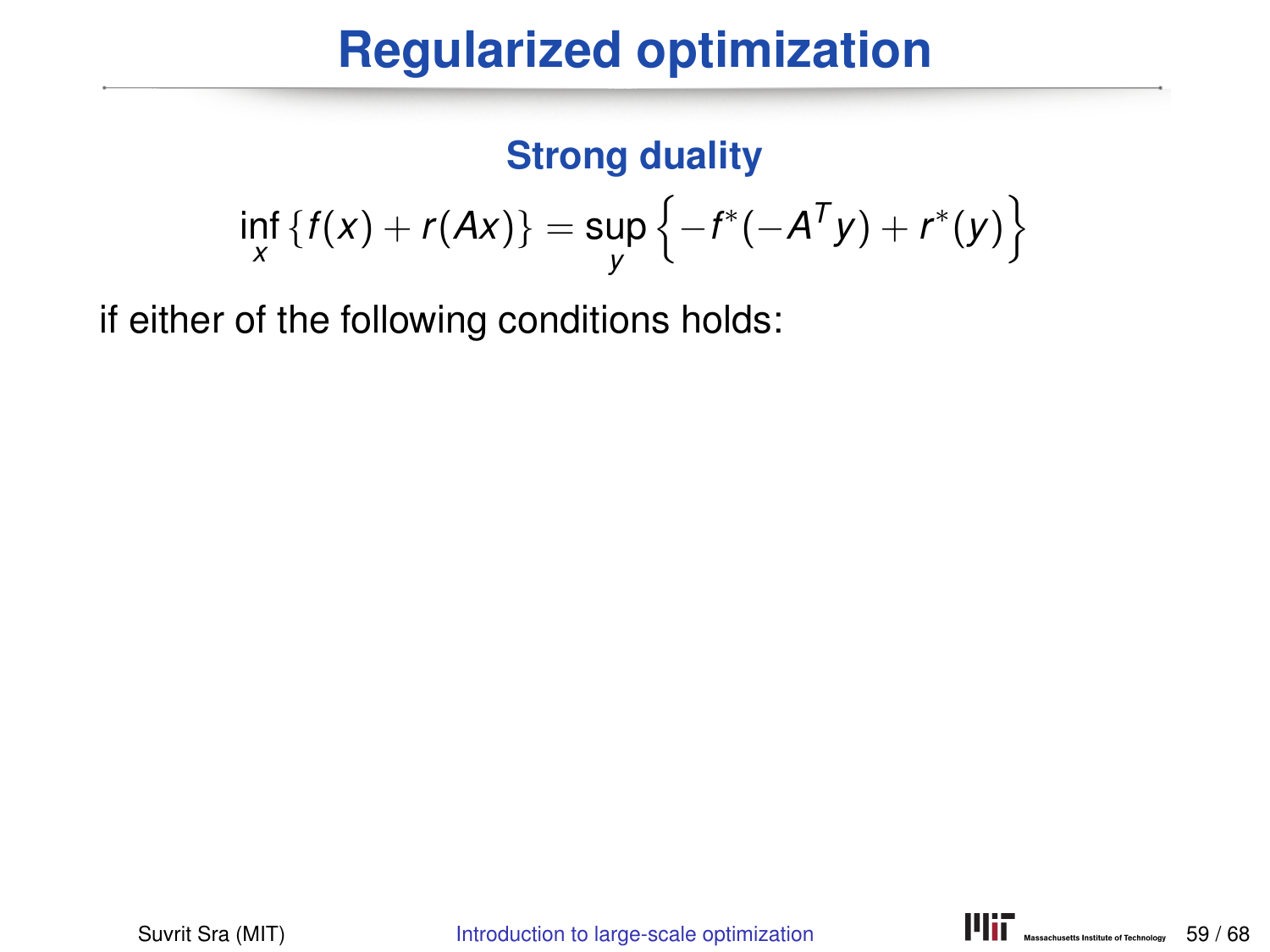#### **Strong duality**

$$
\inf_{X} \{f(x) + r(Ax)\} = \sup_{y} \{-f^*(-A^{T}y) + r^*(y)\}
$$

if either of the following conditions holds:

- <sup>1</sup> ∃*x* ∈ ri(dom *f*) such that *Ax* ∈ ri(dom *r*)
- 2 ∃*y* ∈ ri(dom *r*\*) such that  $A^Ty$  ∈ ri(dom *f*\*)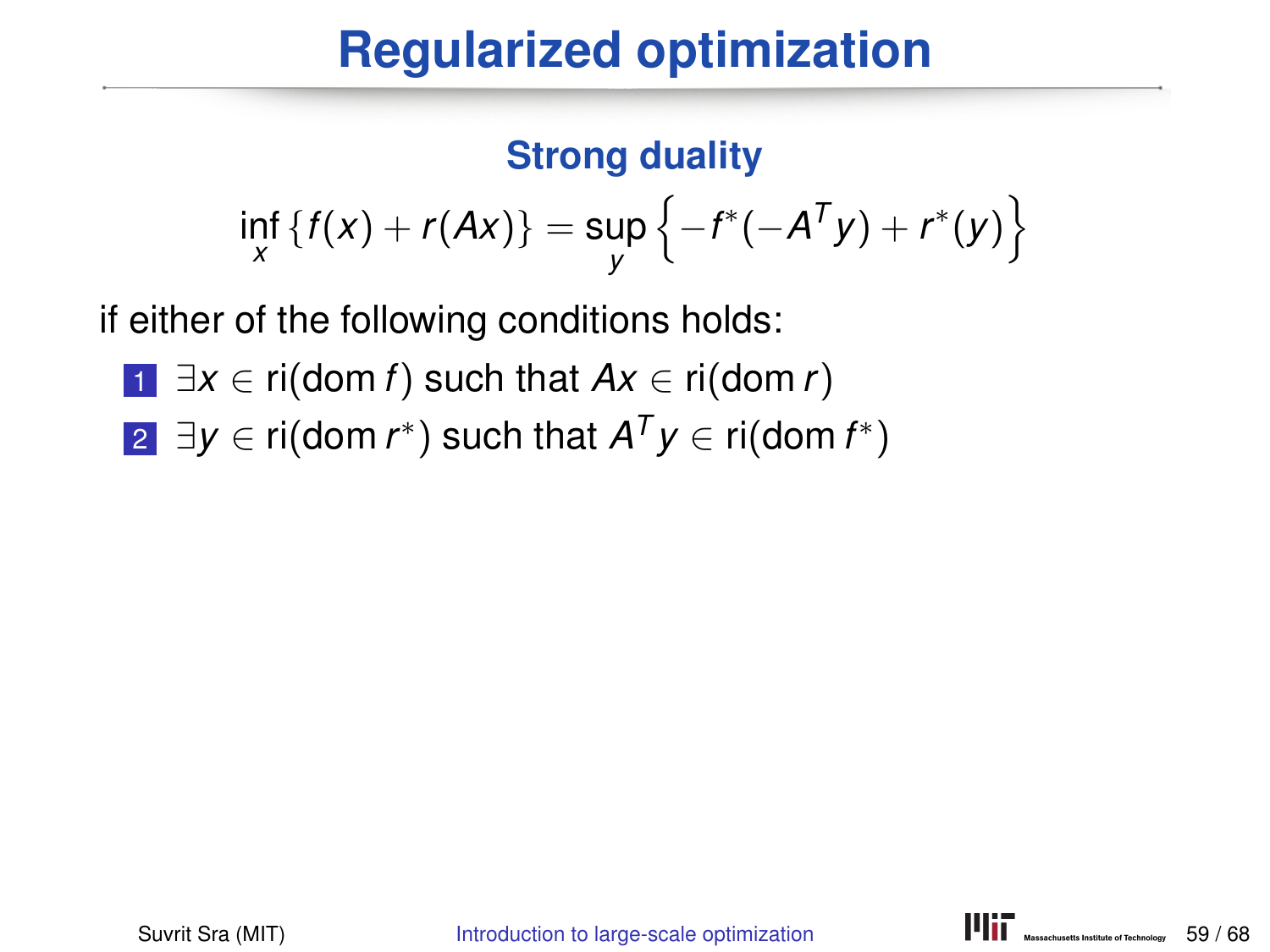#### **Strong duality**

$$
\inf_{X} \{f(x) + r(Ax)\} = \sup_{y} \{-f^*(-A^{T}y) + r^*(y)\}
$$

if either of the following conditions holds:

- <sup>1</sup> ∃*x* ∈ ri(dom *f*) such that *Ax* ∈ ri(dom *r*)
- 2 ∃*y* ∈ ri(dom *r*\*) such that  $A^Ty$  ∈ ri(dom *f*\*)
- Condition 1 ensures 'sup' attained at some *v*
- Condition 2 ensures 'inf' attained at some *x*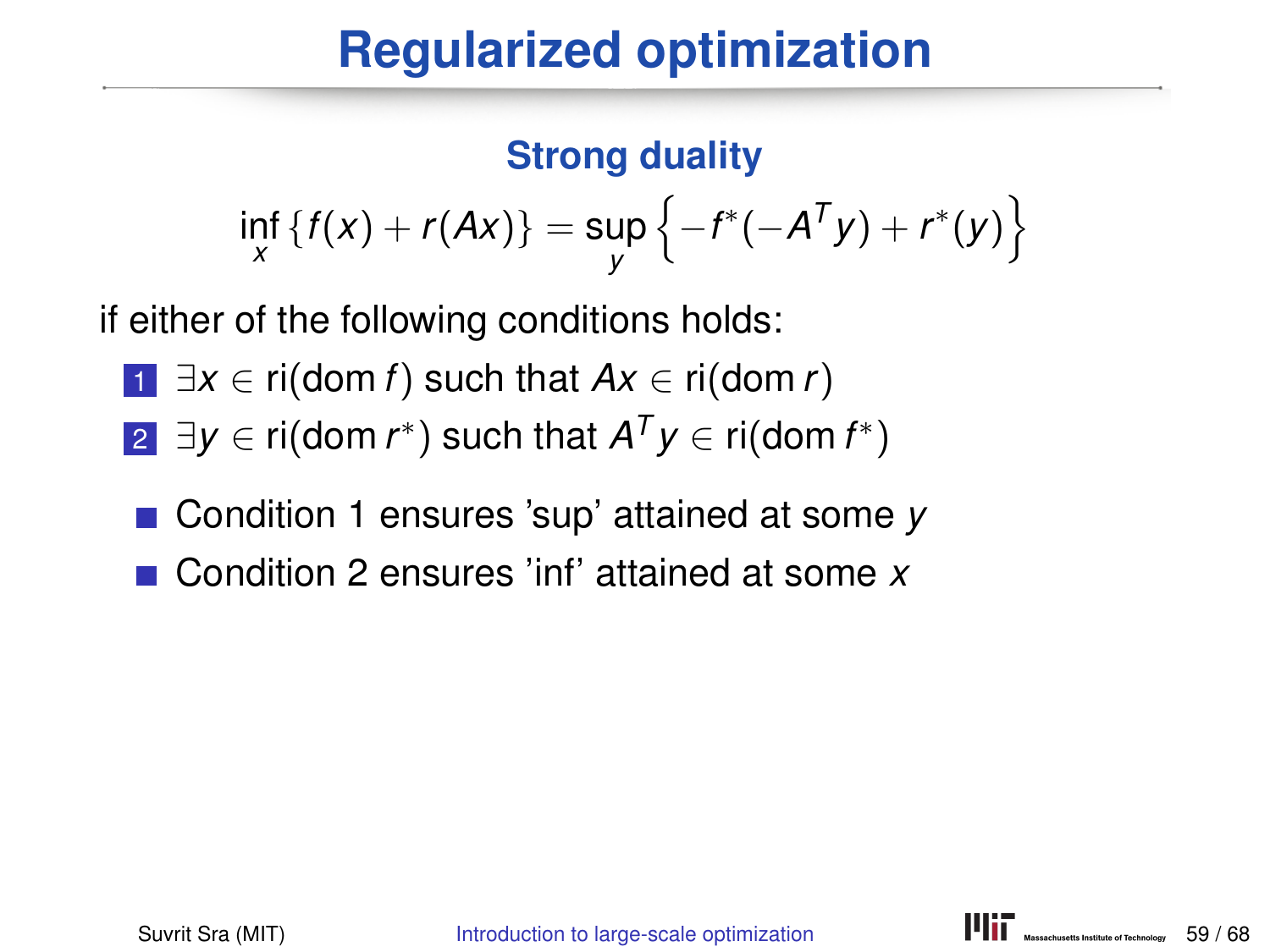### **Example: norm regularized problems**

#### min  $f(x) + ||Ax||$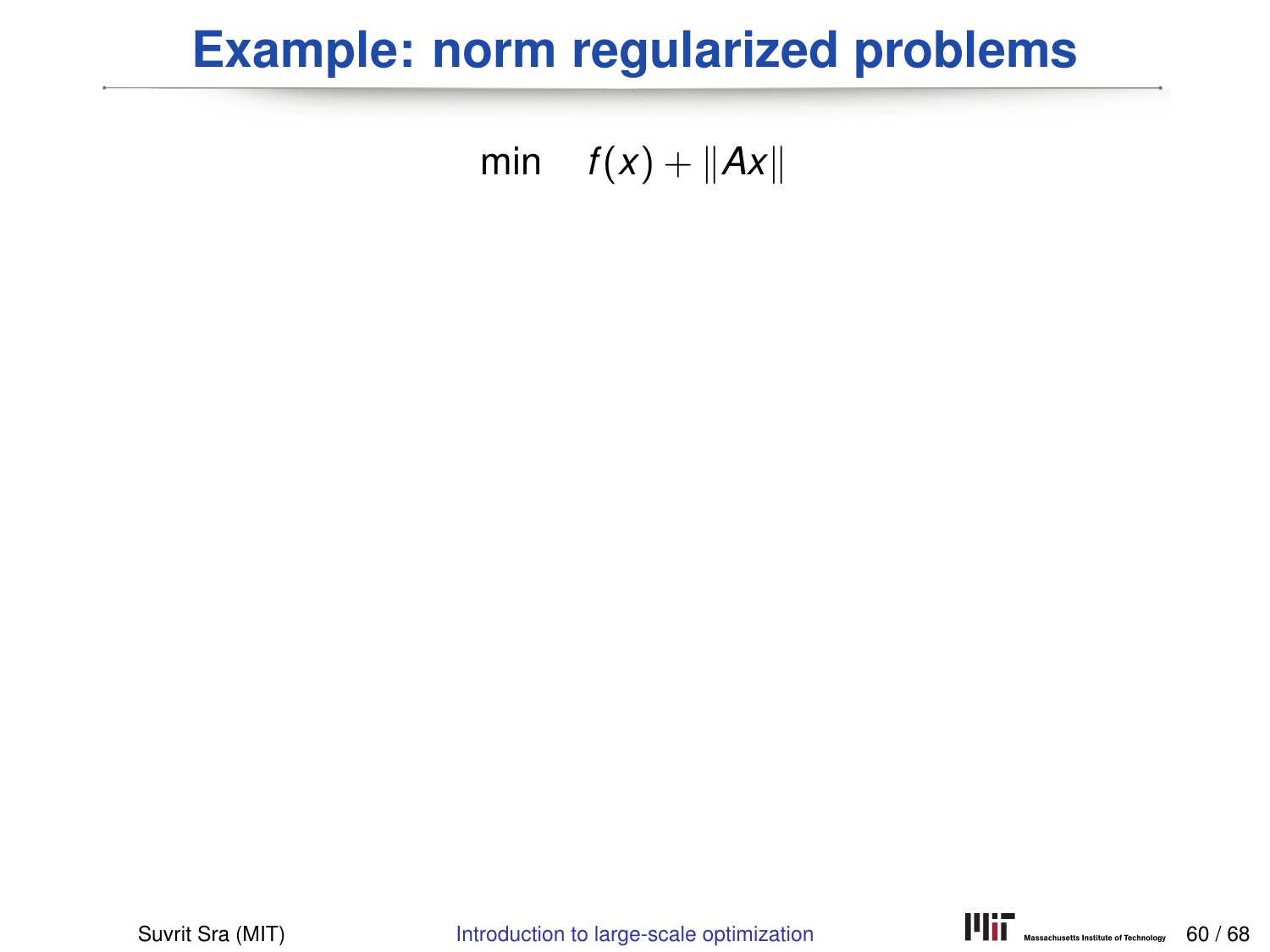### **Example: norm regularized problems**

min  $f(x) + ||Ax||$ 

#### **Dual problem**

$$
\min_{y} \quad f^*(-A^Ty) \quad \text{s.t. } \|y\|_* \leq 1.
$$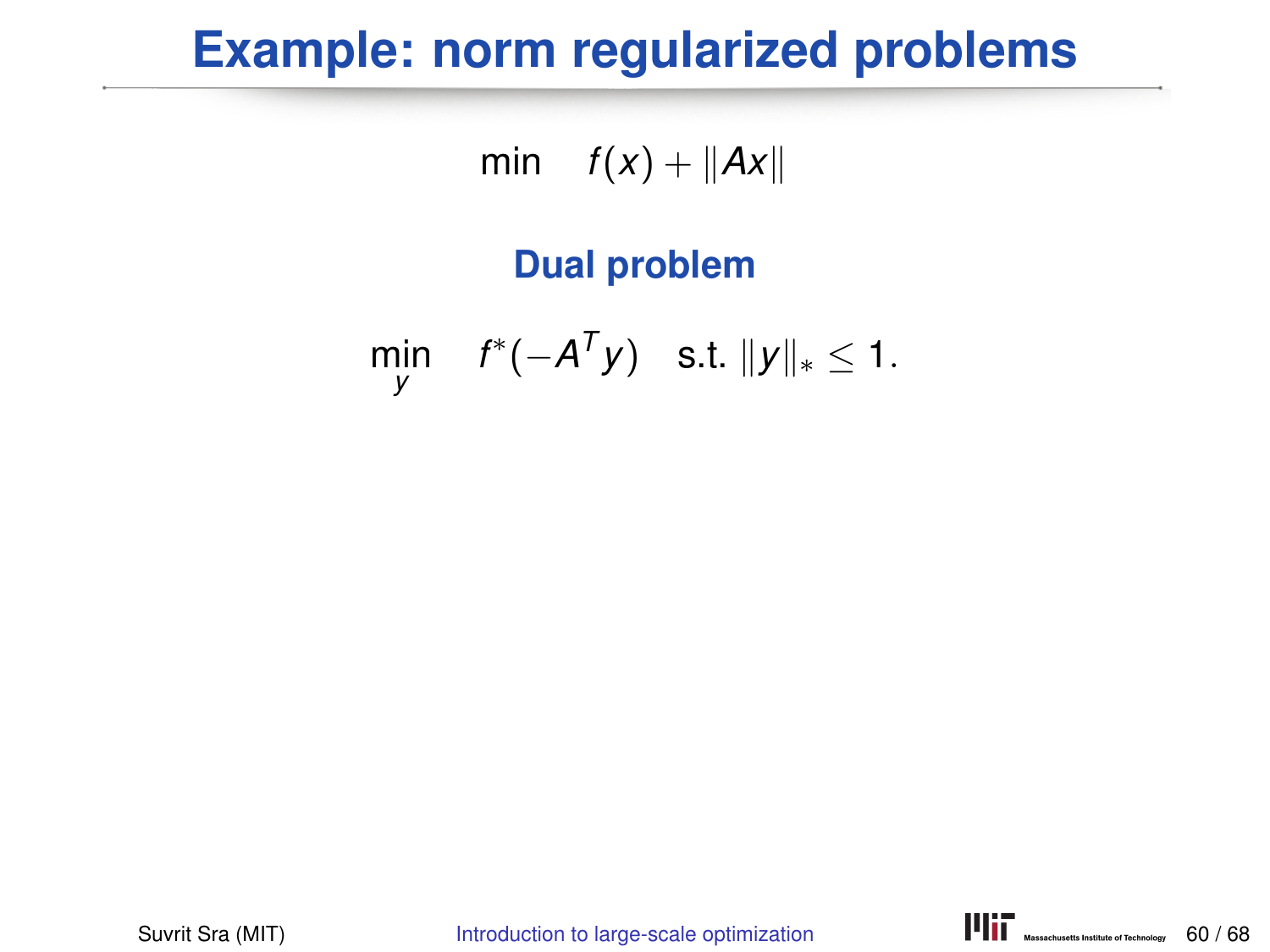### **Example: norm regularized problems**

min  $f(x) + ||Ax||$ 

#### **Dual problem**

$$
\min_{y} \quad f^*(-A^Ty) \quad \text{s.t. } \|y\|_* \leq 1.
$$

Say  $\|\bar{y}\|_* < 1$ , such that  $A^T\bar{y} \in \text{ri}(\text{dom } f^*)$ , then we have strong duality (e.g., for instance  $0 \in \mathsf{ri}(\mathsf{dom}\, f^*)$ )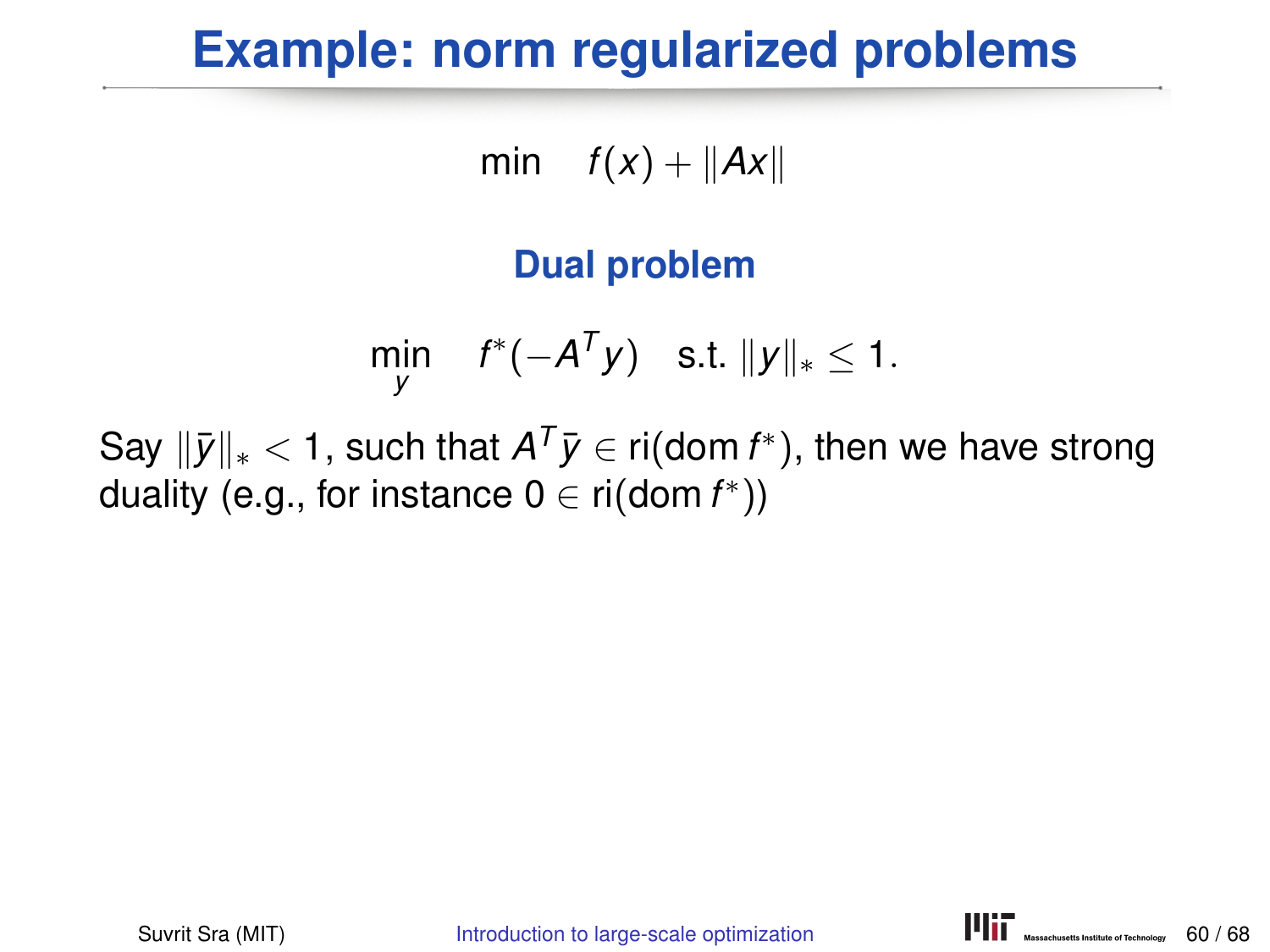min  $f(x) + g(x)$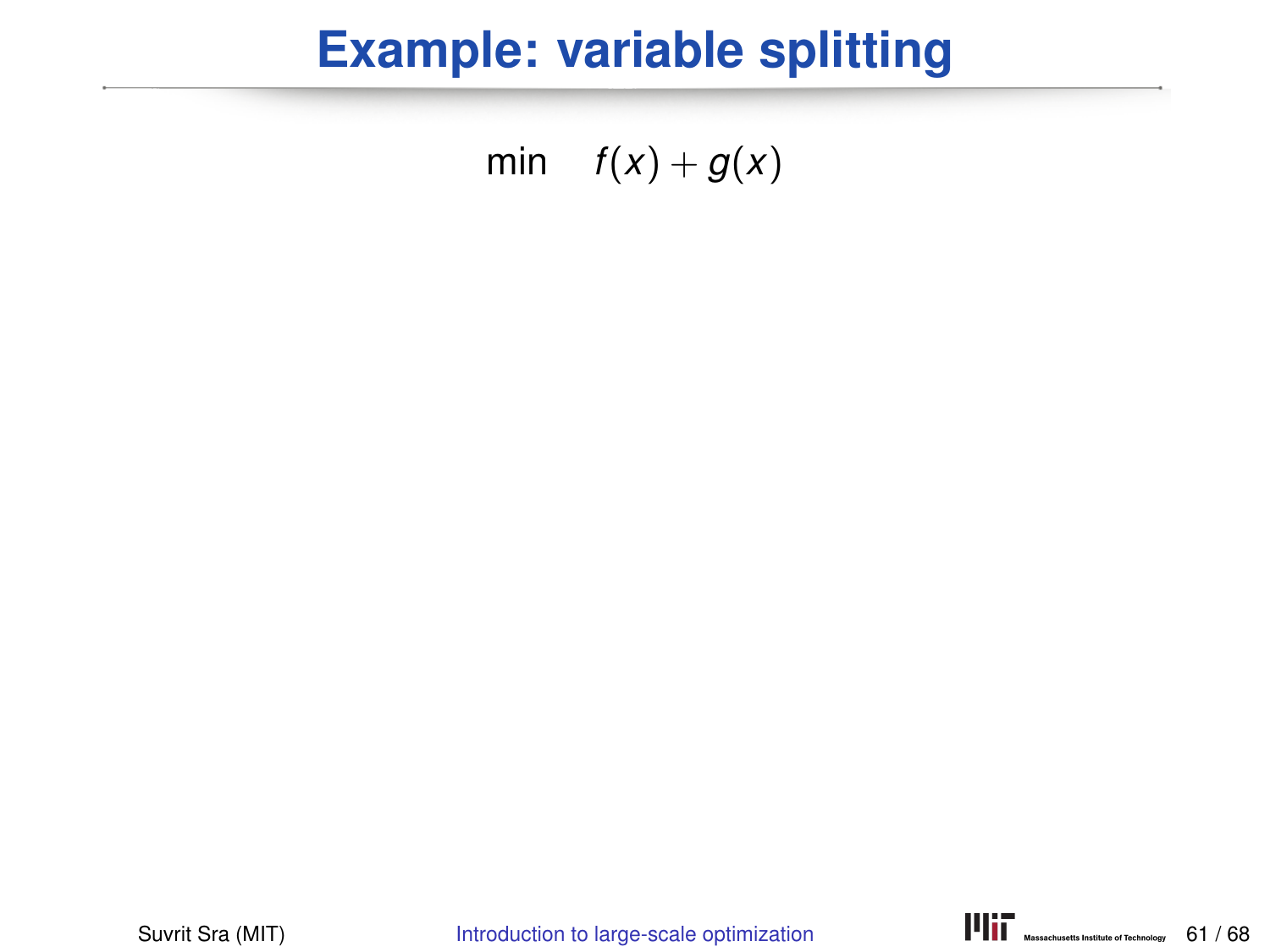min  $f(x) + g(x)$ 

**Exercise:** Fill in the details below

$$
\min_{x,z} f(x) + g(z) \quad \text{s.t.} \quad x = z
$$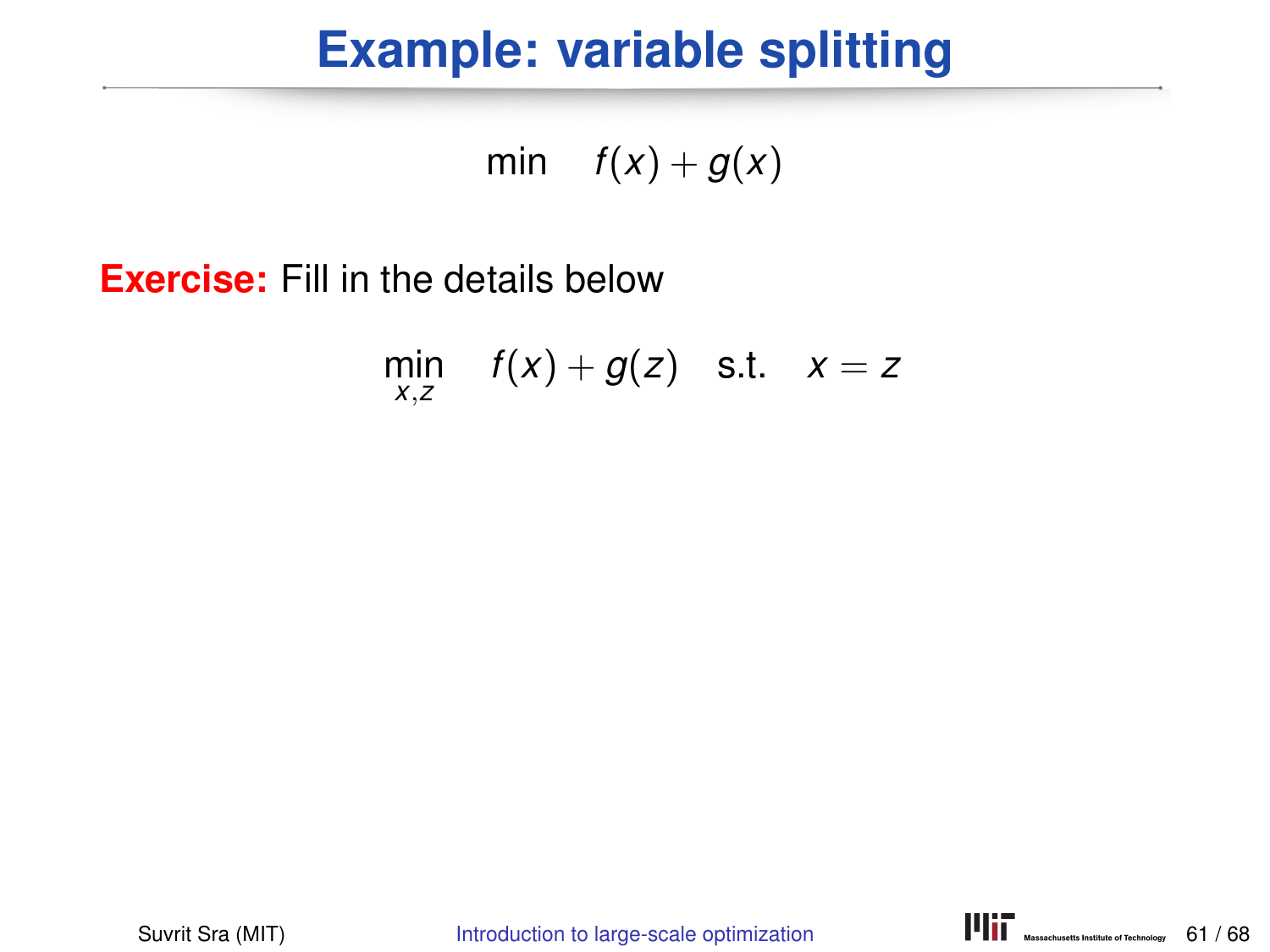min  $f(x) + g(x)$ 

**Exercise:** Fill in the details below

$$
\min_{x,z} f(x) + g(z) \quad \text{s.t.} \quad x = z
$$
  

$$
L(x, z, \nu) = f(x) + g(z) + \nu^{T}(x - z)
$$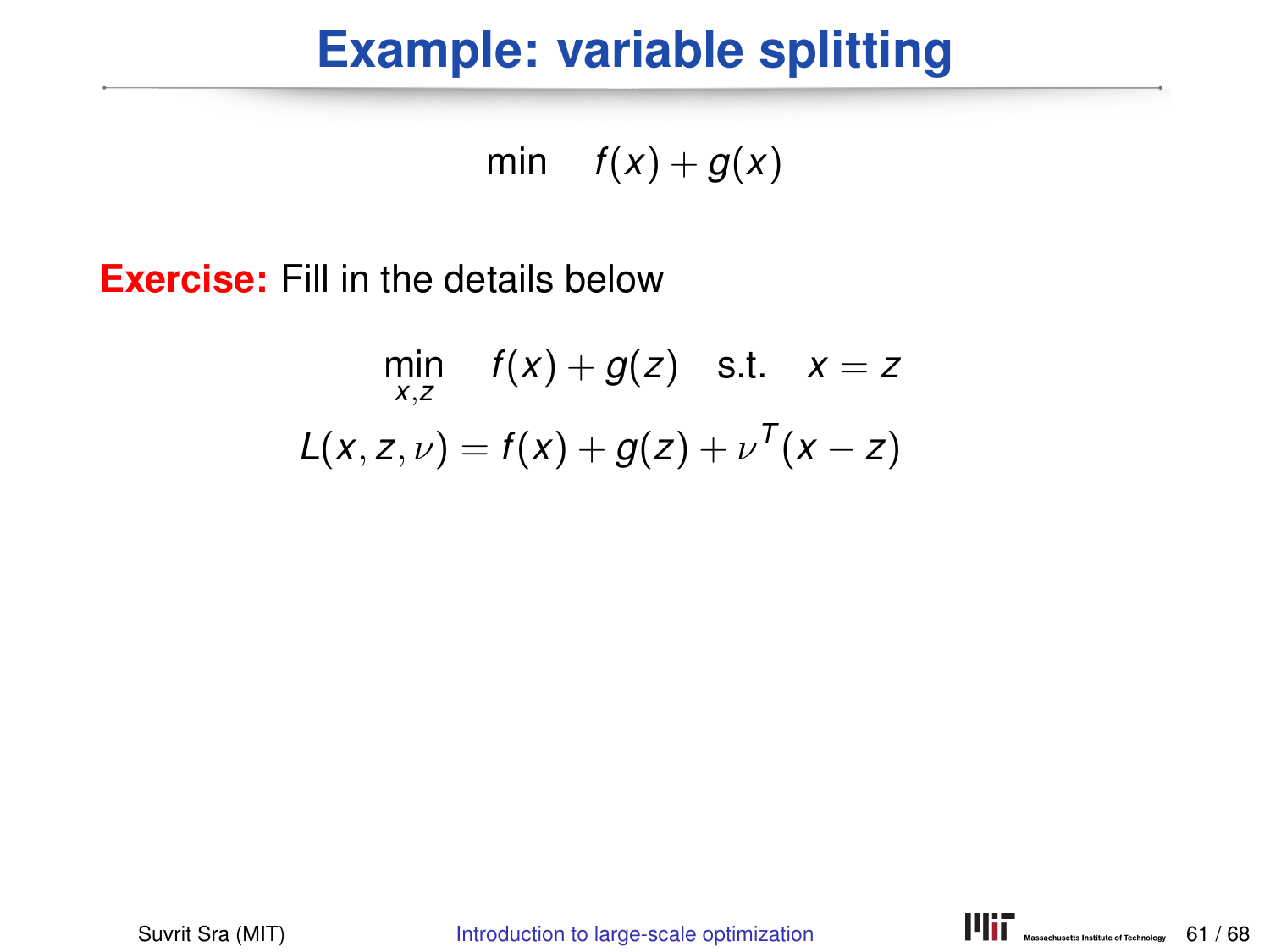min  $f(x) + g(x)$ 

**Exercise:** Fill in the details below

$$
\min_{x,z} f(x) + g(z) \quad \text{s.t.} \quad x = z
$$
\n
$$
L(x, z, \nu) = f(x) + g(z) + \nu^{T}(x - z)
$$
\n
$$
g(\nu) = \inf_{x,z} L(x, z, \nu)
$$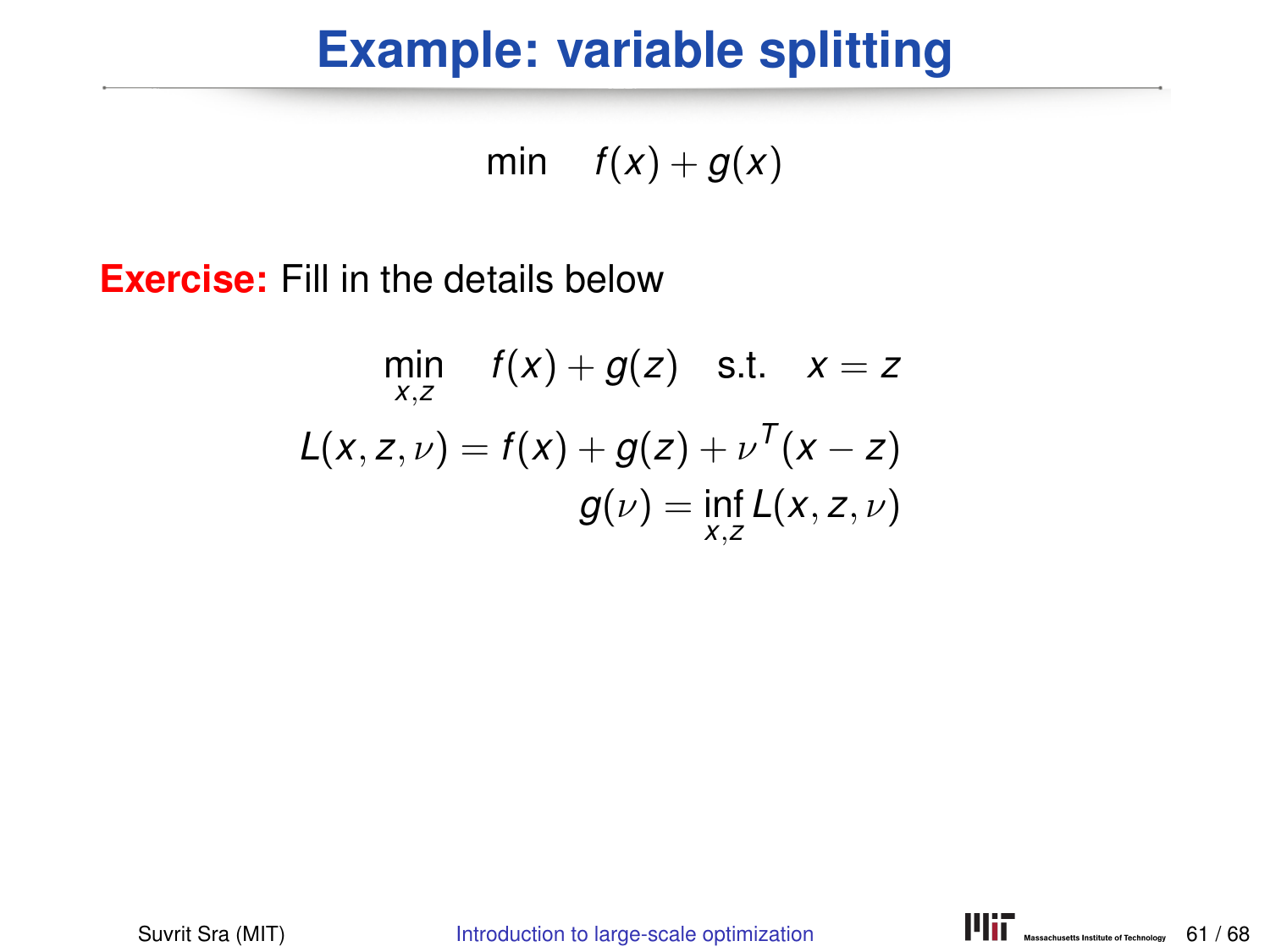**Theorem** Let  $\phi : \mathcal{X} \times \mathcal{Y} \to \mathbb{R} \cup {\{\pm \infty\}}$  be any function. Then,

sup *y*∈Y inf  $\inf_{x \in \mathcal{X}} \phi(x, y) \leq \inf_{x \in \mathcal{X}}$ sup *y*∈Y  $\phi$ (*x*, *y*)

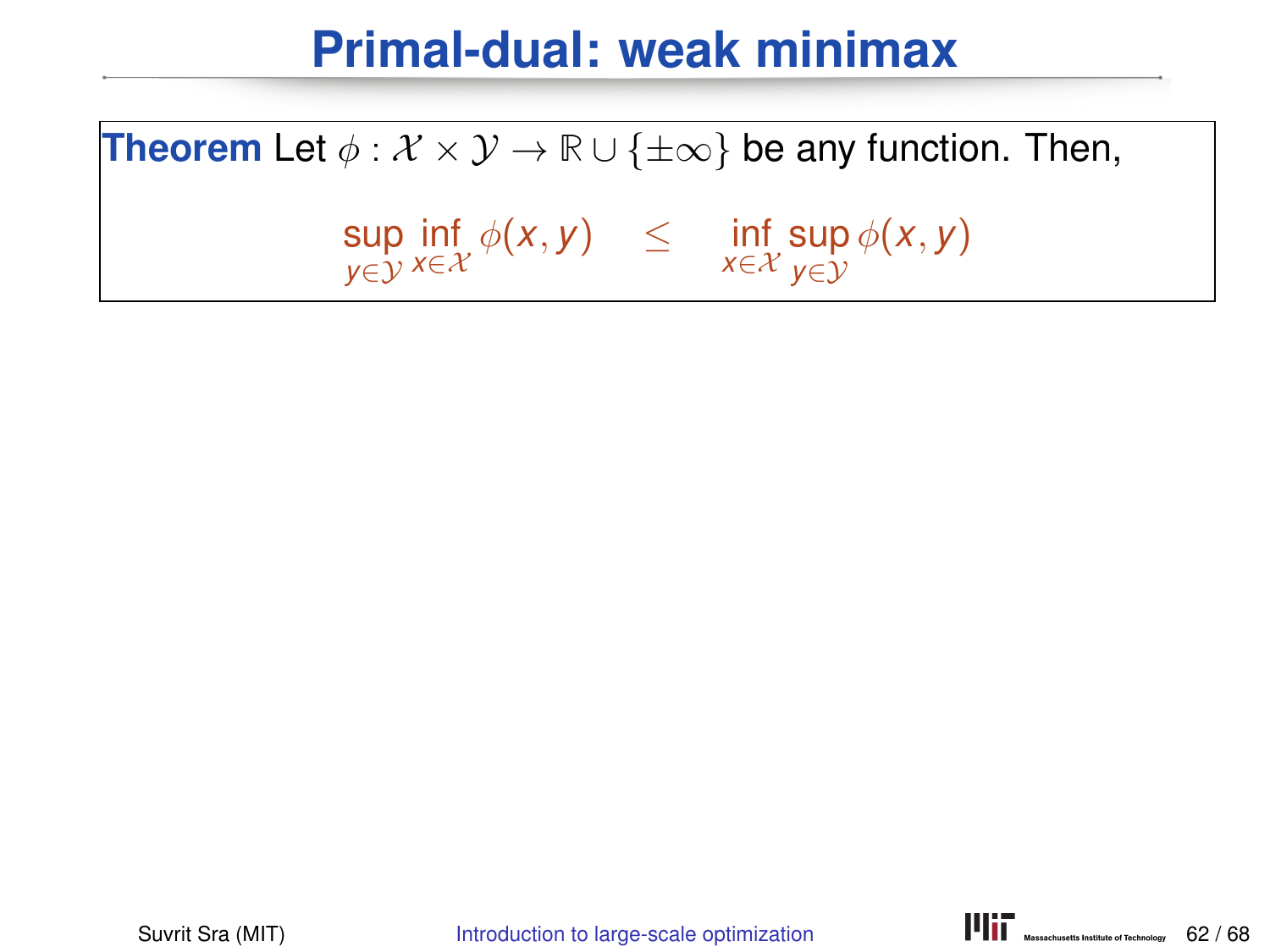#### **Theorem** Let  $\phi : \mathcal{X} \times \mathcal{Y} \to \mathbb{R} \cup \{\pm \infty\}$  be any function. Then,

$$
\sup_{y \in \mathcal{Y}} \inf_{x \in \mathcal{X}} \phi(x, y) \leq \inf_{x \in \mathcal{X}} \sup_{y \in \mathcal{Y}} \phi(x, y)
$$

$$
\forall x, y, \quad \inf_{x' \in \mathcal{X}} \phi(x', y) \leq \phi(x, y)
$$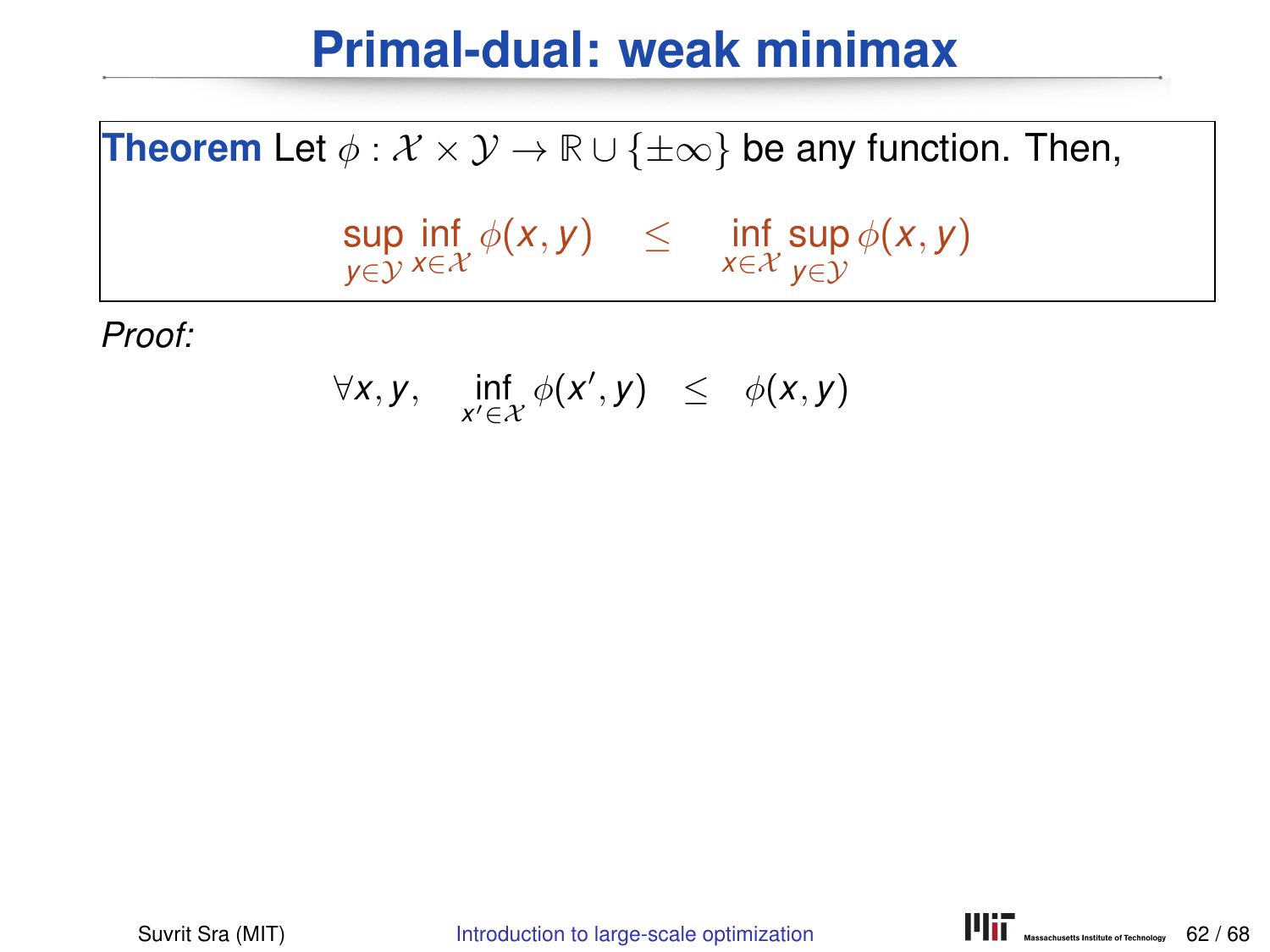#### **Theorem** Let  $\phi : \mathcal{X} \times \mathcal{Y} \to \mathbb{R} \cup \{\pm \infty\}$  be any function. Then,

$$
\sup_{y\in\mathcal{Y}}\inf_{x\in\mathcal{X}}\phi(x,y) \quad \leq \quad \inf_{x\in\mathcal{X}}\sup_{y\in\mathcal{Y}}\phi(x,y)
$$

$$
\forall x, y, \quad \inf_{x' \in \mathcal{X}} \phi(x', y) \leq \phi(x, y)
$$
  

$$
\forall x, y, \quad \inf_{x' \in \mathcal{X}} \phi(x', y) \leq \sup_{y' \in \mathcal{Y}} \phi(x, y')
$$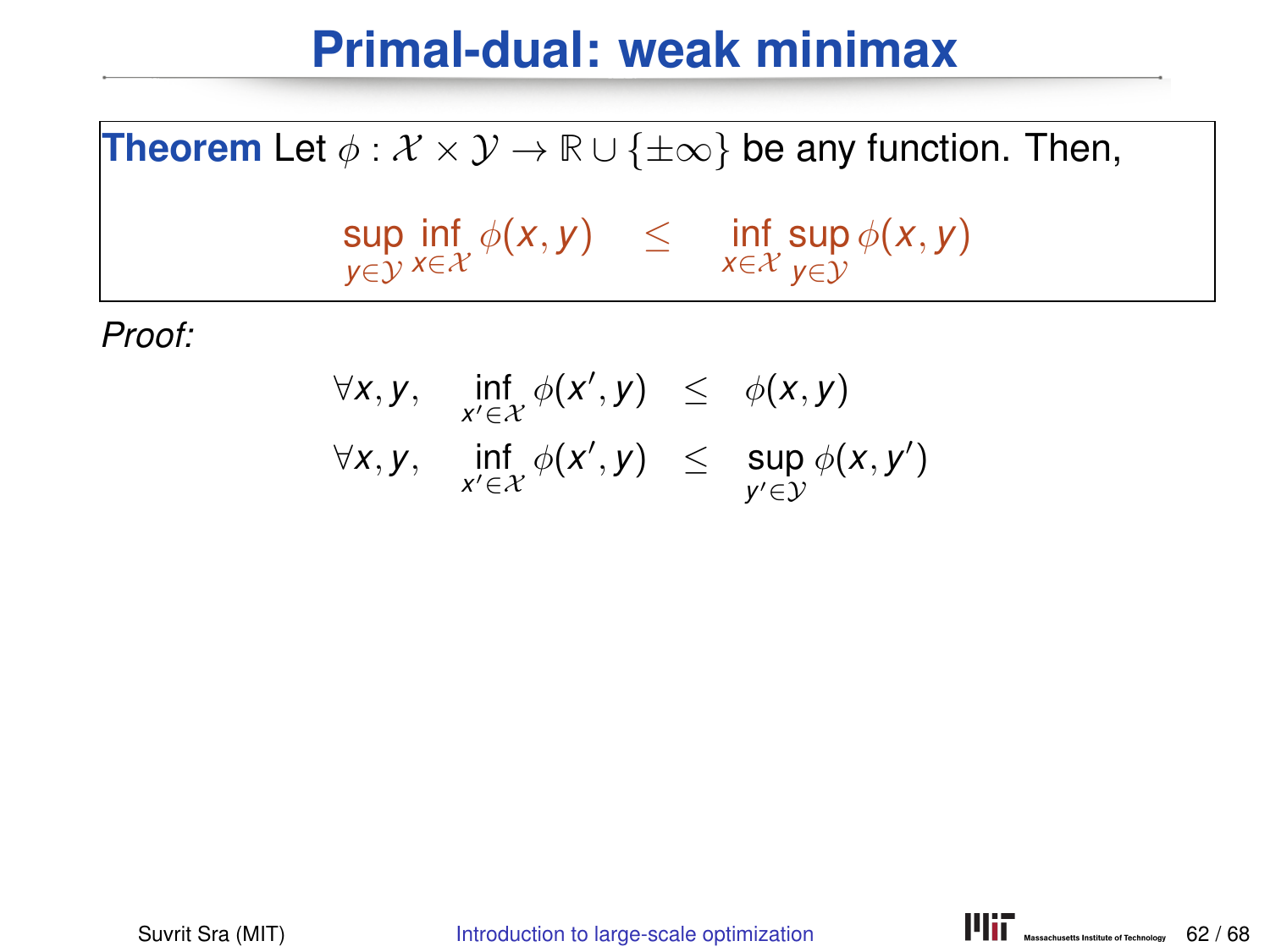**Theorem** Let  $\phi : \mathcal{X} \times \mathcal{Y} \to \mathbb{R} \cup \{\pm \infty\}$  be any function. Then,

$$
\sup_{y \in \mathcal{Y}} \inf_{x \in \mathcal{X}} \phi(x, y) \leq \inf_{x \in \mathcal{X}} \sup_{y \in \mathcal{Y}} \phi(x, y)
$$

$$
\forall x, y, \quad \inf_{x' \in \mathcal{X}} \phi(x', y) \leq \phi(x, y)
$$
  

$$
\forall x, y, \quad \inf_{x' \in \mathcal{X}} \phi(x', y) \leq \sup_{y' \in \mathcal{Y}} \phi(x, y')
$$
  

$$
\forall x, \quad \sup_{y \in \mathcal{Y}} \inf_{x' \in \mathcal{X}} \phi(x', y) \leq \sup_{y' \in \mathcal{Y}} \phi(x, y')
$$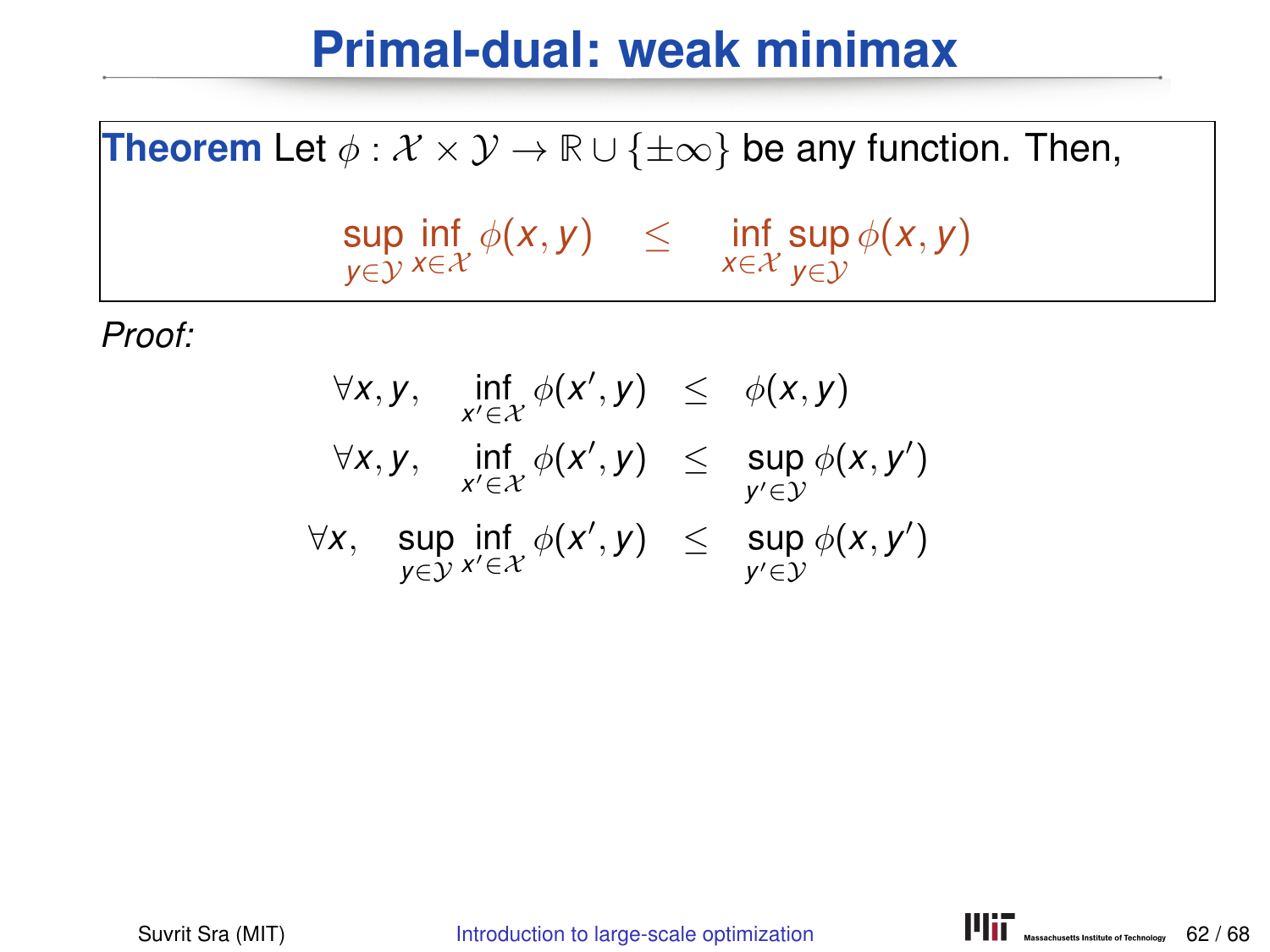**Theorem** Let  $\phi : \mathcal{X} \times \mathcal{Y} \to \mathbb{R} \cup \{\pm \infty\}$  be any function. Then,

$$
\sup_{y \in \mathcal{Y}} \inf_{x \in \mathcal{X}} \phi(x, y) \leq \inf_{x \in \mathcal{X}} \sup_{y \in \mathcal{Y}} \phi(x, y)
$$

$$
\forall x, y, \quad \inf_{x' \in \mathcal{X}} \phi(x', y) \leq \phi(x, y)
$$
  
\n
$$
\forall x, y, \quad \inf_{x' \in \mathcal{X}} \phi(x', y) \leq \sup_{y' \in \mathcal{Y}} \phi(x, y')
$$
  
\n
$$
\forall x, \quad \sup_{y \in \mathcal{Y}} \inf_{x' \in \mathcal{X}} \phi(x', y) \leq \sup_{y' \in \mathcal{Y}} \phi(x, y')
$$
  
\n
$$
\implies \quad \sup_{y \in \mathcal{Y}} \inf_{x' \in \mathcal{X}} \phi(x', y) \leq \inf_{x \in \mathcal{X}} \sup_{y' \in \mathcal{Y}} \phi(x, y').
$$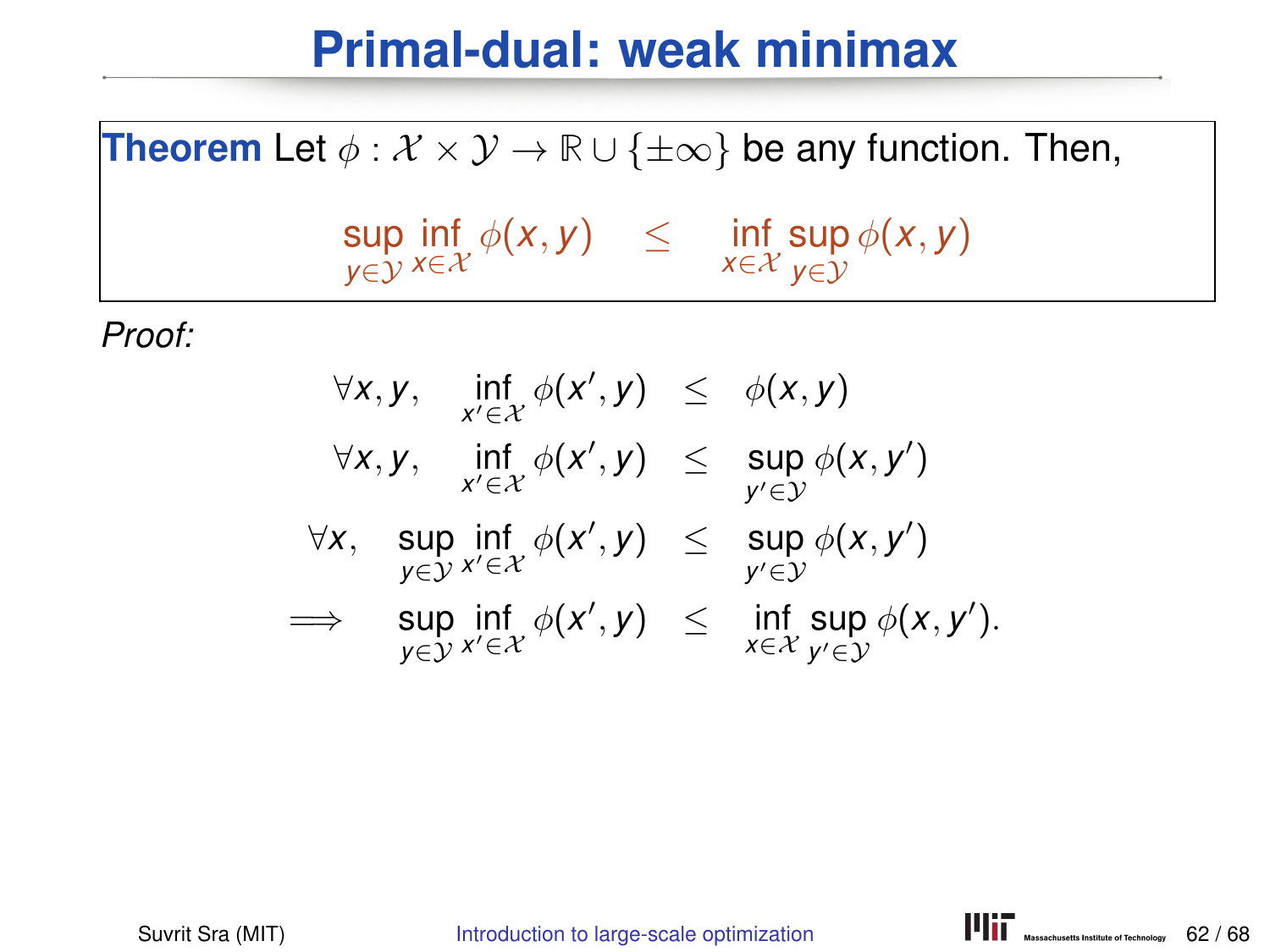## **Primal-dual: strong minimax**

- If "inf sup = sup inf", common value called **saddle-value**
- ► Value exists if there is a **saddle-point**, i.e., pair  $(x^*, y^*)$

 $\phi(x, y^*) \geq \phi(x^*, y^*) \geq \phi(x^*, y)$  for all  $x \in \mathcal{X}, y \in \mathcal{Y}$ .

**Def.** Let  $\phi$  be as before. A point  $(x^*, y^*)$  is a saddle-point of  $\phi$  (min over  $X$  and max over  $Y$ ) iff the infimum in the expression

 $\inf_{x \in \mathcal{X}} \sup_{y \in \mathcal{Y}} \phi(x, y)$ 

is **attained** at *x* ∗ , and the supremum in the expression

 $\sup_{y\in\mathcal{Y}}\inf_{x\in\mathcal{X}}\phi(x,y)$ 

is **attained** at *y* ∗ , and these two extrema are equal.

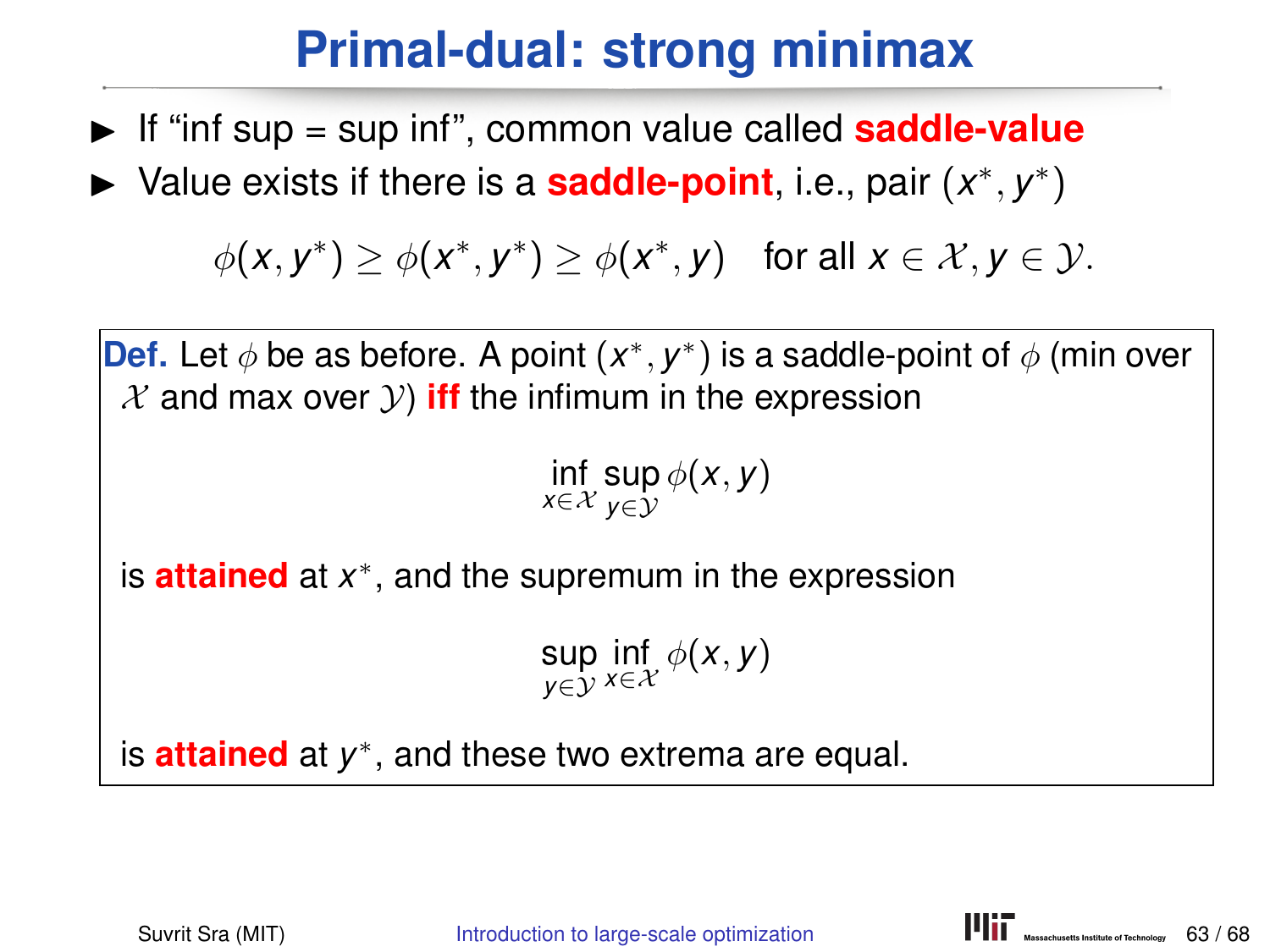# **Primal-dual: strong minimax**

- If "inf sup = sup inf", common value called **saddle-value**
- ► Value exists if there is a **saddle-point**, i.e., pair  $(x^*, y^*)$

 $\phi(x, y^*) \geq \phi(x^*, y^*) \geq \phi(x^*, y)$  for all  $x \in \mathcal{X}, y \in \mathcal{Y}$ .

**Def.** Let  $\phi$  be as before. A point  $(x^*, y^*)$  is a saddle-point of  $\phi$  (min over  $X$  and max over  $Y$ ) iff the infimum in the expression

 $\inf_{x \in \mathcal{X}} \sup_{y \in \mathcal{Y}} \phi(x, y)$ 

is **attained** at *x* ∗ , and the supremum in the expression

 $\sup_{y\in\mathcal{Y}}\inf_{x\in\mathcal{X}}\phi(x,y)$ 

is **attained** at *y* ∗ , and these two extrema are equal.

 $x^* \in \text{argmin}_{x \in \mathcal{X}} \max_{y \in \mathcal{Y}} \phi(x, y) \qquad y^* \in \text{argmax}_{y \in \mathcal{Y}} \min_{x \in \mathcal{X}} \phi(x, y).$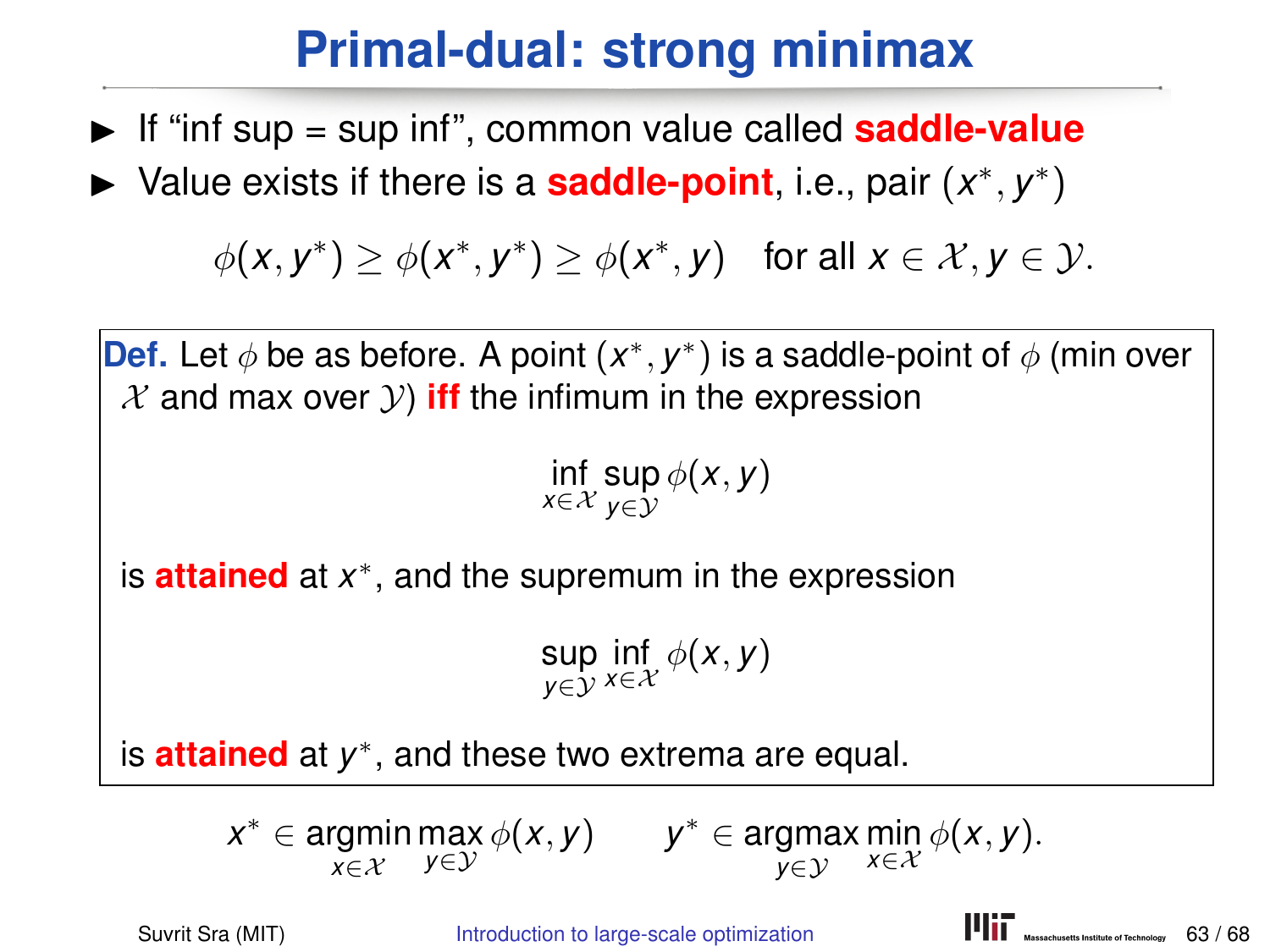# **Sufficient conditions for saddle-point**

- **Function**  $\phi$  is continuous, and
- It is convex-concave  $(\phi(\cdot, y))$  convex for every  $y \in \mathcal{Y}$ , and  $\phi(x, \cdot)$  concave for every  $x \in \mathcal{X}$ , and
- $\triangleright$  Both X and Y are convex; one of them is compact.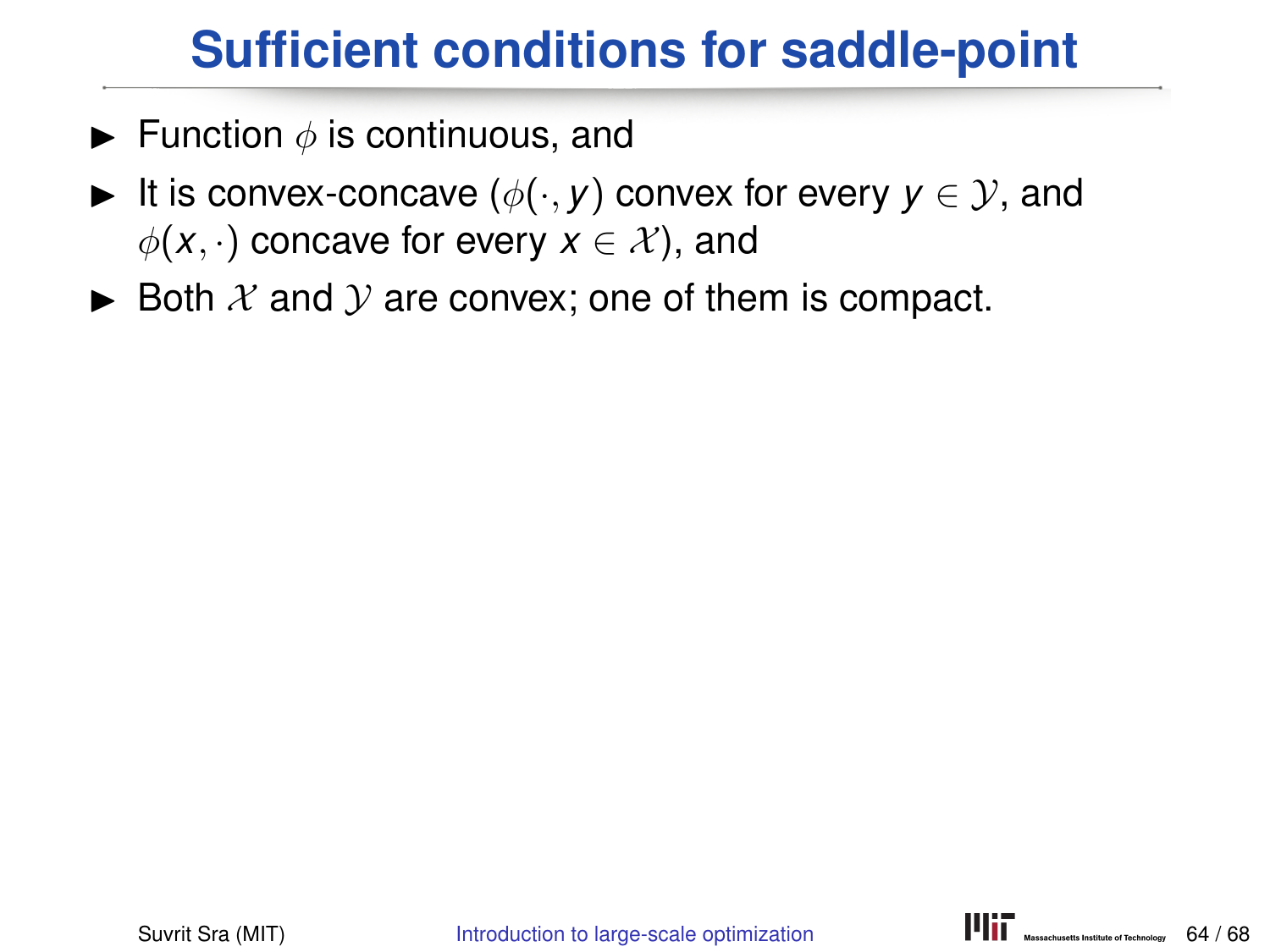$$
p^* := \min_{x} \quad \|Ax - b\|_2 + \lambda \|x\|_1.
$$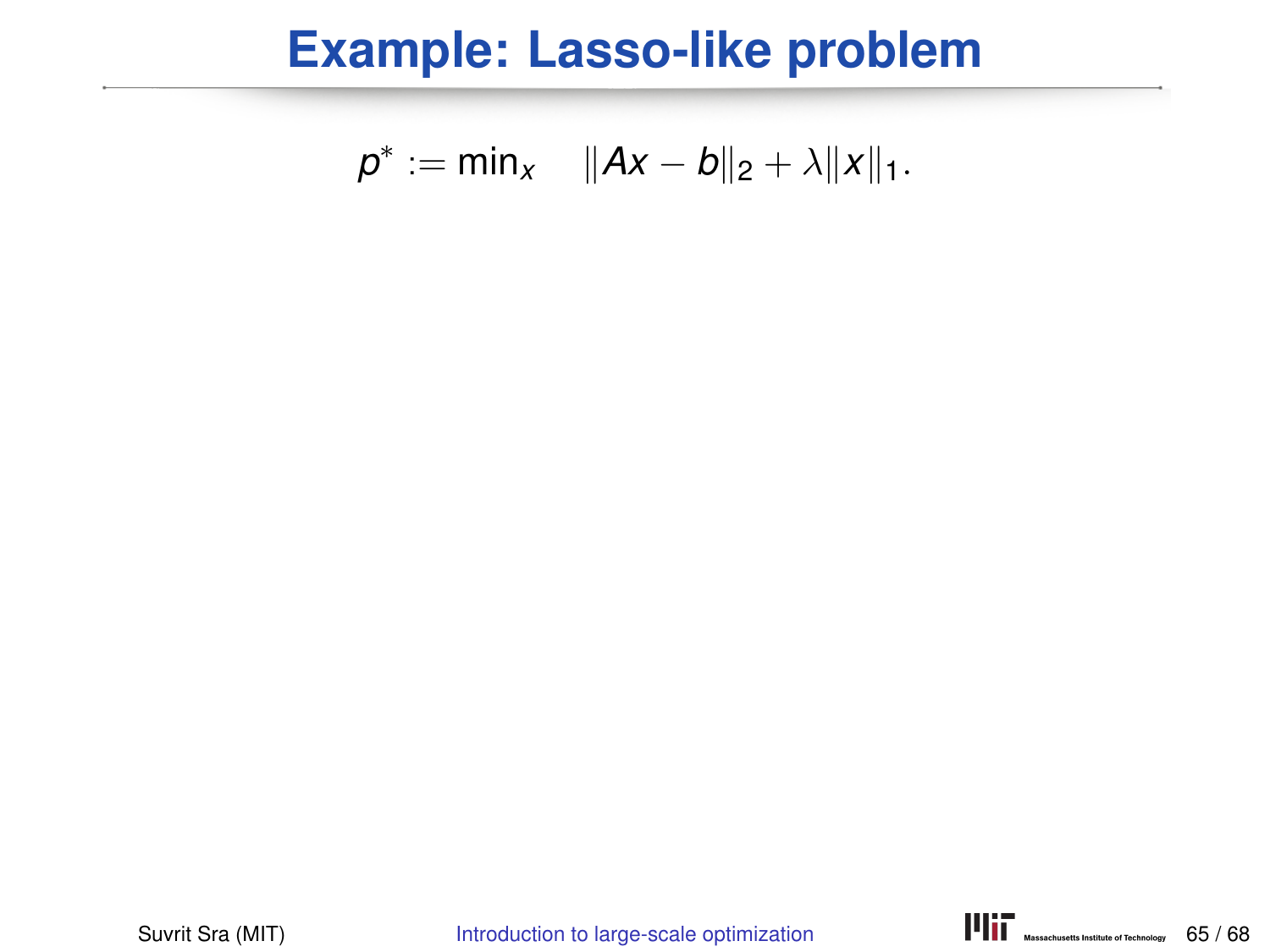$$
p^* := \min_{x} \quad ||Ax - b||_2 + \lambda ||x||_1.
$$

$$
||x||_1 = \max \{ x^T v \mid ||v||_{\infty} \le 1 \}
$$

$$
||x||_2 = \max \{ x^T u \mid ||u||_2 \le 1 \}.
$$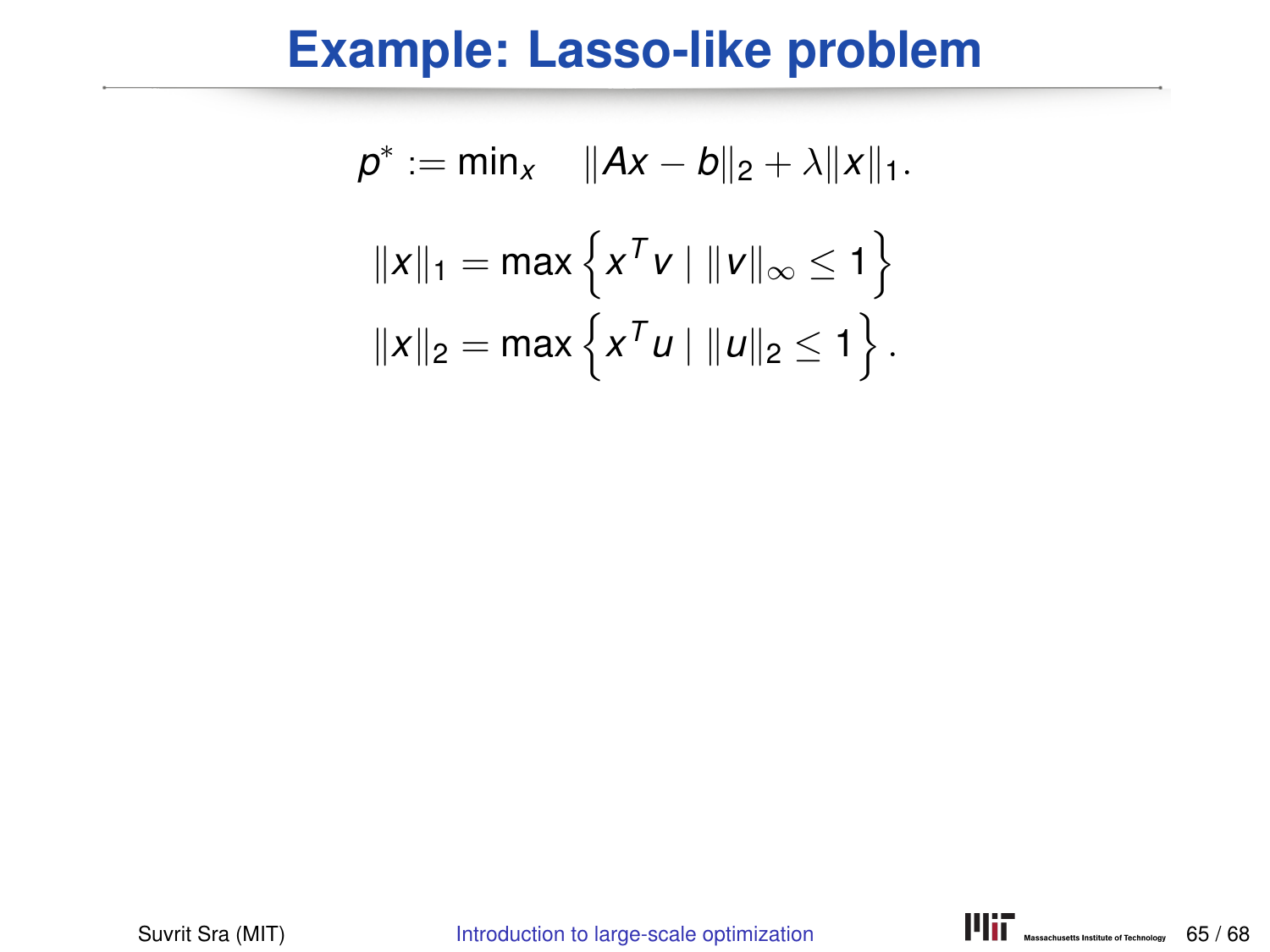$$
p^* := \min_{x} \quad ||Ax - b||_2 + \lambda ||x||_1.
$$

$$
||x||_1 = \max \{ x^T v \mid ||v||_{\infty} \le 1 \}
$$

$$
||x||_2 = \max \{ x^T u \mid ||u||_2 \le 1 \}.
$$

$$
p^* = \min_{x} \max_{u,v} \left\{ u^T(b - Ax) + v^T x \mid ||u||_2 \le 1, ||v||_{\infty} \le \lambda \right\}
$$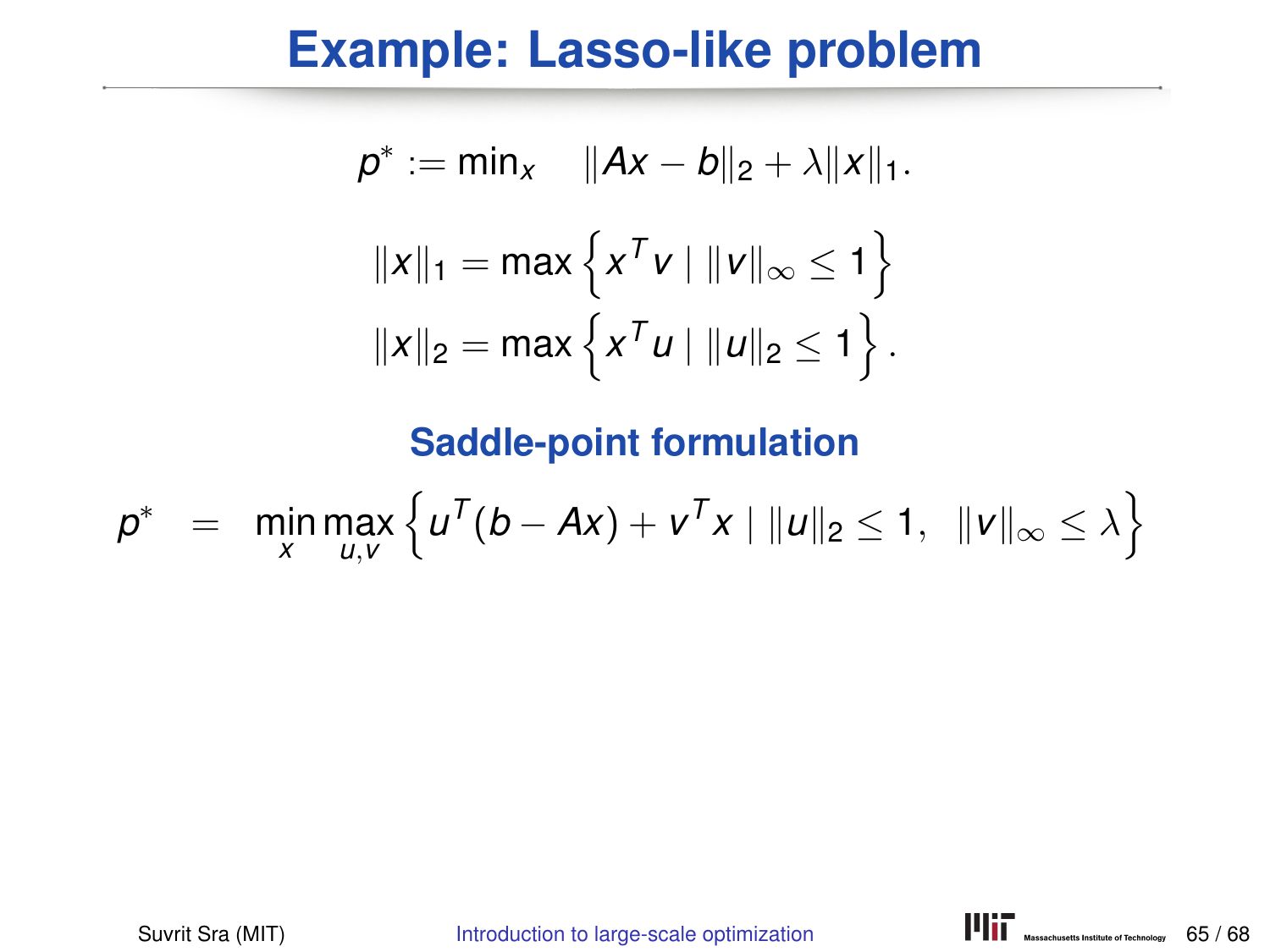$$
p^* := \min_{x} \quad ||Ax - b||_2 + \lambda ||x||_1.
$$

$$
||x||_1 = \max \{ x^T v \mid ||v||_{\infty} \le 1 \}
$$

$$
||x||_2 = \max \{ x^T u \mid ||u||_2 \le 1 \}.
$$

$$
p^* = \min_{x} \max_{u,v} \left\{ u^T(b - Ax) + v^T x \mid ||u||_2 \le 1, ||v||_{\infty} \le \lambda \right\}
$$
  
= 
$$
\max_{u,v} \min_{x} \left\{ u^T(b - Ax) + x^T v \mid ||u||_2 \le 1, ||v||_{\infty} \le \lambda \right\}
$$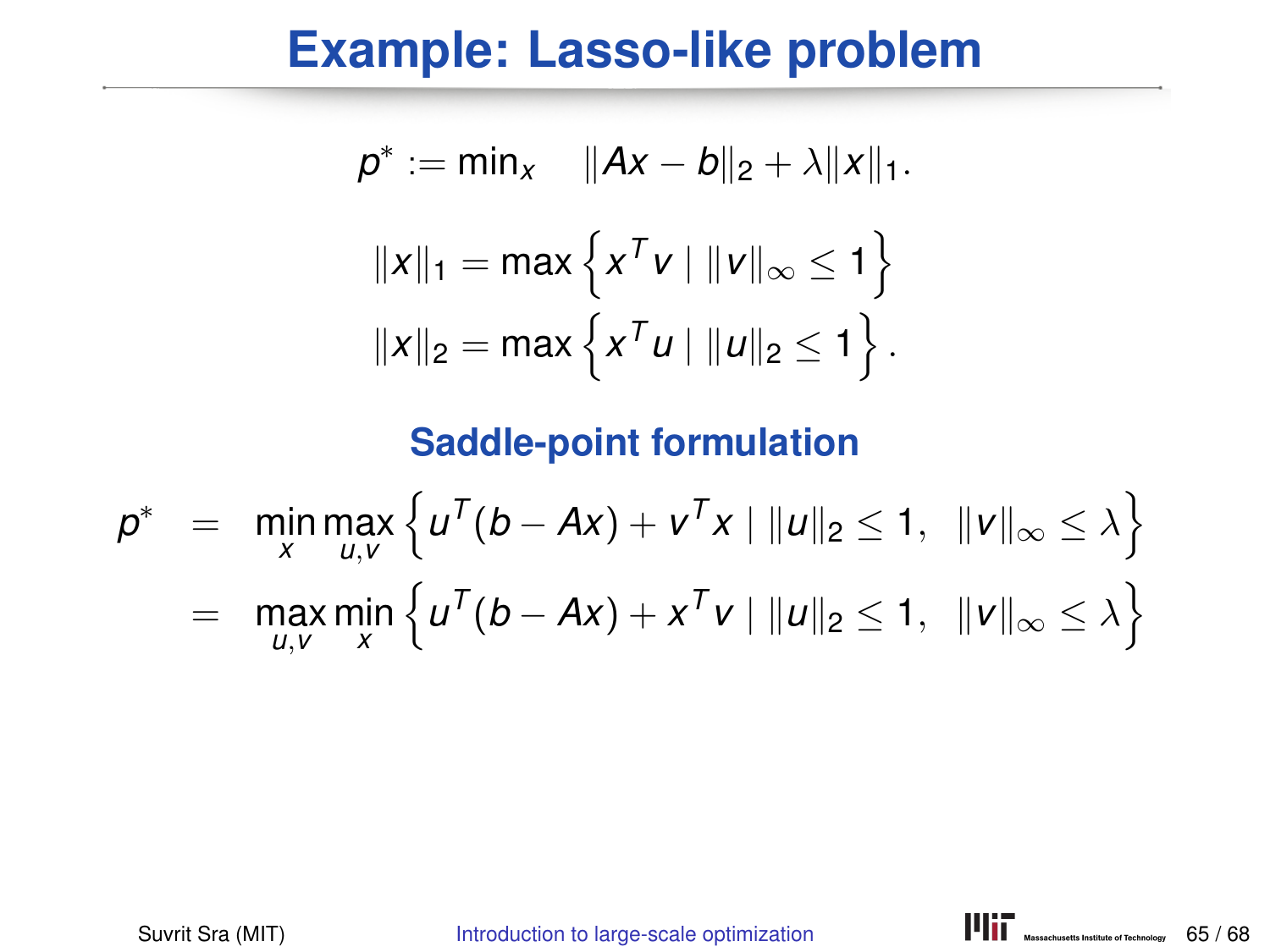$$
p^* := \min_{x} \quad ||Ax - b||_2 + \lambda ||x||_1.
$$

$$
||x||_1 = \max \{ x^T v \mid ||v||_{\infty} \le 1 \}
$$

$$
||x||_2 = \max \{ x^T u \mid ||u||_2 \le 1 \}.
$$

$$
p^* = \min_{x} \max_{u,v} \left\{ u^T(b - Ax) + v^T x \mid ||u||_2 \le 1, ||v||_{\infty} \le \lambda \right\}
$$
  
= 
$$
\max_{u,v} \min_{x} \left\{ u^T(b - Ax) + x^T v \mid ||u||_2 \le 1, ||v||_{\infty} \le \lambda \right\}
$$

$$
= \max_{u,v} u^T b \qquad A^T u = v, \ \|u\|_2 \leq 1, \ \|v\|_{\infty} \leq \lambda
$$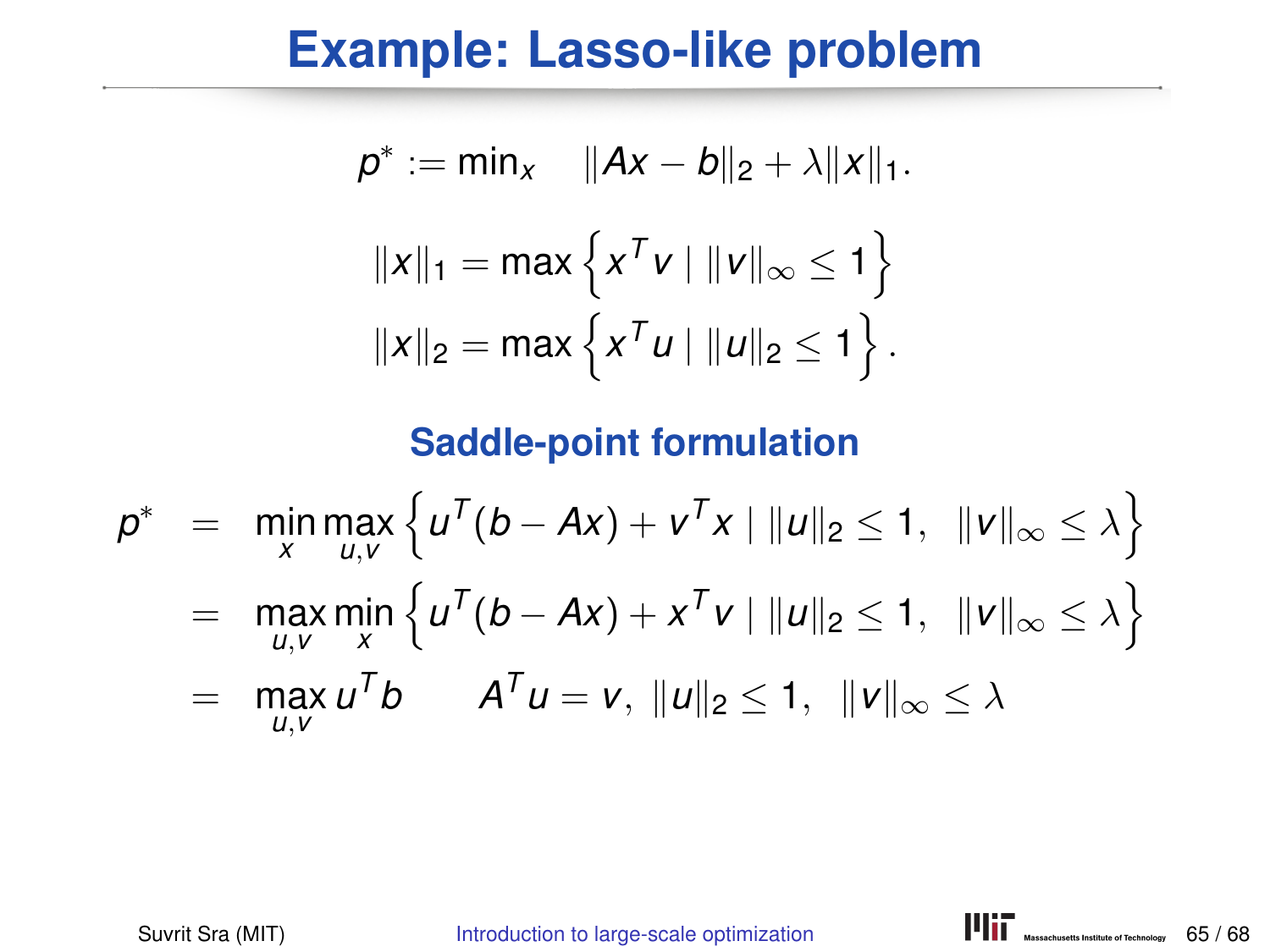$$
p^* := \min_X \quad ||Ax - b||_2 + \lambda ||x||_1.
$$

$$
||x||_1 = \max \{ x^T v \mid ||v||_{\infty} \le 1 \}
$$

$$
||x||_2 = \max \{ x^T u \mid ||u||_2 \le 1 \}.
$$

$$
p^* = \min_{x} \max_{u,v} \left\{ u^T(b - Ax) + v^T x \mid ||u||_2 \le 1, ||v||_{\infty} \le \lambda \right\}
$$
  
= 
$$
\max_{u,v} \min_{x} \left\{ u^T(b - Ax) + x^T v \mid ||u||_2 \le 1, ||v||_{\infty} \le \lambda \right\}
$$
  
= 
$$
\max_{u,v} u^T b \qquad A^T u = v, ||u||_2 \le 1, ||v||_{\infty} \le \lambda
$$
  
= 
$$
\max_{u} u^T b \qquad ||u||_2 \le 1, ||A^T v||_{\infty} \le \lambda.
$$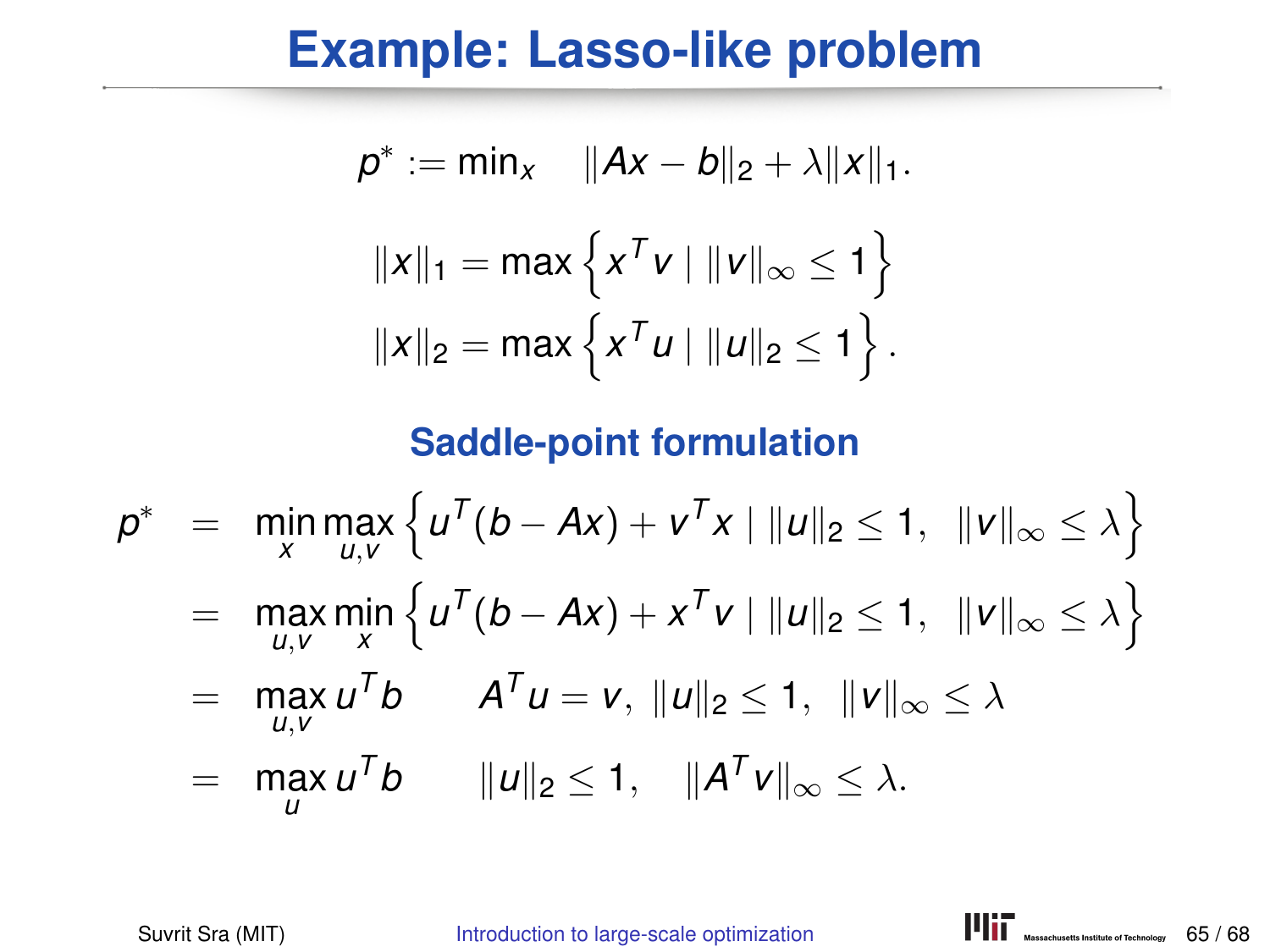min 
$$
f_0(x)
$$
  $f_i(x) \le 0$ ,  $i = 1, ..., m$ .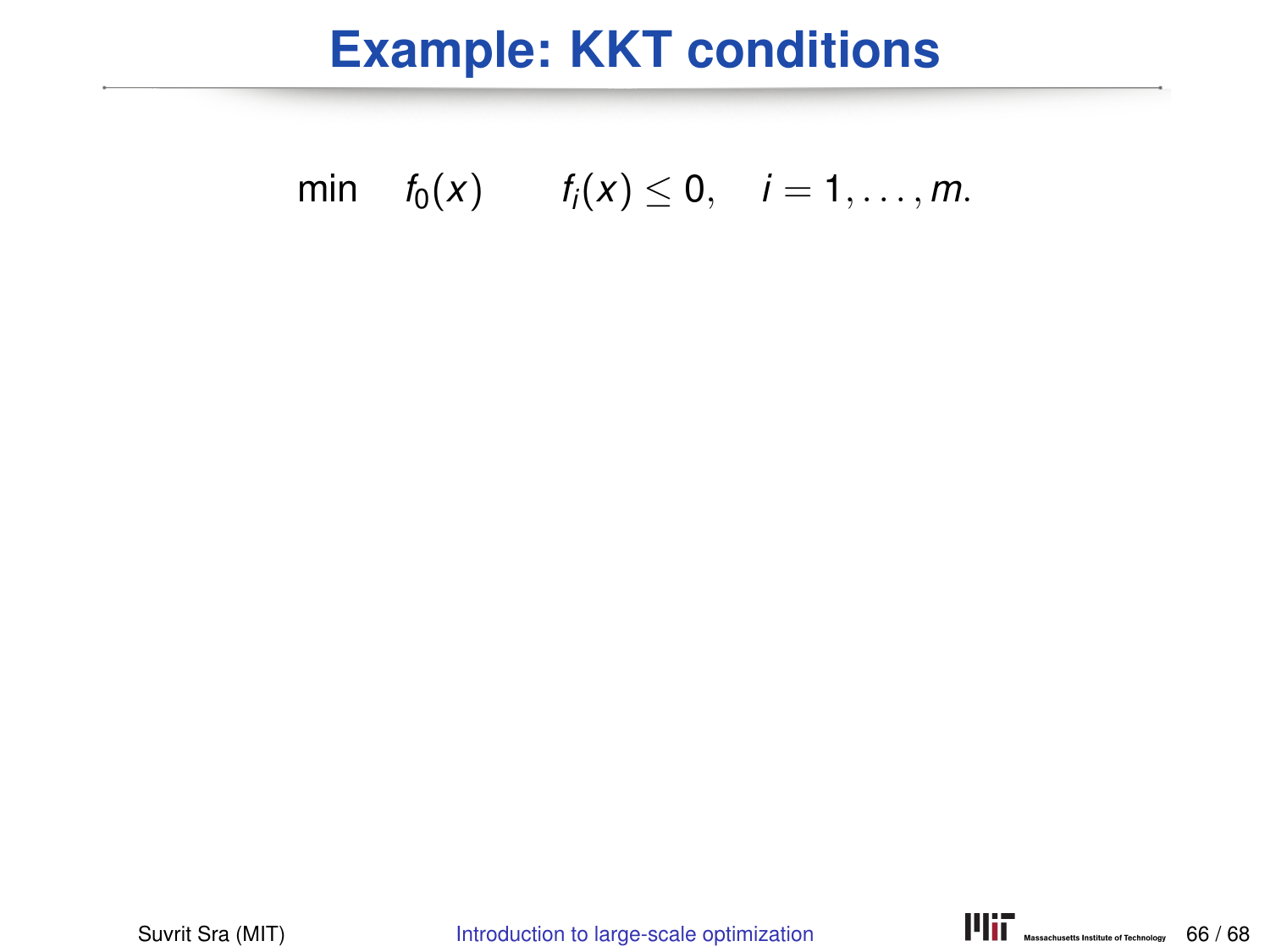min 
$$
f_0(x)
$$
  $f_i(x) \le 0$ ,  $i = 1, ..., m$ .

► Recall:  $\langle \nabla f_0(x^*), x - x^* \rangle \geq 0$  for all feasible  $x \in \mathcal{X}$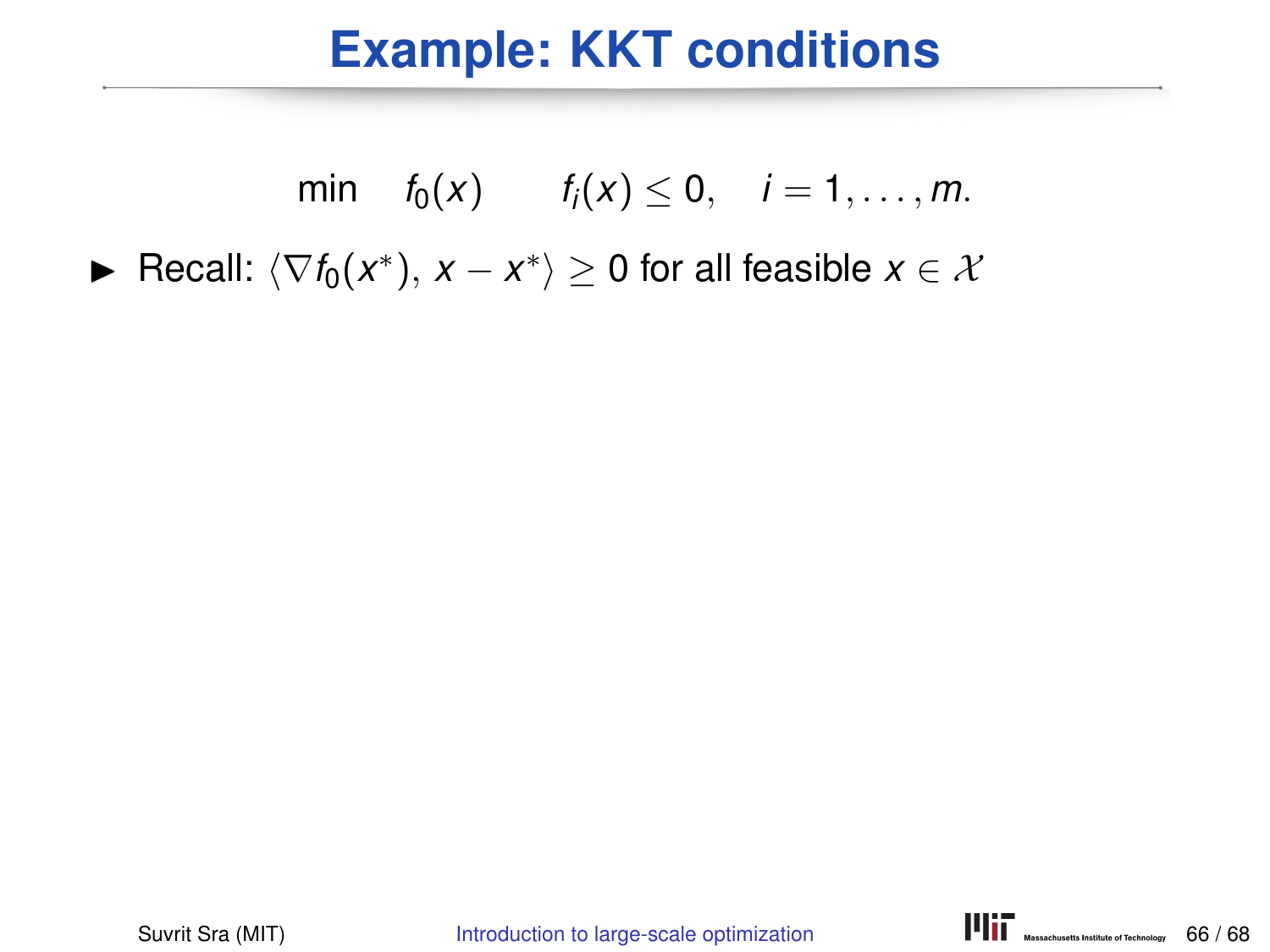min 
$$
f_0(x)
$$
  $f_i(x) \le 0$ ,  $i = 1, ..., m$ .

- ► Recall:  $\langle \nabla f_0(x^*), x x^* \rangle \geq 0$  for all feasible  $x \in \mathcal{X}$
- $\triangleright$  Can we simplify this using Lagrangian?
- $\blacktriangleright$   $g(\lambda) = \inf_{x} \mathcal{L}(x, \lambda) := f_0(x) + \sum_i \lambda_i f_i(x)$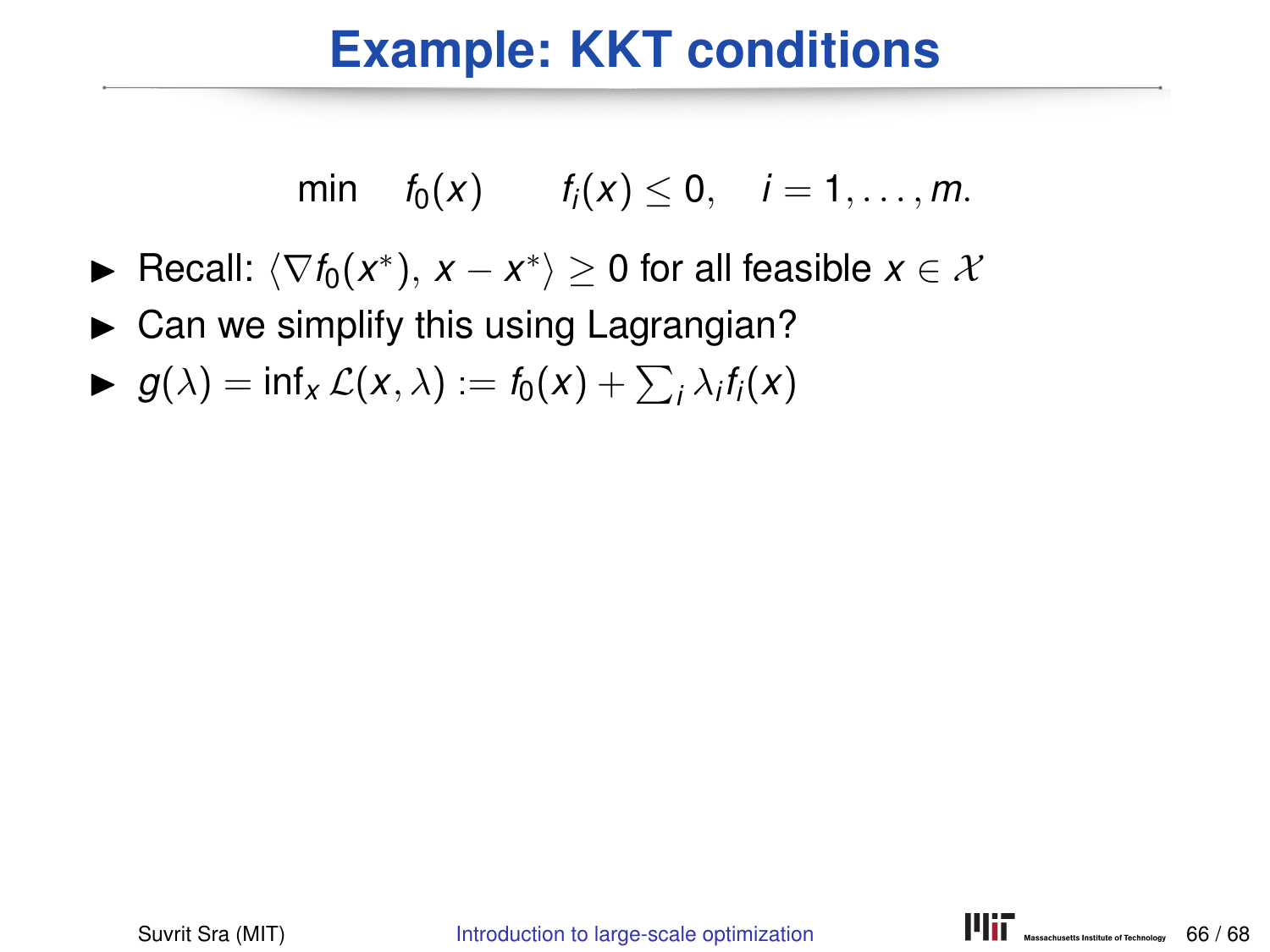min 
$$
f_0(x)
$$
  $f_i(x) \le 0$ ,  $i = 1, ..., m$ .

- ► Recall:  $\langle \nabla f_0(x^*), x x^* \rangle \geq 0$  for all feasible  $x \in \mathcal{X}$
- $\triangleright$  Can we simplify this using Lagrangian?
- $\blacktriangleright$   $g(\lambda) = \inf_{x} \mathcal{L}(x, \lambda) := f_0(x) + \sum_i \lambda_i f_i(x)$

Assume strong duality; and both *p* ∗ and *d* ∗ attained!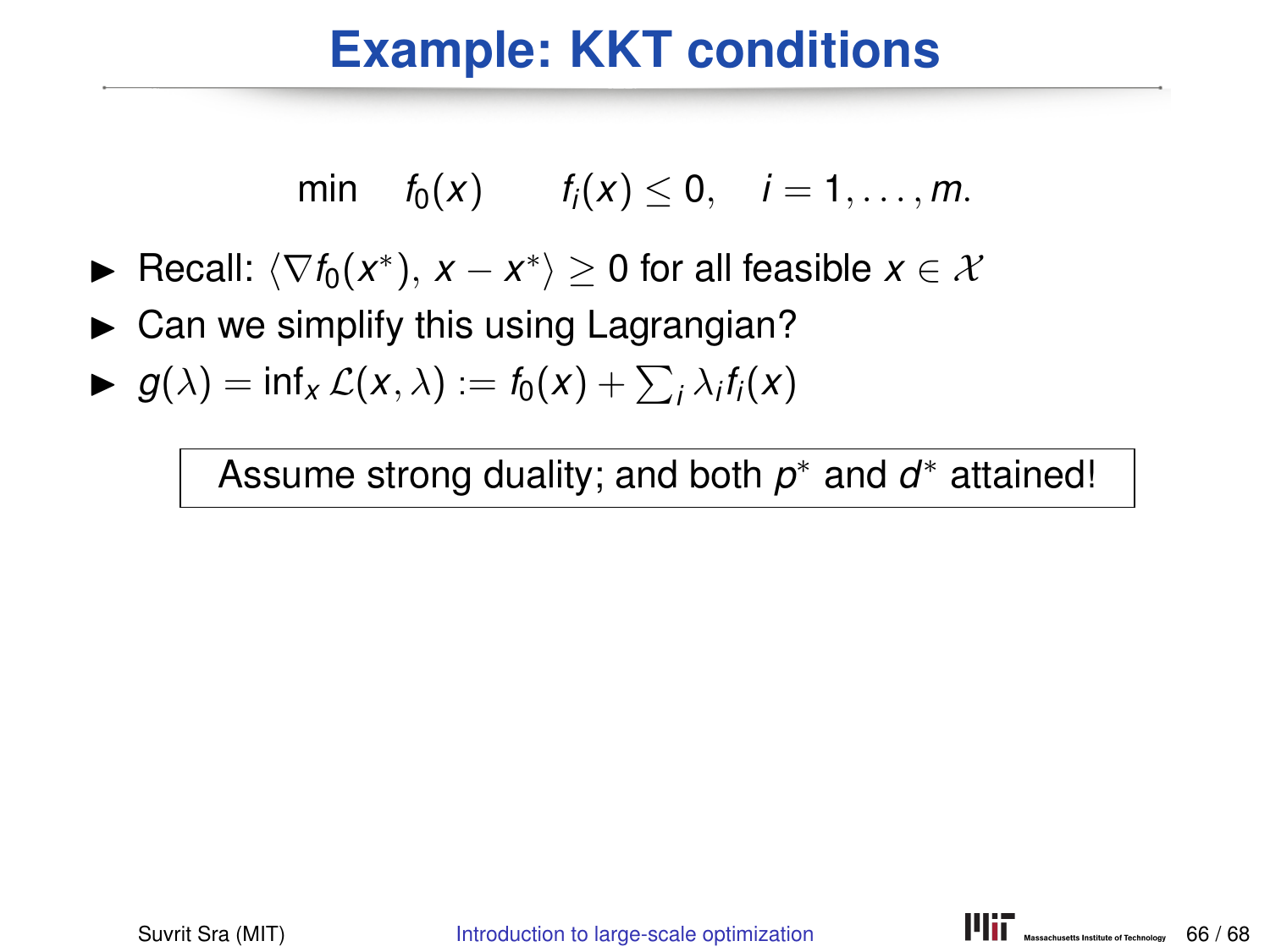min 
$$
f_0(x)
$$
  $f_i(x) \le 0$ ,  $i = 1, ..., m$ .

- ► Recall:  $\langle \nabla f_0(x^*), x x^* \rangle \geq 0$  for all feasible  $x \in \mathcal{X}$
- $\triangleright$  Can we simplify this using Lagrangian?
- $\blacktriangleright$   $g(\lambda) = \inf_{x} \mathcal{L}(x, \lambda) := f_0(x) + \sum_i \lambda_i f_i(x)$

Assume strong duality; and both *p* ∗ and *d* ∗ attained!

Thus, there exists a pair (*x* ∗ , λ∗ ) such that

 $p^* = f_0(x^*)$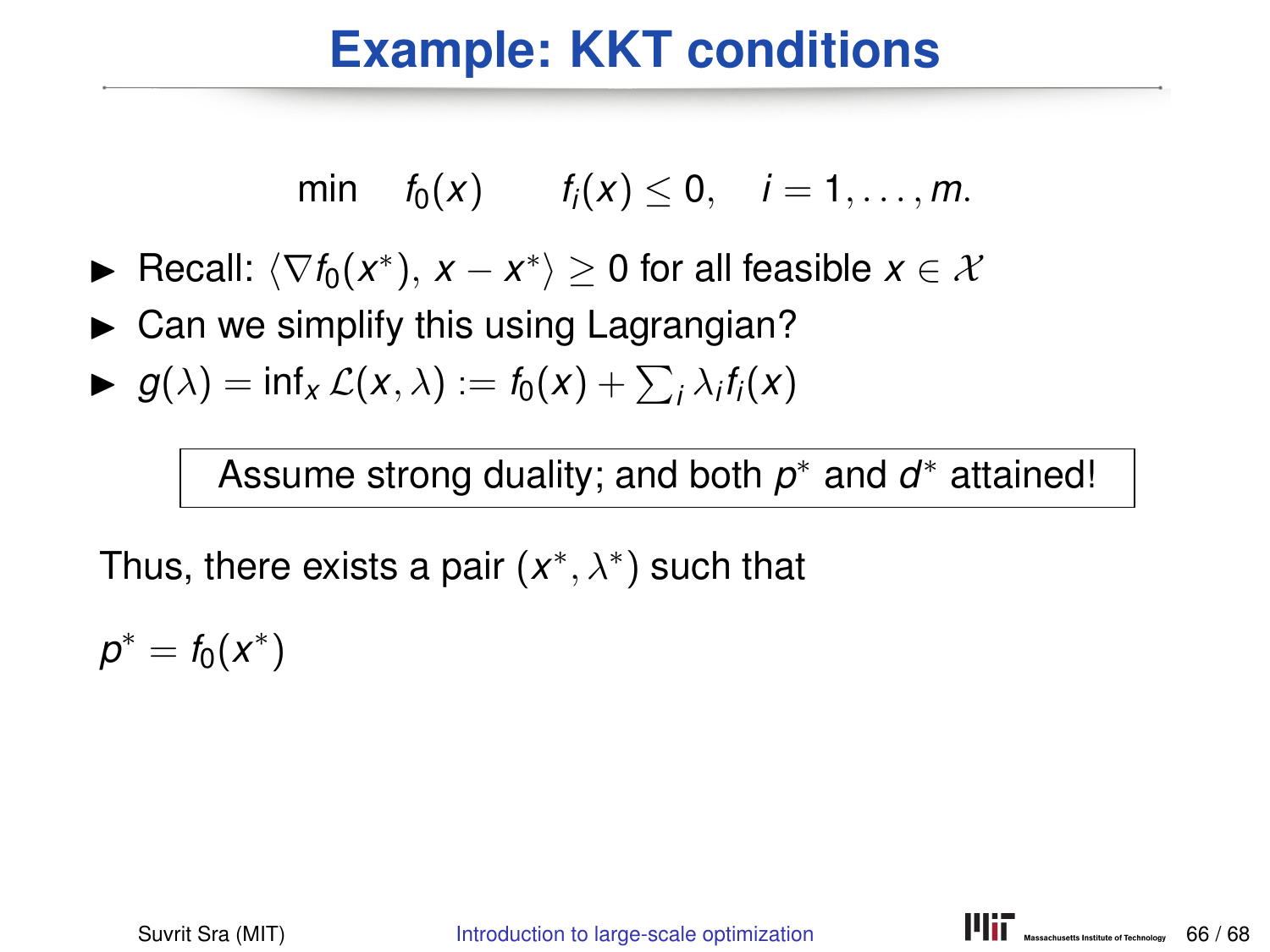min 
$$
f_0(x)
$$
  $f_i(x) \le 0$ ,  $i = 1, ..., m$ .

- ► Recall:  $\langle \nabla f_0(x^*), x x^* \rangle \geq 0$  for all feasible  $x \in \mathcal{X}$
- $\triangleright$  Can we simplify this using Lagrangian?
- $\blacktriangleright$   $g(\lambda) = \inf_{x} \mathcal{L}(x, \lambda) := f_0(x) + \sum_i \lambda_i f_i(x)$

Assume strong duality; and both *p* ∗ and *d* ∗ attained!

$$
\rho^* = f_0(x^*) = d^* = g(\lambda^*)
$$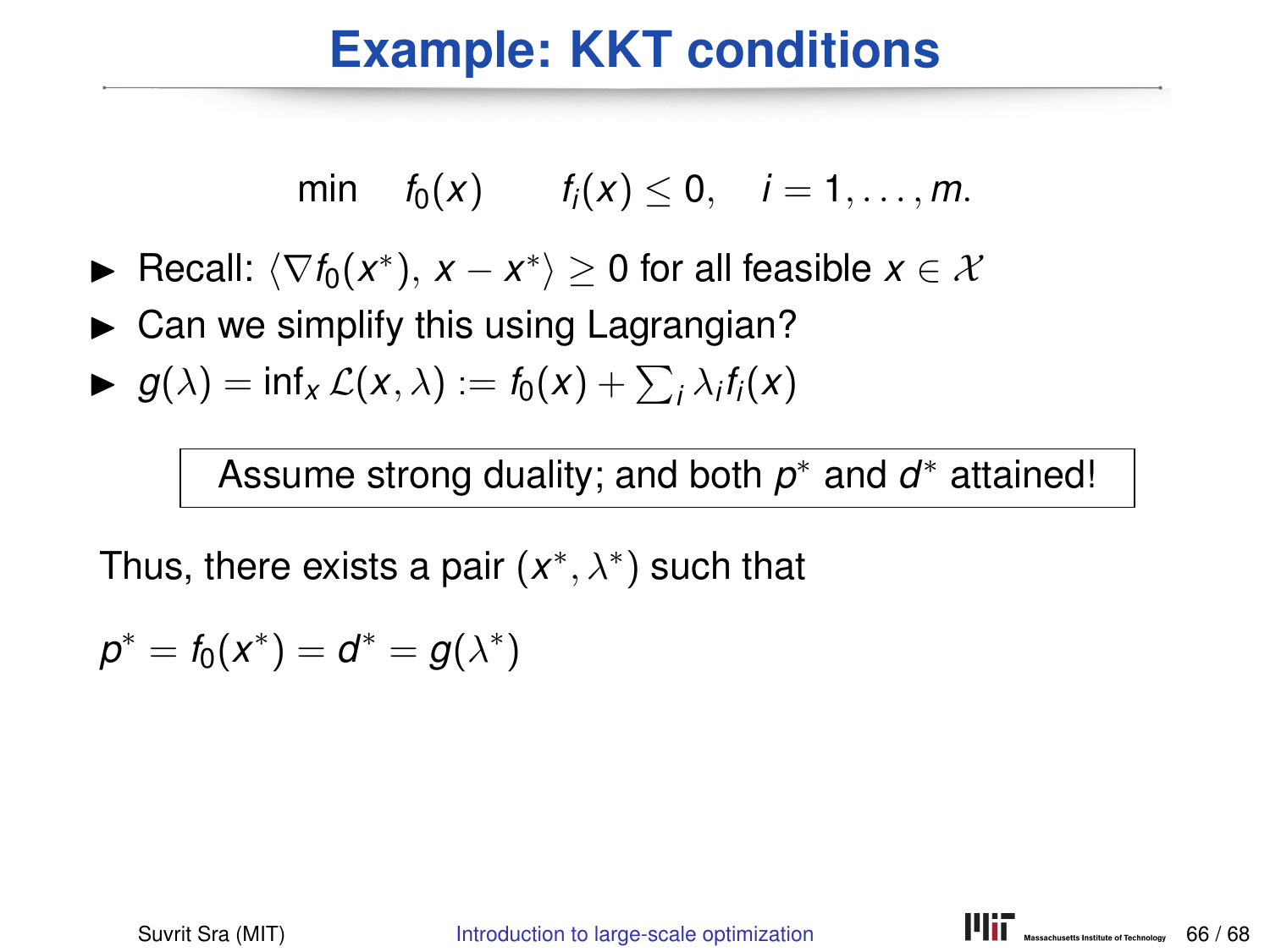min 
$$
f_0(x)
$$
  $f_i(x) \le 0$ ,  $i = 1, ..., m$ .

- ► Recall:  $\langle \nabla f_0(x^*), x x^* \rangle \geq 0$  for all feasible  $x \in \mathcal{X}$
- $\triangleright$  Can we simplify this using Lagrangian?
- $\blacktriangleright$   $g(\lambda) = \inf_{x} \mathcal{L}(x, \lambda) := f_0(x) + \sum_i \lambda_i f_i(x)$

Assume strong duality; and both *p* ∗ and *d* ∗ attained!

$$
p^* = f_0(x^*) = d^* = g(\lambda^*) = \min_{x} \mathcal{L}(x, \lambda^*)
$$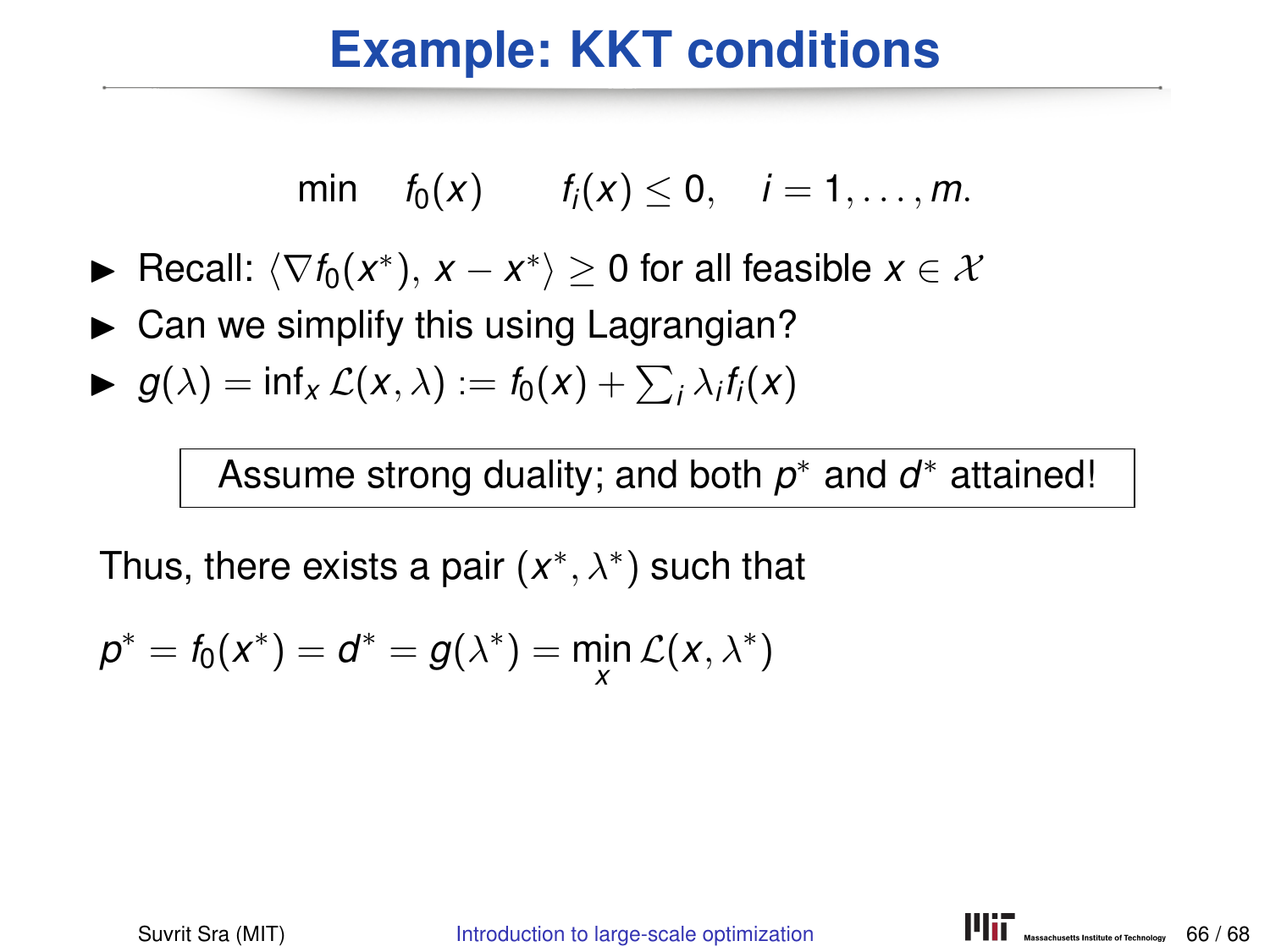min 
$$
f_0(x)
$$
  $f_i(x) \le 0$ ,  $i = 1, ..., m$ .

- ► Recall:  $\langle \nabla f_0(x^*), x x^* \rangle \geq 0$  for all feasible  $x \in \mathcal{X}$
- $\triangleright$  Can we simplify this using Lagrangian?
- $\blacktriangleright$   $g(\lambda) = \inf_{x} \mathcal{L}(x, \lambda) := f_0(x) + \sum_i \lambda_i f_i(x)$

Assume strong duality; and both *p* ∗ and *d* ∗ attained!

$$
p^* = f_0(x^*) = d^* = g(\lambda^*) = \min_{x} \mathcal{L}(x, \lambda^*) \leq \mathcal{L}(x^*, \lambda^*)
$$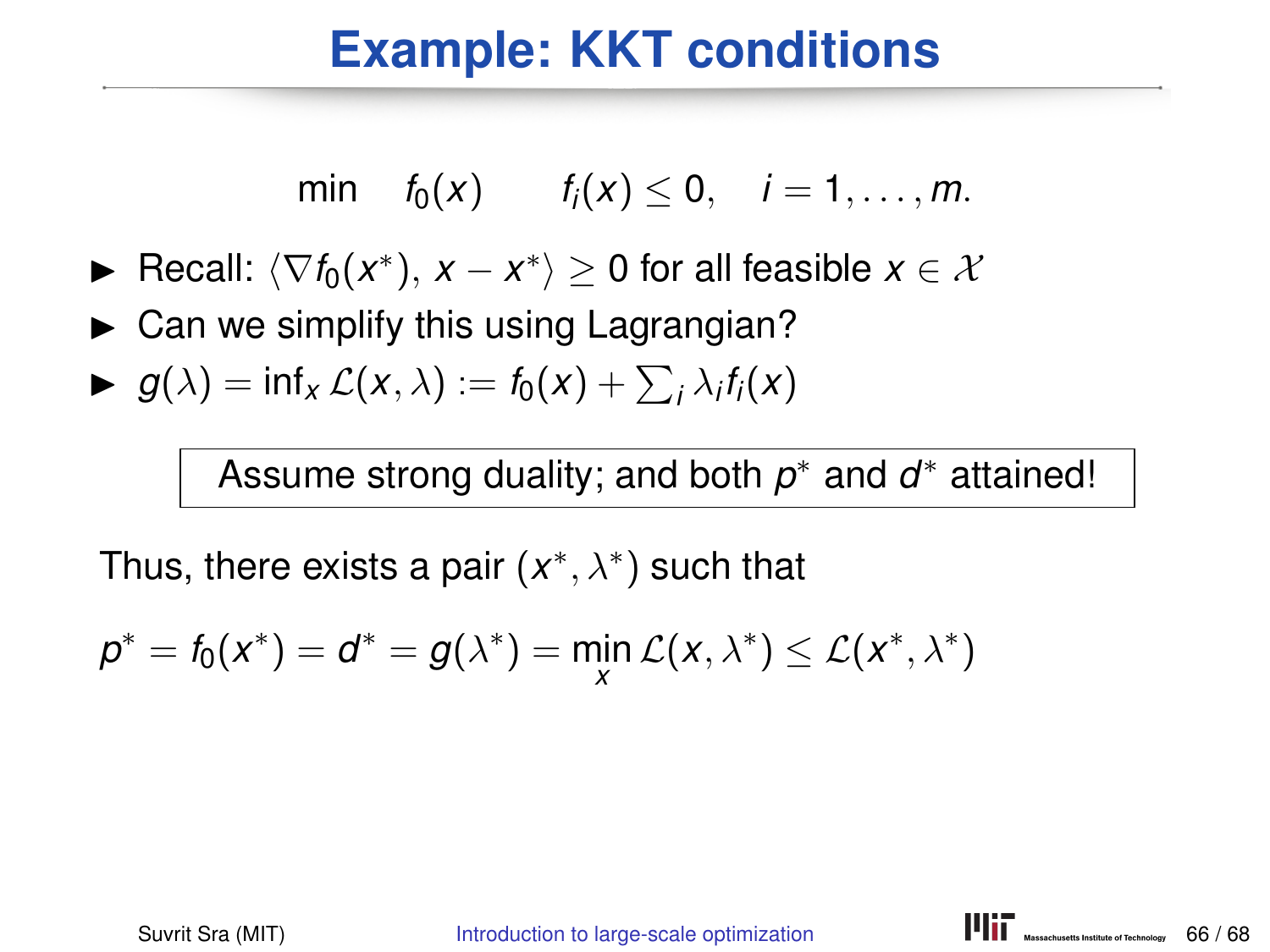min 
$$
f_0(x)
$$
  $f_i(x) \le 0$ ,  $i = 1, ..., m$ .

- ► Recall:  $\langle \nabla f_0(x^*), x x^* \rangle \geq 0$  for all feasible  $x \in \mathcal{X}$
- $\triangleright$  Can we simplify this using Lagrangian?
- $\blacktriangleright$   $g(\lambda) = \inf_{x} \mathcal{L}(x, \lambda) := f_0(x) + \sum_i \lambda_i f_i(x)$

Assume strong duality; and both *p* ∗ and *d* ∗ attained!

$$
p^* = f_0(x^*) = d^* = g(\lambda^*) = \min_{x} \mathcal{L}(x, \lambda^*) \leq \mathcal{L}(x^*, \lambda^*) \leq f_0(x^*) = p^*
$$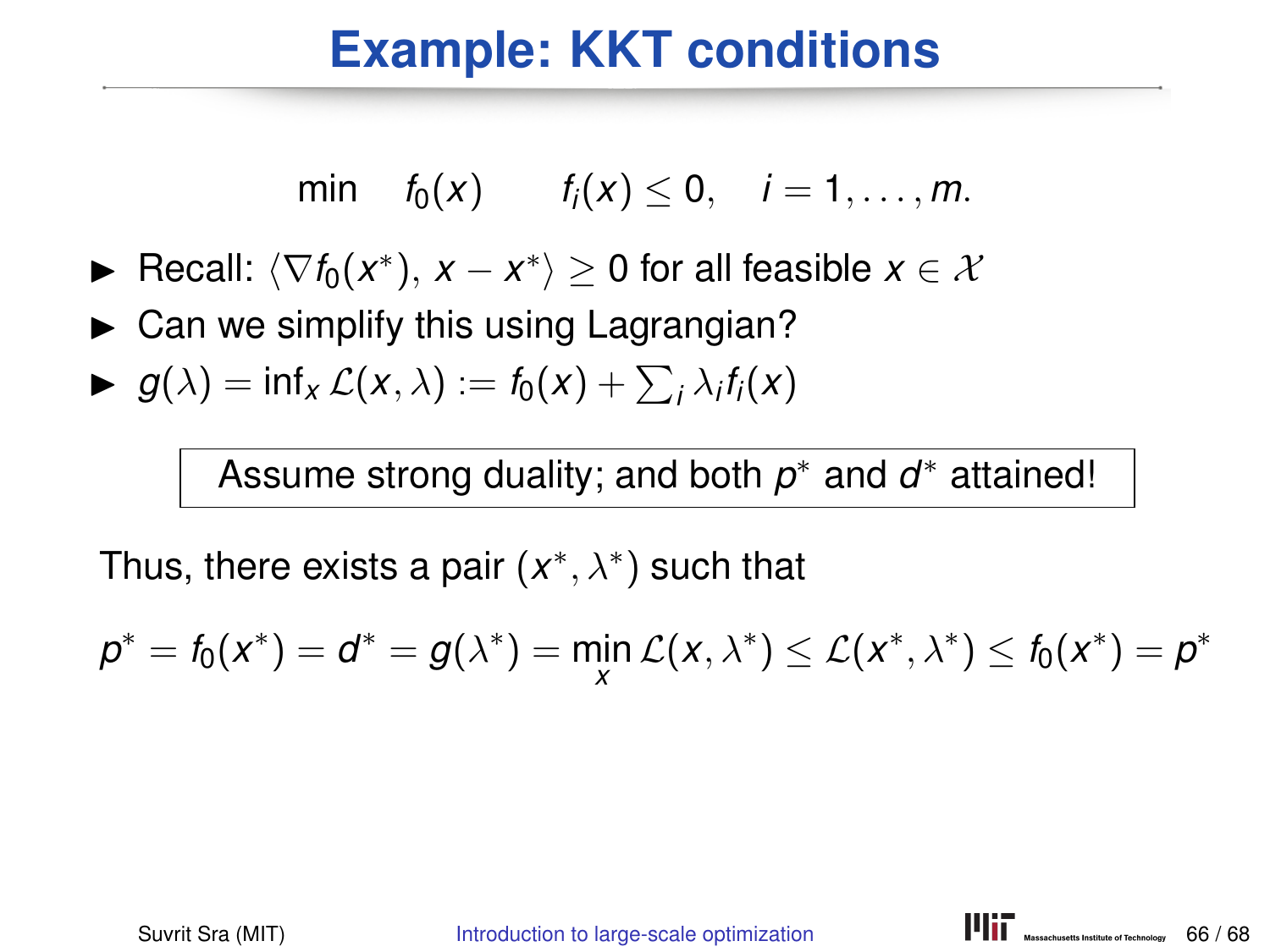min 
$$
f_0(x)
$$
  $f_i(x) \le 0$ ,  $i = 1, ..., m$ .

- ► Recall:  $\langle \nabla f_0(x^*), x x^* \rangle \geq 0$  for all feasible  $x \in \mathcal{X}$
- $\triangleright$  Can we simplify this using Lagrangian?
- $\blacktriangleright$   $g(\lambda) = \inf_{x} \mathcal{L}(x, \lambda) := f_0(x) + \sum_i \lambda_i f_i(x)$

Assume strong duality; and both *p* ∗ and *d* ∗ attained!

Thus, there exists a pair (*x* ∗ , λ∗ ) such that

$$
p^* = f_0(x^*) = d^* = g(\lambda^*) = \min_{x} \mathcal{L}(x, \lambda^*) \leq \mathcal{L}(x^*, \lambda^*) \leq f_0(x^*) = p^*
$$

 $\blacktriangleright$  Thus, equalities hold in above chain.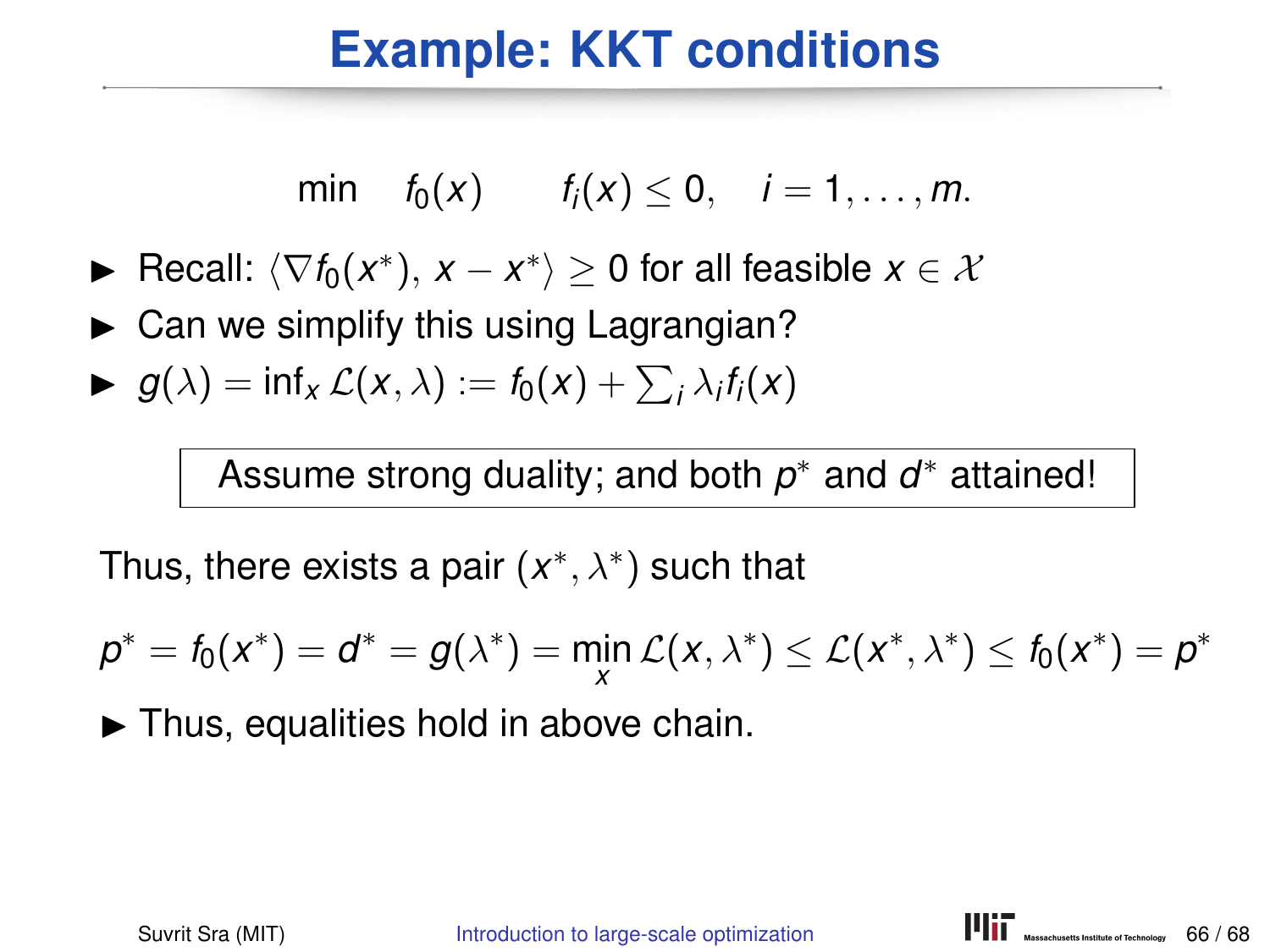min 
$$
f_0(x)
$$
  $f_i(x) \le 0$ ,  $i = 1, ..., m$ .

- ► Recall:  $\langle \nabla f_0(x^*), x x^* \rangle \geq 0$  for all feasible  $x \in \mathcal{X}$
- $\triangleright$  Can we simplify this using Lagrangian?
- $\blacktriangleright$   $g(\lambda) = \inf_{x} \mathcal{L}(x, \lambda) := f_0(x) + \sum_i \lambda_i f_i(x)$

Assume strong duality; and both *p* ∗ and *d* ∗ attained!

Thus, there exists a pair (*x* ∗ , λ∗ ) such that

$$
p^* = f_0(x^*) = d^* = g(\lambda^*) = \min_{x} \mathcal{L}(x, \lambda^*) \leq \mathcal{L}(x^*, \lambda^*) \leq f_0(x^*) = p^*
$$

 $\blacktriangleright$  Thus, equalities hold in above chain.

$$
x^* \in \operatorname{argmin}_x \mathcal{L}(x, \lambda^*).
$$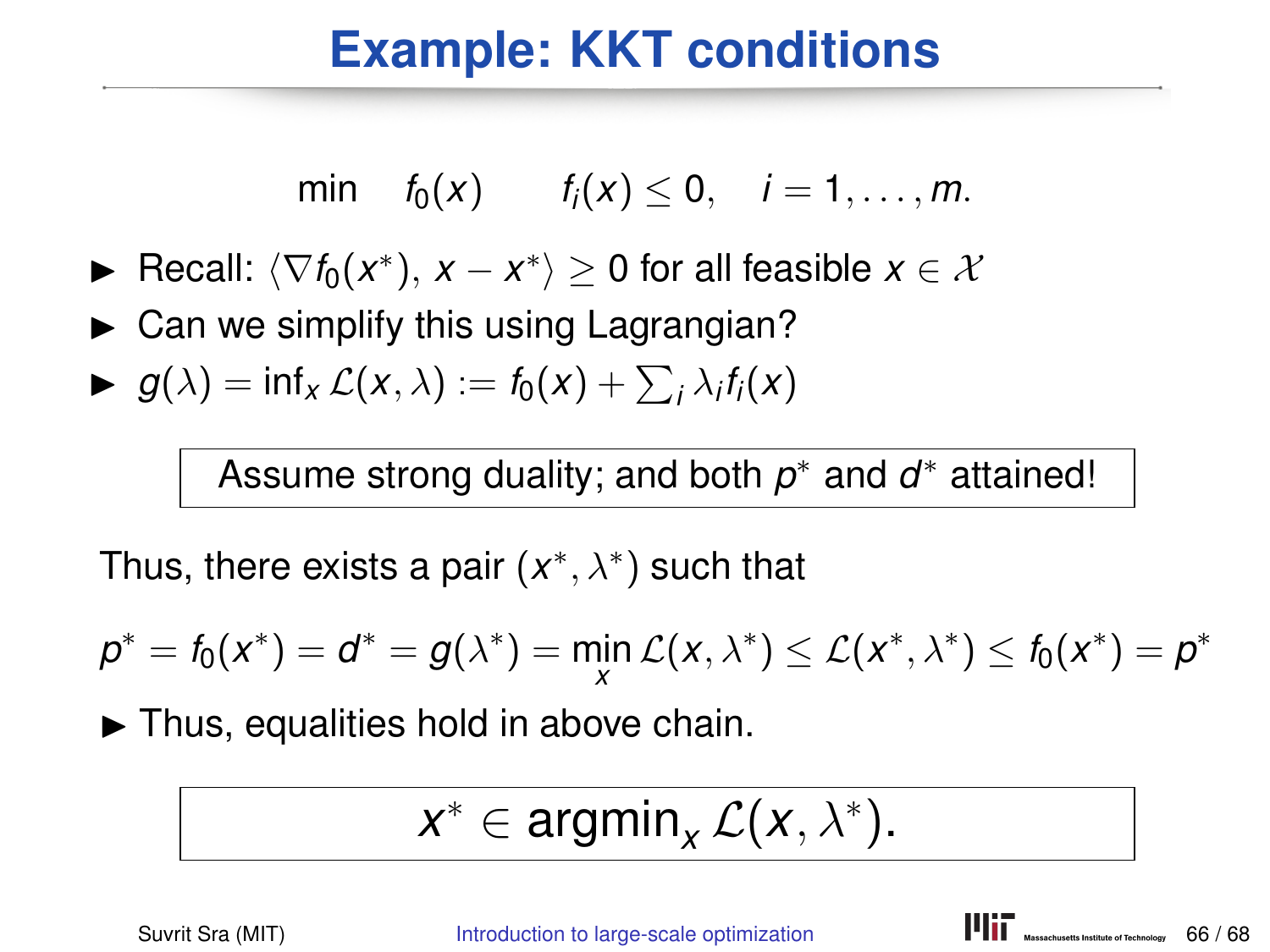# $x^* \in \operatorname{argmin}_x \mathcal{L}(x, \lambda^*)$ .

If  $f_0, f_1, \ldots, f_m$  are differentiable, this implies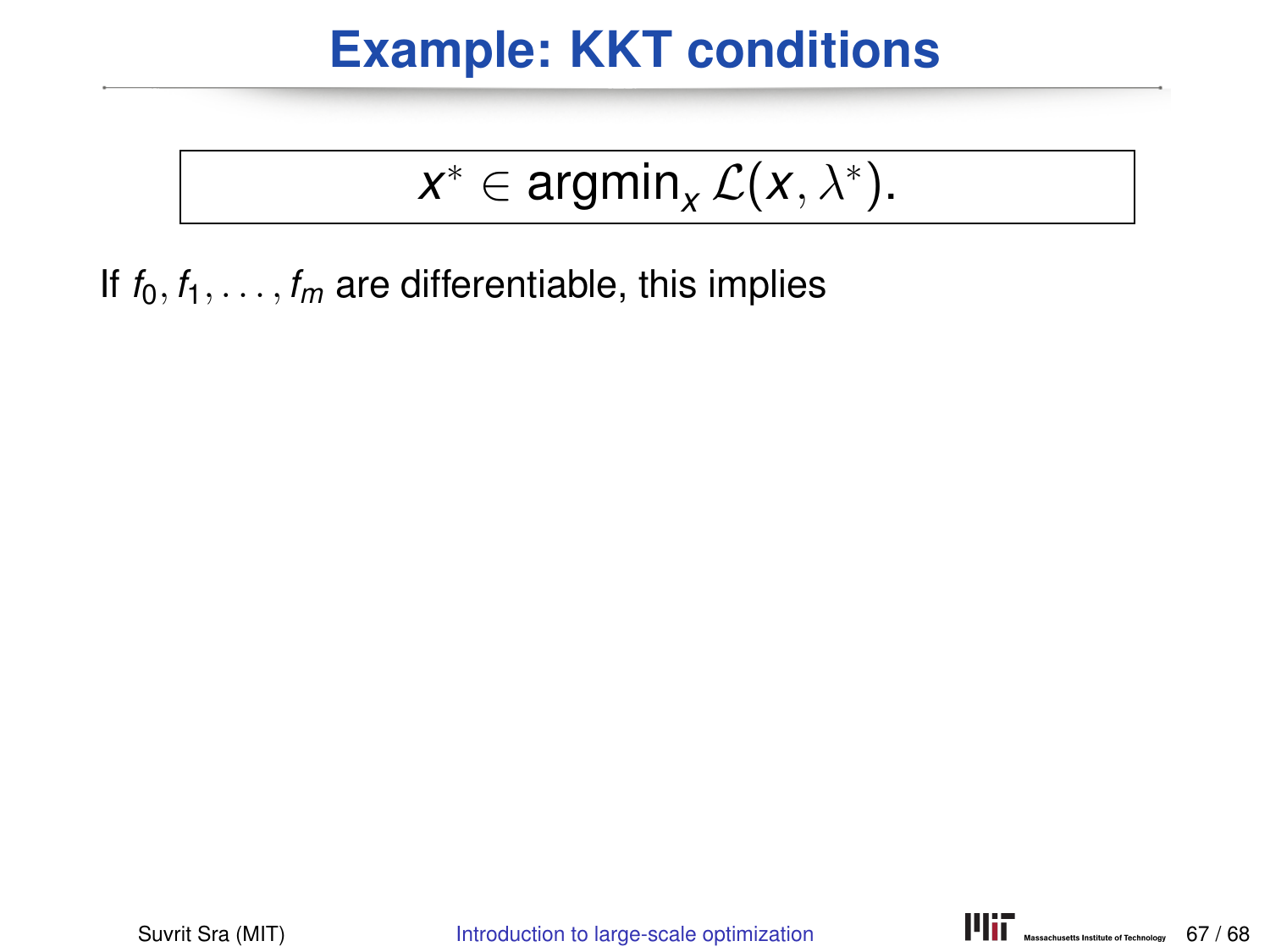$$
x^* \in \operatorname{argmin}_x \mathcal{L}(x, \lambda^*).
$$

If  $f_0, f_1, \ldots, f_m$  are differentiable, this implies

$$
\nabla_{\mathsf{x}} \mathcal{L}(\mathsf{x},\lambda^*)|_{\mathsf{x}=\mathsf{x}^*}=\nabla f_0(\mathsf{x}^*)+\sum_i \lambda_i^* \nabla f_i(\mathsf{x}^*)=0.
$$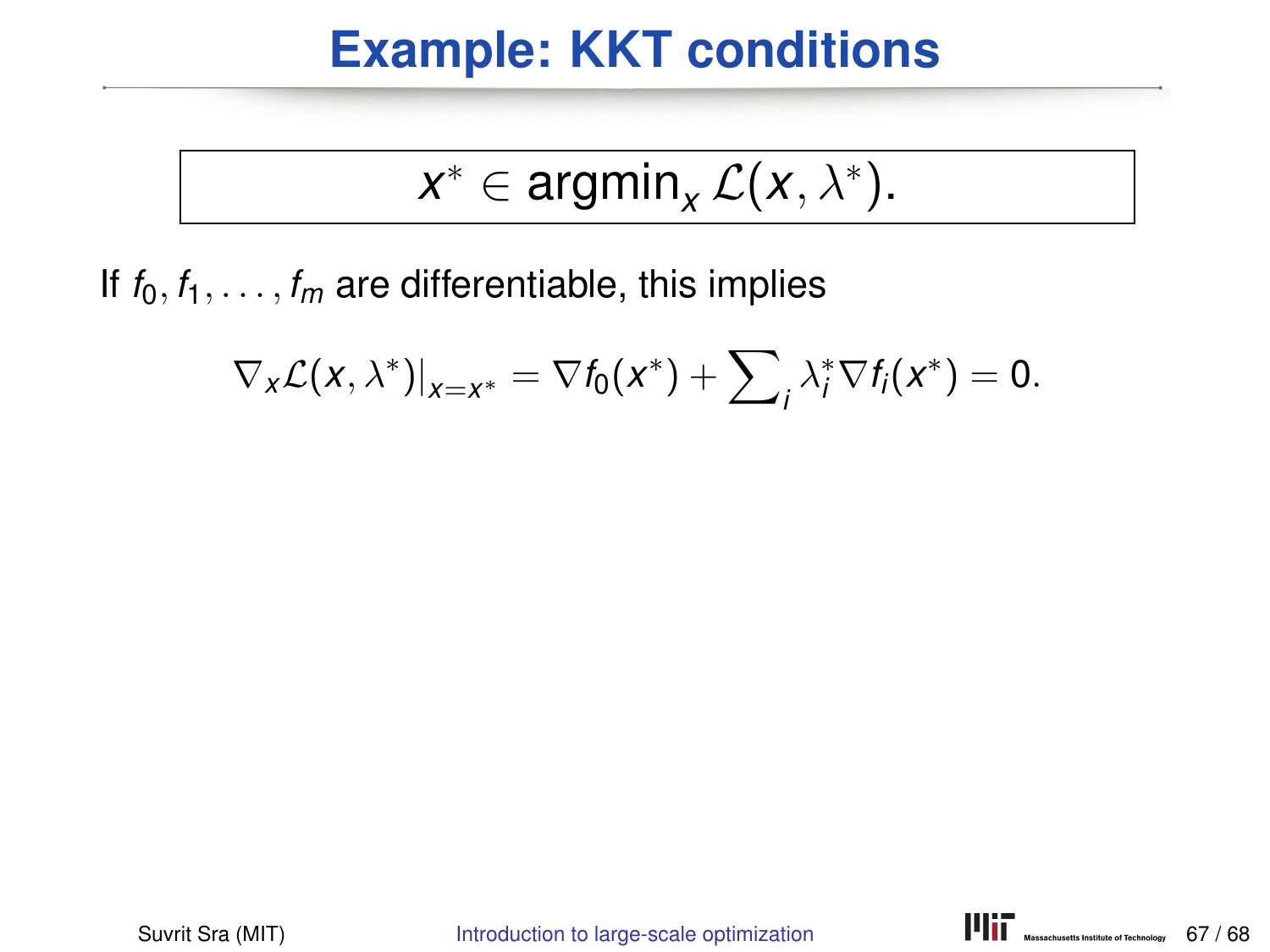$$
x^* \in \operatorname{argmin}_x \mathcal{L}(x, \lambda^*).
$$

If  $f_0, f_1, \ldots, f_m$  are differentiable, this implies

$$
\nabla_{\mathsf{x}} \mathcal{L}(\mathsf{x},\lambda^*)|_{\mathsf{x}=\mathsf{x}^*}=\nabla f_0(\mathsf{x}^*)+\sum_i \lambda_i^* \nabla f_i(\mathsf{x}^*)=0.
$$

Moreover, since  $\mathcal{L}(x^*, \lambda^*) = f_0(x^*)$ , we also have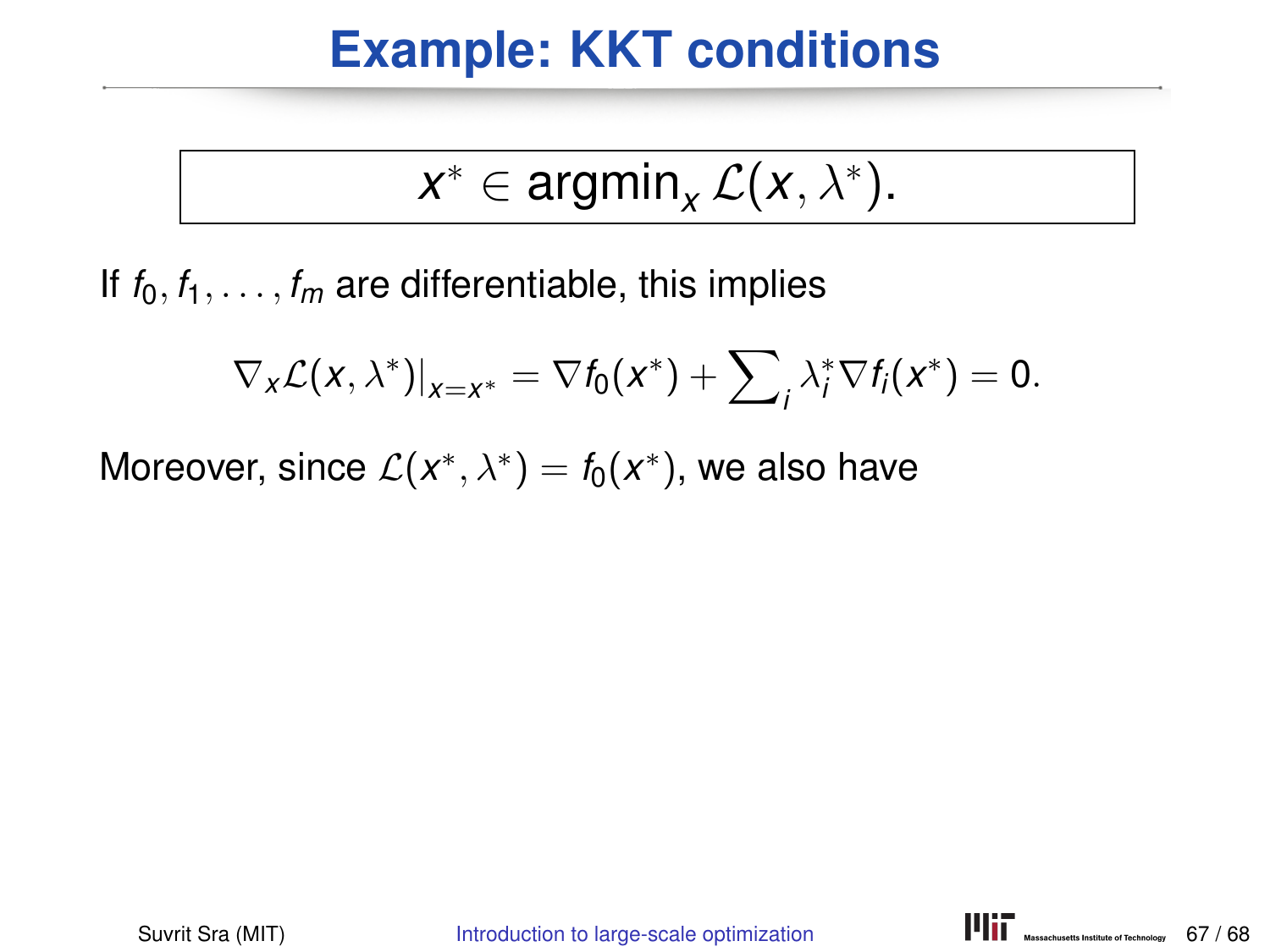$$
x^* \in \operatorname{argmin}_x \mathcal{L}(x, \lambda^*).
$$

If  $f_0, f_1, \ldots, f_m$  are differentiable, this implies

$$
\nabla_{\mathsf{x}} \mathcal{L}(\mathsf{x},\lambda^*)|_{\mathsf{x}=\mathsf{x}^*}=\nabla f_0(\mathsf{x}^*)+\sum_i \lambda_i^* \nabla f_i(\mathsf{x}^*)=0.
$$

Moreover, since  $\mathcal{L}(x^*, \lambda^*) = f_0(x^*)$ , we also have

$$
\sum\nolimits_i \lambda_i^* f_i(x^*) = 0.
$$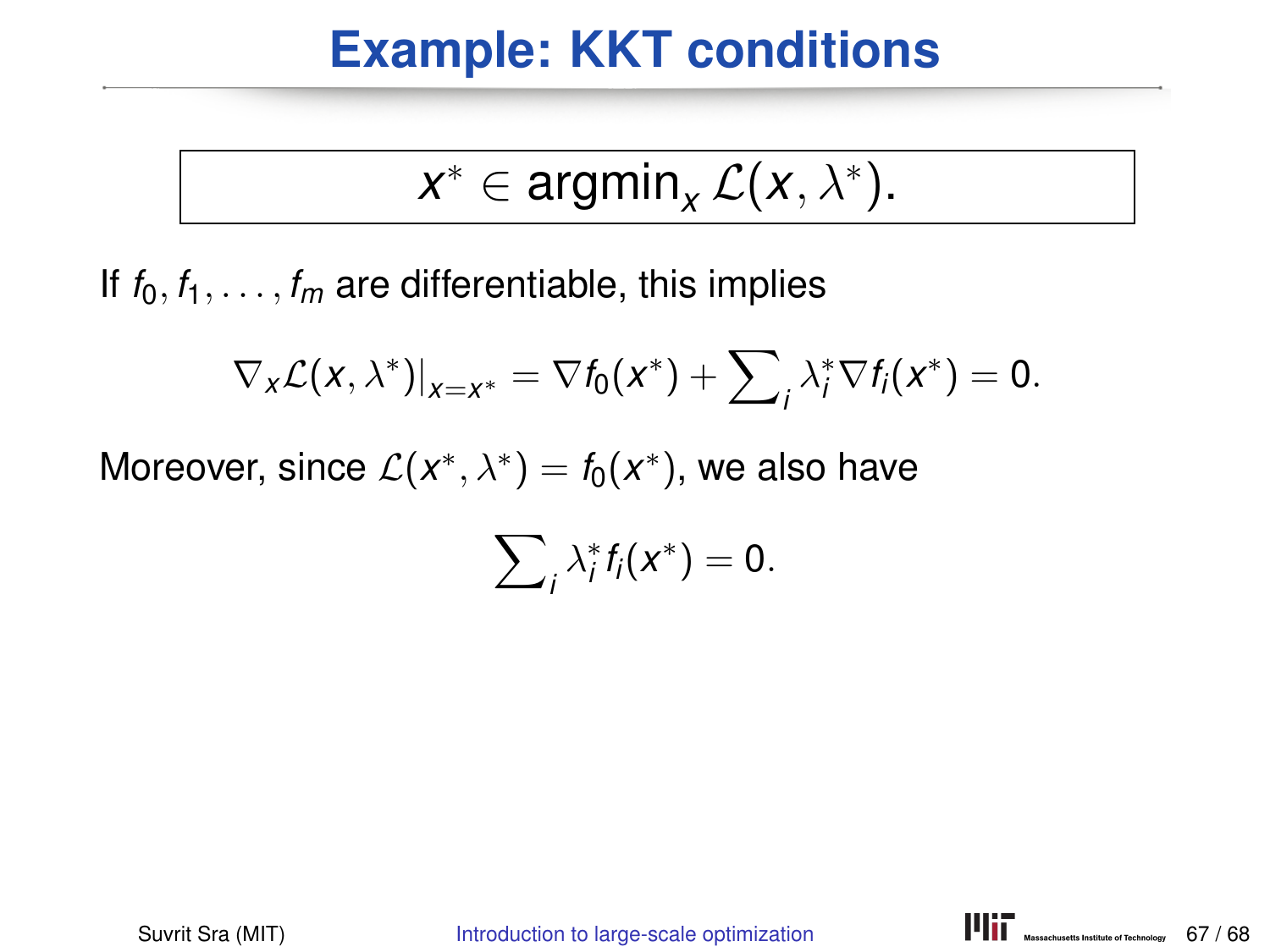$$
x^* \in \operatorname{argmin}_x \mathcal{L}(x, \lambda^*).
$$

If  $f_0, f_1, \ldots, f_m$  are differentiable, this implies

$$
\nabla_{\mathsf{x}} \mathcal{L}(\mathsf{x},\lambda^*)|_{\mathsf{x}=\mathsf{x}^*}=\nabla f_0(\mathsf{x}^*)+\sum_i \lambda_i^* \nabla f_i(\mathsf{x}^*)=0.
$$

Moreover, since  $\mathcal{L}(x^*, \lambda^*) = f_0(x^*)$ , we also have

$$
\sum\nolimits_i \lambda_i^* f_i(x^*) = 0.
$$

But  $\lambda_i^* \geq 0$  and  $f_i(x^*) \leq 0$ ,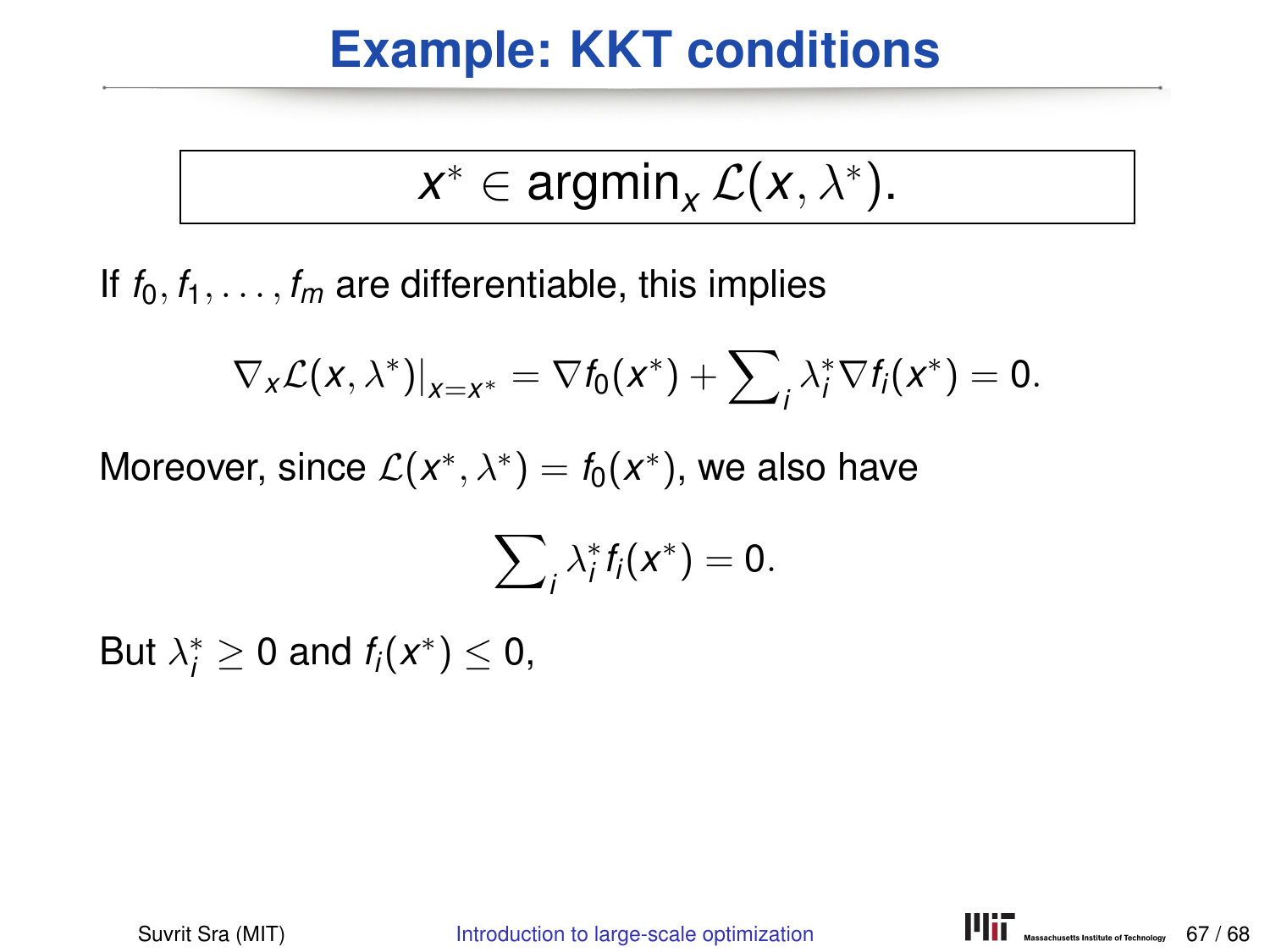$$
x^* \in \operatorname{argmin}_x \mathcal{L}(x, \lambda^*).
$$

If  $f_0, f_1, \ldots, f_m$  are differentiable, this implies

$$
\nabla_{\mathsf{x}} \mathcal{L}(\mathsf{x},\lambda^*)|_{\mathsf{x}=\mathsf{x}^*}=\nabla f_0(\mathsf{x}^*)+\sum_i \lambda_i^* \nabla f_i(\mathsf{x}^*)=0.
$$

Moreover, since  $\mathcal{L}(x^*, \lambda^*) = f_0(x^*)$ , we also have

$$
\sum\nolimits_i \lambda_i^* f_i(x^*) = 0.
$$

But  $\lambda^*_i \geq 0$  and  $f_i(x^*) \leq 0$ , so  $\boldsymbol{\textbf{complementary slackness}}$ 

$$
\lambda_i^* f_i(x^*) = 0, \quad i = 1, \ldots, m.
$$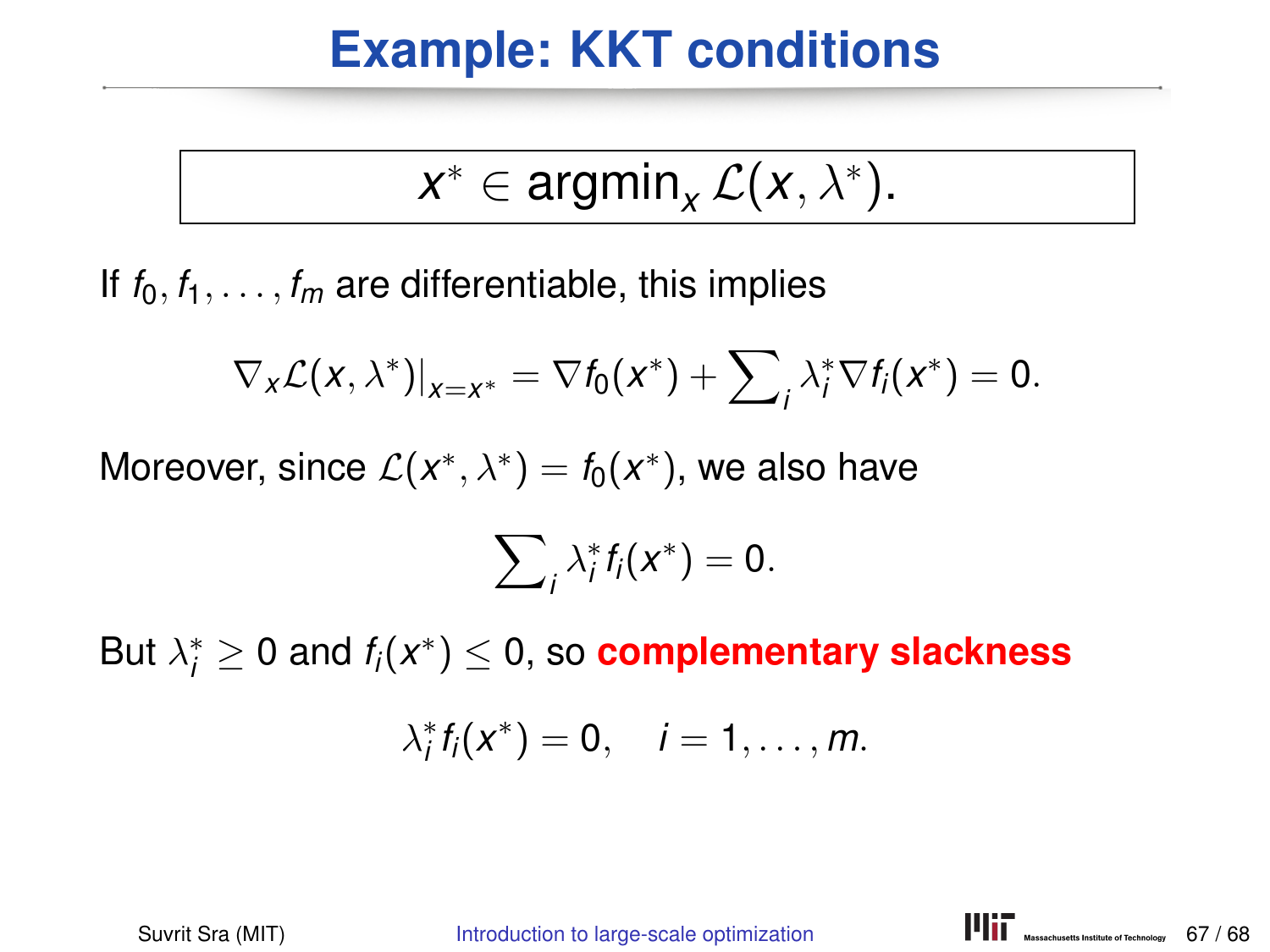) ≤ 0, *i* = 1, . . . , *m* (primal feasibility)  $\lambda_i^* \geq 0, \quad i = 1, \ldots, m$  (dual feasibility)  $\lambda_i^* f_i(x^*) = 0, \quad i = 1, \ldots, m$  (compl. slackness) (Lagrangian stationarity)

*fi*(*x* ∗

 $\nabla_x \mathcal{L}(x, \lambda^*)|_{x=x}$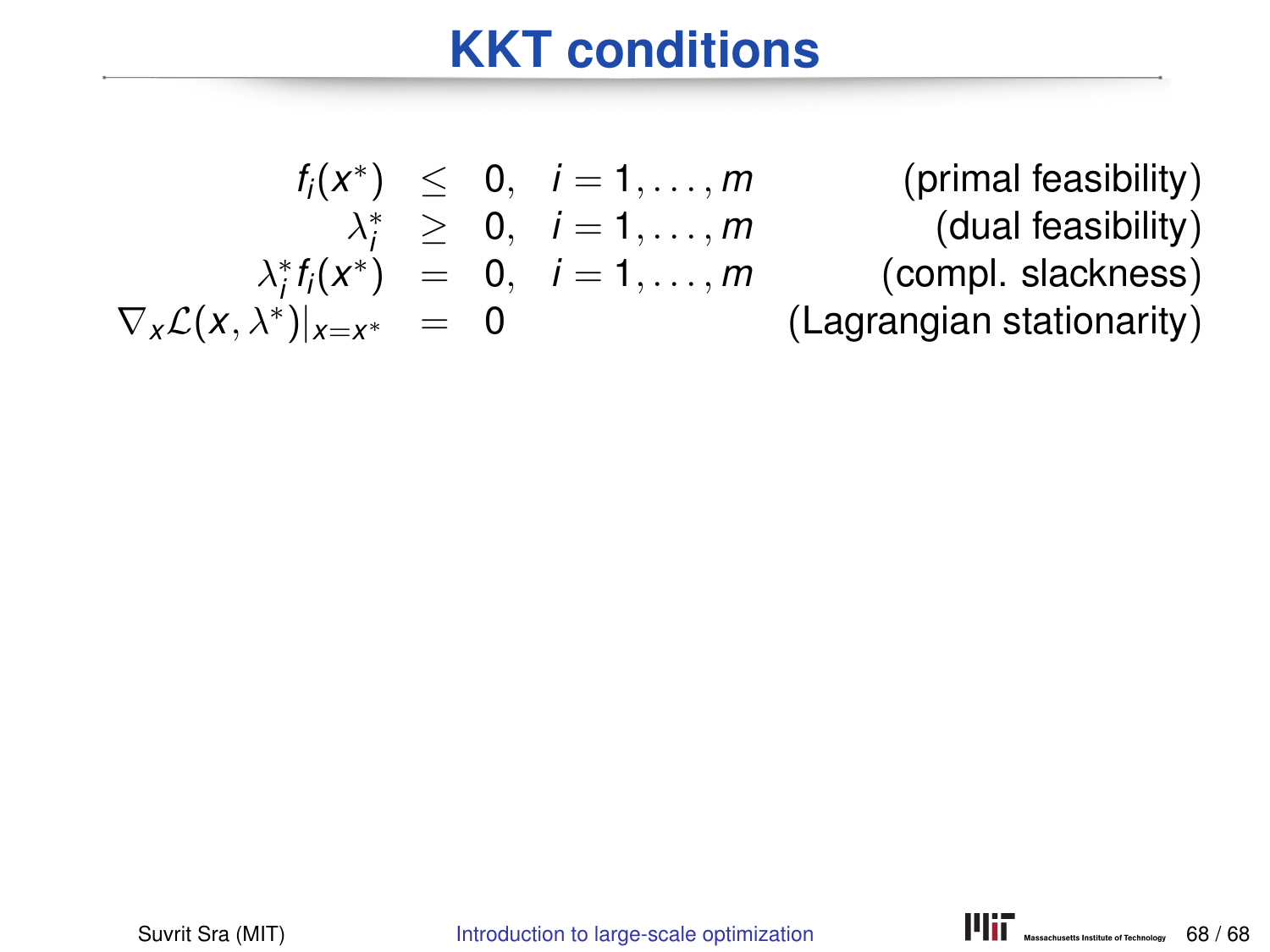$$
f_i(x^*) \leq 0, \quad i = 1,...,m \quad \text{(primal feasibility)}
$$
\n
$$
\lambda_i^* \geq 0, \quad i = 1,...,m \quad \text{(dual feasibility)}
$$
\n
$$
\lambda_i^* f_i(x^*) = 0, \quad i = 1,...,m \quad \text{(compl. slackness)}
$$
\n
$$
\nabla_x \mathcal{L}(x, \lambda^*)|_{x=x^*} = 0 \quad \text{(Lagrangian stationarity)}
$$

► We showed: if strong duality holds, and  $(x^*, \lambda^*)$  exist, then KKT conditions are **necessary** for pair (*x*\*,  $\lambda$ \*) to be optimal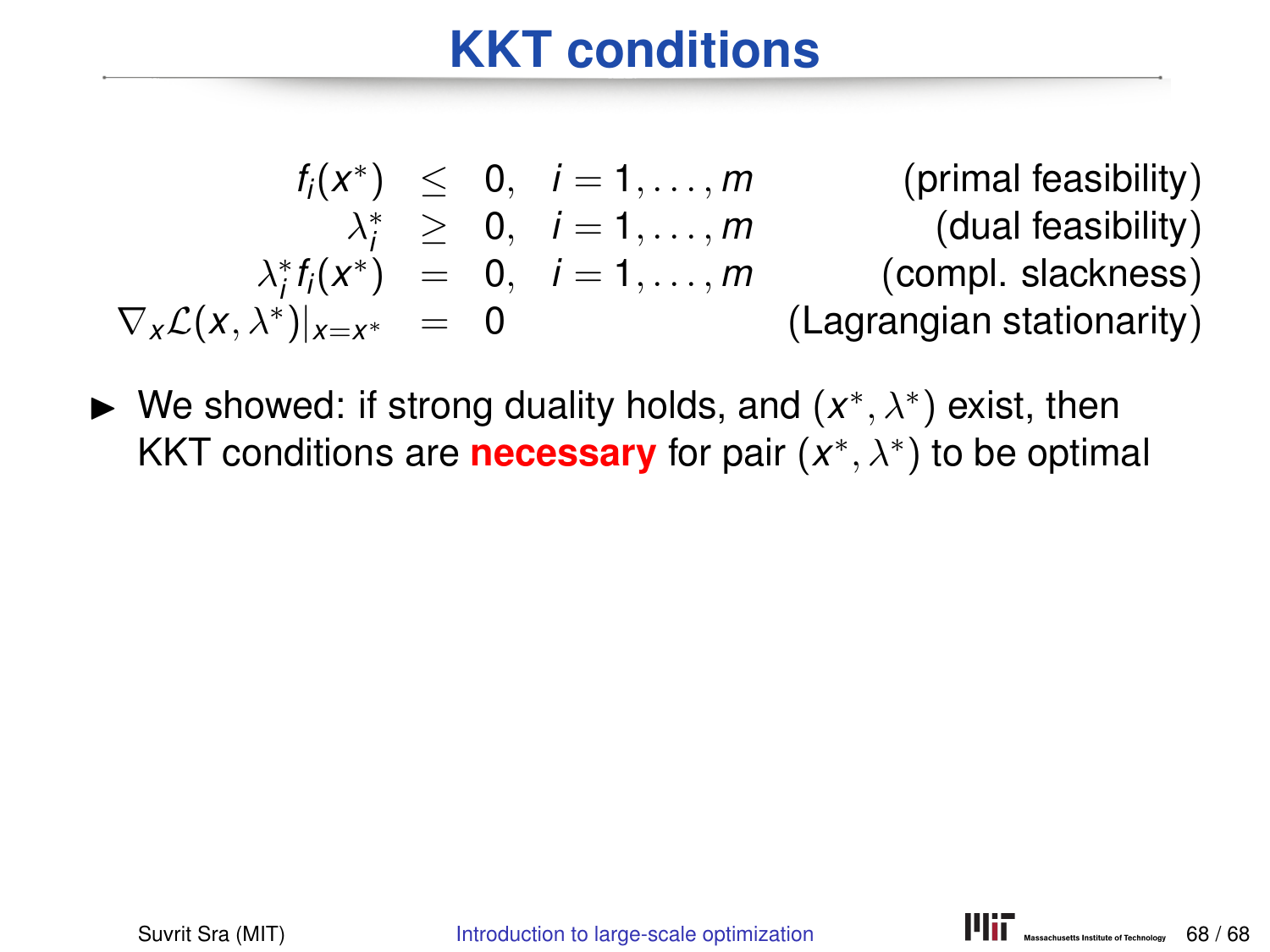$$
f_i(x^*) \leq 0, \quad i = 1,...,m \quad \text{(primal feasibility)}
$$
\n
$$
\lambda_i^* \geq 0, \quad i = 1,...,m \quad \text{(dual feasibility)}
$$
\n
$$
\lambda_i^* f_i(x^*) = 0, \quad i = 1,...,m \quad \text{(compl. slackness)}
$$
\n
$$
\nabla_x \mathcal{L}(x, \lambda^*)|_{x=x^*} = 0 \quad \text{(Lagrangian stationarity)}
$$

- ► We showed: if strong duality holds, and  $(x^*, \lambda^*)$  exist, then KKT conditions are **necessary** for pair (*x*\*,  $\lambda$ \*) to be optimal
- If problem is convex, then KKT also **sufficient**